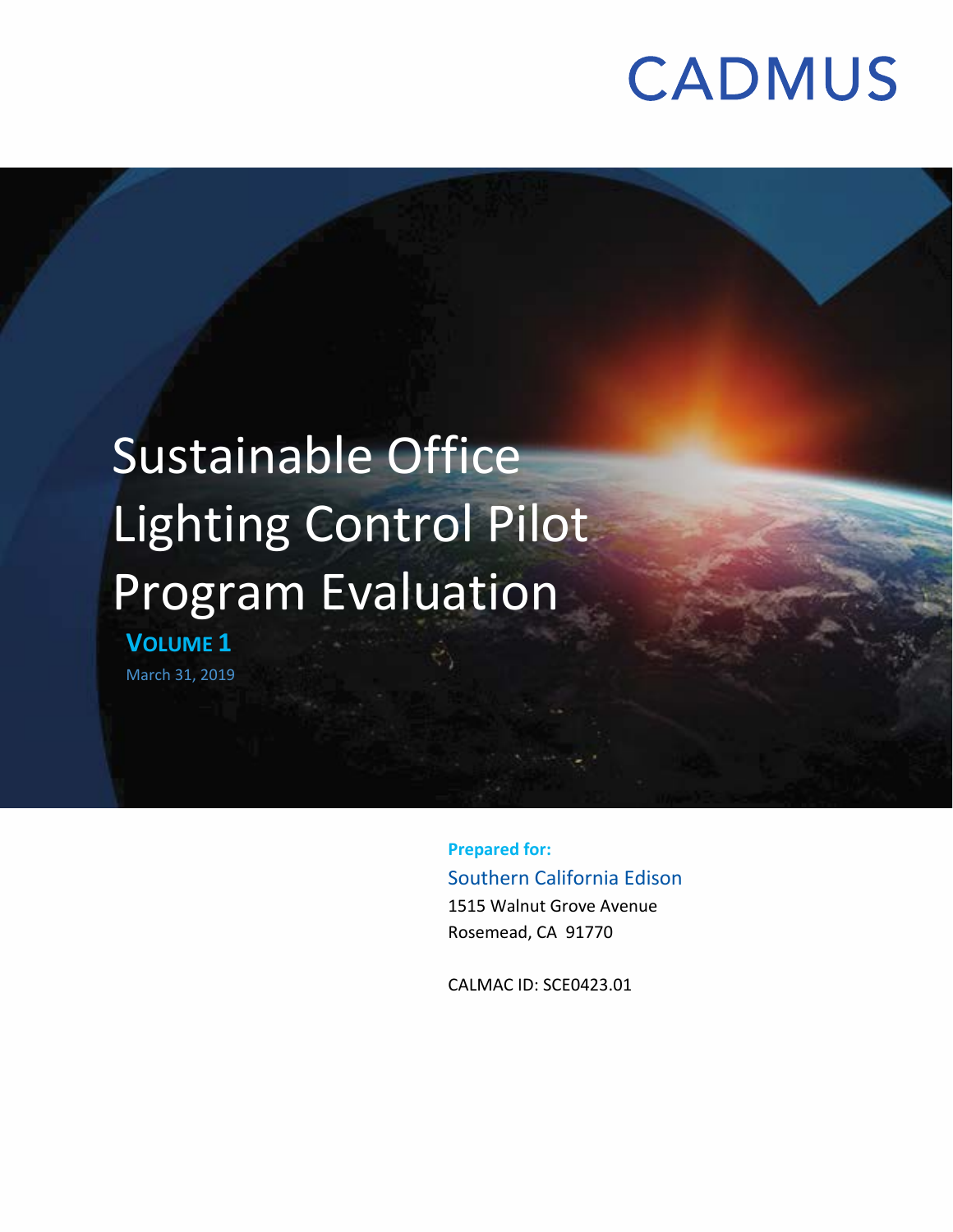**Prepared by:** Shannon Donohue Sahar Abbaszadeh Arlis Reynolds Allen Lee

## **CADMUS**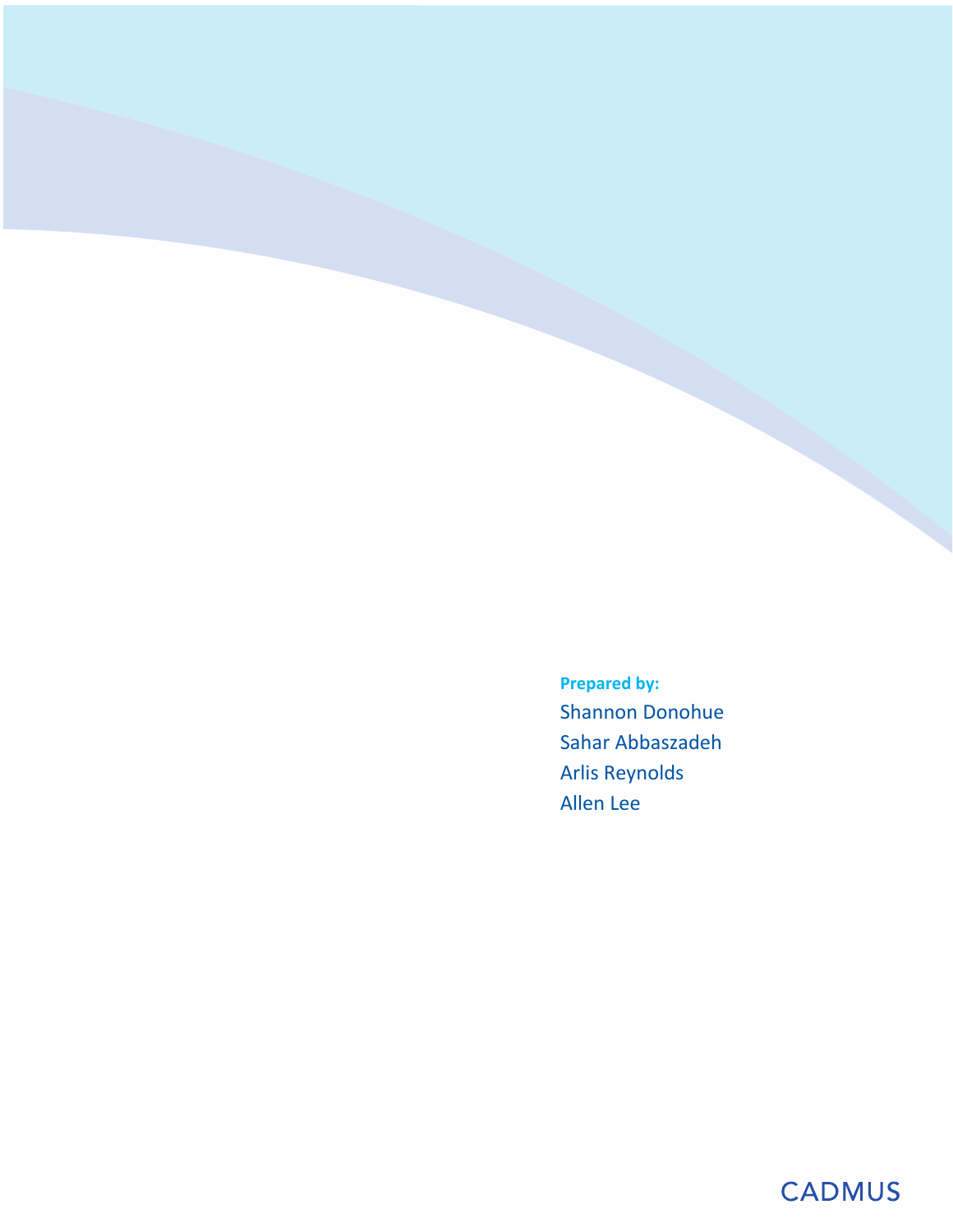## **Table of Contents**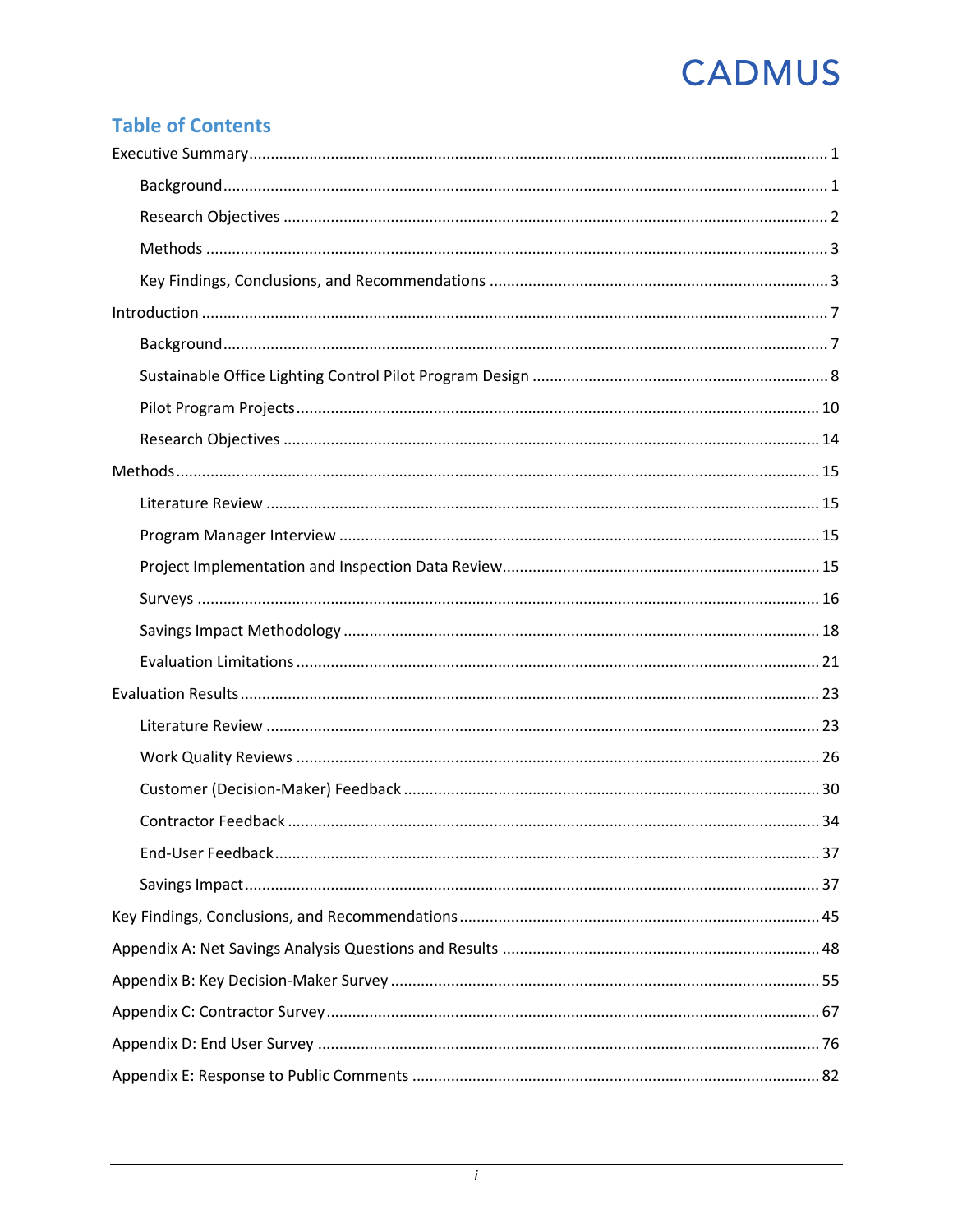## <span id="page-3-0"></span>Executive Summary

This report presents methods and findings for an evaluation of Southern California Edison's (SCE) Sustainable Office Lighting Control Pilot Program.

## <span id="page-3-1"></span>*Background*

l

SCE's Sustainable Office Lighting Control Pilot Program (the pilot) was designed to study the energy impacts of Advanced Lighting Control Systems (ALCS) and to collect data to support the California Public Utilities Commission's (CPUC) Decision 12-05-15, which directs California's investor owned utilities (IOU) to collect information on installation costs, participation impacts, and short- and long-term benefits associated with California Advanced Lighting Controls Training Program (CALCTP) certification.<sup>[1](#page-3-2)</sup> In 2016, ASWB Engineering and the Opinion Dynamics Corporation (ODC) completed a *Lighting Controls Training Assessment*, which helped define work quality from the perspective of lighting control projects. [2](#page-3-3)

SCE launched the pilot in 2015 and, to investigate potential differences in ALCS work quality or performance, sought to recruit projects designed and implemented by contractors representing three different groups:

Group 1: General electrical contractors who did not receive specialized training in lighting controls.

Group 2: Manufacturer-trained contractors or electricians trained by ALCS manufacturers.

Group [3](#page-3-4): CALCTP-certified contractors with any other specialized training. <sup>3</sup>

To allow this comparison, SCE originally planned to implement and evaluate at least 80 projects from contractor groups 2 and 3 (with equal distribution across these two contractor groups), and as many projects as possible from contractor Group 1. However, given subsequent budget cuts to the program in 2015, the pilot completed only 31 projects, with eight of these projects completed by the same contractor,more than one-half of the projects completed by CALCTP-trained contractors (Group 3), and only two projects completed by a general electrical contractor (Group 1).

Between 2015 and 2017, SCE provided incentives to 31 ALCS projects that were implemented at a variety of nonresidential customer facilities—including offices, warehouses, and manufacturing and retail spaces. SCE offered enhanced financial incentives to encourage customers to implement ALCS with

<span id="page-3-2"></span><sup>&</sup>lt;sup>1</sup> Decision 12-05-15, issued on May 18, 2012, is available online at: [http://www.calmac.org/events/Decision\\_12-](http://www.calmac.org/events/Decision_12-05-15.pdf) [05-15.pdf](http://www.calmac.org/events/Decision_12-05-15.pdf)

<span id="page-3-3"></span><sup>2</sup> ASWB Engineering and Opinion Dynamics Corporation. *Lighting Controls Training Assessment.* Prepared for Southern California Edison, San Diego Gas & Electric, and Pacific Gas and Electric Company. CALMAC Study ID: SCE0392.01. April 8, 2016.

<span id="page-3-4"></span><sup>3</sup> CALCTP requires CALCTP-certified Projects to be conducted by CALCTP-certified contractors using a CALCTPcertified project manager and CALCTP-certified installers. This study did not determine whether projects performed by CALCTP -certified contractors met these requirements and if the persons actually installing the ALCS received CALCTP training or certifications.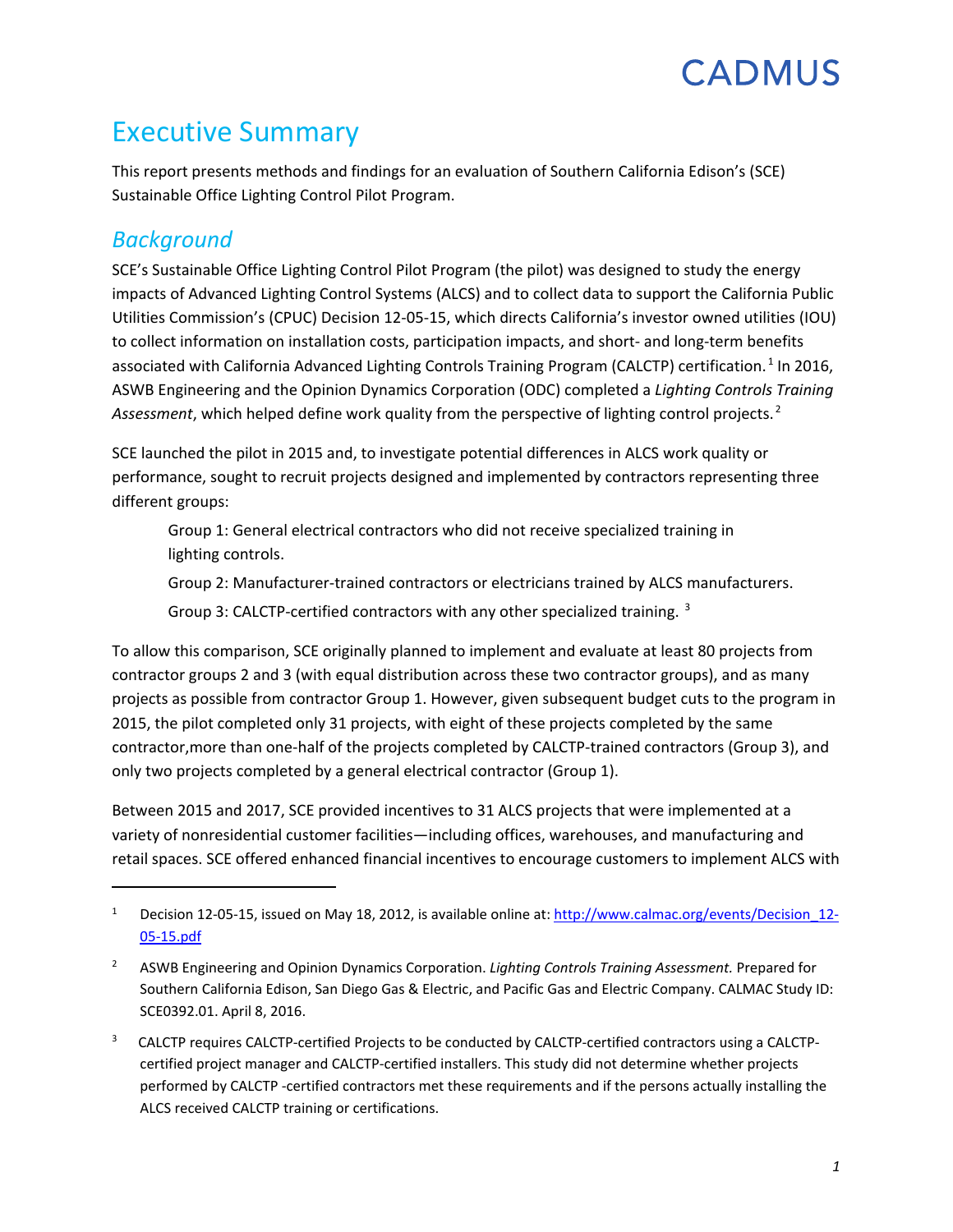dimming ballasts or dimmable LED drivers, occupancy or vacancy sensors, photocells for daylighting (where feasible), and automated demand response capability. Twenty-eight of the 31 projects elected to retrofit lighting with LED fixtures. One project had existing LED fixtures installed. Another changed out ballasts for existing linear fluorescent fixtures, relamping with linear fluorescent lamps, and still another site was a new construction LED installation.

The pilot program offered \$0.48 per kWh saved (approximately double the incentive offered to similar lighting controls projects through SCE's nonresidential express or customized solutions programs). SCE limited the incentives to the lesser of \$50,000 per project or 50% of project costs (whichever came first). The pilot incentive amount was designed to encourage customers to participate and to agree to extensive project assessment and monitoring by SCE and its quality control (QC) contractor.

In 2016, Cadmus was selected to evaluate the pilot program. While the evaluation was originally intended to assess potential differences in ALCS work quality or performance across the three contractor groups, due to the limited number of completed projects and the unbalanced distribution of projects among contractor groups, the pilot program evaluation shifted focus from comparing contractor group performance to reviewing ALCS project performance and savings. Cadmus also examined pilot program savings attribution. Due to the specific pilot program design, the evaluated netto-gross (NTG) ratio may not be applicable to other ALCS programs.

The shift in study objectives, the small number of participants, and the unequal distribution across the three groups required this study to follow a case study approach. Consequently, findings should be considered exploratory and indicative of potential trends and relationships rather than statistically valid conclusions that could be extrapolated to larger populations.

### <span id="page-4-0"></span>*Research Objectives*

 $\overline{\phantom{a}}$ 

The evaluation sought to answer the following questions:

- What can we learn from previous studies of ALCS projects?
- What are the energy and demand impacts of ALCS projects?
- Does the current pilot delivery influence customers to install ALCS?
- What energy savings can be attributed to the pilot?
- Are customers and end users satisfied with the performance of the ALCS?
- Are end users familiar with their ALCS and do their actions impact savings?
- How did the pilot projects perform against the work quality criteria established in the *Lighting Controls Training Assessment* study? [4](#page-4-1)

<span id="page-4-1"></span><sup>4</sup> ASWB Engineering and Opinion Dynamics Corporation. *Lighting Controls Training Assessment*. Prepared for Southern California Edison, San Diego Gas & Electric, and Pacific Gas and Electric Company. CALMAC Study ID: SCE0392.01. April 8, 2016.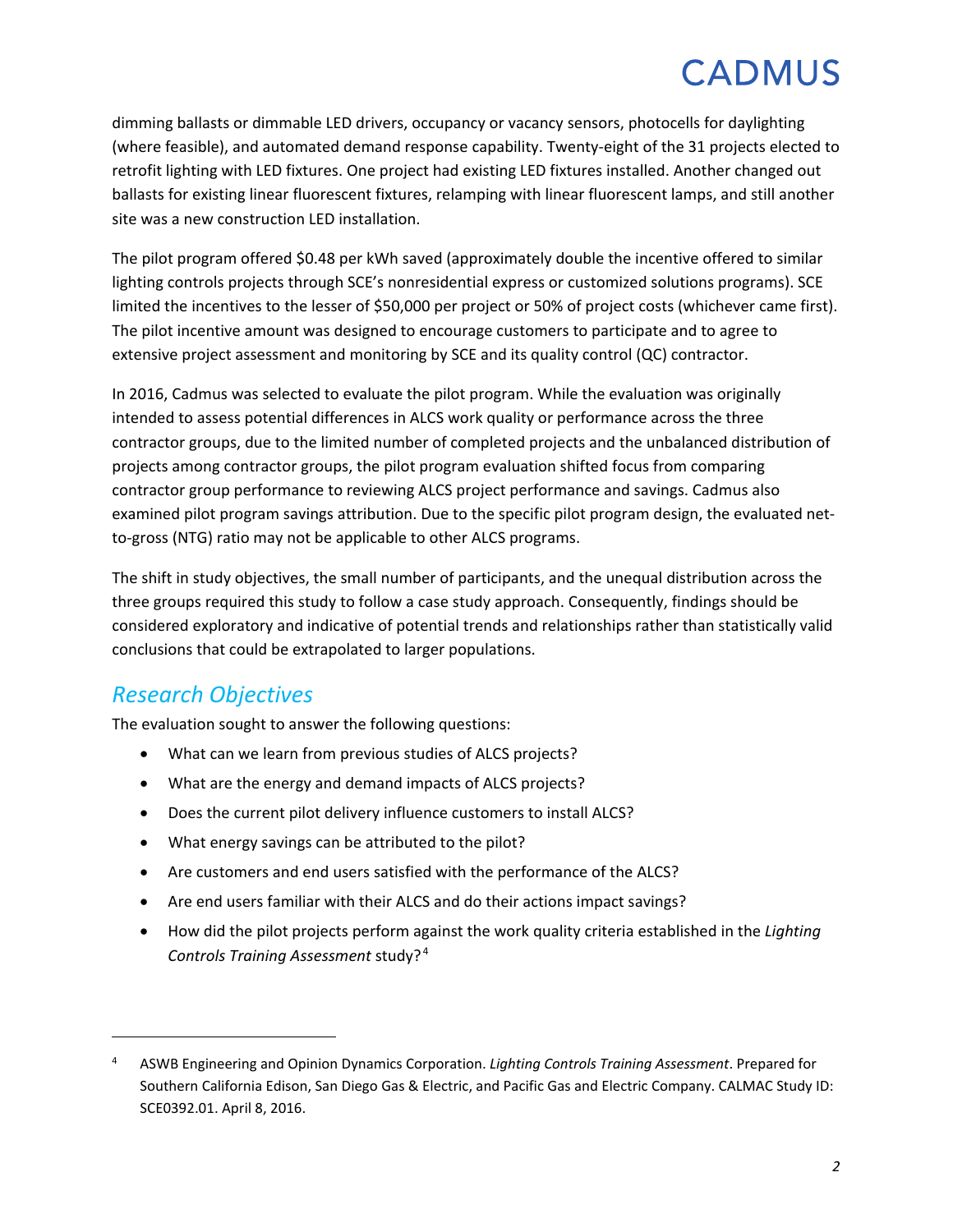## <span id="page-5-0"></span>*Methods*

Cadmus collected pilot- and project-specific data through the following activities:

- **Literature review** to examine best practices for lighting controls, controls training, installation, and optimization of ALCS performance.
- **Program and evaluation manager interviews** to gather additional information about the program.
- **Project implementation and inspection data review** (for a census of projects) to examine ALCS project details and to verify original energy and demand savings calculations.
- **Assessment of work quality** (for a census of projects). For this assessment, Cadmus referred to the description of work quality completed in the *Lighting Controls Training Assessment* study for its description of work quality completed by ASWB Engineering and ODC in 2016.
- **Surveys** with key decision-makers (representing 13 projects), contractors (representing 15 projects), and end users (representing seven projects) to solicit feedback about participation motivations, participation experiences, changes in business practices, and satisfaction with the ALCS system.
- **NTG assessment** (based on 11 key decision-maker interviews representing 13 projects) to examine net energy and demand impacts attributable to the pilot.
- **Analysis of advanced metering infrastructure (AMI) data** (for seven projects) before and after ALCS installations to assess whether energy savings could be detected through billing analysis.

For all projects, SCE's QC contractor, Richard Heath and Associates (RHA), performed desktop reviews, site inspections, functional testing, metering, and savings estimate analysis using engineering analysis methods. RHA also collected work quality parameters for each project. Pre-inspections were conducted by RHA and members of SCE's third-party review team. Cadmus reviewed RHA's findings and verified the engineering savings, in addition to conducting the activities listed above.

Challenges engaging decision-makers, contractors, and end users limited survey responses, with results representing less than one-half of the pilot's projects, and—combined with the small population size limited the number of sample points used for net savings evaluation.

## <span id="page-5-1"></span>*Key Findings, Conclusions, and Recommendations*

Due to limited pilot program participation, the evaluation produced qualitative findings that are necessarily limited in nature for the reasons described above. Key findings should be viewed as insights into customer and contractor decision-making regarding lighting controls and the experiences of stakeholders that participated in the pilot program; the quantitative findings should not be considered definitive with regard to ALCS effects.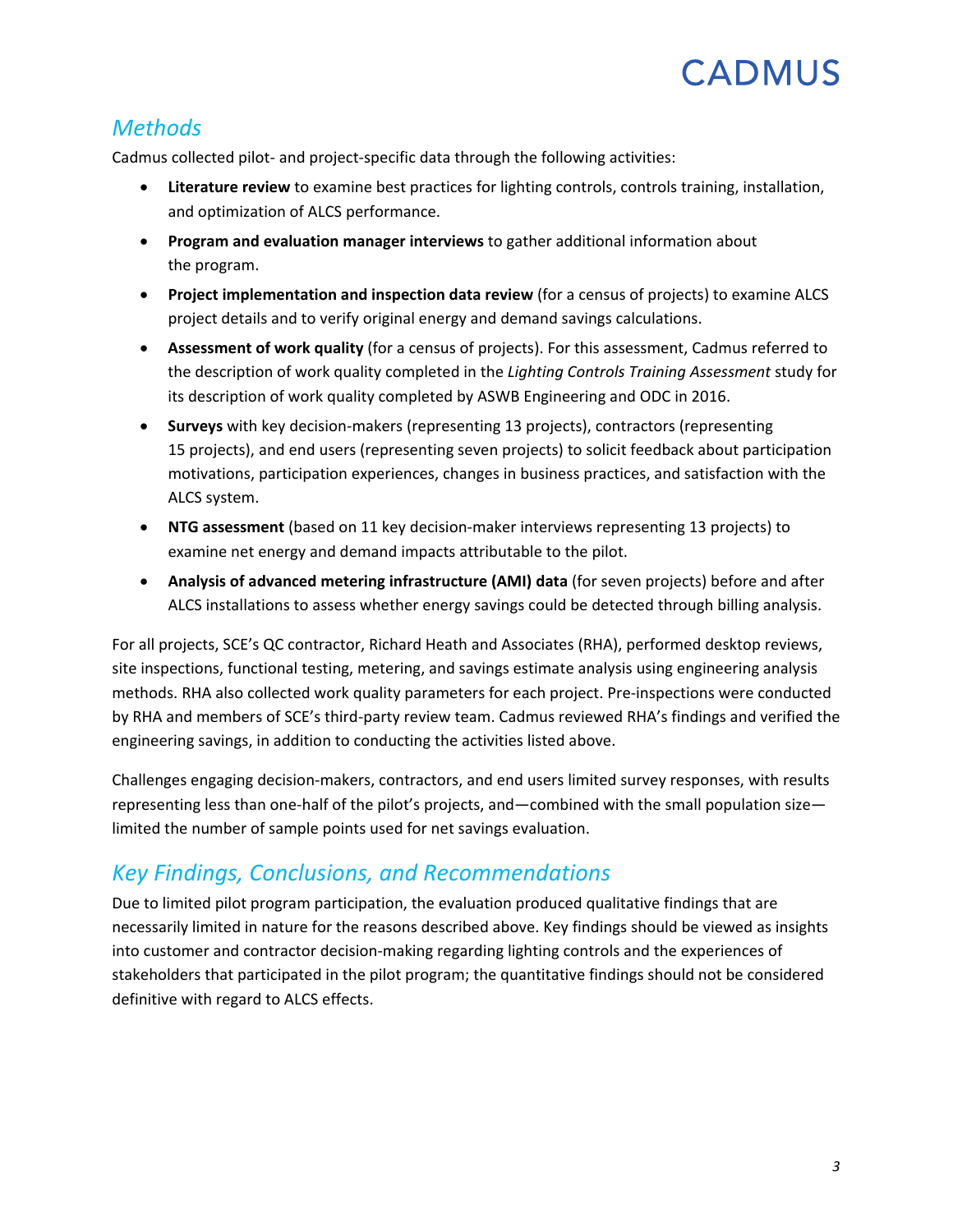#### **Review of existing ALCS-related studies indicated that ALCS projects face similar challenges to building management system projects in achieving optimal performance.**

Successful implementation of ALCS systems (similar to building management systems) relies on the performance of many parties, including system designers, installers, building managers, code officials, and building owners. Communication, documentation, and diligence by all parties prove critical to proper installation and operation of ALCS.

#### **Twenty-eight of 30 retrofit projects replaced their legacy lighting fixtures with LED fixtures at the time they upgraded to an ALCS. The replacement of legacy lighting with LED constituted the bulk of the lighting energy savings (approximately two thirds of total lighting savings).**

Any future ALCS program should include the consideration that lighting fixtures are likely to be upgraded at the same time in the majority of projects. Upgrading lighting to LEDs provided the majority of energy savings for participants that replaced their legacy lighting; however, the one project that kept its legacy linear fluorescent lighting also produced significant energy savings when it implemented ALCS (47% reduction in usage). Another project had already upgraded their lighting to LED and later found they needed a new control system for it to function correctly.

#### **Compared to existing conditions, pilot projects achieved, on average, a 68% reduction in lighting energy consumption from combined ALCS and fixture upgrades, based on load monitoring. Across all projects, fixture upgrades and ALCS each accounted for a 44% reduction in lighting energy consumption.**

Reduction in energy usage from lighting fixture upgrades varied between 12% and 82% across projects with an average reduction of 44%. Reduction in energy usage from ALCS varied between 6% and 95% across projects with an average reduction of 44%. For example, if a typical building used 100,000 kWh per year for lighting, LED fixture upgrades reduced annual consumption by 44% (down to 56,000 kwh per year). The addition of ALCS reduced annual consumption by another 44%, decreasing annual usage to 31,360 kWh, resulting in a total reduction of 68%.<sup>[5](#page-6-0)</sup>

**Recommendation** Due to the large variance in observed savings, a larger study of ALCS would help refine savings estimates for forecasting and planning.

#### **All decision-makers who responded to the survey (11 of 28) cited saving money on energy bills as their primary reason for participating in the pilot. Survey results, however, suggested decision-makers would have installed similar measures for a smaller incentive or without the pilot.**

The pilot provided incentives at \$0.48 per kWh of savings, and limited incentives to the lesser of \$50,000 per project or 50% of the project cost. Eight of 11 surveyed decision-makers indicated they would have installed the same project for 25% of the incentive. The NTG finding also suggests that all decision-makers interviewed would have pursued at least some aspects of their project without the pilot (and financial incentives). This finding should be considered when accounting for the pilot program's

 $\overline{\phantom{a}}$ 

<span id="page-6-0"></span> $5$  The example calculation results in 69% savings due to rounding.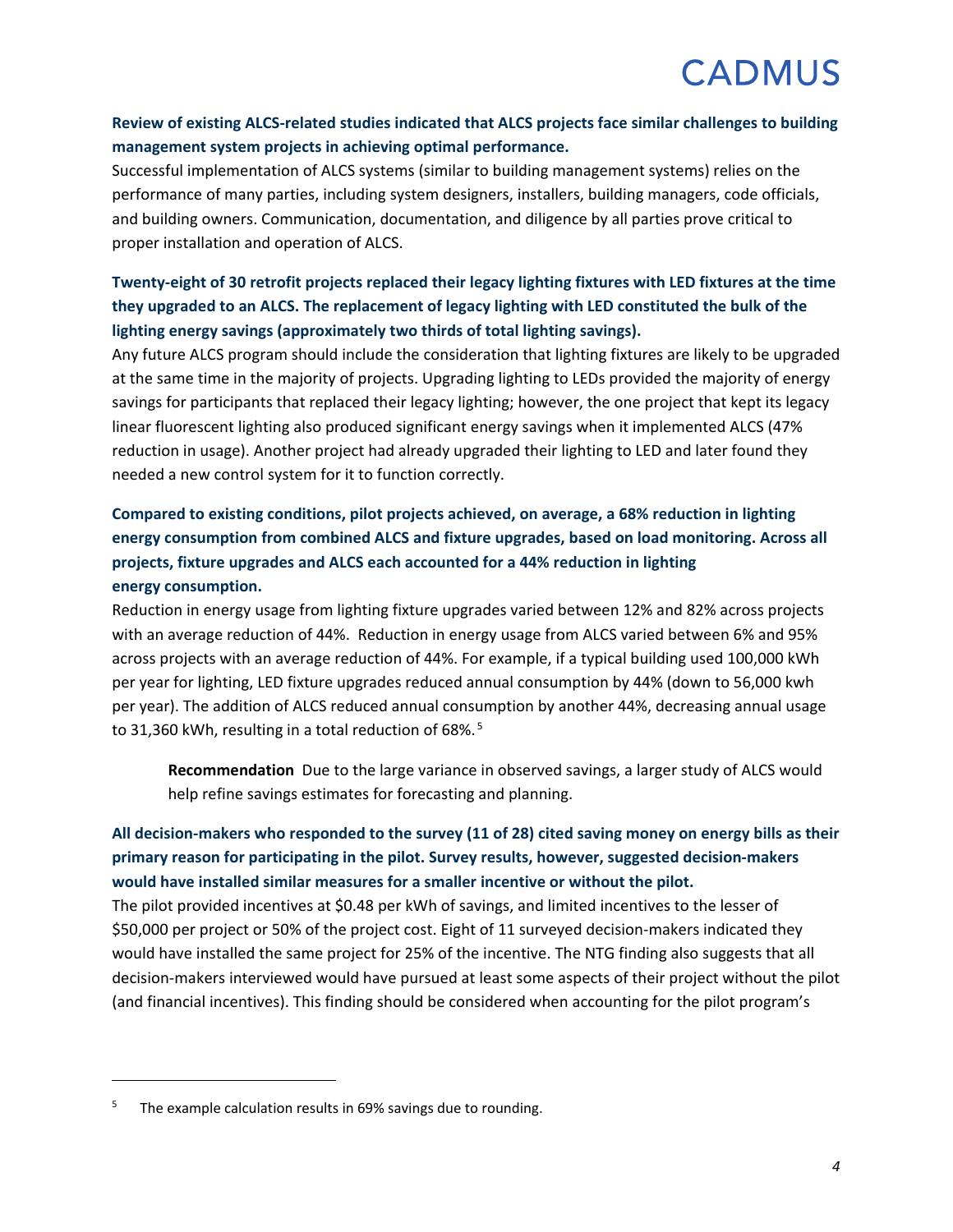design, which relied on a large incentive to encourage study participation and included an extensive project assessment and QC process.

### **The NTG analysis (based on 11 responses from 28 decision-makers) estimated that 44% of gross above-code savings achieved by ALCS installations were attributable to the pilot program. This result, however, should be viewed in context with the pilot's high incentive amount, which was designed to recruit projects for this study.**

Pilot design and marketing through distributor channels and contractors focused on recruiting customers to participate in the pilot to demonstrate savings potential with ALCS technology. Slightly more than one-third of customers (4 of 11 respondents, representing 5 of 13 surveyed projects) indicated they would not have done anything to their lighting in the pilot's absence; the remaining seven survey respondents indicated they would have at least upgraded to code. Given the specific design of the pilot program, the attributable savings ratio may not be applicable to other ALCS programs.

#### **RHA, upon conducting site inspections and assessing contractor work quality, found many ALCS projects did not achieve optimal savings due to project quality issues.**

Site inspections conducted by RHA included functional testing of the system, load monitoring, light logging, and trending data analysis to identify both unique and systematic problems with ALCS performance. Across the 31 projects, RHA found 11 projects failed to correctly program the ALCS, thus causing reporting errors; nine projects experienced communication problems with the networked devices; and five projects experienced occupancy sensor connection issues, malfunctions, or defects. Additional training or emphasis on installation quality would alleviate some of these issues. RHA did not attempt to determine which faults were due to work quality or equipment quality.

#### **Some projects did not comply with daylight harvesting or occupancy sensor aspects of the energy lighting code, leading to reduced energy savings from ALCS. Among code requirements, daylight harvesting had the highest noncompliance rate.**

All projects complied with the lighting power density requirements of Title 24, Part 6, which also mandated automatic daylight harvesting features for 20 of the 31 projects. Thirteen of these 20 met the daylight harvesting requirement; the other seven did not. Although all projects required occupancy sensors, four of the 31 projects did not install occupancy sensors, or, according to customers, the sensors were disabled due to health and safety reasons.

**Recommendation** Provide additional training on Title 24 daylighting requirements to designers and installing contractors.

#### **Though the program required task tuning, scheduling, daylight harvesting when required, and occupancy controls for all pilot projects, at least one of these strategies was not implemented in 16 of 31 projects.**

Three of 31 projects did not implement task tuning, three did not implement scheduling, seven did not implement daylight harvesting, and four did not implement occupancy controls. Pilot participants cited issues such as reliability, uncertainty of system capabilities, and customer preferences as reasons for not implementing these strategies.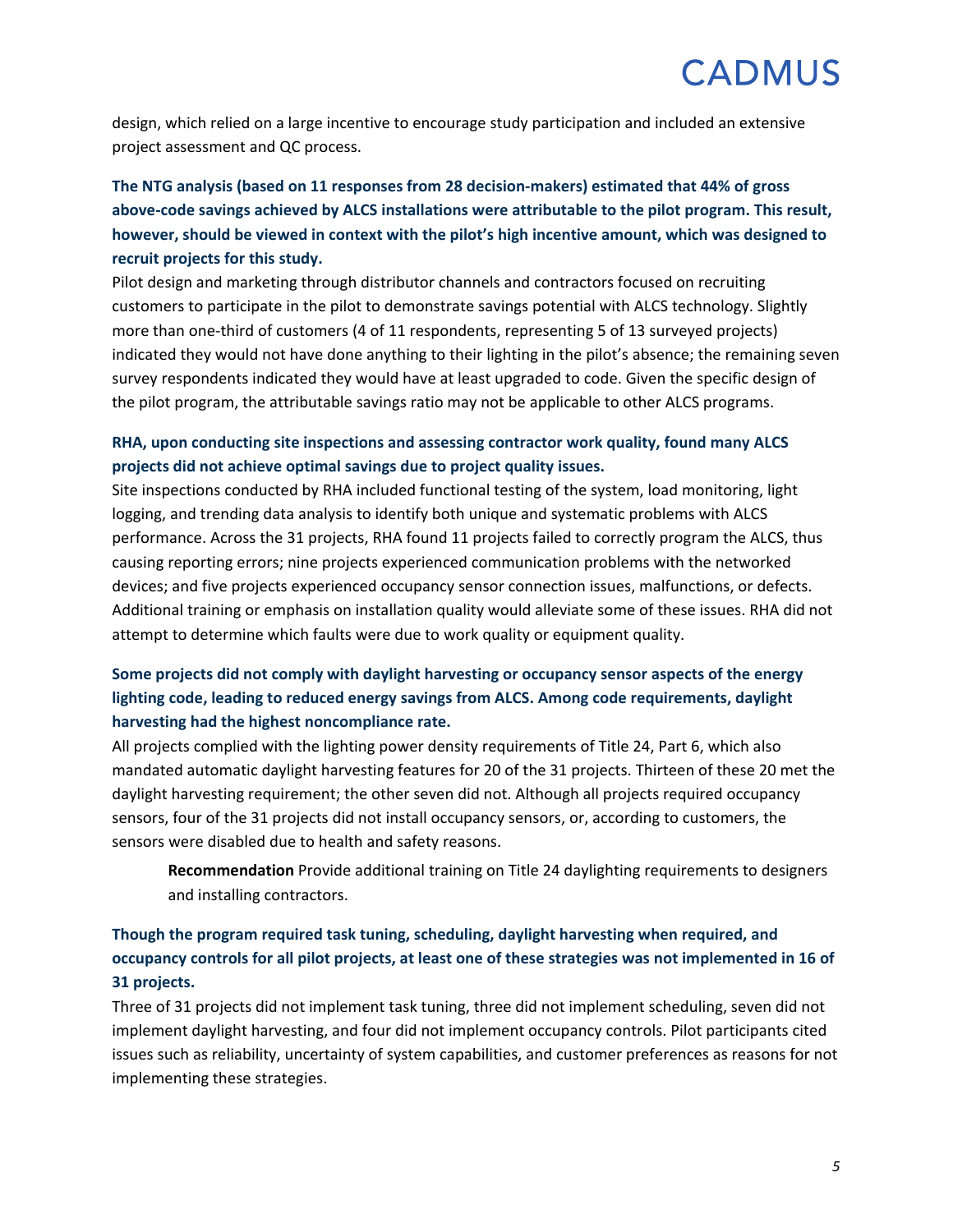#### **Decision-makers and contractors that responded to the survey were satisfied with their pilot experiences, but they recommended that SCE improve pre- and post-installation inspection processes and the clarity of pilot requirements.**

Ten of 11 decision-makers who responded rated themselves as *very satisfied* with the performance of their new lighting system, and all 11 rated themselves as *somewhat* or *very satisfied* with the pilot overall.

#### **All end users that responded were satisfied with the new lighting system and indicated they would recommend the system to others.**

Only seven end-users responded to the survey, representing seven projects. Five respondents were *very satisfied* with the new lighting and control system, and one was *somewhat satisfied*. One did not respond to this question. Only one end user reported experiencing an issue with the new lighting system (which was quickly resolved).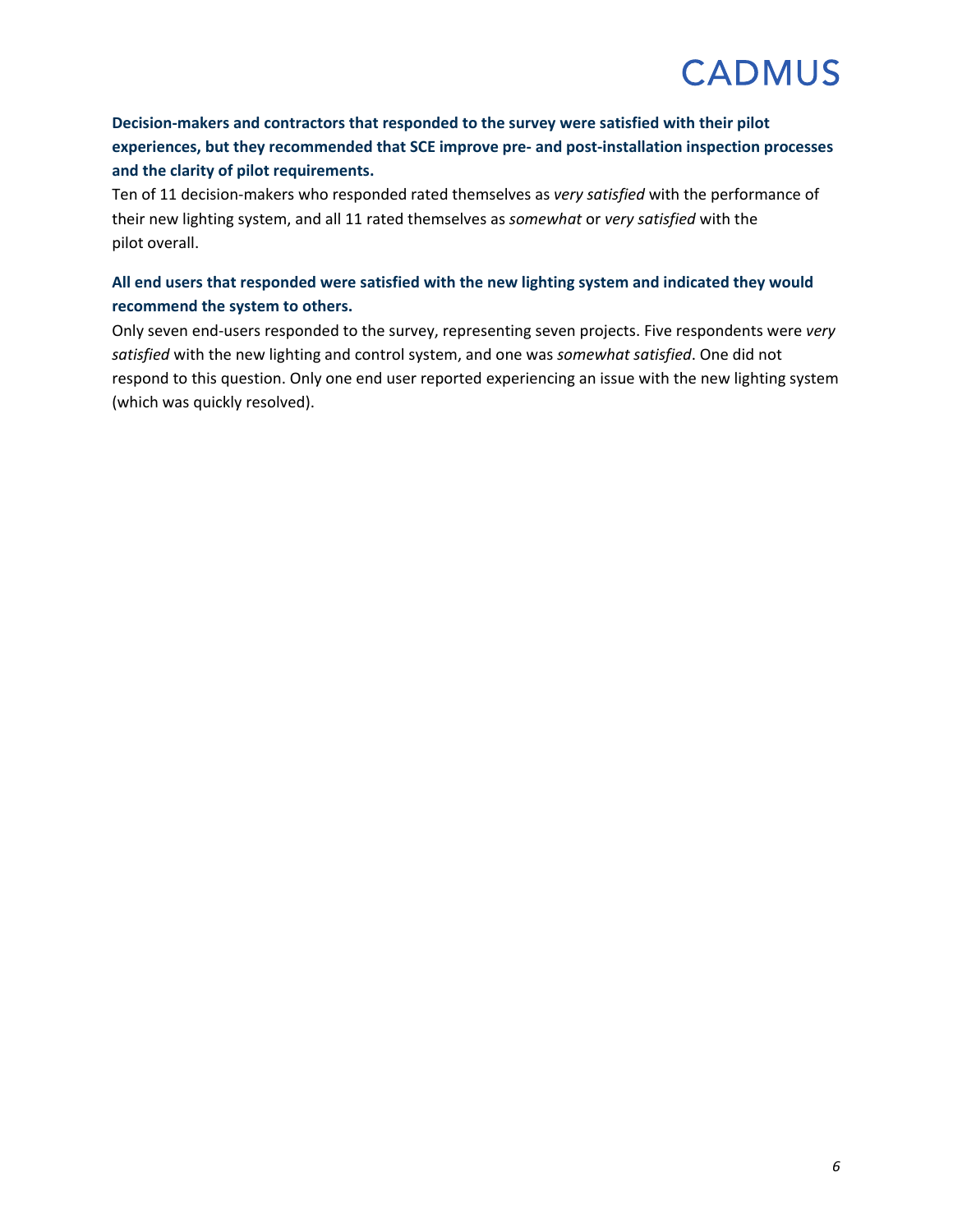## <span id="page-9-0"></span>Introduction

Through its Sustainable Office Lighting Control Pilot Program, Southern California Edison (SCE) provided incentives to 31 advanced lighting control system (ALCS) projects at nonresidential customer facilities between 2015 and 2017. This document is Volume I of the pilot program evaluation and it reports on trends found across projects. Volume II (Project Results) contains project-specific evaluation results in a case study format.

## <span id="page-9-1"></span>*Background*

l

In early 2008, California investor-owned utilities (IOU), labor organizations, and other interested parties created the California Advanced Lighting Controls Training Program (CALCTP), aimed at increasing the use of lighting controls in commercial buildings. The CALCTP program educates, trains, and certifies electricians and licensed electrical contractors to design, install, and maintain ALCS projects. A CALCTPcertified installer contractor has the required number of top-level to mid-level management personnel who have successfully completed the CALCTP Systems Course as well as the required number of electricians who have successfully completed the CALCTP Installation Course (or an equivalent course). CALCTP determined the required number of personnel in each category based on the contractor company's size.

In May 2012, the California Public Utilities Commission (CPUC) published Decision 12-05-15,<sup>[6](#page-9-2)</sup> directing IOUs to collect information on installation costs, participation impacts, and short- and long-term benefits associated with CALCTP certification.

In April 2016, ASWB Engineering and Opinion Dynamics Corporation (ODC) completed a *Lighting Controls Training Assessment*, designed to review the effectiveness of various ALCS training opportunities for installers, including CALCTP and lighting manufacturers' training. [7](#page-9-3) That report defined work quality for ALCS installations, including the following elements:

- Design: Design meets the customer's requirements and complies with applicable codes. Construction documents communicate effectively to the installer.
- Installation: Installation follows general electrical work quality standards (e.g., basic wiring techniques, grounding) and responds to specific limitations and obstacles found in a space.
- Code Compliance: The project meets all relevant code requirements, including Title 24, Part 6, mandatory measures and prescriptive requirements for nonresidential indoor lighting.
- Commissioning: New construction work (which does not require commissioning under Title 24, Part 6) is commissioned to ensure that the system meets the owner's requirements and the designer's basis of design. Alterations and retrofits (which do not require commissioning under

<span id="page-9-2"></span><sup>&</sup>lt;sup>6</sup> Decision 12-05-15 is available online[: http://www.calmac.org/events/Decision\\_12-05-15.pdf](http://www.calmac.org/events/Decision_12-05-15.pdf)

<span id="page-9-3"></span><sup>7</sup> ASWB Engineering and Opinion Dynamics Corporation. *Lighting Controls Training Assessment.* Prepared for Southern California Edison, San Diego Gas & Electric, and Pacific Gas and Electric Company. CALMAC Study ID: SCE0392.01. April 8, 2016.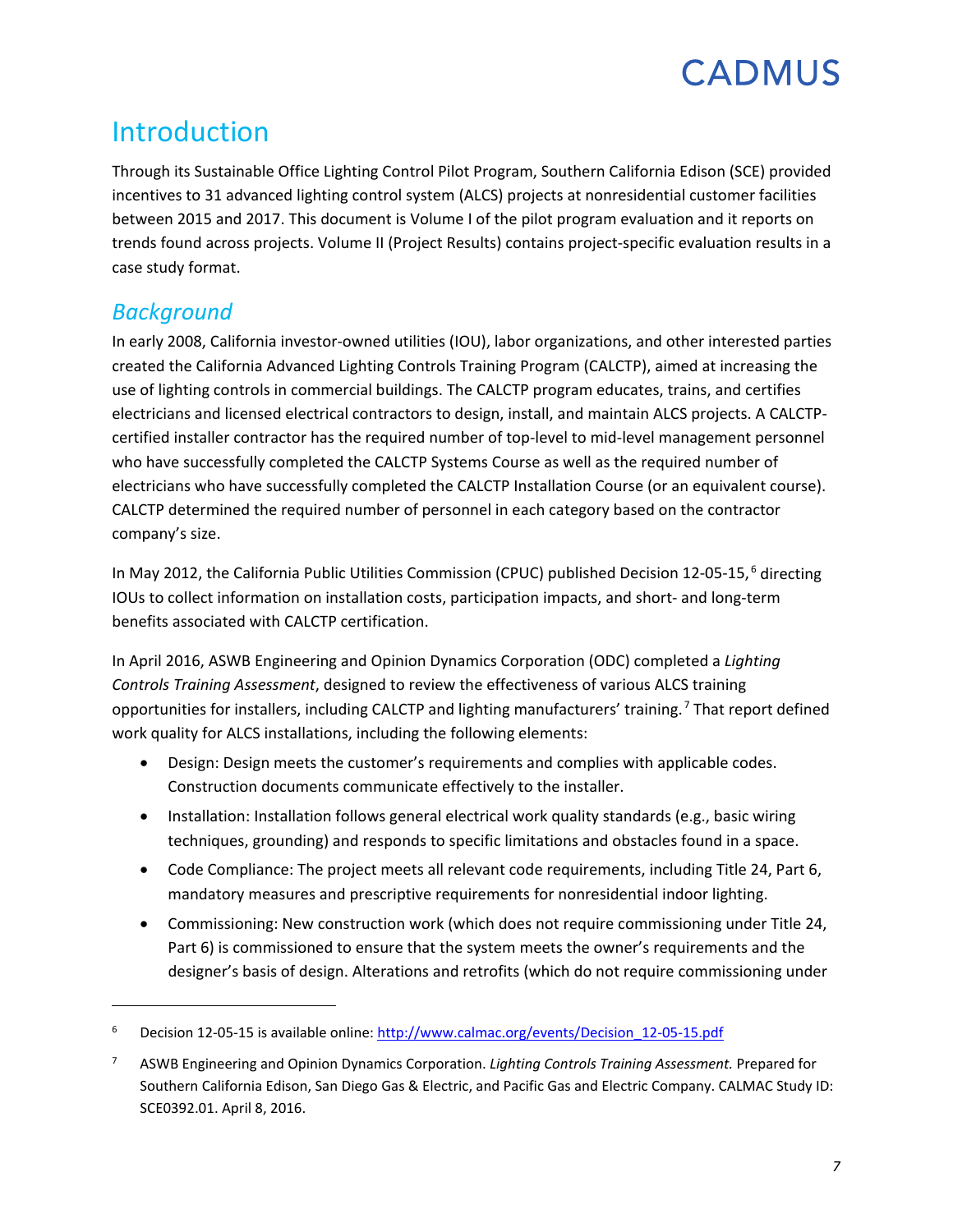Title 24, Part 6) are checked, inspected, and tested to verify that the installed system performs as intended and is ready to hand off to occupants.

- Functionality (Acceptance Testing): The system operates as intended, responding to "triggers" (e.g., occupancy/vacancy, outdoor lighting levels, time of day, day of week) as specified and not responding to "false triggers" (e.g., noise from vents, people walking outside the controlled area). Typically, a lighting control system's function is verified through the Title 24, Part 6, Acceptance Testing Procedures.
- Persistence: The system maintains functionality over the equipment's life.
- Occupant Satisfaction: The system improves occupants' experiences with the lighting system and does not hinder occupants' ability to use the space.

## <span id="page-10-0"></span>*Sustainable Office Lighting Control Pilot Program Design*

SCE designed its original Sustainable Office Lighting Control Pilot Program to study ALCS installations and to collect data in response to Decision 12-05-15. SCE offered enhanced incentives for nonresidential customers to install ALCS projects, and tracked participating customers and their contractors, from rebate reservations to project completions and post-installation inspections. SCE targeted commercial office spaces with a high potential for energy savings from ALCS projects, and required that ALCS projects include the following: [8](#page-10-1)

- Dimming ballasts or dimmable LED drivers
- Occupancy or vacancy sensors

l

- Photocells for daylighting (where feasible)
- Automated demand response capability

The pilot also required that ALCS software include the following capabilities:

- A display in near-real-time mode that overlaps onto a floor plan or controlled space on a monitor screen (with the near-real-time mode defined as updated in no more than three-minute intervals)
- Modify lighting controls' operating schedules by lighting zone, either internally or remotely via software or communication protocols
- Measure and track (by lighting control zones) kWh consumption and kW demand for a defined duration
- Estimate energy usage, compared to the prior lighting system or prior period
- Estimate energy bill savings, compared to the prior lighting system or prior period

<span id="page-10-1"></span><sup>8</sup> *Southern California Edison Company's (U 338-E) Statewide Lighting Market Transformation Program Report*. June 1, 2015. Filed November 14, 2013. Available online: [http://www3.sce.com/sscc/law/dis/dbattach5e.nsf/0/5F24A62D8874DD2488257E570074B196/\\$FILE/R 13-11-](http://www3.sce.com/sscc/law/dis/dbattach5e.nsf/0/5F24A62D8874DD2488257E570074B196/$FILE/R%2013-11-005_EE%20Rolling%20Portfolios%20OIR_SCE%20Statewide%20LMT%20Report.pdf) [005\\_EE Rolling Portfolios OIR\\_SCE Statewide LMT Report.pdf](http://www3.sce.com/sscc/law/dis/dbattach5e.nsf/0/5F24A62D8874DD2488257E570074B196/$FILE/R%2013-11-005_EE%20Rolling%20Portfolios%20OIR_SCE%20Statewide%20LMT%20Report.pdf)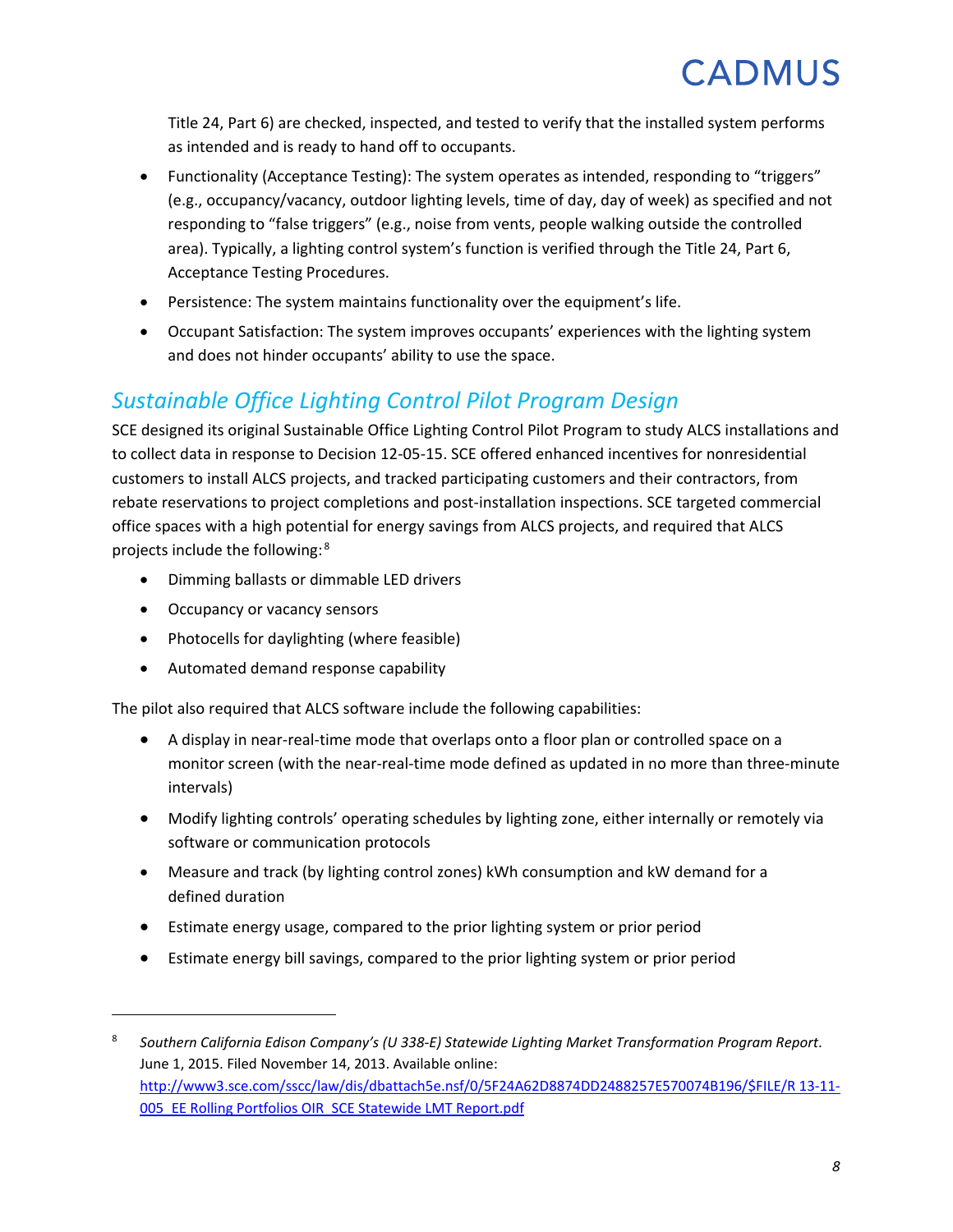- Maximize lighting operation limits (i.e., tuning) through lighting control zones that use software and communication protocols
- Fine-tune time delays, occupancy sensors, and vacancy sensors by lighting control zones using software and communication protocols
- Daylight harvesting by lighting control zones via software and communication protocols
- Automated demand response via software and Internet communications

<span id="page-11-0"></span>As shown in [Table](#page-11-0) 1, pilot participants and contractors could choose between two participation options: Path A included all requirements shown for projects where daylighting was not possible; and Path B included all requirements shown i[n Table](#page-11-0) 1 for projects where daylighting was possible. SCE offered the same incentives for either path. The pilot provided incentives at \$0.48/kWh of energy savings calculated by Richard Heath and Associates (RHA) and limited incentives to the lesser of \$50,000 per project or 50% of project costs (whichever came first).

| <b>Capability</b>                            | Path A | Path B |
|----------------------------------------------|--------|--------|
| Daylight harvesting                          | n/a    |        |
| Demand and real-time pricing signal response | ✓      |        |
| Individual control where feasible            | ✓      |        |
| Occupancy or vacancy controls                | ✓      |        |
| Remote access to the controls dashboard      | ✓      |        |
| Scheduling                                   | ✓      |        |
| Tuning of ballasts                           | ✓      |        |
| User-friendly interface                      |        |        |

#### **Table 1. Pilot Participation Paths**

An original pilot objective sought to collect quantifiable project data from lighting control installations conducted by CALCTP-certified and non-CALCTP-certified contractors; this supported CPUC Decision 12-05-015 and future program design data needs. For the pilot, SCE identified three lighting contractor groups:

Group 1: General electrical contractors who did not receive specialized training in lighting controls.

Group 2: Manufacturer-trained contractors or electricians trained by ALCS manufacturers.

Group 3: CALCTP-certified contractors with any other specialized training.  $9$ 

l

To allow for this comparison, as shown in [Table](#page-12-1) 2, SCE originally planned to implement at least 80 projects from Groups 2 and 3 (with equal distribution across both groups), and as many projects as possible from Group 1. However, given subsequent budget cuts to the program in 2015, the pilot

<span id="page-11-1"></span><sup>9</sup> CALCTP requires CALCTP-certified Projects to be conducted by CALCTP-certified contractors using a CALCTPcertified project manager and CALCTP-certified installers. This study did not determine whether projects performed by CALCTP -certified contractors met these requirements and if the persons actually installing the ALCS received CALCTP training or certifications.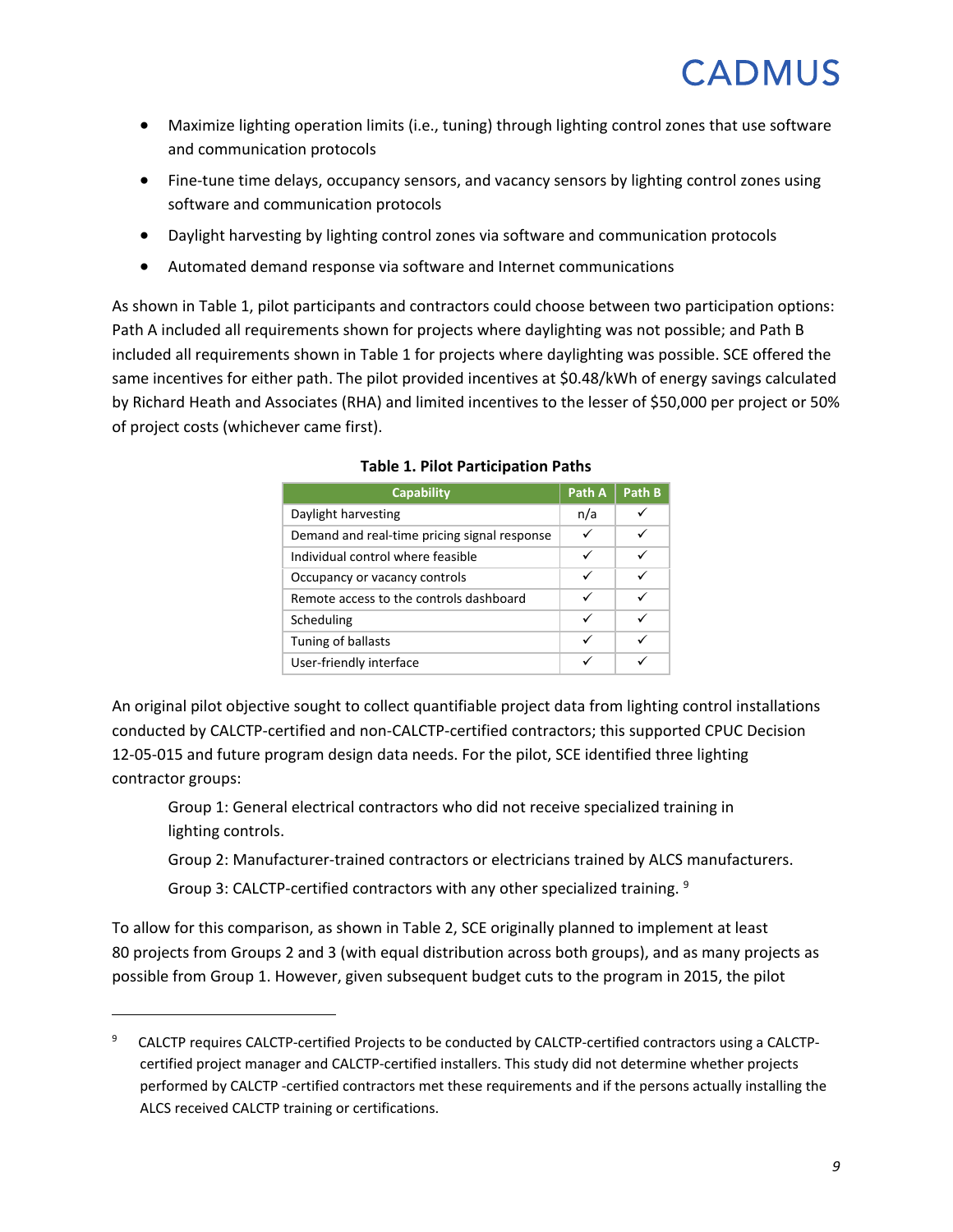completed only 31 projects with eight of these projects completed by the same contractor, more than one-half of the projects completed by CALCTP-trained contractors (Group 3), and only two projects completed by a general electrical contractor without any defined training (Group 1).

In 2015, SCE initiated discussions with the CPUC regarding the budget limitations and recruitment difficulties affecting the pilot program. Pilot staff and stakeholders identified low participation as a significant limitation in obtaining representative and statistically significant evaluation results regarding the relative performance of contractor groups or the performance of ALCS installed by different contractor groups. Additionally, contractors pursuing CALCTP training could exhibit self-selection bias, making it impossible to determine a causal link between CALCTP training and contractor performance.

<span id="page-12-1"></span>

| <b>Contractor Group</b>                      | <b>Contractor Group Definition</b>                                                      | <b>Maximum</b><br><b>Number of</b><br><b>Projects Allowed</b><br>in Program | <b>Number of</b><br><b>Projects</b><br><b>Completed</b> | <b>Number of</b><br><b>Unique</b><br><b>Contractors</b> |
|----------------------------------------------|-----------------------------------------------------------------------------------------|-----------------------------------------------------------------------------|---------------------------------------------------------|---------------------------------------------------------|
| Group 1: General Electrical<br>Contractors   | Contractors without specialized<br>training in lighting controls                        | No limit                                                                    |                                                         |                                                         |
| Group 2: Manufacturer-Trained<br>Contractors | General electricians trained by lighting<br>manufacturers on ALCS                       | 40                                                                          | 12                                                      | 11                                                      |
| Group 3: CALCTP-Certified<br>Contractors     | CALCTP-certified contractors with a<br>combination of any other specialized<br>training | 40                                                                          | 17                                                      | 8                                                       |
| <b>Total</b>                                 |                                                                                         | More than 80 <sup>a</sup>                                                   | 31                                                      | 20                                                      |

#### **Table 2. Contractor Group Definitions and Number of Projects**

<sup>a</sup>Given budget and recruitment difficulties, the total project quota was reduced to 40 in early 2016.

In 2016, SCE contracted with Cadmus to evaluate the pilot program. During the 2016 evaluation kickoff meeting, given the limited ability to draw comparisons between contractor groups, SCE and CPUC's Energy Division staff determined that the evaluation should focus on reviewing project performance, work quality, energy savings, and attribution. The targeted project participation quota fell to 40 projects from the original target of more than 80 projects. Although the pilot was designed to encourage customer participation (given the extensive project monitoring and quality control requirements), the pilot provided an opportunity to gather insights about attribution for the ALCS technology and the pilot incentive levels. To recognize the pilot's limitations and not overgeneralize the pilot's outcomes, the evaluation plan framed this pilot study as qualitative, with case-study findings.

### <span id="page-12-0"></span>*Pilot Program Projects*

Between 2015 and November 2017, pilot participants completed 31 out 40 planned pilot ALCS projects (30 retrofit projects and one new construction project). One general electrical contractor completed two projects, and eleven manufacturer-trained contractors completed 12 projects. Eight CALCTP contractors completed 17 projects, as shown in [Table](#page-12-1) 2.

Pilot participants included a variety of businesses and organizations. Retrofitted spaces included offices, warehouses, manufacturers, retail outlets' distribution facilities, universities, restaurants, and a convention center. As shown in [Table](#page-13-0) 3, the 31 ALCS projects covered approximately 2.8 million square feet.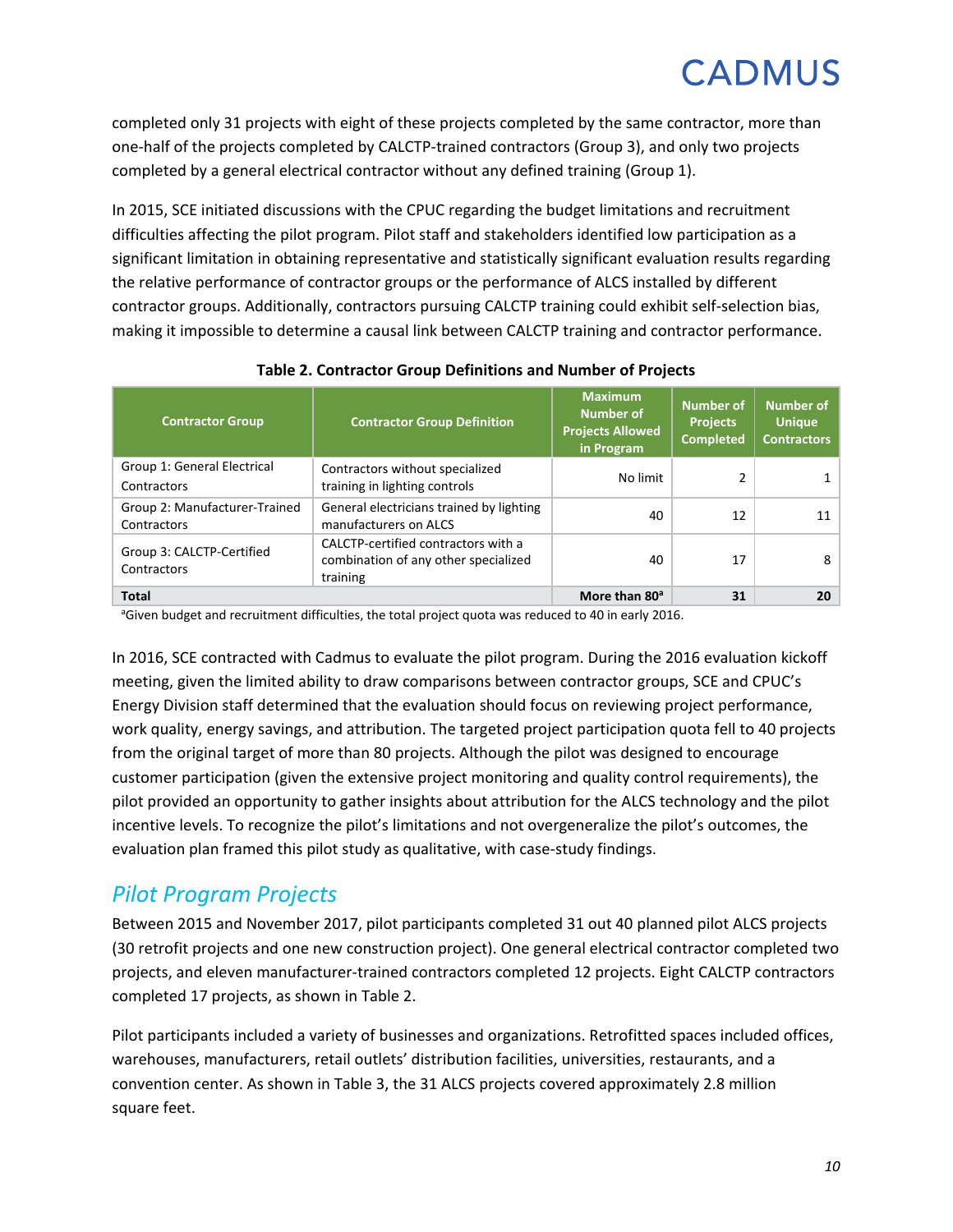<span id="page-13-0"></span>

| <b>Space Types</b>             | <b>Number of Projects</b> | Total Area Impacted (sq. ft.) |
|--------------------------------|---------------------------|-------------------------------|
| <b>Offices</b>                 | 7                         | 780,325                       |
| Warehouse                      | 6                         | 514,038                       |
| Manufacturing                  | 4                         | 508,175                       |
| Mixed Warehouse and Office     | 4                         | 215,000                       |
| Retail                         | 3                         | 20,900                        |
| University                     | 3                         | 122,239                       |
| <b>Refrigerated Warehouse</b>  | $\overline{2}$            | 581,529                       |
| <b>Convention Center</b>       | 1                         | 52,924                        |
| Mechanical Tunnel <sup>a</sup> | 1                         | 20,174                        |
| <b>Total</b>                   | 31                        | 2,815,304                     |

#### **Table 3. Project Summary**

<sup>a</sup> This project consisted of retrofitting an underground mechanical tunnel serving multiple campus buildings.

While legacy linear fluorescent fixtures (such as T8 lamps) could be controlled with ALCS-compatible ballasts, 28 of the 31 projects elected to retrofit lighting with LED fixtures. One site was a new construction LED installation. Another changed out ballasts for existing linear fluorescent fixtures and relamped with linear fluorescents, and still another purchased LED fixtures prior to hearing about the pilot and later found they were not compatible with their existing control system.

<span id="page-13-1"></span>[Table](#page-13-1) 4 details the number of projects that replaced each type of lighting, with nine projects replacing multiple lighting types. A majority of projects (23 of 31) replaced linear fluorescent T8 lighting with LED fixtures. Installed lighting fixtures included integrated sensors with photocells for daylight harvesting and with passive infrared (PIR) or combined PIR and ultrasonic for occupancy controls.

|                 | Number of Projects Replacing Legacy Lighting with LED Lighting <sup>a</sup> |
|-----------------|-----------------------------------------------------------------------------|
| T8              | 23                                                                          |
| Metal Halide    | 8                                                                           |
| T5              |                                                                             |
| <b>CFL</b>      |                                                                             |
| T <sub>12</sub> |                                                                             |
| Halogen         |                                                                             |
| Incandescent    |                                                                             |

**Table 4. Legacy Lighting Types Replaced in the Pilot Program with LED**

a Nine projects replaced more than one legacy lighting type.

The contractors installed sensors to provide feedback to ALCS-networked controls and programmed the networked ALCS to provide sufficient lighting to each zone, depending on ambient lighting, occupancy status, and time of day. Not all systems utilized all available ALCS system features.

Using a central control system that can balance inputs from multiple sensors and parameters to achieve maximum energy savings, while maintaining occupant comfort, ALCS systems can provide significant energy savings over non-networked lighting controls. For the pilot, each project employed unique ALCS programming strategies, based on space requirements, safety requirements, occupancy patterns, and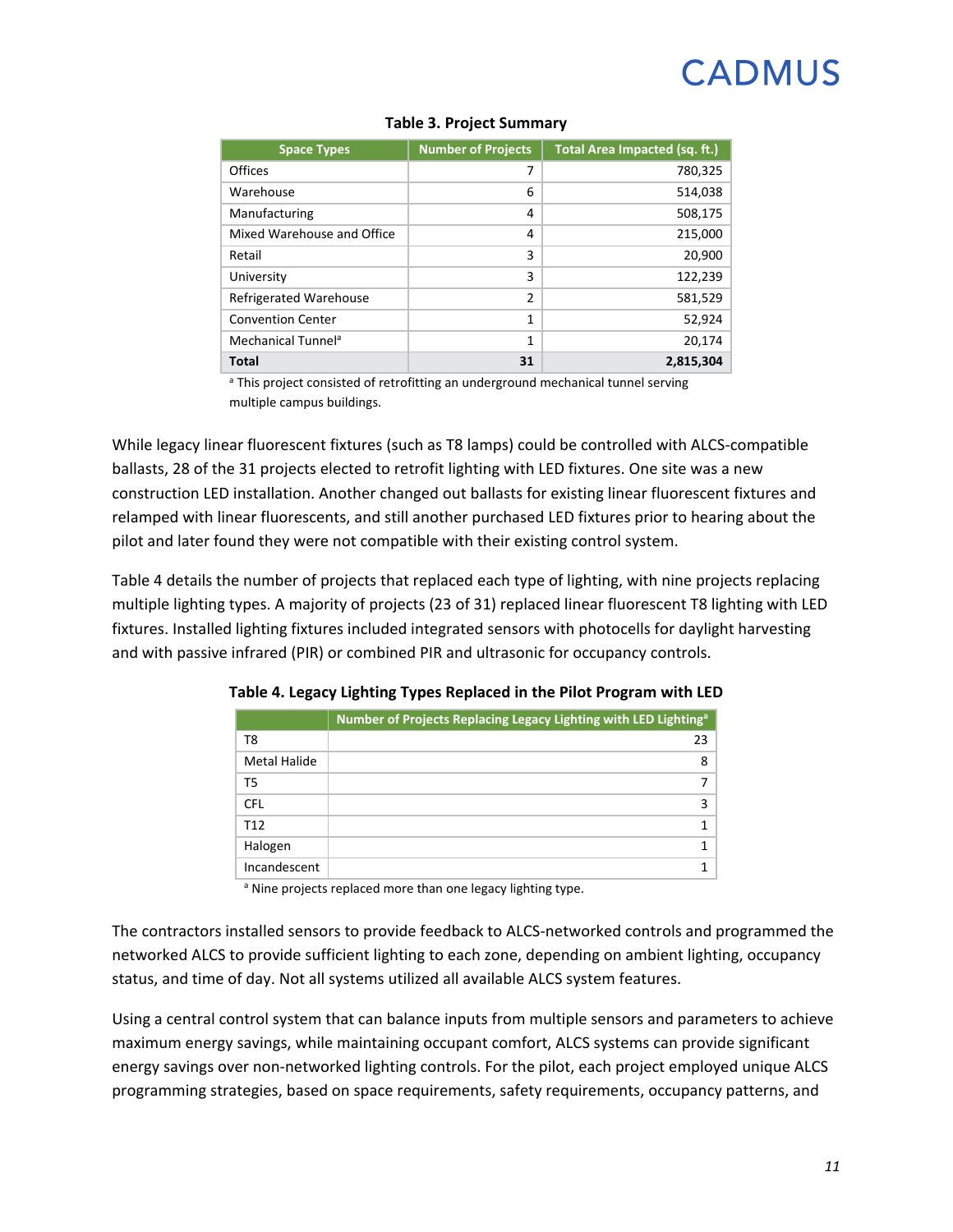other factors. Contractors and customers determined specific strategies and setpoints to balance comfort and energy savings:

- Task tuning was employed to keep the lighting fixture's maximum output below 100%.
- Occupancy controls were employed to sense when a room was occupied and adjusted lighting levels accordingly.
- Scheduling was employed to change a system's operation strategy, based on the time of day; often, during nighttime or unoccupied hours, systems were programmed to use more aggressive tuning strategies. Shorter occupancy delays further reduced a system's energy consumption.
- Daylight harvesting was employed to dim or turn off fixtures in response to ambient lighting.

The pilot required employment of all these strategies (where feasible) for every project. [Table](#page-14-0) 5 shows the number of projects included each control strategy. Most ALCS projects employed multiple control strategies, but, as discussed in the report's work quality reviews, RHA found through post-installation visits that some projects did not employ all the required controls. [Table](#page-14-0) 5 shows the number of projects employing each pilot program required strategy.

#### **Table 5. Lighting Controls Strategies Required and Employed in Pilot Program Participants**

<span id="page-14-0"></span>

|                                                                                                   | <b>Task</b><br><b>Tuning</b> | <b>Occupancy</b><br><b>Controls</b> | Scheduling | <b>Daylight</b><br><b>Harvesting</b> |
|---------------------------------------------------------------------------------------------------|------------------------------|-------------------------------------|------------|--------------------------------------|
| Number of ALCS projects that employed control strategy                                            | 28                           | 27                                  | 28         | 15                                   |
| Number of ALCS projects that were required to employ control<br>strategy per program requirements | 31                           | 31                                  | 31         | 20                                   |
| Percentage of ALCS projects complying with program requirements                                   | 90%                          | 87%                                 | 90%        | $83%$ <sup>a</sup>                   |

<sup>a</sup> Eleven projects were not required to install daylight harvesting.

Twenty-nine projects (94%) employed task tuning, which typically provides savings proportional to the maximum tuning level. ALCS strategies often tuned all fixtures to 90% or less of maximum output, providing, in most cases, control savings of 10%.

Additionally, all installed ALCS had the capability to provide real-time price signal responses, remote access to control systems, and user-friendly graphical user interfaces. Though all systems included automated demand response capabilities, data were not collected to determine if this feature was enabled.

The pilot implemented QC reviews, utilizing RHA and other members of SCE's third-party verification team. Further, the pilot attempted to conduct pre-installation and post-installation inspection visits for every project, including fixture verification, monitoring, and functional testing, but this was not always possible. [Table](#page-14-1) 6 details QC activities conducted at each project.

<span id="page-14-1"></span>

| <b>Project</b><br><b>Number</b> | <b>Pre-Installation Site Inspection</b><br>Conducted | <b>Pre-Installation Site</b><br><b>Metering Conducted</b><br>$($ >7 $d$ avs $)$ | <b>Post-Installation</b><br><b>Inspection</b><br><b>Conducted</b> | l Post-Installation <sup>1</sup><br><b>Monitoring Conducted</b><br>$($ >7 $d$ ays $)$ |
|---------------------------------|------------------------------------------------------|---------------------------------------------------------------------------------|-------------------------------------------------------------------|---------------------------------------------------------------------------------------|
| ALCS-001                        | Yes, SCE Third Party Review                          | No                                                                              | Yes. RHA                                                          | Yes                                                                                   |

#### **Table 6. Pilot Program Quality Control Activitiesa**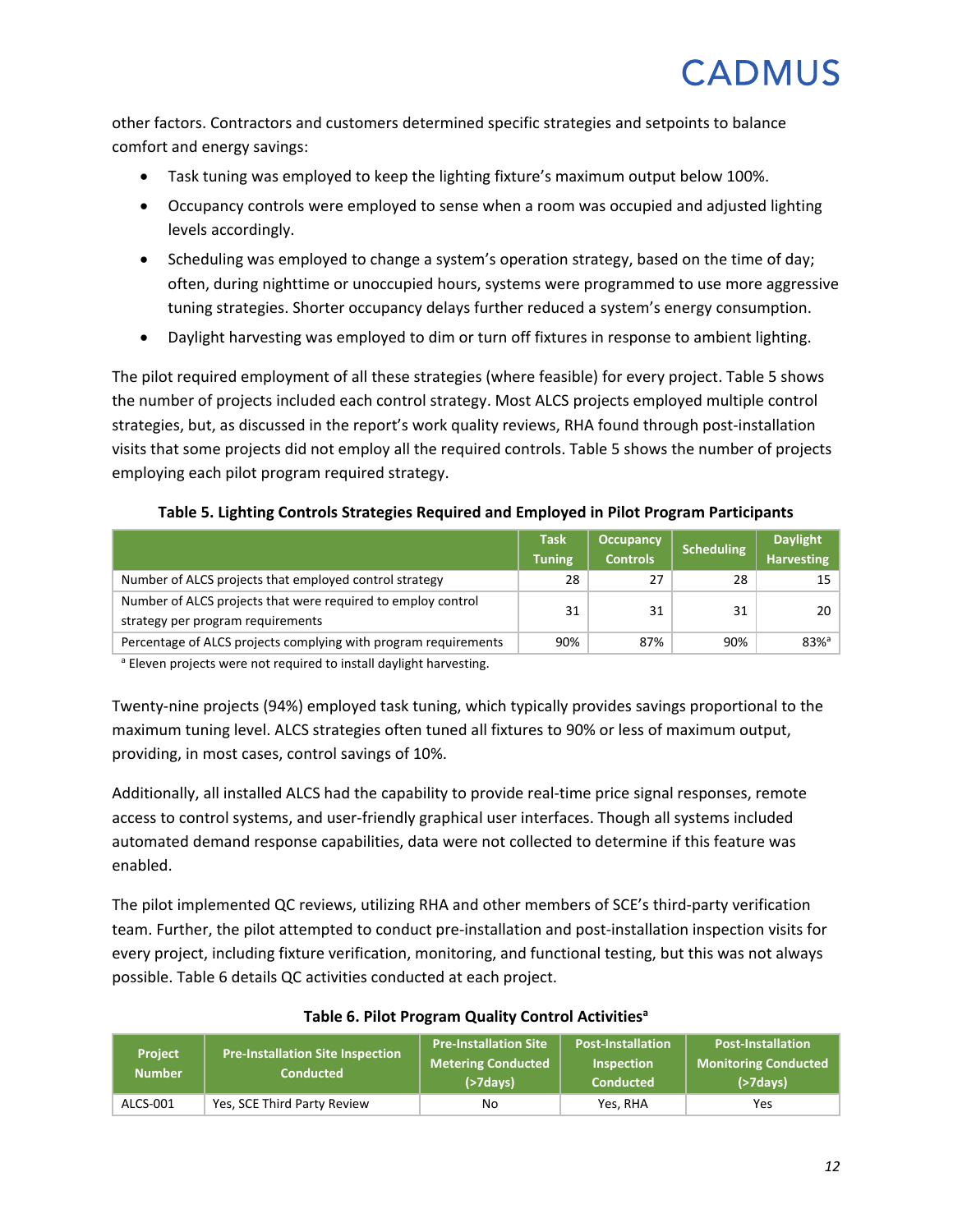| Project         | <b>Pre-Installation Site Inspection</b> | <b>Pre-Installation Site</b><br><b>Metering Conducted</b> | <b>Post-Installation</b><br><b>Inspection</b> | <b>Post-Installation</b><br><b>Monitoring Conducted</b> |
|-----------------|-----------------------------------------|-----------------------------------------------------------|-----------------------------------------------|---------------------------------------------------------|
| <b>Number</b>   | <b>Conducted</b>                        | $($ >7days $)$                                            | <b>Conducted</b>                              | $($ >7days $)$                                          |
| ALCS-002        | No                                      | No                                                        | Yes, RHA                                      | Yes                                                     |
| ALCS-003        | Yes, SCE Third Party Review             | No                                                        | Yes, RHA                                      | Yes                                                     |
| ALCS-004        | Yes, SCE Third Party Review             | No                                                        | Yes, RHA                                      | Yes                                                     |
| ALCS-005        | Yes, by RHA                             | Yes                                                       | Yes, RHA                                      | Yes                                                     |
| ALCS-006        | Yes, by RHA                             | Yes                                                       | Yes, RHA                                      | Yes                                                     |
| ALCS-007        | Yes, SCE Third Party Review             | Yes                                                       | Yes, RHA                                      | Yes                                                     |
| <b>ALCS-008</b> | Yes, SCE Third Party Review             | Yes                                                       | Yes, RHA                                      | Yes                                                     |
| ALCS-009        | Yes, by RHA                             | Yes                                                       | Yes, RHA                                      | Yes                                                     |
| ALCS-010        | Yes, by RHA                             | Yes                                                       | Yes, RHA                                      | Yes                                                     |
| ALCS-011        | Yes, SCE Third Party Review             | No                                                        | Yes, RHA                                      | Yes                                                     |
| ALCS-012        | Yes, SCE Third Party Review             | No                                                        | Yes, RHA                                      | Yes                                                     |
| ALCS-013        | Yes, by RHA                             | Yes                                                       | Yes, RHA                                      | Yes                                                     |
| ALCS-016        | No                                      | No                                                        | Yes, RHA                                      | Yes                                                     |
| ALCS-017        | Yes, SCE Third Party Review             | Yes                                                       | Yes, RHA                                      | Yes                                                     |
| ALCS-018        | Design Review (New Construction)        | N/A                                                       | Yes, RHA                                      | Yes                                                     |
| ALCS-020        | Yes, by RHA                             | Yes                                                       | Yes, RHA <sup>b</sup>                         | Yes                                                     |
| ALCS-021        | Yes, SCE Third Party Review             | No                                                        | Yes, RHA                                      | Yes                                                     |
| ALCS-023        | Yes, SCE Third Party Review             | No                                                        | Yes, RHA                                      | Yes                                                     |
| ALCS-024        | Yes, SCE Third Party Review             | Yes                                                       | Yes, RHA                                      | Yes                                                     |
| ALCS-025        | No                                      | Yes                                                       | Yes, RHA                                      | Yes                                                     |
| ALCS-028        | Yes, by RHA                             | Yes                                                       | Yes, RHA                                      | Yes                                                     |
| ALCS-029        | Yes, by RHA                             | Yes                                                       | Yes, RHA                                      | Yes                                                     |
| ALCS-030        | Yes, by RHA                             | Yes                                                       | Yes, RHA                                      | Yes                                                     |
| ALCS-034        | Yes, by RHA                             | Yes                                                       | Yes, RHA                                      | Yes                                                     |
| ALCS-035        | Yes, SCE Third Party Review             | Yes                                                       | Yes, RHA                                      | Yes                                                     |
| ALCS-036        | Yes, SCE Third Party Review             | Yes                                                       | Yes, RHA                                      | Yes                                                     |
| ALCS-037        | Yes, by RHA                             | Yes                                                       | Yes, RHA                                      | Yes                                                     |
| ALCS-038        | Yes, by RHA                             | Yes                                                       | Yes, RHA                                      | Yes                                                     |
| ALCS-039        | Yes, by RHA                             | Yes                                                       | Yes, RHA                                      | Yes                                                     |
| ALCS-040        | Yes, by RHA                             | Yes                                                       | Yes, RHA                                      | Yes                                                     |
| Completed       | 27                                      | 21                                                        | 31                                            | 31                                                      |

<sup>a</sup> ALCS project numbering in this table skips due to ALCS project numbers assigned to projects that expressed interest in the program during the planning stage, but ultimately did not participate in the program or complete the installation. **b** Cadmus visited ALCS-20 during the post-inspection to verify QC activities.

Every project included a post-installation inspection, with monitoring conducted by RHA. For 20 of the 31 projects, pre/post-installation verification was conducted, including load metering. A pre-installation site inspection was not possible for one project, but the installing contractor monitored the lighting system with their own lighting loggers; these data were passed to RHA, which reanalyzed them. One project (new construction) did not prove applicable for a pre-installation inspection and monitoring. RHA, however, analyzed the planning data to determine system baseline information.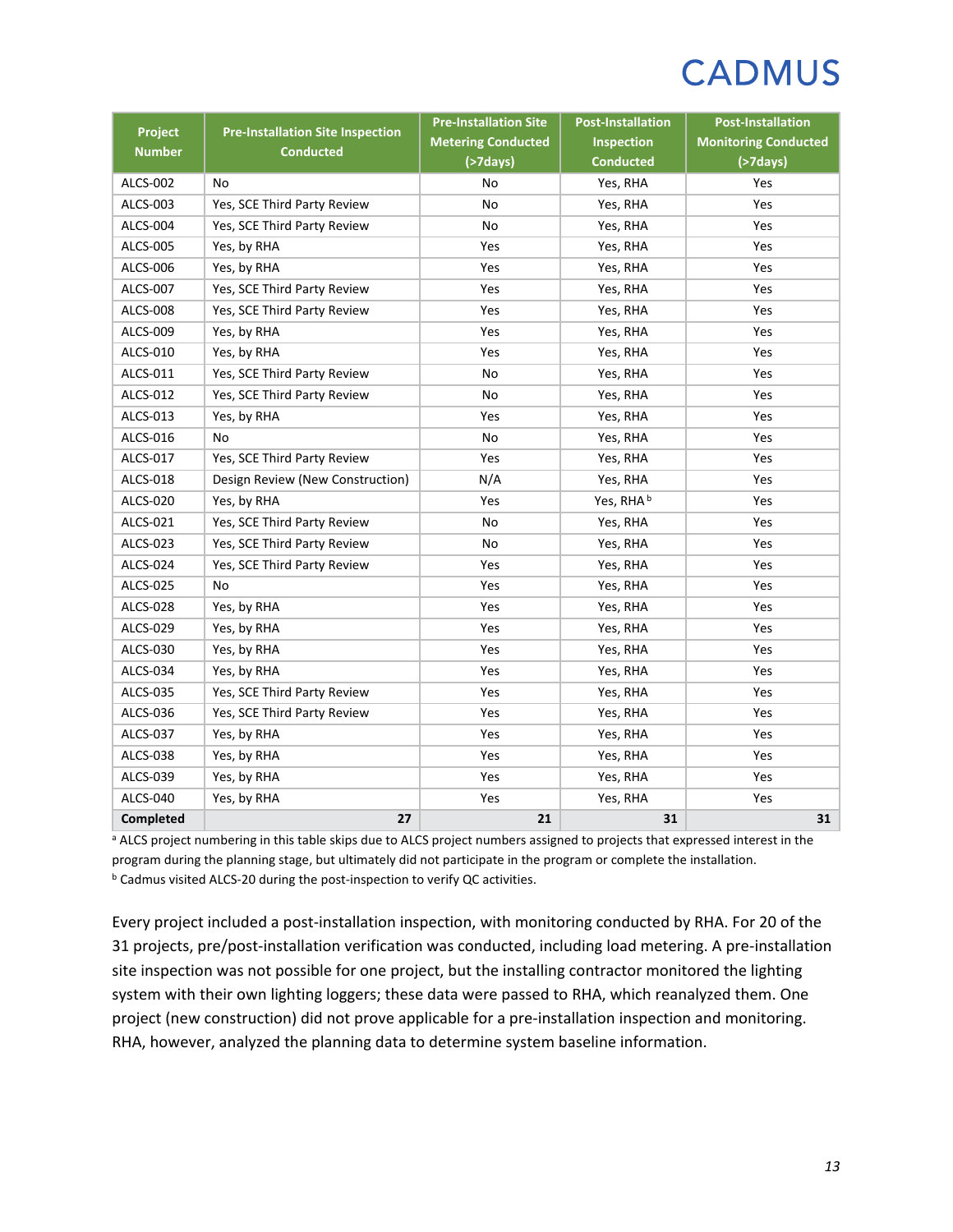## <span id="page-16-0"></span>*Research Objectives*

In August 2016, Cadmus, SCE staff, and stakeholders developed the following study objectives during an evaluation kickoff meeting. Objectives included those added to reflect the shift in pilot program evaluation focus, as discussed earlier.

To evaluate SCE's Sustainable Office Lighting Control Pilot Program, Cadmus sought to answer the following research questions:

- 1. What can we learn from previous studies of ALCS projects?
- 2. What are the energy and demand impacts of ALCS projects?
- 3. Does the current pilot delivery influence customers to install ALCS?
- 4. What energy savings can be attributed to the pilot?
- 5. Are customers and end users satisfied with the performance of the ALCS?
- 6. Are end users familiar with their ALCS, and do their actions impact savings?
- 7. How did the pilot projects perform against work quality criteria established in the *Lighting Controls Training Assessment* study?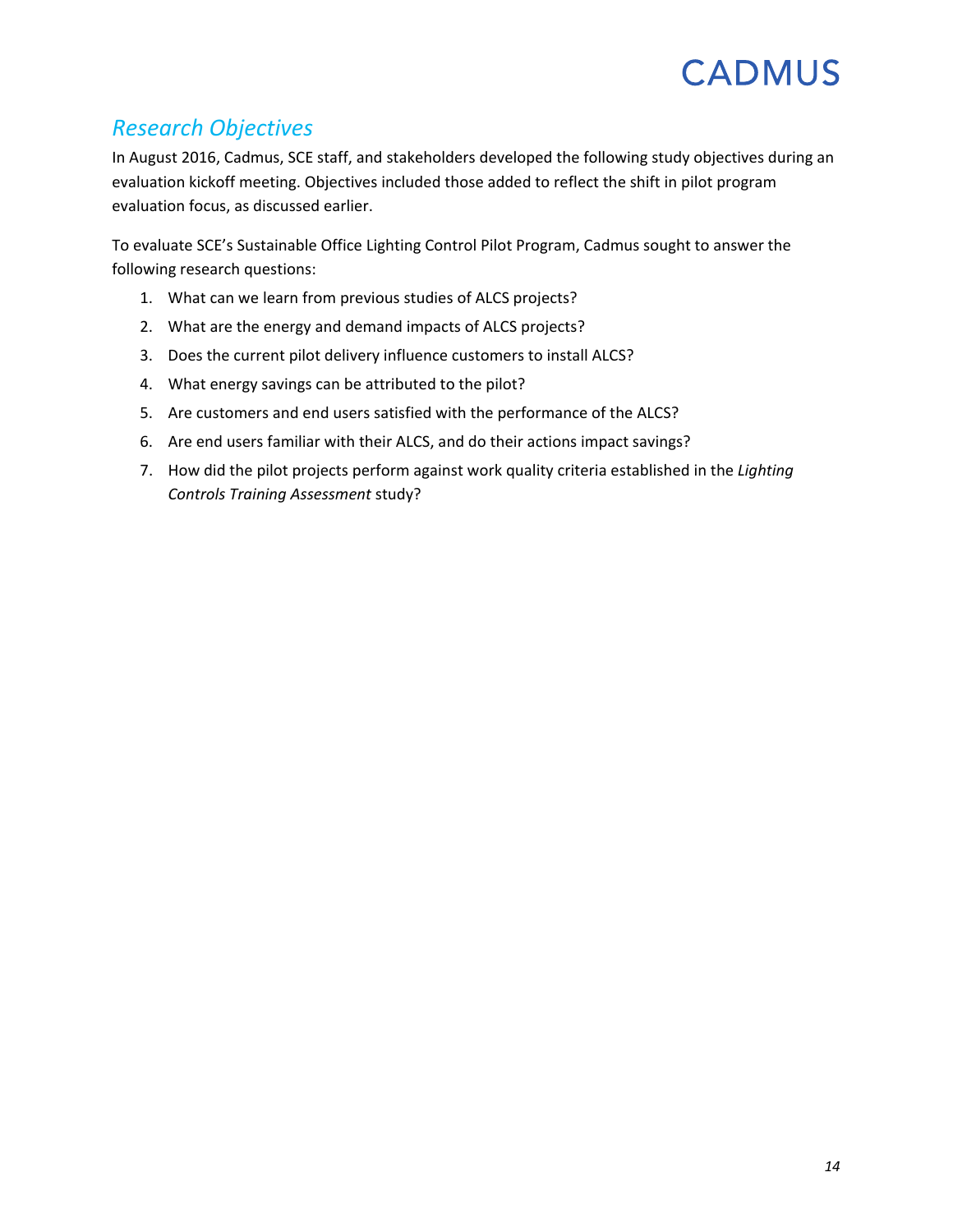

## <span id="page-17-0"></span>**Methods**

In addressing each research question, Cadmus conducted a variety of activities to collect information, including a literature review, program manager interviews, a project documentation review, surveys with customers and contractors, and data analysis. This section describes methods used for each activity and presents specific challenges that limit key data analysis aspects.

### <span id="page-17-1"></span>*Literature Review*

Cadmus reviewed the following documents to examine best practices for lighting controls, controls training, installation, and optimization:

- ASWB Engineering and Opinion Dynamics. *Lighting Controls Training Assessment*. February 2016.
- Northwest Energy Efficiency Alliance (NEEA). *Luminaire Level Lighting Controls Market Characterization and Baseline Report*. December 2016.
- Lawrence Berkeley National Laboratory. *Wireless Advanced Lighting Controls Retrofit Demonstration*. April 2015.
- Emerging Technology Associates. *Veterans Administration Medical Center Assessment Report.* 2010.

Cadmus also reviewed estimates of technical savings (based on literature, a review of similar projects in other territories, and Cadmus controls and commissioning experts' direct installation experience, with particular attention paid to the way differences in installations and customer training affect savings.

### <span id="page-17-2"></span>*Program Manager Interview*

Cadmus developed an interview guide and interviewed the SCE pilot program manager and evaluation manager by phone, examining the following topics to assist in development of the program evaluation plan:

- Pilot processes, including contractor training and QC processes
- Challenges in implementing the pilot or tracking metrics
- Customers' perceived participation barriers

### <span id="page-17-3"></span>*Project Implementation and Inspection Data Review*

SCE's pilot included an extensive QC process to track and verify customers, from the initial reservation of funds through project completion. RHA, the pilot's QC contractor, performed this QC process for all pilot projects. The effort included verifying the following:

- Capabilities of ALCS installed through the pilot
- Existing baseline conditions prior to controls project installation
- Control strategy of the installed equipment
- Ability of the control system to monitor performance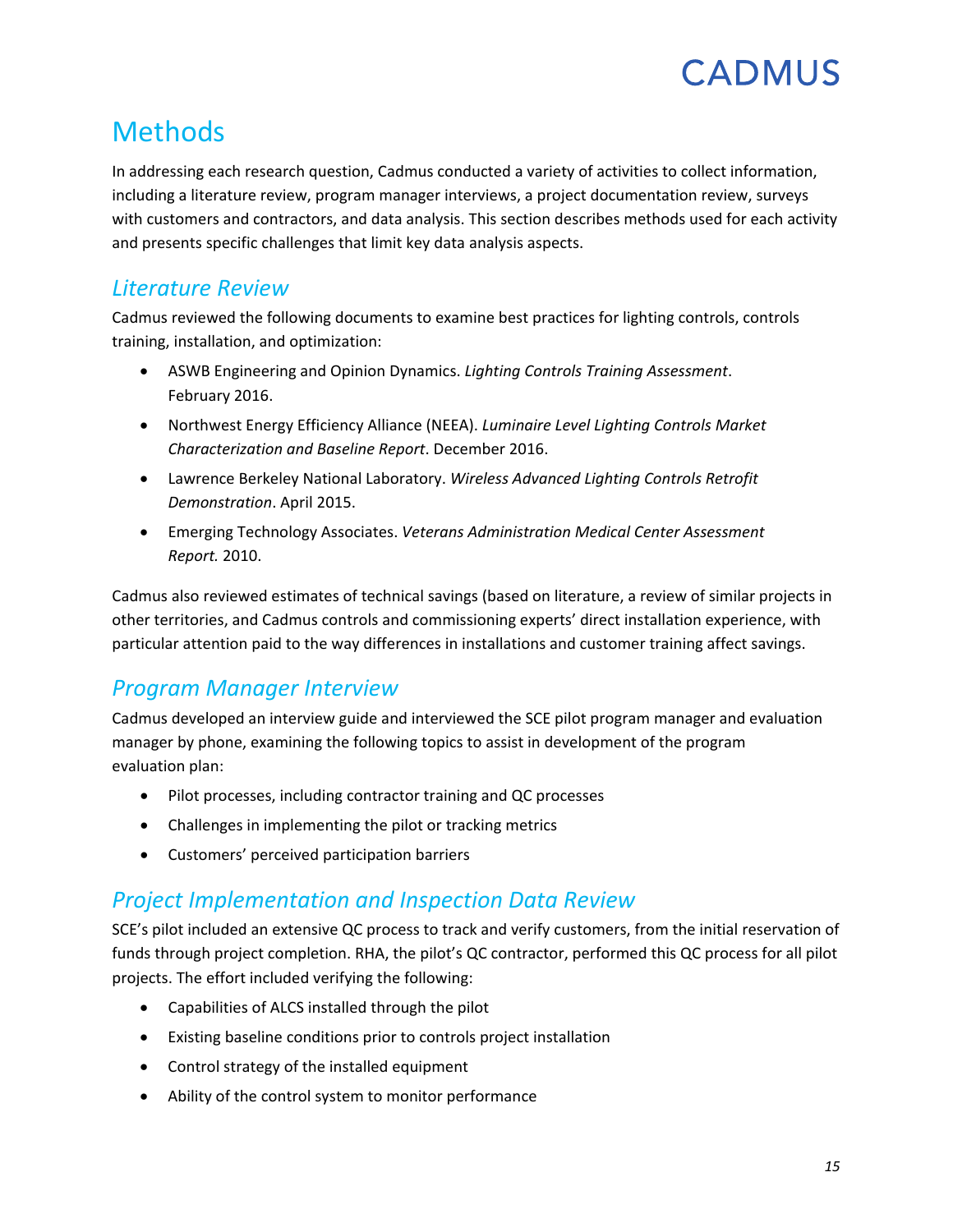- Elements of work quality (specifically: installation, code compliance, commissioning, and functionality)
- Energy savings (documented after final QC)
- Project cost and scope
- Building type and size

Cadmus reviewed RHA's QC documents for all completed projects, then visited one site to conduct a final inspection, designed to observe RHA's data collection and metering processes and to confirm Cadmus' understanding of the data available in the QC project documents.

### <span id="page-18-0"></span>*Surveys*

To address specific research objectives, Cadmus conducted surveys with three stakeholder groups: key decision-makers, contractors, and end users. [Table](#page-18-1) 7 shows the sample frame size, the number of survey completes, and the survey objectives for each activity.

<span id="page-18-1"></span>

| <b>Sample Frame Size</b><br><b>Activity</b><br>(All Representing 31 Projects) |                  | <b>Completed Surveys</b>                   | <b>Objectives</b>                                                         |
|-------------------------------------------------------------------------------|------------------|--------------------------------------------|---------------------------------------------------------------------------|
| <b>Contractor Surveys</b>                                                     | 20 contacts      | 6 respondents representing<br>15 projects  | Training<br>Participation motivations                                     |
| Key Decision-Maker Surveys                                                    | 28 contacts      | 11 respondents<br>representing 13 projects | Attribution<br>Participation motivations<br>Satisfaction                  |
| <b>End-User Surveys</b>                                                       | 200 <sup>a</sup> | 7 respondents representing<br>7 projects   | Satisfaction with system<br>Training on system<br>Modifications of system |

#### **Table 7. Interviews and Surveys**

a Cadmus reached end-users through decision-makers who responded to the survey.

Cadmus attempted to reach contractors and decision-makers up to seven times, both by email and phone, over the course of six months. In five cases, contractors or decision-makers no longer were with the company. In all other cases of non-completes, contractors and decision-makers did not respond to efforts to reach them. Contractors were offered a \$100 incentive for their time.

Upon completion of each decision-maker survey, Cadmus asked the decision-makers to distribute the End-User Survey to their tenants via email (as the team had no other way of obtaining contact information for building tenants). Initially, no incentive was offered for completing the End-User Survey, but, after an initial low response rate, Cadmus added an option for responding tenants to enter a drawing for a \$100 gift card. [Table 8](#page-19-0) shows the disposition results of Key Decision-Maker and Contractor surveys.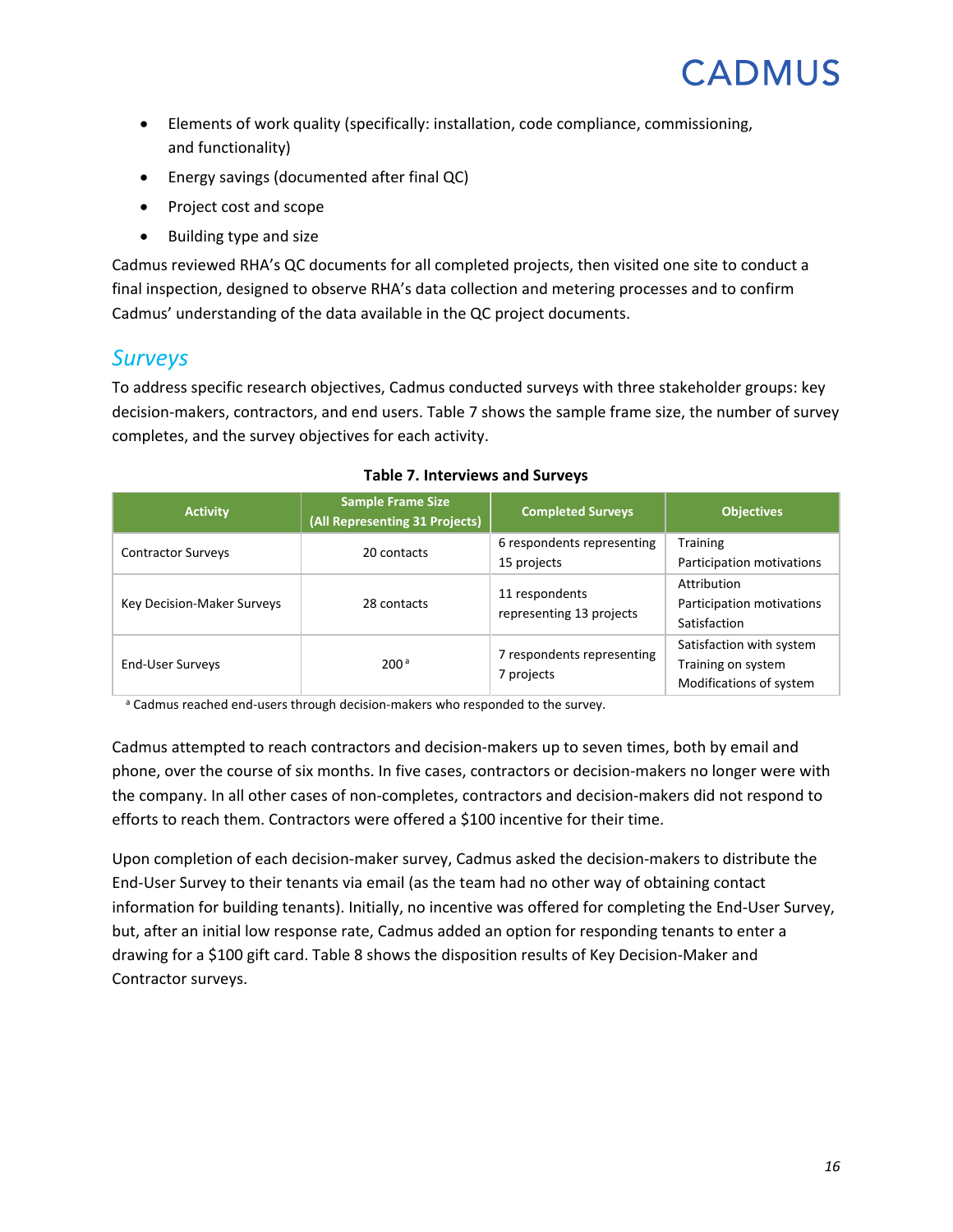<span id="page-19-0"></span>

| <b>Survey Status by Project</b>           | <b>Contractor</b> | <b>Decision-Maker</b> | <b>End-User</b> |
|-------------------------------------------|-------------------|-----------------------|-----------------|
| Completed                                 | 15                | 13                    |                 |
| Participating staff no longer at business | ┑                 |                       | 0               |
| Nonresponsive                             | 13                | 15                    | 6               |
| No contact information                    |                   |                       | N/A             |
| <b>Total</b>                              | 31                | 31                    | N/A             |

#### **Table 8. Survey Disposition Status by Project**

#### Contractor Surveys

As the pilot emphasized workforce development and training contractors on ALCS, Cadmus conducted telephone surveys with contractors participating in the pilot. This included asking contractors to outline training they received, their motivations for receiving such training, and reviewing respondents' current skills, experience, or awareness that might influence their involvement in SCE's pilot. Cadmus also asked contractors about the pilot processes, participation barriers for their customers, the QC process, and what they would advise customers to do in the pilot's absence.

Similar to decision-maker surveys, Cadmus asked contractors a set of attribution questions, and compared the contractors' responses with customer responses, weighting the findings into a final attribution or baseline value. For contractors completing multiple projects, Cadmus asked the attribution questions for each project.

Appendix C presents the contractor survey guide.

#### Key Decision-Maker Surveys

Cadmus surveyed key decision-makers—customer contacts listed in program applications that represented building owners and/or facility managers. This included asking respondents about their experiences with the pilot and their contractors. Cadmus used the surveys to assess participant satisfaction with the pilot and to assess net energy and demand benefits by asking questions to understand each customer's likelihood of participation at different incentive levels.

Appendix B provides the key decision-maker survey guide.

#### End-User Surveys

While building owners decided whether to participate in the pilot, tenants were the lighting controls' end users. Tenants' understanding of how to use and work with the new lighting controls could affect the energy-savings amounts resulting from completed projects. While verified ALCS impacts were captured during the time of the post-installation QC inspection (performed shortly after system installation), energy savings performance would likely change over time due to end-user interactions with the systems.

Cadmus' brief online surveys of end users sought to provide insights into users' issues or their concerns with the new system, their training and understanding of how to use the controls, and their comfort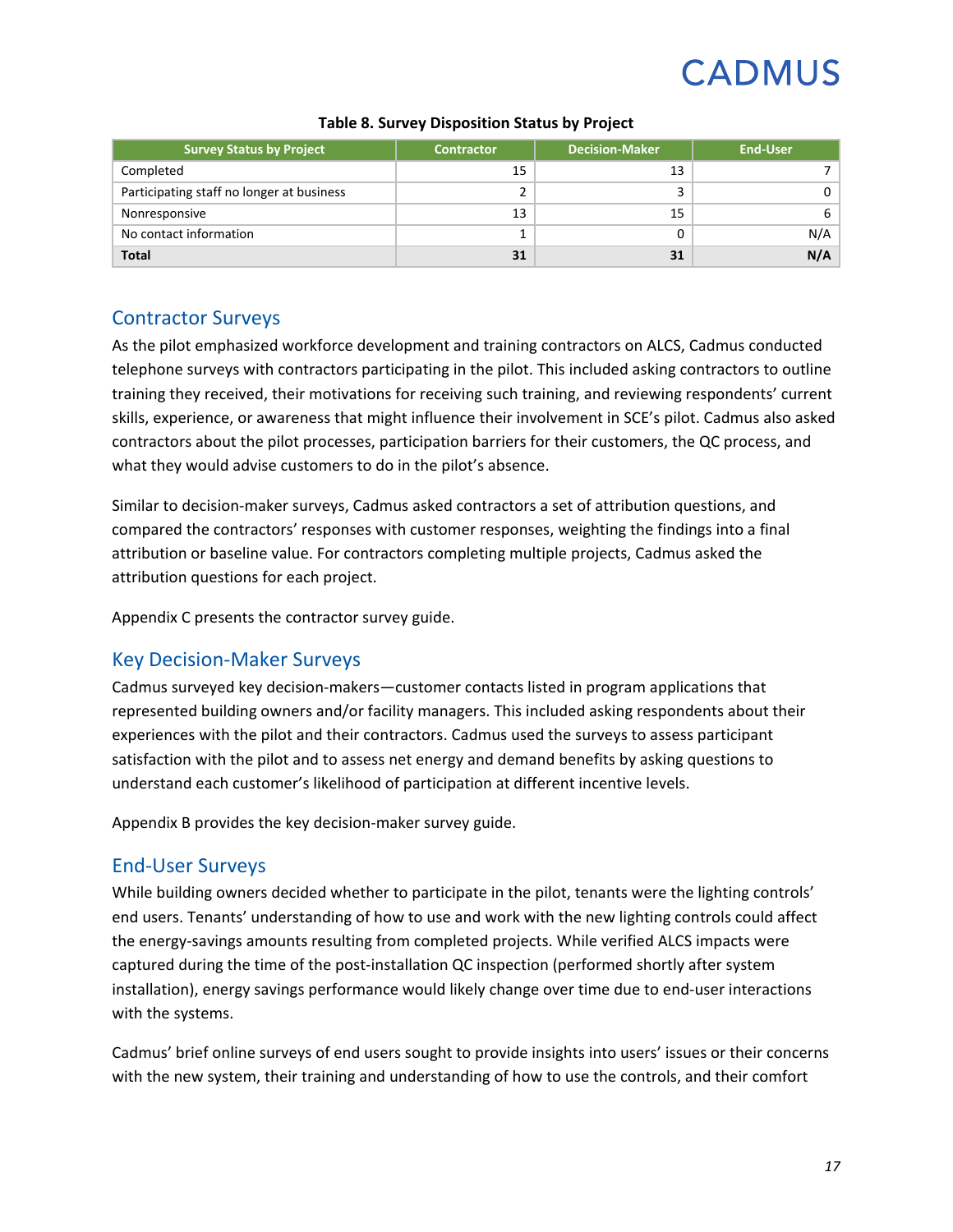with the new controls. Cadmus also asked whether they changed the programmed schedules and why they did so.

It proved difficult, however, to reach end users, as Cadmus' could only access them through the key decision-maker, and only seven responses came from tenants representing seven of the 13 completed decision-maker surveys.

Appendix D provides the end-user survey guide.

### <span id="page-20-0"></span>*Savings Impact Methodology*

For this evaluation, Cadmus reviewed RHA's calculated gross savings (according to IPMVP Option A) for all 31 projects. Verified savings are based on this review. Additionally, Cadmus conducted an exploratory analysis using normalized annual consumption analysis (according to IPMVP Option C) to estimate savings for seven projects.

### Engineering Analysis Methodology

For each project, the implementation contractor estimated project energy savings prior to implementation. These projected values served as *ex ante* estimates, against which verified savings could be compared.

RHA estimated achieved savings based on measures installed, the number of installations, operating hours, and other key characteristics, using IPMVP Option A. Cadmus calculated verified (*ex post*) total gross energy and demand savings for each pilot project by reviewing RHA's analysis and adjusting for fixtures documented during post-installation site visits and for pre-installation documentation with verified wattages from the Design Lighting Consortium's qualified products list and Appendix B's tables of standard fixture wattages. Cadmus applied DEER 2014 interactive effects and coincidence factors to the results, as this fell outside of RHA's scope.

Cadmus calculated *total verified gross savings* as the overall difference between a project's existing baseline and verified retrofit conditions. Cadmus also calculated *fixture savings* where applicable, and determined ALCS system *controls savings* as the difference between *total savings* and *fixture savings*. After calculating verified gross savings, Cadmus analyzed attribution and net savings, as discussed in the [Net Savings Methodology](#page-22-0) section.

### Normalized Annual Consumption Analysis Methodology

Cadmus analyzed Advanced Metering Infrastructure (AMI) data for a subset of projects, seeking to explore the viability of using a normalized annual consumption analysis method to estimate savings from ALCS projects.

As this was an exploratory analysis, Cadmus requested that SCE provide AMI data for a random sample of 10 sites. Cadmus received two years of hourly energy consumption data (November 2015 through November 2017), along with corresponding ALCS installation dates, facility street addresses, and preliminary savings estimates. With these data, Cadmus estimated annual energy savings that each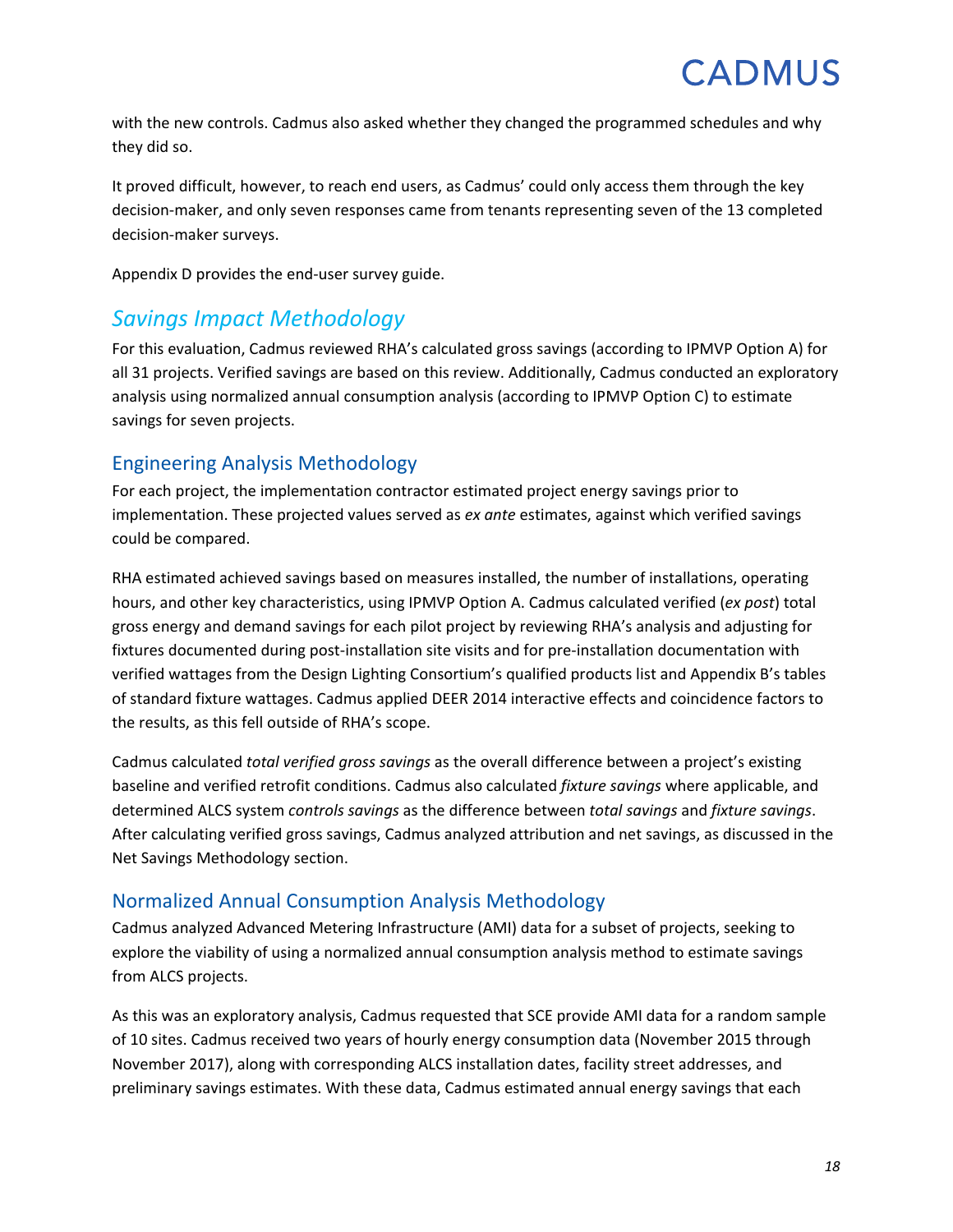project should achieve during a "typical" year. (Typical year energy savings—also called "normalized" savings—refer specifically to savings expected under typical-weather conditions at a geographic location.)

Of 10 sites where SCE provided AMI data, Cadmus excluded three sites from analysis:

- For ALCS-017, the documented project installation date was September 2015, but provided AMI data did not begin until November 2015. Therefore, data from the baseline period were unavailable for this facility.
- For ALCS-029, AMI data did not derive from correct meters as they did not represent building energy consumption.
- For ALCS-036, AMI data contained multiple meters, but it remained unclear which meters corresponded to areas with lighting upgrades.

Of seven sites included in the analysis, five were industrial facilities without production data available. Production serves as a large energy-use driver at industrial facilities. Another facility was a warehouse, and the last facility was a convention center. The convention center's occupancy schedule (or calendar of events) was unavailable for analysis.

Cadmus used ALCS installation dates to split AMI data into a baseline period before a project began and into a reporting period after the project finished, and used site addresses to search for nearby weather stations and to download historical weather data.

Cadmus sourced local climatological data (LCD) from a National Oceanic and Atmospheric Administration application programmer interface. These data contained hourly, historical records of temperature and relative humidity coincident with AMI data. Weather stations were selected for each facility by geolocating the nearest station to the provided street address.

Annual energy savings, often reported for a "typical" year, are meant to represent expected energy savings under a set of normal and standardized weather conditions. The National Renewable Energy Laboratory (NREL) develops these sets of hypothetical weather data, referring to the construct as a typical meteorological year. Cadmus downloaded these data from NREL's website for the same set of LCD weather stations.

During the baseline and performance periods, Cadmus used statistical analytic models to estimate "normalized" energy consumption at each of the seven facilities. Cadmus developed models by iteratively testing combinations of independent variables and reviewing the performance of each model. The testing sought to select the best set of independent variables, model type and parameters, and sampling frequency for making reliable predictions. Cadmus selected independent variables from a set that included heating degree days and cooling degree days, temperature, relative humidity, hour of day, day of week, holiday, and business hours. The evaluation tested multi-variable linear and random forest regression models, considering both hourly and daily sampling frequencies.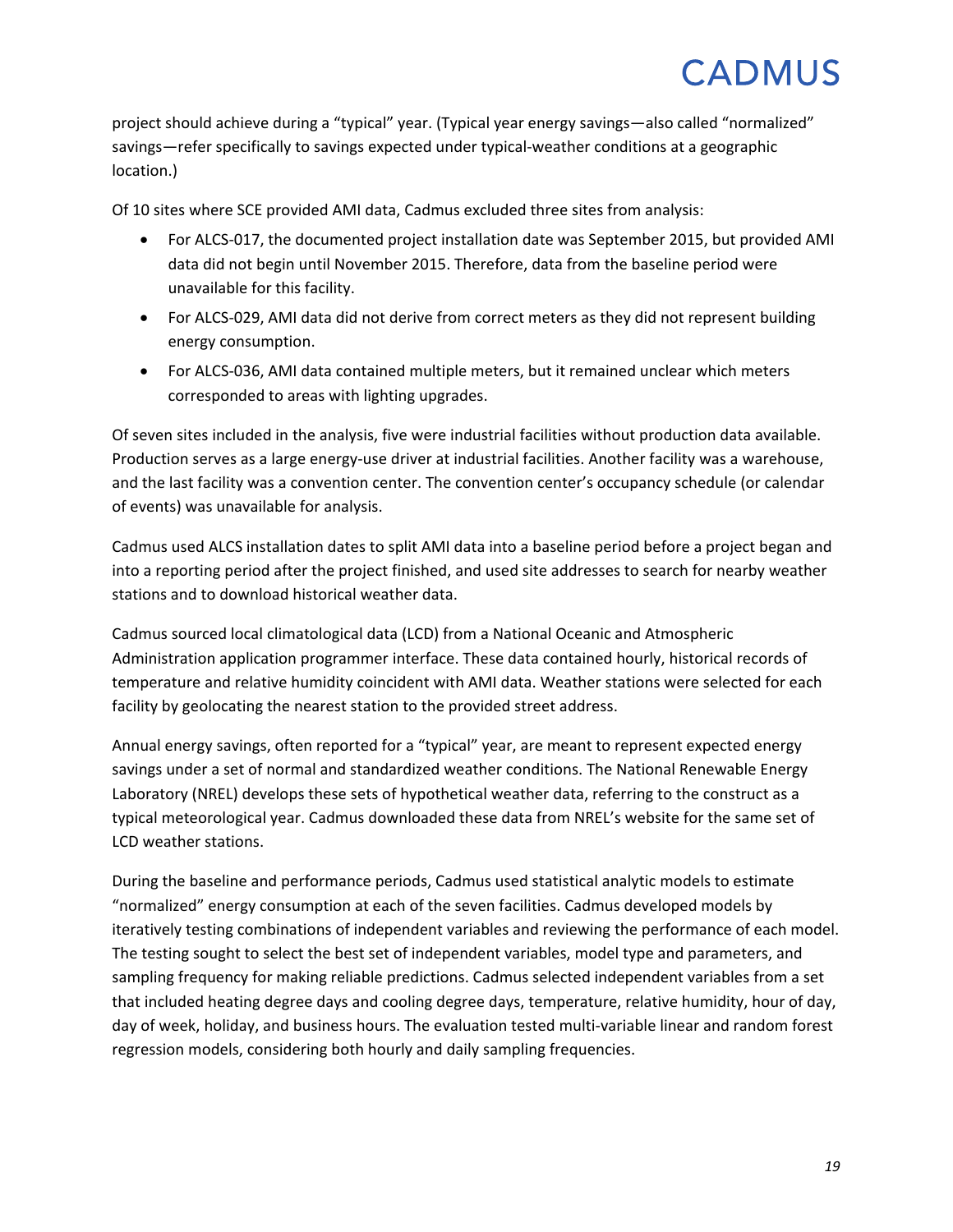All tested variable combinations resulted in a very low R-squared value, indicating that weather was not a significant energy driver at these facilities. As discussed, five of the seven sites were industrial facilities with unavailable production data. One site was a convention center, with an unavailable occupancy schedule. Without these additional data, energy savings could not be estimated accurately. Therefore, this report does not present the analysis results.

### <span id="page-22-0"></span>Net Savings Methodology

 $\overline{\phantom{a}}$ 

Project net savings represent savings above the counterfactual scenario of what the customer would have done in the pilot's absence. With input from SCE, Energy Division, and IOUs, Cadmus developed an approach to calculate the net-to-gross ratio (NTGR) following established protocols to provide comparable results to other evaluated nonresidential programs in California. The NTGR methodology followed the nonresidential self-report framework, relying on responses to Program Attribution Index (PAI) questions, described in the CPUC's *Methodological Framework for Using the Self-Report Approach to Estimating Net-to-Gross Ratios for Nonresidential Customers*. [10](#page-22-1) The pilot's unique requirements and characteristics influenced Cadmus' development of key decision-maker survey and calculation metrics used to assess attribution. Self-report surveys were most appropriate due to the small population.

Cadmus asked key decision-makers about the pilot's influence on their decision to implement an ALCS project, using PAI questions about the timing of their decisions, the influences on their decisions, their financial ability to sponsor the project independently, and the likely path they would have taken without the pilot. Appendix A provides the PAI questions, responses, and analysis. Appendix B provides the key decision-maker survey instrument.

The PAI used three equally weighted indices to score attribution:

- First (PAI-1), the decision-maker rated the influence of multiple factors, on a 0- to 10-point scale, including factors attributed to the pilot and to external factors outside of the pilot's influence. The PAI-1 score was calculated by dividing the highest pilot influence score by the sum of the highest pilot influence, plus the highest non-pilot influence score.
- Second (PAI-2), the decision-maker stated whether they made the decision to implement the project before knowing about the pilot, and stated whether the pilot had greater influence than non-pilot influences. The PAI-2 score was calculated as the maximum importance rating of any pilot elements, divided by 10, on a 0- to 10-point scale. The PAI-2 score was reduced by one-half if the respondent learned about the pilot after making their decision.
- Third (PAI-3), the decision-maker rated, on a 0- to 10-point scale, whether they would have been likely to incorporate each required measure into their project had the pilot not existed and had they not received the pilot incentives. The PAI-3 score was calculated for each pilot site as the weighted rating for each measure, divided by that measure's percentage of the total pilot

<span id="page-22-1"></span><sup>10</sup> Nonresidential Net-To-Gross Ratio Working Group. *Methodological Framework for Using the Self-Report Approach to Estimating Net-to-Gross Ratios for Nonresidential Customers*. Prepared for the Energy Division, California Public Utilities Commission. October 2012.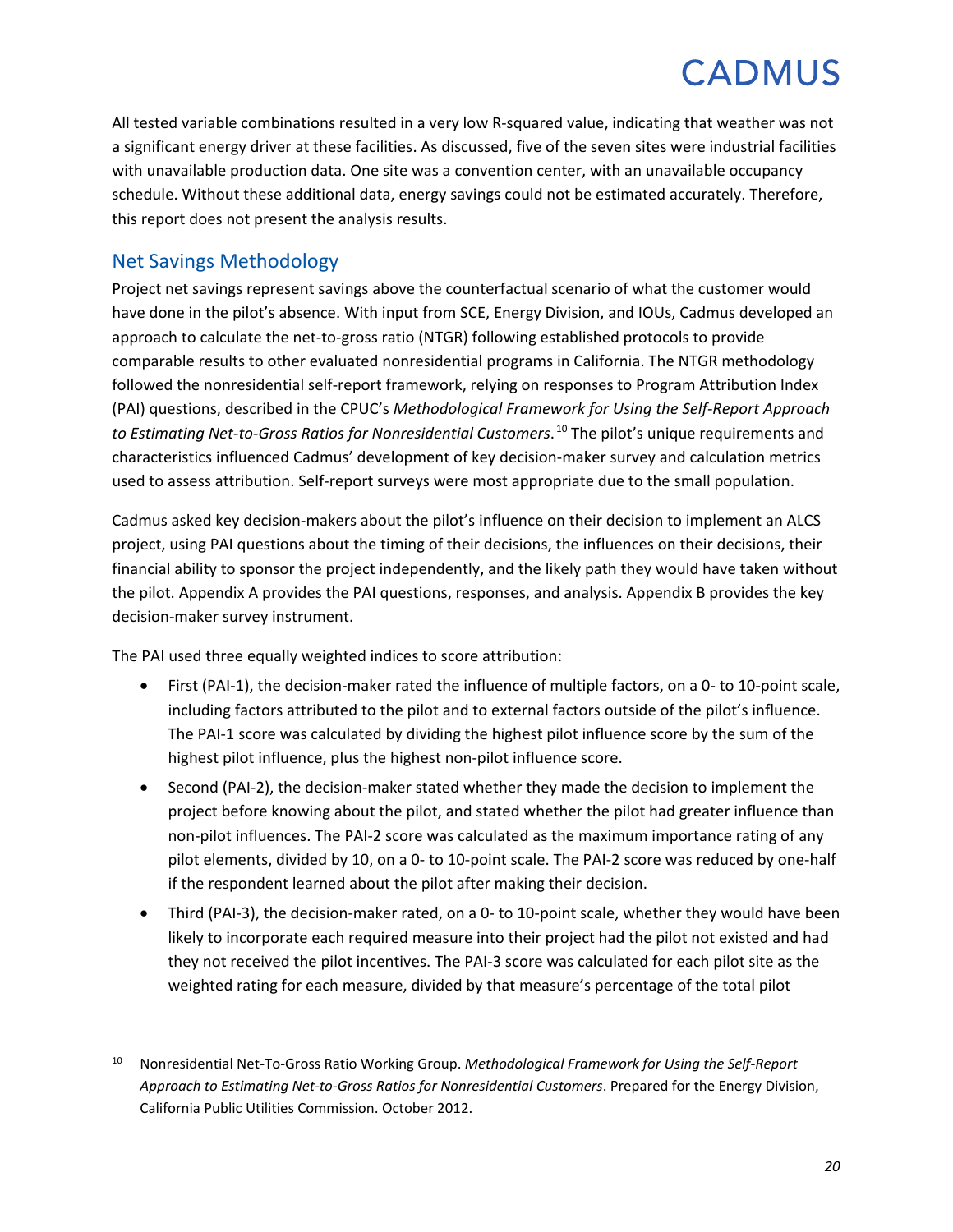savings, then subtracting that value from 10, and dividing the resulting estimate by 10 to convert it to a percentage.

Averaging the three PAI scores determined the NTGR.

Cadmus also included consistency checks, based on actions decision-makers would have taken in the pilot's absence, when they would have completed any project, that project's scope, and whether they had funding to pay for the project (see the decision-maker survey instrument in Appendix B). These consistency-check questions allowed Cadmus to establish a range of attribution scores to expect from PAI questions.

This method provided good estimates of partial freeridership, but, as the method weighted all three PAIs equally, it might not have accurately assessed those projects 100% influenced by the pilot or those projects that the pilot did not influence. Additionally, as customers' decisions about the ALCS were made in conjunction with decisions about the lighting upgrade, responses may not necessarily reflect the program's influence on the ALCS alone.

Eleven key decision-makers responded to the survey, representing 13 projects. After determining the NTGR for each of the 13 projects, Cadmus calculated net savings as the product of the project's abovecode savings and the project's NTGR. To develop the pilot's overall NTGR, total net savings for the 13 projects were divided by above code gross savings for those projects. By applying the overall NTGR to the total pilot, above-code gross savings, Cadmus determined the pilot's net savings.

### <span id="page-23-0"></span>*Evaluation Limitations*

As this research addressed a pilot program, limited by a small number of participants and data gaps, the effort could not provide the rich evidence required to provide statistically defensible answers to some of the original research questions. Consequently, Cadmus approached the research as a case study, preparing questions that addressed how processes worked and why certain outcomes occurred, while providing initial insights into causal relationships and effects, based on observations from a small number of cases. Several challenges, discussed below, limited this evaluation's ability to answer some study questions in detail.

### Net Energy Impacts

Though the evaluation determined net impacts for SCE pilot participants, due to the pilot's participant recruitment strategy, the results should be viewed with caution; they may not apply to similar projects implemented through other programs. As the pilot's original intent was to examine the technical performance of ALCS technology and the influence of contractor training on ALCS installation and performance, the pilot recruitment efforts focused on customers who were willing to implement ALCS through the pilot's comprehensive implementation and documentation procedures, with less regard for what customers would have done in the program's absence.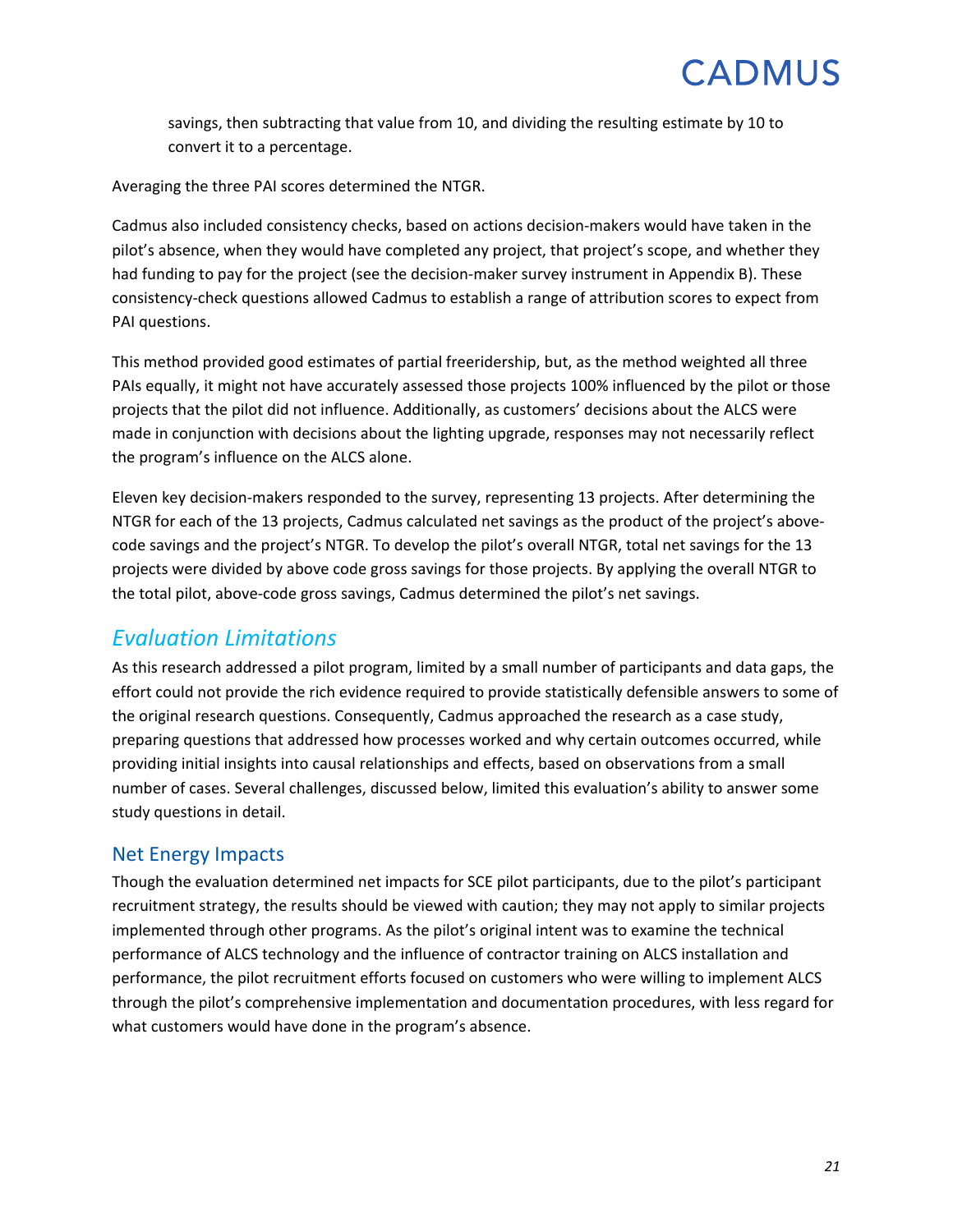### Above Code Savings

The complexities of detailing above-code energy savings pose unique analytic challenges. Title 24, Part 6, allows for application of the complete building method when the same occupancy type takes up 90% or more of the building floor area. However, the pilot did not gather specific data that verified space occupancy types for each project (per Title 24, Part 6).

To address above-code savings, RHA assumed projects met this 90% occupancy-type requirement and classified them accordingly. To avoid a regressive baseline, RHA assumed the minimum lighting power density (LPD) requirements for Title 24, Part 6, applied to new construction projects and to existing building lighting systems that did not meet the code's minimum LPD requirements for retrofits.

### Contractor Training

This study does not assign individual faults to designer, contractor, installer, or manufacturer. Due to limitations of the pilot scope and small sample size, the evaluation could not link contractor training to improved savings or work quality.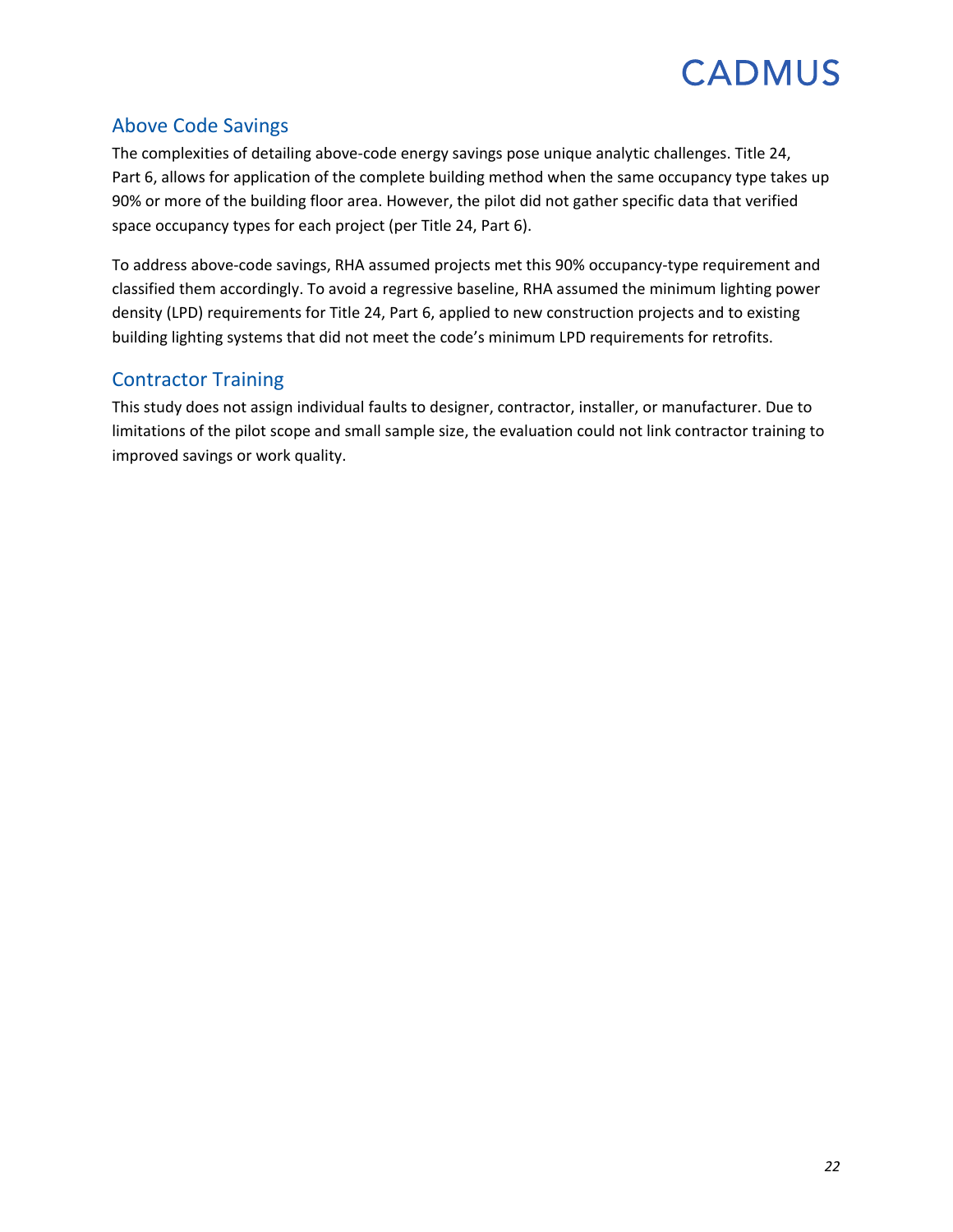## <span id="page-25-0"></span>Evaluation Results

This section summarizes the results of the following evaluation activities:

- [Literature Review](#page-25-1)
- [Work Quality Reviews](#page-28-0)
- [Customer \(Decision-Maker\) Feedback](#page-32-0)
- [Contractor Feedback](#page-36-0)
- [End-User Feedback](#page-39-0)
- Savings Impact

### <span id="page-25-1"></span>*Literature Review*

Cadmus reviewed available literature to inform the evaluation about ALCS best practices and to provide an understanding of participation barriers. Though ALCS projects differed in scope across reviewed studies, all studies outlined similar system capabilities and design elements. These design elements serve a central system, which controls fixtures in zones capable of variable lighting (by receiving feedback from occupancy sensors and ambient light sensors, and by programming each space to provide minimum lighting required for each time of day). In providing minimum lighting, dimming and shutting down fixtures serve as the primary mechanisms for achieving energy savings.

### Building Applicability

l

Based on a market characterization report prepared for NEEA, ALCS projects are commonly implemented at commercial office buildings, manufacturing facilities, warehouses and distribution centers, and educational facilities. In addition to reviewing secondary sources, the market characterization relied on interviews with market actors—manufacturers, distributors, regional lighting experts, and building owners with in-depth knowledge about ALCS.

Market actors interviewed for the NEEA study identified commercial offices as the building type where ALCS have gained the most traction and offer the greatest potential. Market actors also cited manufacturing facilities and warehouses as showing promise due to typically low occupancy rates and historic use of high-wattage fixtures. Typically, these facilities have fewer fixtures, lowering per-squarefoot installation costs. The low occupancy rates allow for deep energy savings through ALCS aggressive vacancy settings, particularly in storage areas. Additionally, the open ceiling design of most warehouses and manufacturing facilities simplifies installation and allows a facility to operate during the retrofit process.

Market actors also cited educational facilities as prime ALCS locations due to predictable operation hours. Other building types (such as retail, hospitals, parking garages, cold storage facilities, stadiums, and convention centers) may be good ALCS candidates in concert with careful design and planning.  $^{11}$  $^{11}$  $^{11}$ 

<span id="page-25-2"></span><sup>11</sup> Research Into Action and Energy 350. *Luminaire Level Lighting Controls Market Characterization and Baseline Report.* Prepared for NEEA. Report #E16-343. December 14, 2016.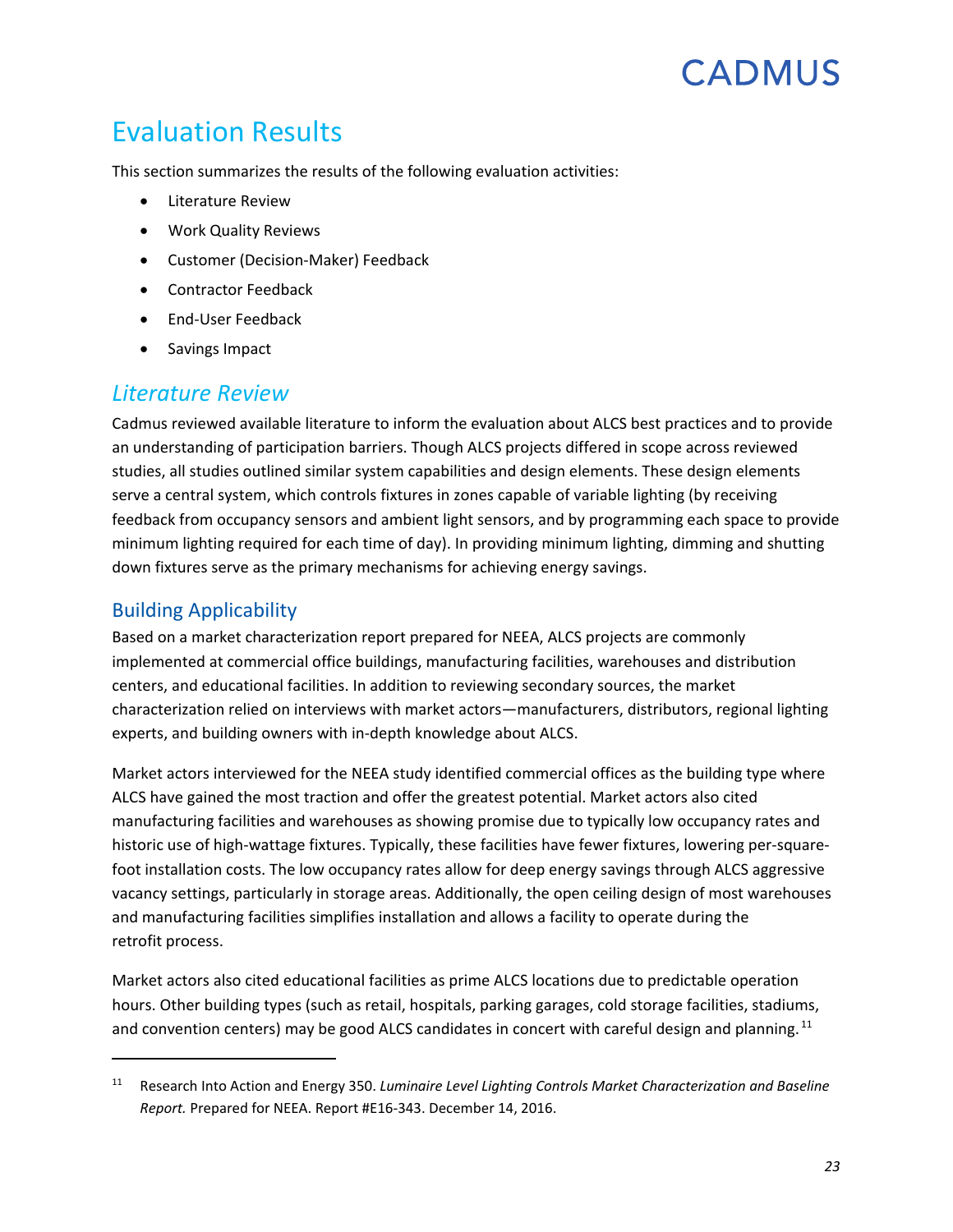The Sustainable Office Lighting Pilot program addressed most of these building types, except for hospitals and stadiums.

### Design and Installation Challenges

ALCS face similar challenges to building management systems, with energy savings dependent on the equipment's performance and on system designers, installers, building operators, and end users. The following sections address additional, specific challenges discussed in the literature.

#### *Sensor or Driver Failures*

 $\overline{a}$ 

Similar to building management systems widely used with HVAC equipment, ALCS' savings potential is not represented well by proper installation of any individual part of the system; rather, these parts are integral to the system as a whole. Consequently, breakdowns of individual parts can have a crippling effect on an ALCS' energy performance. If left unchecked, fixture sensor failures or driver failures can force an ALCS to operate in "safe mode" (as the space conditions remain unknown), thus decreasing energy savings. A recommended strategy for mitigating such failures employs two-way communication between light fixtures and the ALCS server, allowing building operators to more easily identify nonfunctional parts and troubleshoot effectively. [12](#page-26-0)

Typically, ALCS sensors are integrated into fixtures, providing feedback to every fixture, or are installed remotely to control fixture zones. The reviewed literature commonly cited sensor placement and sensor quality as installation issues. <sup>[13,](#page-26-1) [14,](#page-26-2) [15](#page-26-3)</sup> Installing too few sensors or installing them in improper locations forces a system commissioning agent to program overly conservative strategies to meet an occupants' needs, diminishing the system's possible energy savings.

Experience and training, however, play a key role in sensor installation as system designers cannot foresee all sensor placement contingencies. The installation contractor must properly place and network sensors, requiring a deeper understanding of the technology than that possessed by typical electrical contractors. Helping contractors understand the impacts of poor sensor placement on an entire system can motivate them to take greater care when installing sensors.

<span id="page-26-0"></span><sup>12</sup> Joy Wei, Francis Rubinstein, Jordan Shackelford and Alastair Robinson. Wireless Advanced Lighting Controls Retrofit Demonstration. Lawrence Berkeley National Laboratory. Prepared for the General Services Administration. April 2015.

<span id="page-26-1"></span><sup>&</sup>lt;sup>13</sup> Emerging Technology Associates. Advanced Lighitng Controls System Assessment. Veterans Administration Medical Center, Prepared for San Diego Gas & Electric. December 15 2010

<span id="page-26-2"></span><sup>14</sup> EMCOR Energy Services. *Advanced Lighting Control System in an Office Building*. Prepared for Pacific Gas and Electric Company. ET12PGE1031. April 5, 2013

<span id="page-26-3"></span><sup>15</sup> ASWB Engineering and Opinion Dynamics Corporation. *Lighting Controls Training Assessment*. Prepared for Southern California Edison, San Diego Gas & Electric, Pacific Gas and Electric Company. CALMAC Study ID: SCE0392.01. April 8, 2016.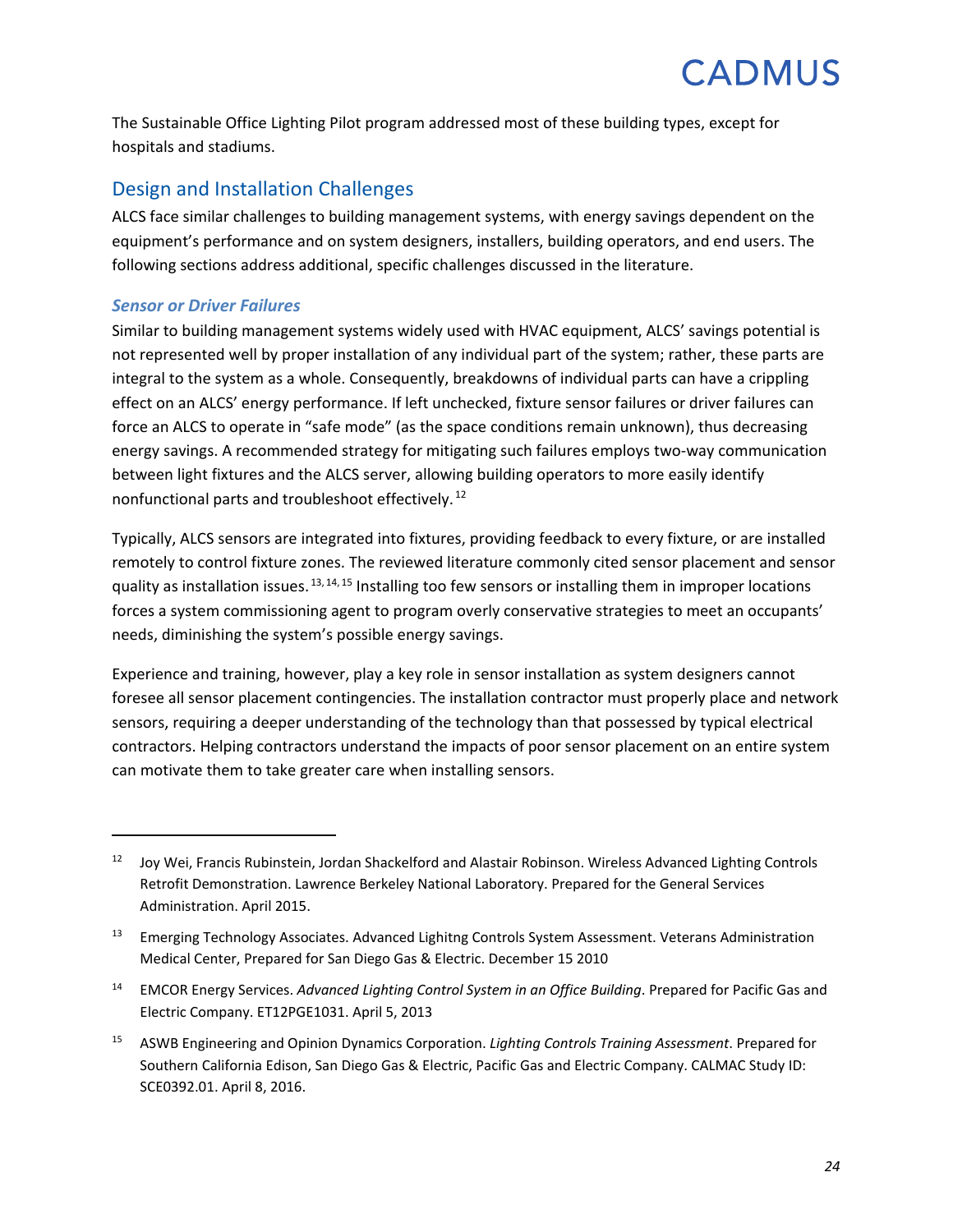#### *Installation Timeline and Costs*

The literature cited the installation process timeline as a common issue, deterring customers from installing an ALCS if it necessitates long-term closure of a facility or parts of a facility. <sup>[16](#page-27-0), [17](#page-27-1), [18](#page-27-2)</sup> Installers commonly overestimate ALCS installation costs due to their wariness about the time required to correctly commission the system. Wireless communication systems can reduce installation times and costs, but these systems are more likely to experience communication issues and interference from other systems. While wireless systems communication issues can be identified and mitigated during system commissioning, the reliability of these systems over time remains unknown as they present a relatively new technology.

#### *Acceptance Testing*

Under Title 24, Part 6, nearly all ALCS are subject to acceptance testing. Lighting installers often cite a perception that designers and engineers do not adequately understand code requirements to produce designs that meet the ALCS requirements. This can cause issues during post-installation inspections if system designs do not originally meet code requirements. Additionally, a general perception exists that code is "difficult to understand and comply with" and has "room for interpretation"—ideas that lead to frustration and misunderstandings between designers and installers regarding parties responsible for code compliance, with each party blaming the other for "poor design" or "poor installation" that fails code. This significant market barrier to ALCS adoption may discourage market actors' desire to pursue ALCS projects. [19](#page-27-3)

#### Potential Energy Savings

ALCS include many capabilities to display and report energy usage and savings. Throughout the literature review, Cadmus found energy-savings estimates associated with ALCS ranged from 32% to 43% of existing lighting energy use, not including fixture savings. In the literature reviewed, all systems relied on users to provide accurate information on fixture wattages installed. Other studies have shown differences between savings reported by an ALCS and verified performance. Though such differences are typically small (between 2% and 5% of reported savings), improper programming can significantly impact these differences.<sup>[20](#page-27-4),[21](#page-27-5)</sup>

<span id="page-27-3"></span><sup>19</sup> ASWB Engineering and Opinion Dynamics Corporation. 2016.

<span id="page-27-4"></span><sup>20</sup> EMCOR Energy Services, 2013.

 $\overline{\phantom{a}}$ 

<span id="page-27-0"></span><sup>16</sup> ASWB Engineering and Opinion Dynamics Corporation. *Lighting Controls Training Assessment*. Prepared for Southern California Edison, San Diego Gas & Electric, Pacific Gas and Electric Company. CALMAC Study ID: SCE0392.01. April 8, 2016.

<span id="page-27-1"></span><sup>&</sup>lt;sup>17</sup> EMCOR Energy Services. 2013.

<span id="page-27-2"></span><sup>&</sup>lt;sup>18</sup> Research Into Action and Energy 350. 2016.

<span id="page-27-5"></span> $21$  Joy Wei, et al. 2015.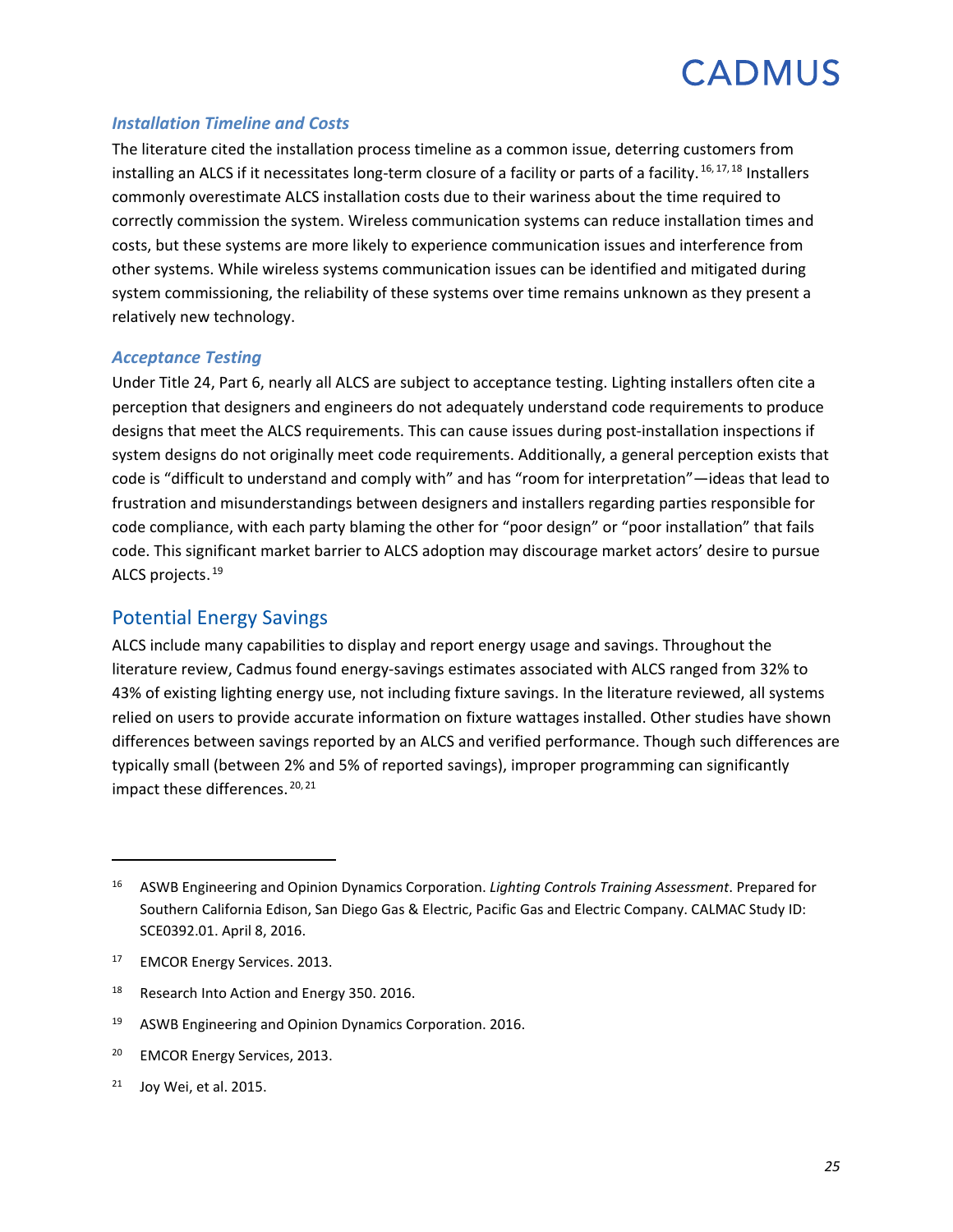#### Best Practices

The *Lighting Controls Training Assessment* reported that an ALCS design-intent document—a written explanation of how the design meets a customer's project requirements—can ensure proper installation and operation of an ALCS. Written with input from the customer and referencing appropriate codes and standards, this document serves as a reference point for comparing the system's designed performance with its verified performance. Maintaining this document also provides a history of the project's process, both immediately after completion and after time has passed, thus aiding assessment of the system's ability to maintain its performance (i.e., persistence) and to sustain occupant comfort. As part of commissioning, <sup>[22](#page-28-1)</sup> Title 24 Part 6, requires providing documentation to the customer that includes key information about system operations and maintenance.

Based on the literature review and the framework listed in *The Lighting Controls Training Assessment*, Cadmus determined the following best practices to ensure ALCS project quality:

- 1. Design: Ensure communication between designers and customers, which proves critical for properly scoping and setting project expectations (as discussed above).
- 2. Installation: Employ a well-trained and experienced installer to ensure critical placement of sensors and networking of ALCS components.
- 3. Code compliance: Provide system designers and installers with an adequate understanding of Title 24, Part 6.
- 4. Commissioning: Provide designers and installers with design and commissioning guidelines to help mitigate any uncertainty when scoping projects and estimating costs. Commissioning design reviews also help identify design problems before the installation process begins, avoiding project failures.
- 5. Functionality: Ensure that building operators understand ALCS functionality and have sufficient documentation and training to effectively operate the systems.

### <span id="page-28-0"></span>*Work Quality Reviews*

For this evaluation, Cadmus reviewed each lighting project's work quality in regard to the following work aspects:

- Installation quality
- Compliance with code and pilot requirements
- Commissioning

 $\overline{\phantom{a}}$ 

- Functionality (acceptance testing)
- Customer and end-user satisfaction

The *Lighting Controls Training Assessment* report's work-quality definition includes design and persistence, but assessing these factors fell outside of this evaluation's scope and timeframe.

<span id="page-28-1"></span><sup>&</sup>lt;sup>22</sup> ASWB Engineering and the ODC, 2016.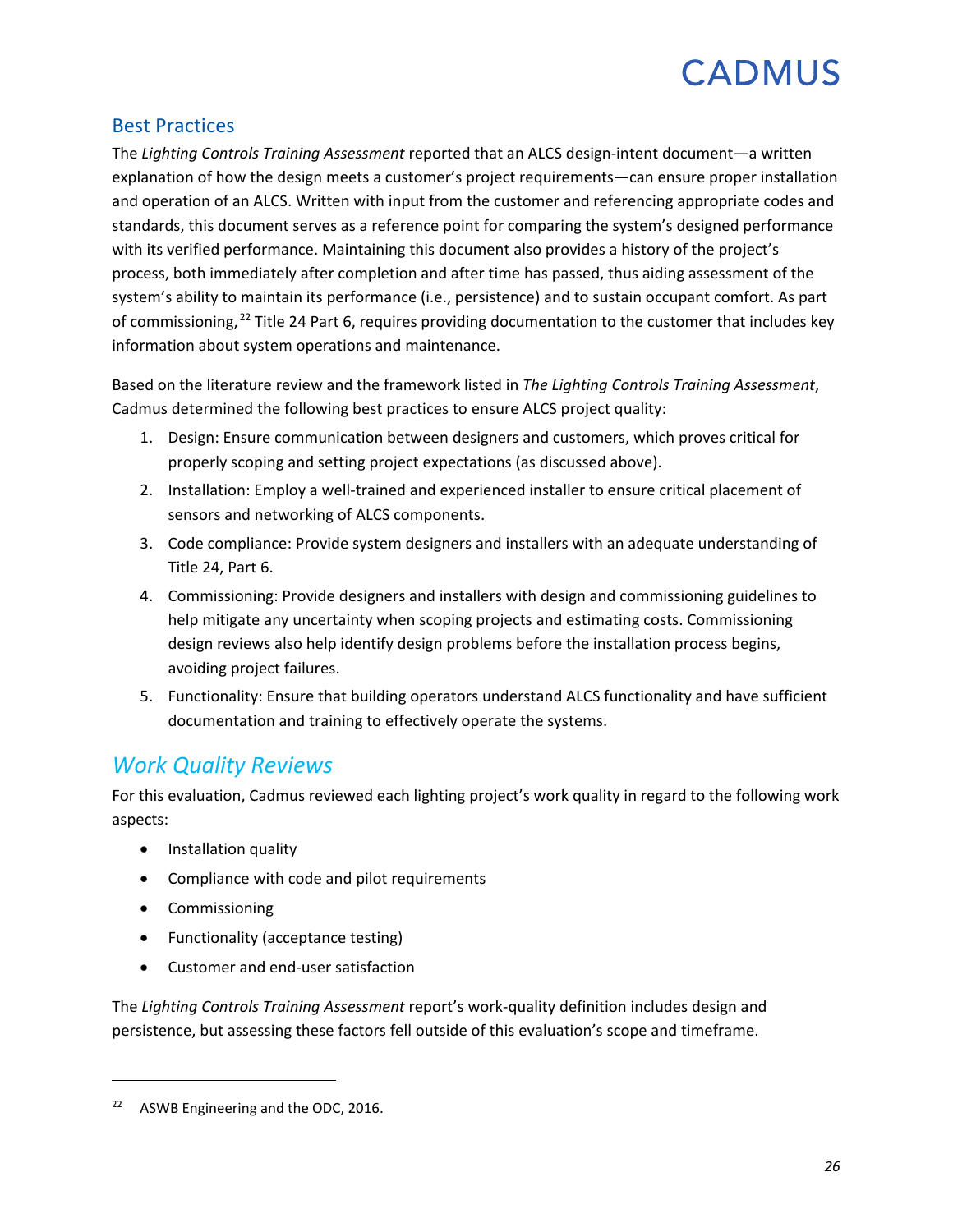To assess work quality, RHA conducted post-installation inspections for each of the 31 projects. These inspections included the following:

- Functional testing of the control system, load monitoring, or light logging
- Collected trending data from the ALCS

Cadmus reviewed RHA's site visit findings, where it assessed installation quality, code compliance, commissioning, and functionality.

#### Installation Quality

Examining inspection reports provided by RHA, Cadmus compiled installation errors as well as system errors in the ALCS's systems data reporting:

- Eleven projects failed to correctly enter fixture wattage information into the ALCS, causing it to report erroneous power usage. Though these errors were not specifically detrimental to the ALCS's actual performance, they limited the user's ability to correctly tune the system.
- Nine projects experienced communication issues between the main control computer and the fixtures or sensors, causing no connections or delayed connections across the control system.
- Five projects had occupancy sensor connection issues, malfunctions, or defects, which caused sensors to not behave as designed. In one case, a sensor exceeded its allowed connection limit (per its specification).
- Three projects had photo-sensor malfunctions, where fixtures were incapable of dimming in response to the daylight. While equipment failure may be unavoidable it is unknown if these malfunctions occurred after the equipment was installed or during installation.
- Three projects exhibited a slower-than-required connection speed, resulting in delayed system responses. The pilot required an ALCS to provide nearly real-time feedback, defined by a less than three-minute delay. These projects operated at an observed connection speed between 12 and 27 minutes.
- One project had sensitivity issues with the installed current transformers and were unable to detect the electrical load of the installed fixtures while dimming. It is unknown if this issue was known by the installing contractor.
- One project had the daylight harvesting feature disabled, consequently savings for daylight harvesting could not be known

RHA noted an additional 12 errors, including data collection errors (when the contractor could not provide complete trending data and specifications) or logger readings discarded due to incomplete or inaccurate data.

[Figure 1](#page-30-0) details error rates for the types of installation issues found. As the literature suggested, programming inaccurate wattages posed a frequent problem; improper sensor locations, however, were infrequent, contrary to the findings of past studies.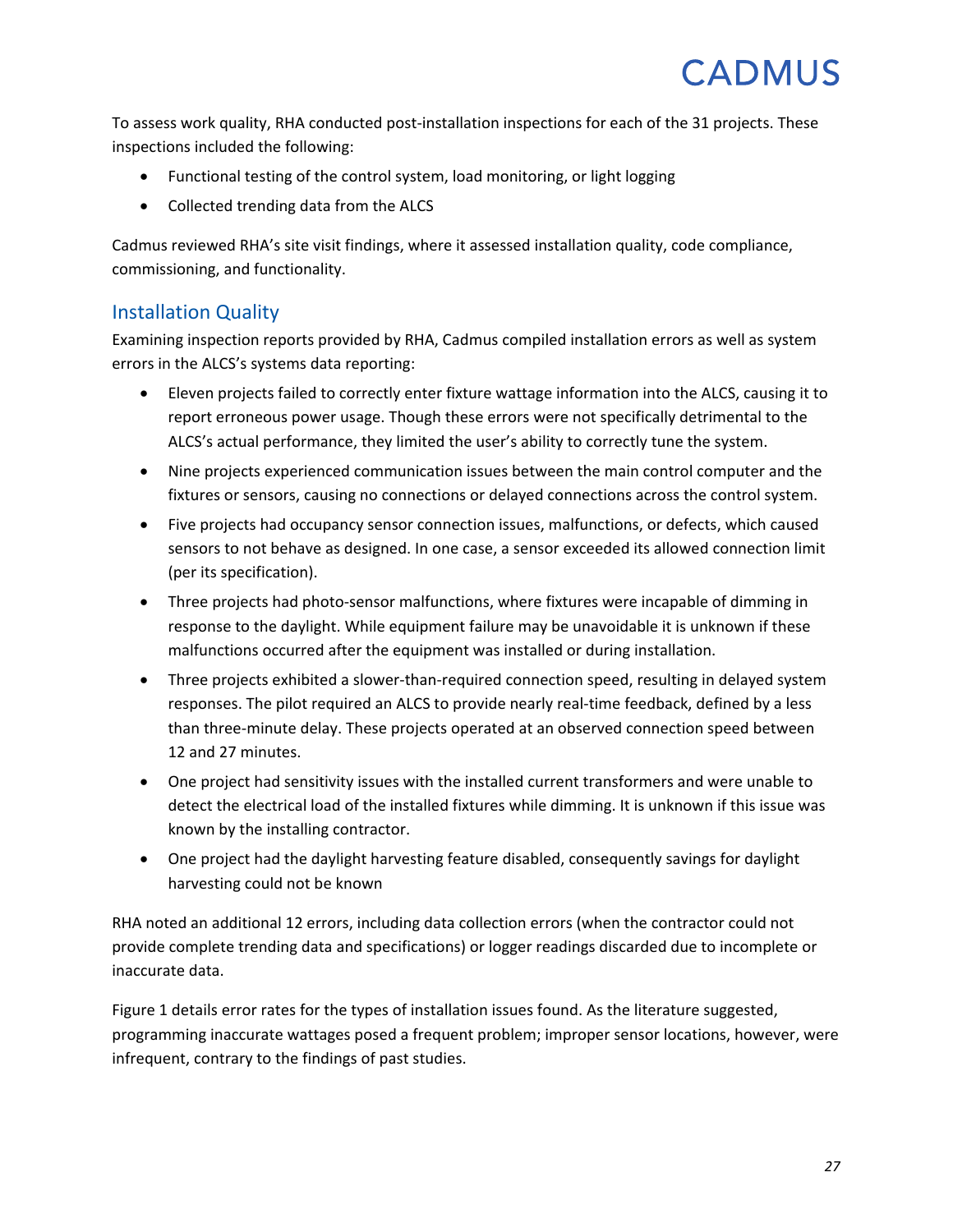<span id="page-30-0"></span>

#### **Figure 1. Project Issues**

#### *Compliance with Code and Pilot Requirements*

[Table](#page-30-1) 9 summarizes the number of projects meeting the Title 24, Part 6, (2013) lighting control requirements. All projects met or exceeded LPD requirements by staying below allowable LPDs. Four of the 31 projects did not install occupancy sensors, or sensors were disabled (reportedly due to health and safety reasons). In 20 projects for which Title 24 mandated automatic daylight harvesting, 13 met the requirement, but seven projects did not comply with the code. Contractors and RHA cited various reasons for failing to implement daylight harvesting, including sensor compatibility issues, failing to identify daylighting zones, and failing to activate daylight harvesting features in the controls software.

#### **Table 9. Number of Projects that Met Title 24 Requirements**

<span id="page-30-1"></span>

| <b>Title 24 Requirement</b> | <b>Installed</b><br>(# projects) |                             | <b>Did Not Install</b><br>(# projects) | <b>Total Where</b><br><b>Requirements</b> |
|-----------------------------|----------------------------------|-----------------------------|----------------------------------------|-------------------------------------------|
|                             | Met / Exceeded<br>Code           | <b>Did Not Meet</b><br>Code | <b>Did Not Meet Code</b>               | <b>Applied</b><br>(# projects)            |
| <b>Occupancy Controls</b>   | 27                               |                             |                                        | 31                                        |
| Daylight Harvesting         | 13                               |                             |                                        | 20                                        |

The pilot program required employing, where feasible, the following:

- Task tuning
- Occupancy controls
- **Scheduling**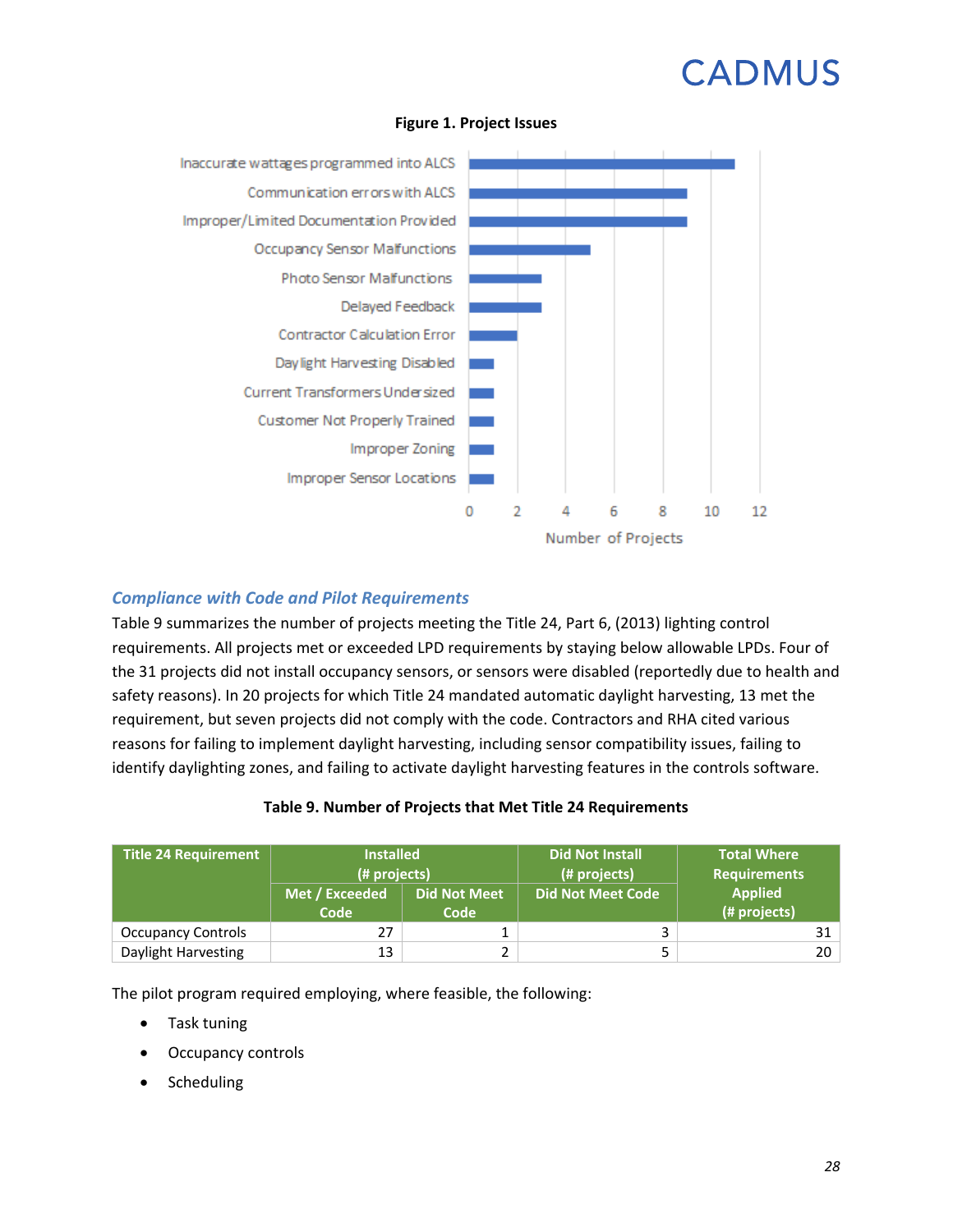• Daylight harvesting where feasible

Cadmus examined the feasibility of control strategies that contractors did not implement with ALCS installations. [Figure 2](#page-31-0) summarizes the number of projects where a control strategy was feasible but not implemented. At least one of these strategies was not implemented for the majority of projects (16 of 31). Two additional projects were identified as not requiring daylight harvesting under Title 24.

<span id="page-31-0"></span>

**Figure 2. Number of Projects Where Features Were Feasible But Not Installed**

Pilot contractors and RHA provided the following notes regarding control strategies not employed:

- Sensors were unreliable, necessitating control feature overrides
- Contractors misunderstood the capabilities of equipment they installed
- Sensor were not compatible with the ALCS central control system
- Contractors failed to identify all daylighting zones where controls should be employed
- Health and safety reasons necessitated disabling occupancy sensors
- Employees were dissatisfied with lower lighting levels that occurred when systems were tuned to lower energy consumption

#### *Commissioning*

Title 24, Part 6, (2013) requires commissioning of all newly constructed buildings or additions. Thirty of the 31 projects did not require commissioning as they were alterations, not new construction or additions. The pilot required that applicable projects submit their Certificate of Compliance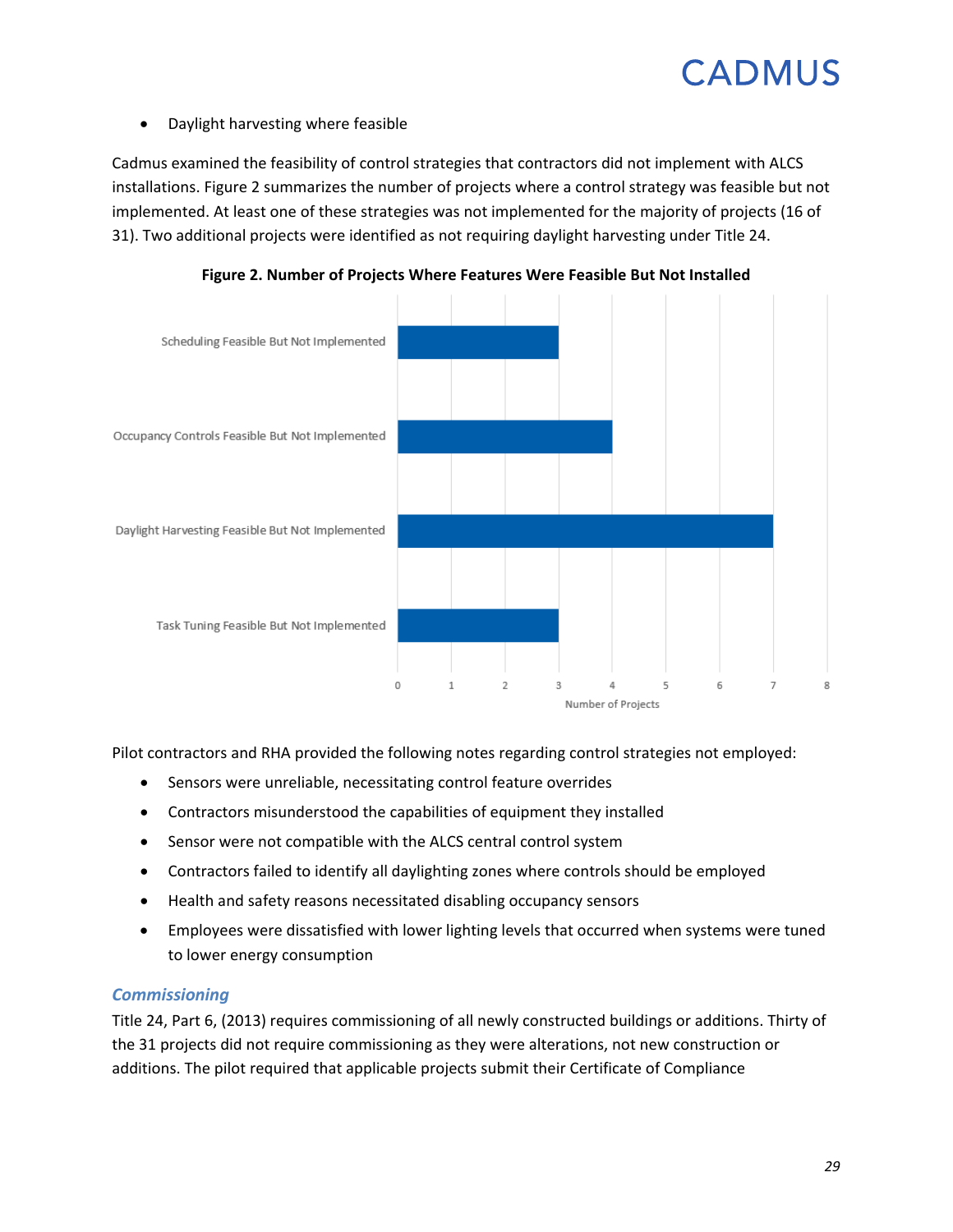Commissioning Construction Documents (NRCC-CXR-02-E). Though the one new construction project required commissioning, the certificate was not provided to RHA.

#### *Functionality*

The *Lighting Controls Training Assessment* study defined functionality as the quality of an ALCS, operating as intended, by appropriately responding to "triggers" and not responding to "false triggers." A lighting control system's functionality was verified through Title 24, Part 6, Acceptance Testing Procedures. Title 24 mandates that certified Acceptance Testing Technicians verify performance functionality of newly installed lighting control systems. All 31 projects were required to submit their Certificate of Acceptance Documents for Lighting Controls (NRCA-LTI-02-A) and Daylight Controls (NRCA-LTI-03-A). Three projects met this requirement by submitting their documents to the California Energy Commission (CEC); six projects submitted their documents to SCE, but not to the CEC. The remaining 22 projects submitted their contractor's internal commissioning report to SCE rather than the Acceptance Testing documents.

## <span id="page-32-0"></span>*Customer (Decision-Maker) Feedback*

SCE customers who completed ALCS projects through the pilot provided feedback about their program experiences and their reasons for participation. The following sections summarize feedback from phone surveys with 11 of 28 decision-makers, representing 13 of the 31 total projects in the ALCS pilot.

### Awareness

Project decision-makers learned about the Sustainable Office Lighting Control Pilot Program from various sources, predominantly contractors. Of 11 unique respondents, one could not recall how he learned about the pilot. The remaining 10 specified the following ways in which they learned of the pilot:

- Contractor (five respondents).
- SCE account manager (two respondents)
- SCE program manager (one respondent)
- Someone at their company or parent company (one respondent)
- Internet research on rebates (one respondent)

### Reasons for Participation

Seven of 10 decision-makers reported reducing energy usage, lowering operational costs, and saving money on energy bills as their most important reasons for participating in the pilot. Figure shows all responses cited by decision-makers regarding their participation reasons.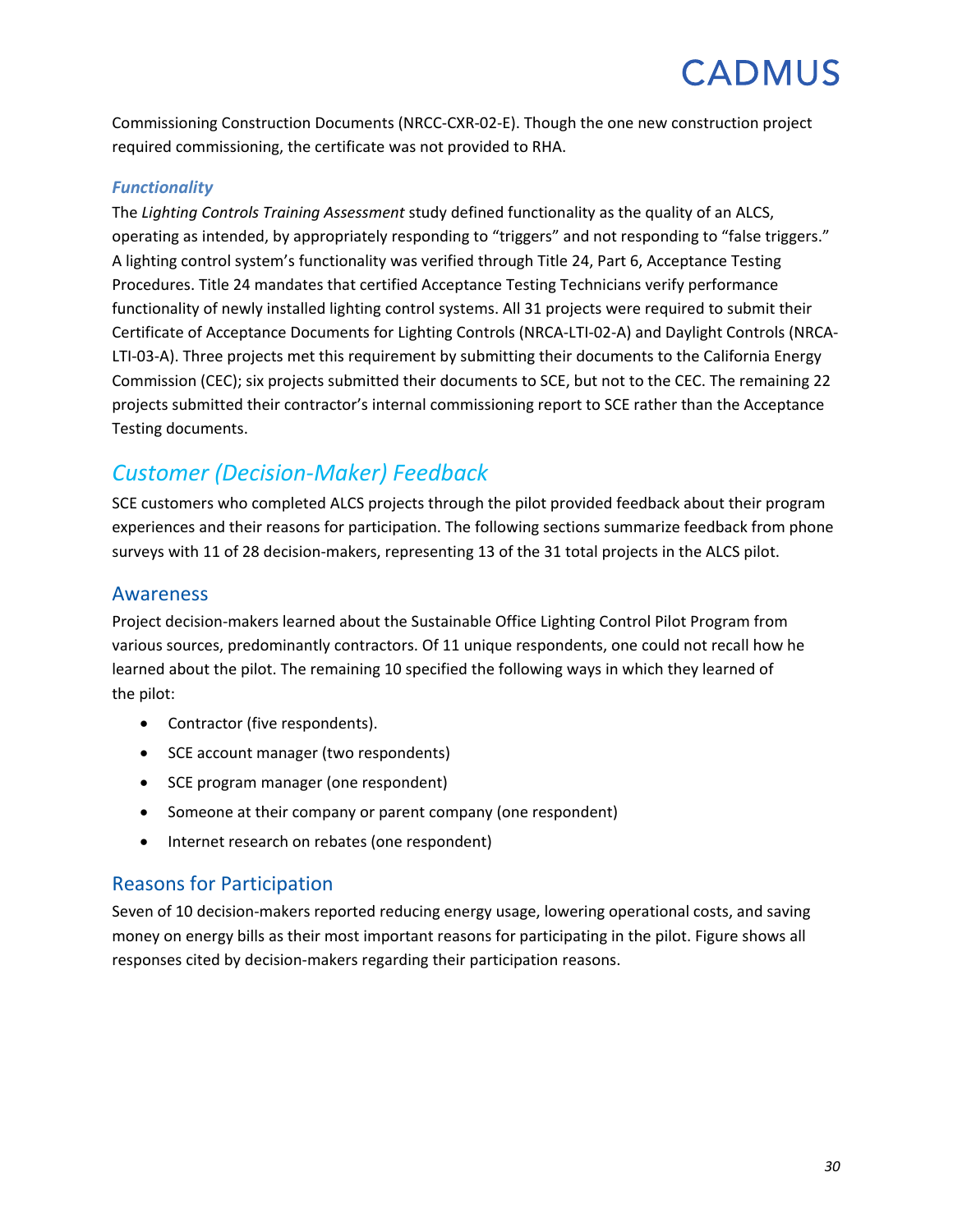

**Figure 3. Customer Reasons for Participation (n=10) <sup>a</sup>**

#### Participation Challenges

Five of 11 respondents cited high initial costs as their biggest challenge in making energy-efficient improvements to their facilities. However, when it came to program participation, respondents specifically noted the following challenges:

- Lack of awareness about available incentives for energy-efficient equipment
- Custom facility features that were difficult to retrofit
- Long payback periods for energy-efficient equipment
- Difficulty finding time to install the new lighting system (as affected areas had to be shut down)
- Scheduling contractors around tight timelines
- The pilot application process
- Understanding potential areas for improvements, and demonstrating cost savings and benefits from those improvements to administrative staff

#### Participation Benefits

Respondents described a variety of benefits from pilot participation. Five of 11 respondents said they experienced better aesthetics. Five of 11 respondents also cited lower energy bills due to the new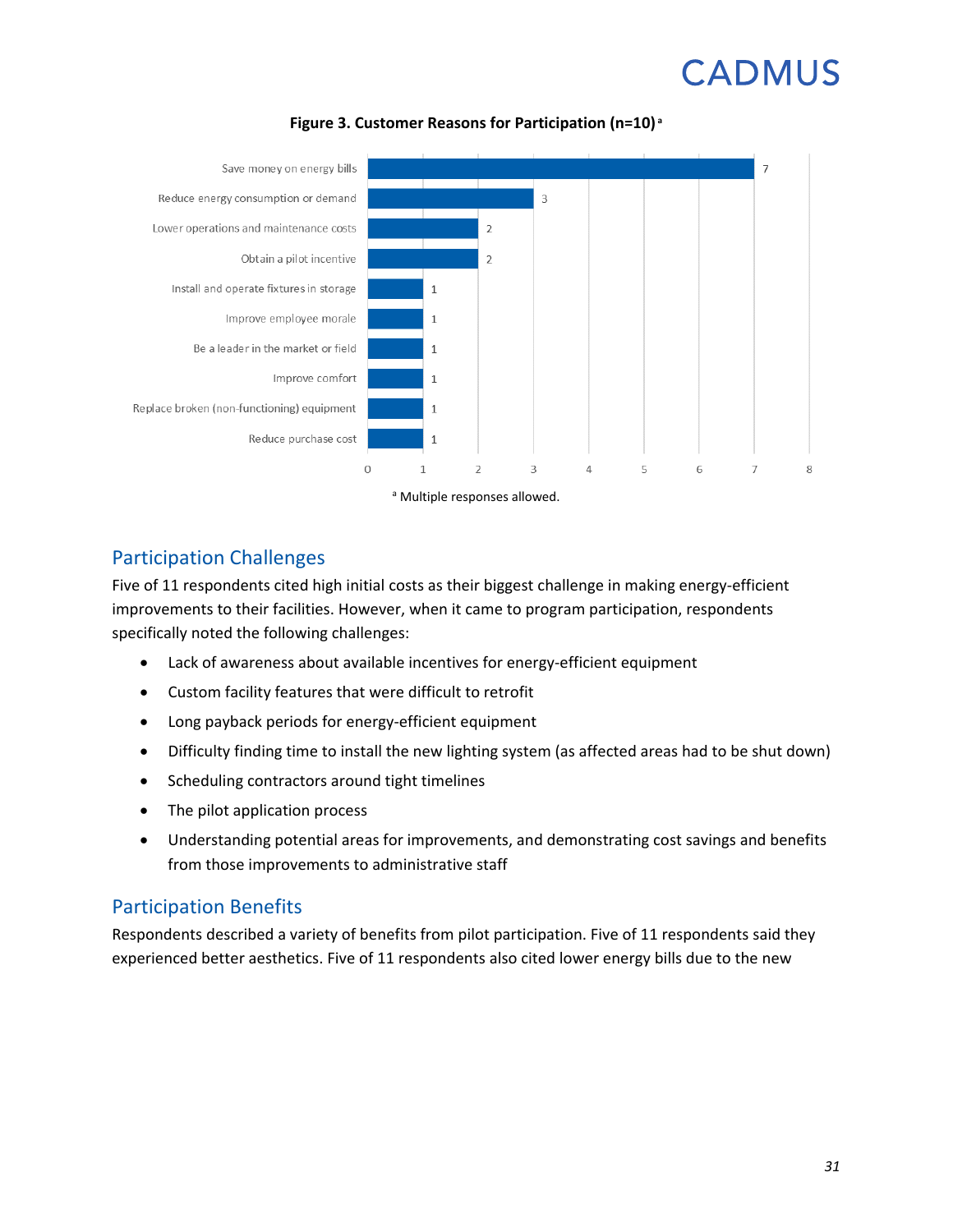<span id="page-34-0"></span>lighting. Better aesthetics with new lighting did not serve as a significant reason for participation, but it was cited as a significant benefit[. Figure](#page-34-0) 4 shows benefits described by survey respondents.





a Multiple responses allowed.

### Customer Satisfaction

Cadmus asked decision-makers about their satisfaction with various ALCS pilot elements, including paperwork, new ALCS equipment, overall pilot experiences, and contractors.

Of 11 respondents, five rated the application paperwork as *very easy* to complete; three rated it as *somewhat challenging;* and one rated it as *very challenging*. The remaining two respondents indicated that they did not complete the application paperwork themselves. [Figure](#page-34-1) 5 illustrates the results.

<span id="page-34-1"></span>



a N/A responses represent customers whose contractors completed the paperwork on their behalf.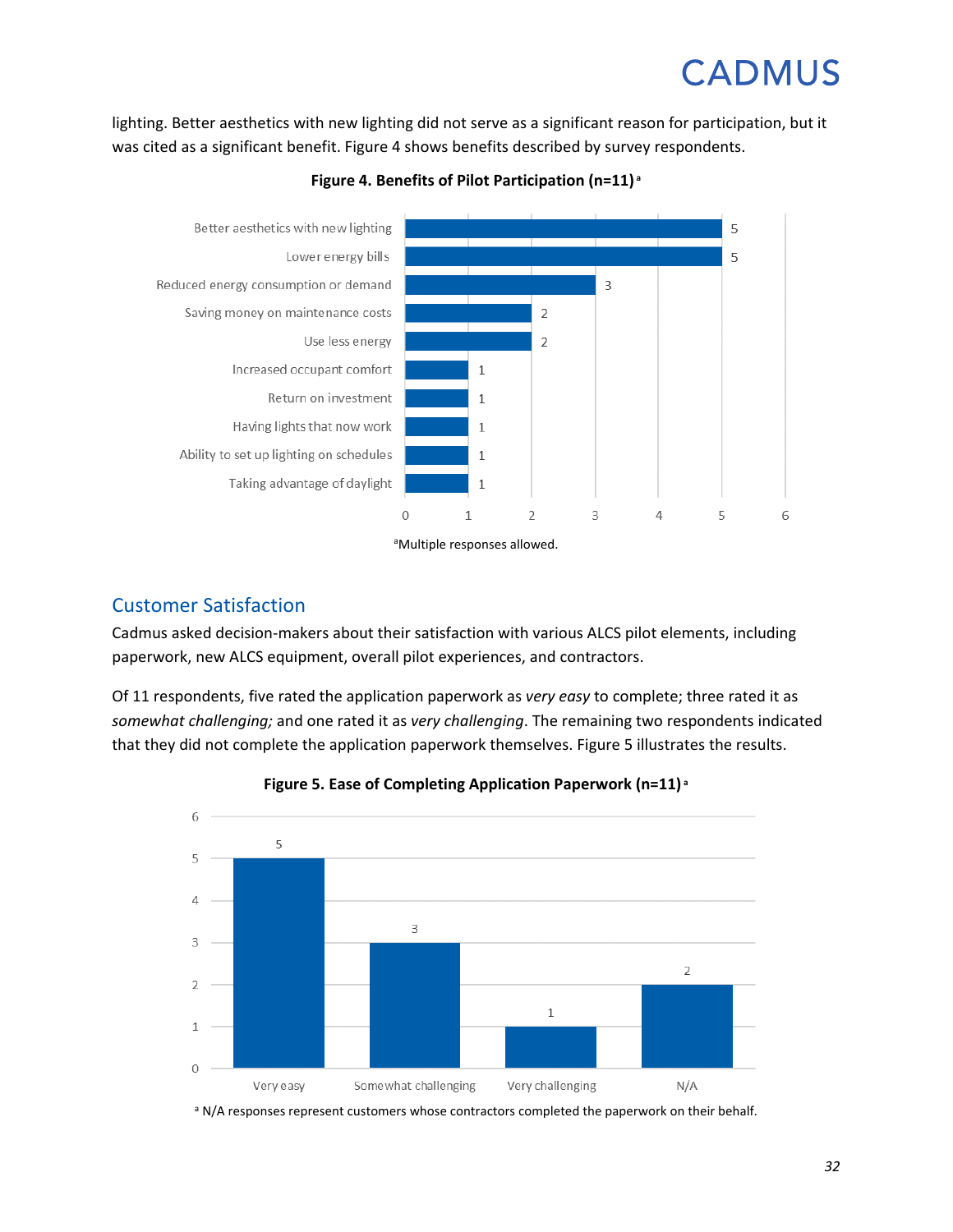Respondents expressed high satisfaction levels with their new ALCS' performance and with their general satisfaction with the pilot. Of 11 respondents, 10 respondents said they were *very satisfied* with performance of the new system; five said they were *very satisfied* with the pilot overall; and no respondents provided an unsatisfactory rating.

Decision-makers also expressed satisfaction with their primary ALCS contractors. Of 11 respondents, seven said they were *very satisfied* with their contractors; three were *somewhat satisfied;* and one was *not at all satisfied*. Respondents' reasons for dissatisfaction included off-schedule projects, communication gaps, and issues during installation. Satisfied respondents reported having very proactive, involved, and accommodating contractors.



**Figure 6. Satisfaction with New System, Contractor, and Pilot Overall (n=11)**

When asked what SCE could have done to improve the pilot, six of 11 decision-maker respondents provided suggestions that included the following:

- Provide a larger incentive
- Improve the organization of paperwork and of the verification process
- Extend the incentives through 2018
- Provide an SCE point person for small accounts without an SCE account manager
- When offering an incentive, make it easy for the customer to obtain that incentive
- Ensure that the QC contractor takes more proactive steps before and after the project *(this suggestion appears to request that the QC contractor perform project commissioning support, which was never intended for the pilot program's QC process)*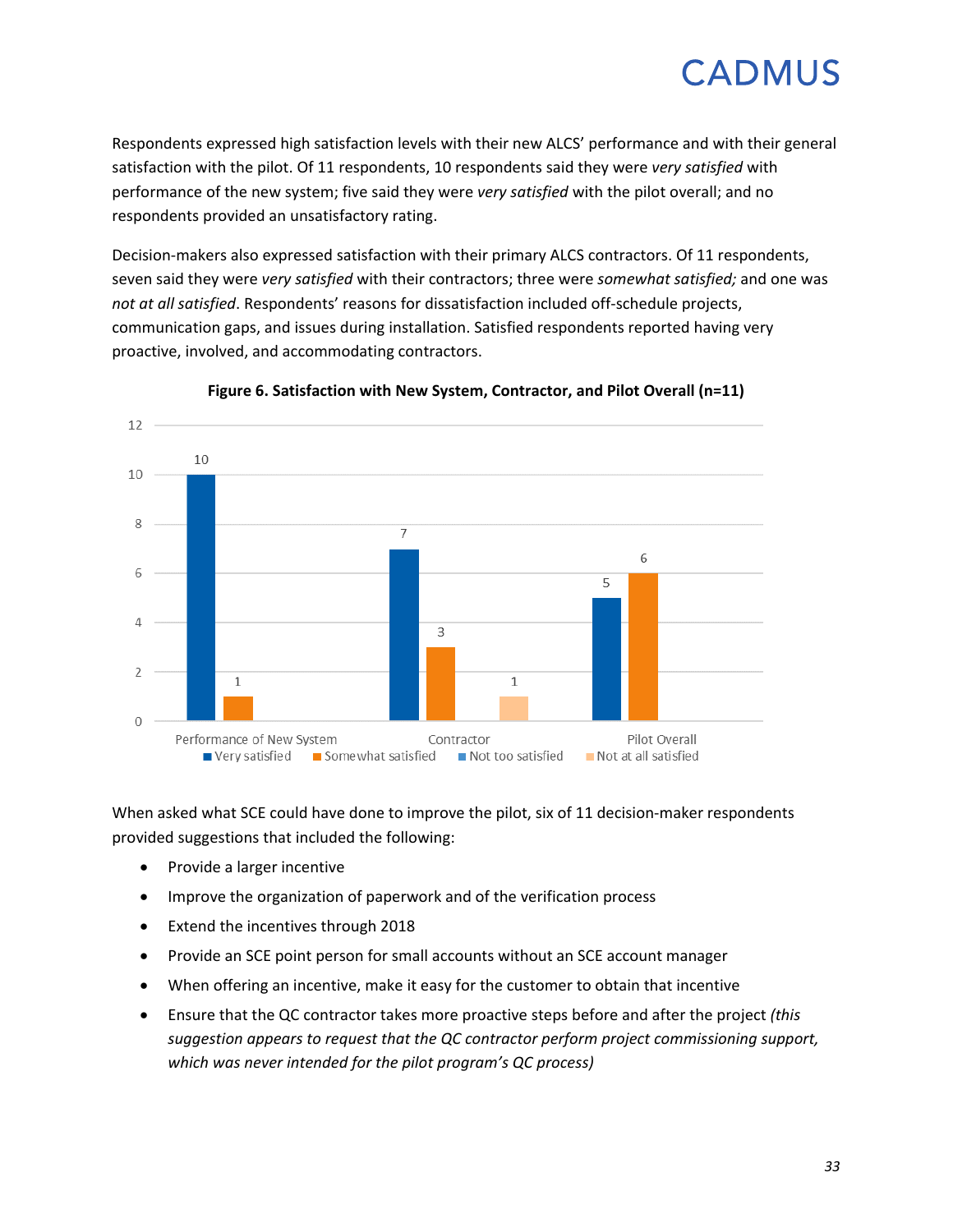<span id="page-36-0"></span>[Table 10](#page-36-0) shows decision-makers' satisfaction with their contractor. Most (7 of 11 respondents) were *very satisfied* with their contractors. Only one was *not at all satisfied,* stating that the contractor began the project later than expected and the project ran longer than expected.

| <b>Satisfaction Rating</b> | <b>Total</b> |
|----------------------------|--------------|
| Very satisfied             |              |
| Somewhat satisfied         |              |
| Not too satisfied          |              |
| Not at all satisfied       |              |
| Total                      | 11           |

#### **Table 10. Decision-Maker Satisfaction with Contractor**

#### Willingness to Pay

Cadmus asked decision-makers whether they would have pursued the project for a different incentive. All respondents (representing 13 of 31 total projects) indicated they would have completed the project with a smaller incentive, with eight of 11 saying they would have pursued the project for 25% of the incentive. One customer would have pursued the project for 50% of the incentive, and two would have completed the project for 75% of the incentive.

### *Contractor Feedback*

Contractors who completed ALCS projects through the pilot provided feedback about their program experiences and reasons for participation. Additionally, contractors provided insights into specific training they received regarding lighting and lighting controls, and the effect program participation had on their sales.

The following sections summarize feedback from phone surveys with six contractors, representing 15 of 31 total projects in the ALCS pilot. Contractors responding to the survey represented contractor Groups 2 and 3.

### Pilot Awareness and Influence on Sales Practices

Contractors reported that they primarily learned about the Sustainable Office Lighting Control Pilot Program directly from SCE. Five of six contractors learned about the pilot through an SCE representative, and one contractor learned of it by attending an information session conducted by SCE.

When asked for their preferred method of staying informed about programs such as the Sustainable Office Lighting Control Pilot Program, four of six contractors preferred SCE's website, and two of six preferred emails.

Contractors reported that pilot participation produced little influence on their sales practices, and they reported no changes in ALCS sales after participation. Only one of six contractors reported increasing how often they recommended an ALCS to customers after knowing about the pilot program. Before knowing about the pilot program, the one contractor recommended an ALCS to customers 30% of the time; after participation, the contractor recommended the systems 100% of the time.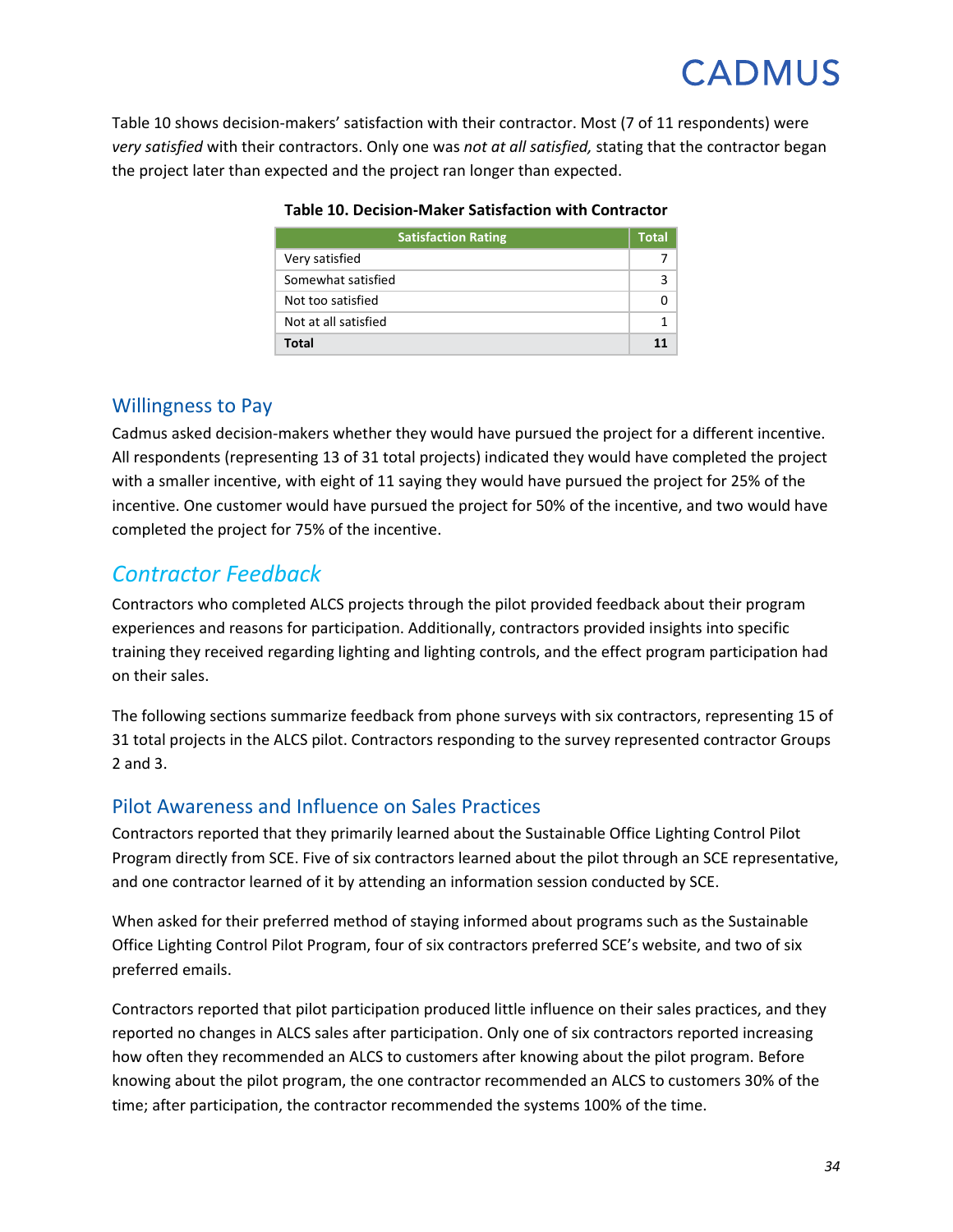### Participation Reasons

All six contractors reported recommending the pilot to customers due to cost savings, and two of the six cited the importance of the pilot incentives. One contractor indicated a desire to gain a competitive advantage in the marketplace, noting "the work needed to meet the program standards wasn't a massive undertaking…and when we crunched the numbers ahead of time, we realized we could be better off through the program."

Contractors reported that their knowledge of the pilot modestly impacted their decisions to recommend ALCS projects to their customers. On a scale of 0 to 10, where 0 is *no influence at all* and 10 is *very influential*, contractors rated the pilot an average of 6.8 in terms of its influence on their decisions to recommend ALCS projects to customers. Responses varied considerably, from 0 to 10.

### Satisfaction

Cadmus asked contractors about their experience and satisfaction with a range of pilot elements. As shown in [Figure](#page-37-0) 7, the contractors expressed mixed views regarding pre- and post-installation processes, which involved multiple site visits from SCE and third-party vendors to verify installations. For the preinstallation process, two of six contractors said they were *very satisfied*, three of six were *somewhat satisfied,* and one of six was *not too satisfied*. For the post-installation process, two of six contractors said they were *very satisfied;* the remainder were *somewhat satisfied*.

<span id="page-37-0"></span>

#### **Figure 7. Satisfaction with Pre- and Post-Installation Processes**

In other categories, contractors reported mixed satisfaction, with the highest satisfaction ratings for the pilot overall and for SCE's response time to questions or inquiries. As shown in [Figure](#page-38-0) 8, four of six contractors said they were *very satisfied* with the pilot overall and with response times to questions or inquiries, while two of said they were *somewhat satisfied* in those categories. Contractors also expressed satisfaction with SCE communications about pilot offerings and with final incentives provided.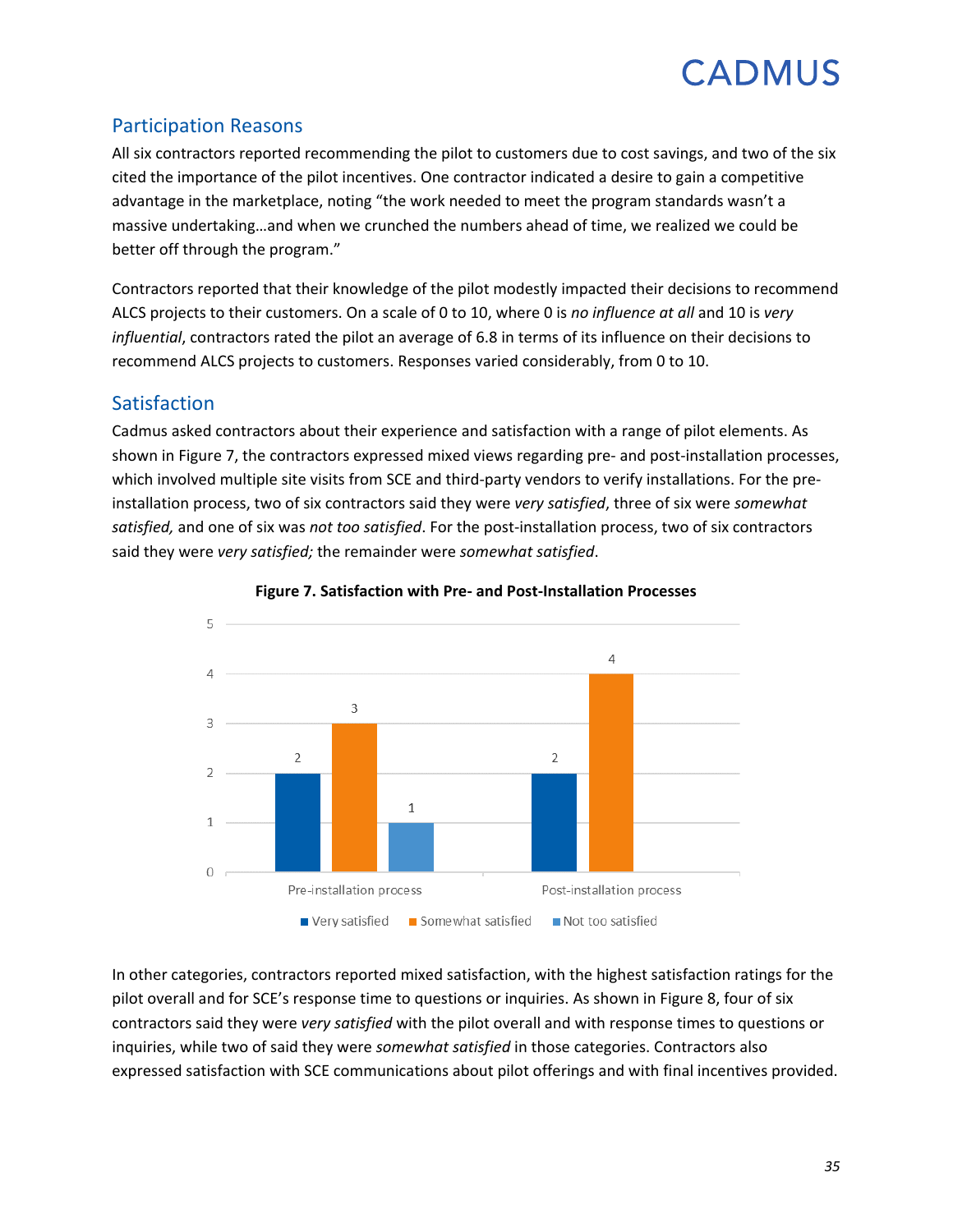Ratings divided more regarding the ease of paperwork, paperwork processing times, and SCE's ability to sufficiently support pilot delivery to customers.

<span id="page-38-0"></span>



Four of six contractors provided suggestions for ways the pilot could be improved; these included the following:

- Clarifying the pilot requirements
- Ensuring consistency in requirements throughout the pilot's duration
- Speeding up the pre- and post-inspection process

Contractors also provided the following verbatim comments:

- "Make the requirements as plain as possible from the beginning."
- "Create something better than the current SCE log-in page, like a Dropbox account where all of the documents could be stored and shared."
- "Make currently available program offerings on the SCE website clearer and easier to identify. Also, people who are going to do controls are going to do them anyways. The financial aspect is less promising due to the availability of LED lamps. LED lamps are already highly efficient. The savings for controls on top of LEDs makes the energy savings less attractive."
- "The process of the post-inspection by RHA was cumbersome, and the clients weren't happy with the way the process intruded into their business."

It should be noted that the pilot program was designed to include a comprehensive QC process and provided an increased incentive to encourage participation, given program requirements.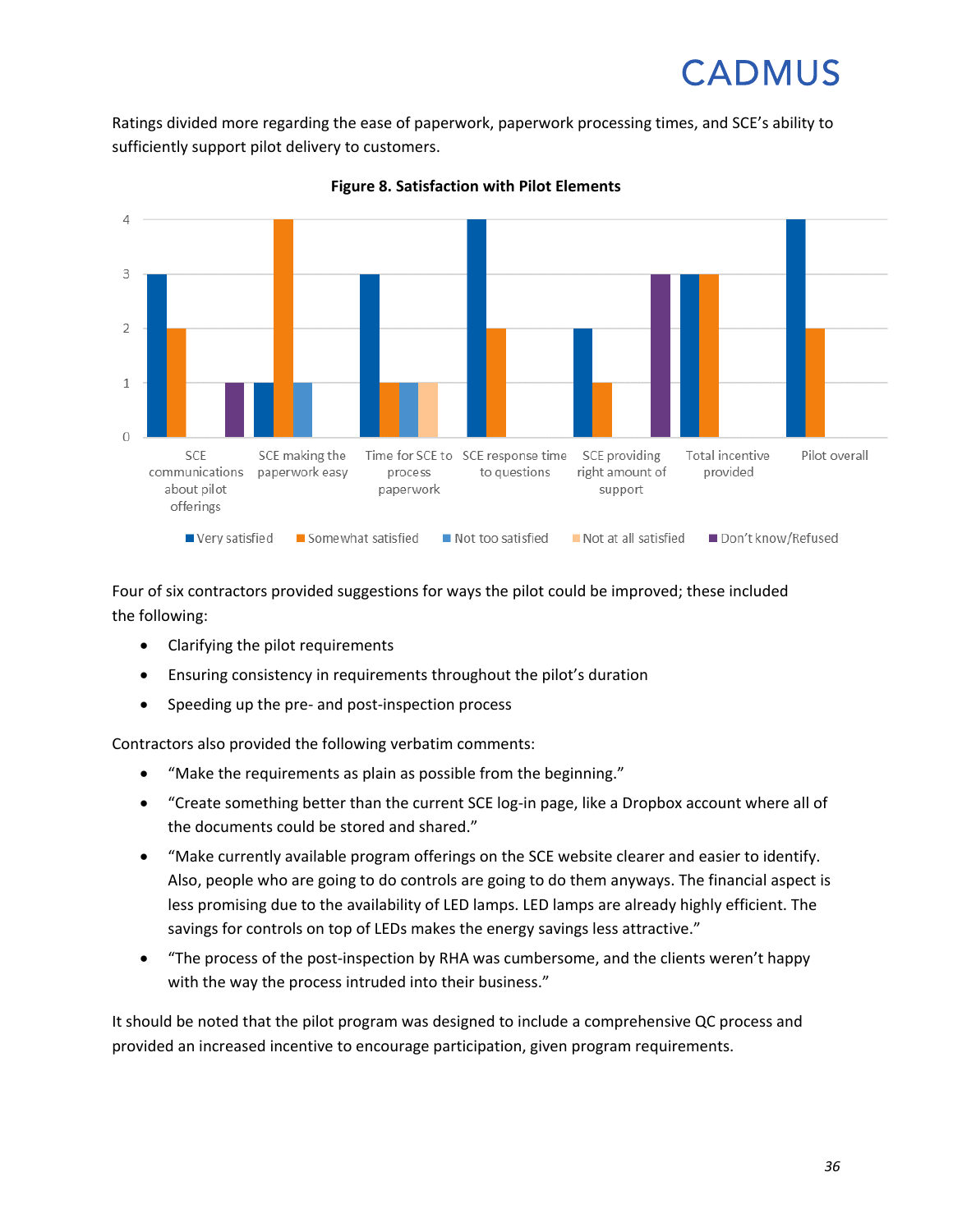## *End-User Feedback*

Seven tenants (end users) of buildings receiving ALCS systems through the pilot responded to a survey addressing their knowledge of, training in, and experience with the ALCS system.

All seven end-user respondents indicated knowing of the lighting control upgrades made to their facilities. Five of seven end users received training on how to use the lighting system, either from the installation contractor or from a building manager. All five of the trained end users also considered the training *very effective* in helping them understand how to operate the system, and four of five said they could *very effectively* operate the lighting system; the fifth said they could *somewhat effectively* operate the lighting system.

Only three of seven end-user respondents answered a question addressing whether they had administrator access to the ALCS: two indicated they had access, and one indicated they did not. One end user with administrator access modified settings (e.g., hours of operation) about once a month to adjust for days requiring longer shifts or overtime. The other end user with administrator access modified brightness, working hours, and sensor detection timers only once since the system's installation.

End-user respondents expressed satisfaction with the new lighting system, with six respondents saying they would recommend the system to others. Five of six respondents said they were *very satisfied* with the new lighting and control system, and one said he was *somewhat satisfied*. Only one end user reported experiencing an issue with the new lighting system, saying a few fixtures initially failed, but "everything has worked perfectly" since that incident. One respondent did not answer questions about satisfaction with the new lighting system and whether they would recommend the system to others.

### *Savings Impact*

This section summarizes the pilot projects' energy and demand savings. As described earlier, implementation contractors forecasted *ex ante* savings estimations, and Cadmus evaluated project energy savings using an engineering analysis (based on RHA's pre/post-installation data analysis and IPMVP Option A). Cadmus also explored normalized annual energy consumption analysis (based on AMI data and IPMVP Option C) for seven projects to determine whether this offered a feasible method for determining savings in the future. Due to the low coefficient of determination, these results were not incorporated into the pilot's verified savings. This section first discusses gross savings results and then examines net savings results.

### Engineering Analysis Results

Cadmus verified each project's energy savings by reviewing RHA's data including inspection reports, load monitoring, light logging, and ALCS trending data. Total pilot savings included two components: fixture upgrades and ALCS controls. RHA calculated total energy savings as the difference between energy use for a building's baseline operating conditions (including old fixtures and original controls) and new operating conditions with upgraded fixtures and ALCS controls.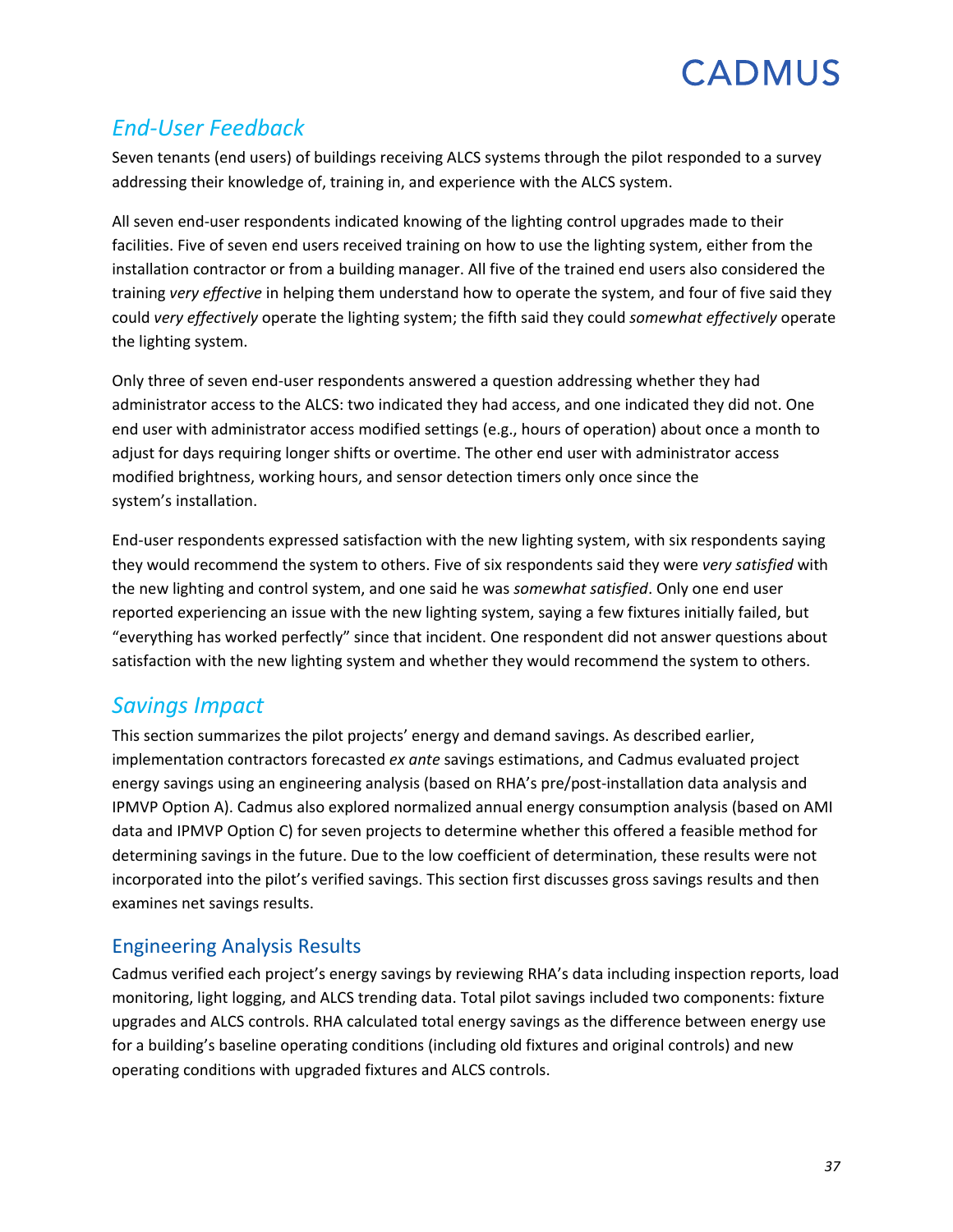RHA calculated ALCS controls savings as the difference between energy use under baseline operating conditions with the new fixtures and under new operating conditions with new fixtures *and* ALCS controls using site visit findings, logging data, and trending data from the ALCS. Measure interaction RHA also calculated above-code savings using code-minimum requirements, unless existing conditions exceeded code. In the latter case, the existing condition was used in lieu of a code-minimum baseline. Above-code savings were used in estimating the pilot's net savings. [Table 11](#page-40-0) details the baseline and efficient conditions used in this analysis.

<span id="page-40-0"></span>

| <b>Conditions</b><br>for Savings | <b>Fixture Savings</b>            |                                                     | <b>ALCS Savings</b>               |                                                     | <b>Project Savings</b>            |                                                     | <b>Above Code Savings</b>           |                                                     |
|----------------------------------|-----------------------------------|-----------------------------------------------------|-----------------------------------|-----------------------------------------------------|-----------------------------------|-----------------------------------------------------|-------------------------------------|-----------------------------------------------------|
| <b>Baseline</b><br>Condition     | Existing<br>Hours of<br>Operation | Existing<br>Lighting<br><b>Fixtures</b>             | Existing<br>Hours Of<br>Operation | Upgraded<br>Lighting<br><b>Fixtures</b>             | Existing<br>Hours of<br>Operation | Existing<br>Lighting<br><b>Fixtures</b>             | Title 24 -<br>Controls <sup>a</sup> | Title 24 -<br>LPD <sup>b</sup>                      |
| Efficient<br>Condition           | Existing<br>Hours of<br>Operation | Upgraded<br>Lighting<br>Fixtures (if<br>applicable) | Upgraded<br>Hours of<br>Operation | Upgraded<br>Lighting<br>Fixtures (if<br>applicable) | Upgraded<br>Hours of<br>Operation | Upgraded<br>Lighting<br>Fixtures (if<br>applicable) | Upgraded<br>Hours of<br>Operation   | Upgraded<br>Lighting<br>Fixtures (if<br>applicable) |

#### **Table 11. Saving Calculation Baselines**

bRequired controls were estimated in the baseline by applying DEER 2014 hours of use reductions to required occupancy zones and daylighting areas.

aWhere code lighting power density (LPD) exceeded original conditions, original conditions were used to avoid a regressive baseline

A majority of projects (28 of 31) involved normal replacements of existing equipment; two projects purchased the lighting fixture upgrade prior to pilot participation (and thus were considered add-on equipment); and one project was new construction. The appropriate gross savings baseline for normal replacements and new construction would be code or pre-existing conditions if above code; and the appropriate baseline for add-on equipment would be the new fixture baseline, as fixtures were replaced prior to pilot participation.

Cadmus reviewed each project's documentation and conducted a ride along with RHA staff to verify that site visits were conducted as established in the quality assurance plan. After adjusting for fixture counts reported by contractors and verifying ALCS' achieved performance, Cadmus verified 31 documented projects as completed and verified project savings by updating existing fixture wattages to the Appendix B table of standard fixture wattages and by updating the upgraded LED fixture wattage to the Design Lights Consortium's qualified products list wattage values. Cadmus applied DEER 2014 interactive effects and demand coincidence factors, resulting in a verified energy realization rate of 121% and demand realization rate of 83%. RHA had not applied interactive effects because early projects were warehouses and manufacturers. Upon completion of the pilot, projects included two refrigerated warehouses, three retail stores and seven office buildings, and three university buildings. Cadmus determined that interactive effects were applicable in 30 of the 31 projects. [Table](#page-41-0) 12 and [Table 13](#page-42-0) show projects' reported and verified energy savings and demand reduction.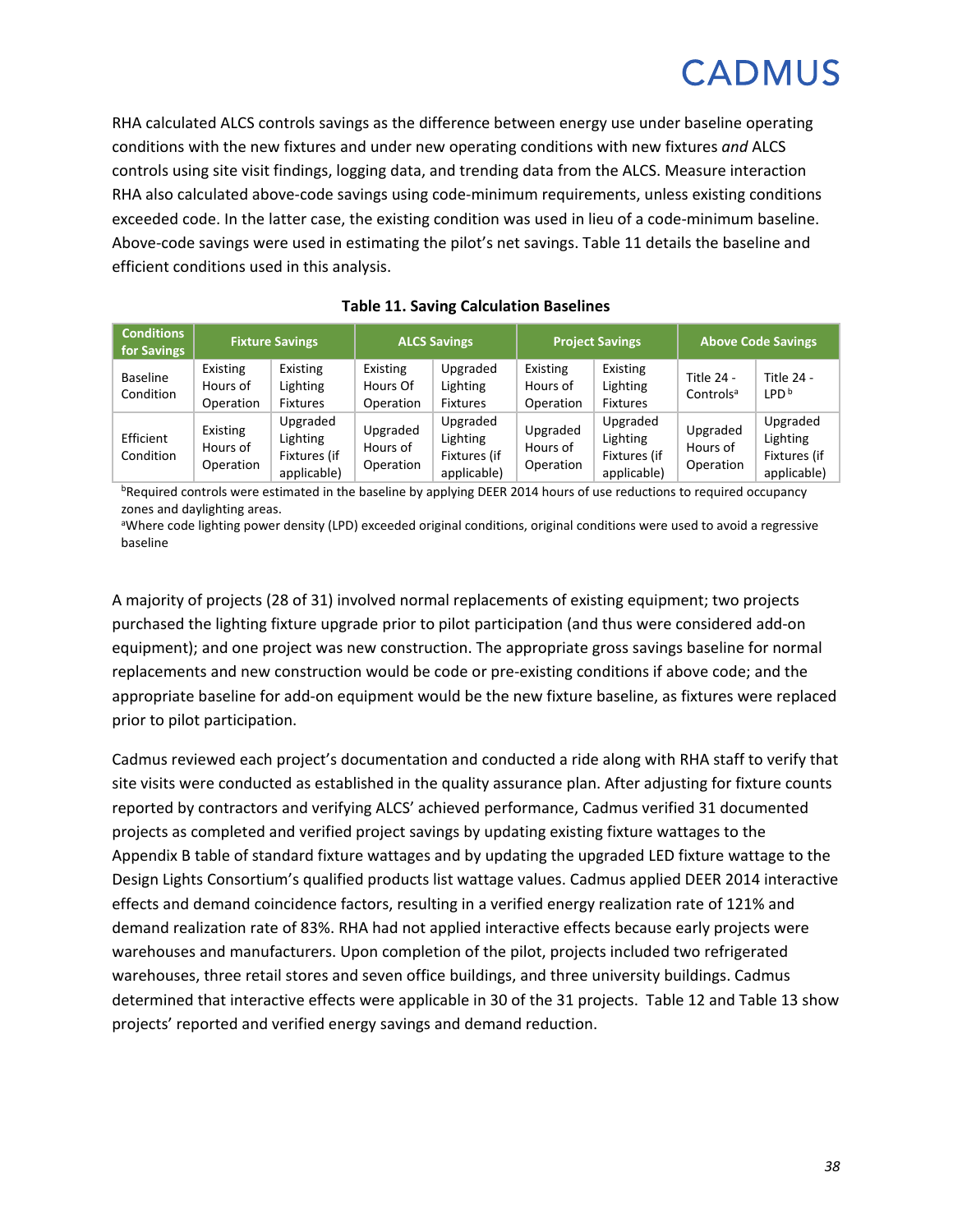<span id="page-41-0"></span>

| Project<br><b>Number</b> | <b>RHA Reported</b><br><b>Energy Savings for</b><br><b>ALCS Only (Excludes</b><br><b>Energy Savings for</b><br><b>Fixture)</b> | <b>Cadmus Verified Energy</b><br><b>Savings for ALCS Only</b><br><b>(Excludes Energy</b><br><b>Savings for Fixture)</b> | Realization<br>Rate | <b>Cadmus Verified Energy</b><br><b>Savings for Project</b><br>(Existing Baseline) | <b>Cadmus</b><br><b>Verified Energy</b><br><b>Savings for</b><br><b>Project (Code</b><br><b>Baseline)</b> |
|--------------------------|--------------------------------------------------------------------------------------------------------------------------------|-------------------------------------------------------------------------------------------------------------------------|---------------------|------------------------------------------------------------------------------------|-----------------------------------------------------------------------------------------------------------|
| <b>ALCS-001</b>          | 31,534                                                                                                                         | 49,508                                                                                                                  | 157%                | 648,749                                                                            | 526,881                                                                                                   |
| <b>ALCS-002</b>          | 7,058                                                                                                                          | 8,033                                                                                                                   | 114%                | 47,987                                                                             | 14,856                                                                                                    |
| ALCS-003                 | 23,360                                                                                                                         | 26,852                                                                                                                  | 115%                | 65,297                                                                             | 15,563                                                                                                    |
| <b>ALCS-004</b>          | 69,176                                                                                                                         | 69,176                                                                                                                  | 100%                | 83,805                                                                             | 81,466                                                                                                    |
| <b>ALCS-005</b>          | 312,634                                                                                                                        | 345,179                                                                                                                 | 110%                | 504,683                                                                            | N/A <sup>a</sup>                                                                                          |
| ALCS-006                 | 37,323                                                                                                                         | 41,208                                                                                                                  | 110%                | 154,276                                                                            | 12,785                                                                                                    |
| ALCS-007                 | 42,136                                                                                                                         | 46,522                                                                                                                  | 110%                | 296,897                                                                            | 217,684                                                                                                   |
| <b>ALCS-008</b>          | 88,518                                                                                                                         | 97,733                                                                                                                  | 110%                | 198,121                                                                            | 40,730                                                                                                    |
| ALCS-009                 | 240,711                                                                                                                        | 382,129                                                                                                                 | 159%                | 1,049,454                                                                          | 656,911                                                                                                   |
| ALCS-010                 | 36,739                                                                                                                         | 41,816                                                                                                                  | 114%                | 121,323                                                                            | 62,608                                                                                                    |
| ALCS-011                 | 29,091                                                                                                                         | 33,111                                                                                                                  | 114%                | 62,718                                                                             | 29,607                                                                                                    |
| ALCS-012                 | 2,653                                                                                                                          | 2,929                                                                                                                   | 110%                | 100,556                                                                            | 72,356                                                                                                    |
| ALCS-013                 | 58,172                                                                                                                         | 66,211                                                                                                                  | 114%                | 134,712                                                                            | 50,174                                                                                                    |
| ALCS-016                 | 19,643                                                                                                                         | 21,841                                                                                                                  | 111%                | 74,736                                                                             | 38,995                                                                                                    |
| ALCS-017                 | 24,286                                                                                                                         | 26,814                                                                                                                  | 110%                | 245,775                                                                            | 108,911                                                                                                   |
| ALCS-018                 | 281,566                                                                                                                        | 419,449                                                                                                                 | 149%                | 947,503                                                                            | 947,503                                                                                                   |
| <b>ALCS-020</b>          | 14,051                                                                                                                         | 15,514                                                                                                                  | 110%                | 179,852                                                                            | 85,095                                                                                                    |
| ALCS-021                 | 62,202                                                                                                                         | 68,677                                                                                                                  | 110%                | 299,468                                                                            | 185,964                                                                                                   |
| ALCS-023                 | 24,487                                                                                                                         | 25,599                                                                                                                  | 105%                | 58,174                                                                             | 35,340                                                                                                    |
| ALCS-024                 | 94,072                                                                                                                         | 98,343                                                                                                                  | 105%                | 500,827                                                                            | 167,585                                                                                                   |
| <b>ALCS-025</b>          | 74,368                                                                                                                         | 84,646                                                                                                                  | 114%                | 171,497                                                                            | 34,492                                                                                                    |
| ALCS-028                 | 27,423                                                                                                                         | 30,278                                                                                                                  | 110%                | 159,939                                                                            | 143,968                                                                                                   |
| ALCS-029                 | 3,927                                                                                                                          | 4,470                                                                                                                   | 114%                | 30,820                                                                             | N/A <sup>a</sup>                                                                                          |
| ALCS-030                 | 302,966                                                                                                                        | 334,505                                                                                                                 | 110%                | 408,795                                                                            | 225,746                                                                                                   |
| ALCS-034                 | 26,274                                                                                                                         | 29,272                                                                                                                  | 111%                | 168,441                                                                            | 21,689                                                                                                    |
| <b>ALCS-035</b>          | 124,350                                                                                                                        | 137,295                                                                                                                 | 110%                | 328,199                                                                            | 255,031                                                                                                   |
| ALCS-036                 | 197,581                                                                                                                        | 228,680                                                                                                                 | 116%                | 870,641                                                                            | 399,426                                                                                                   |
| <b>ALCS-037</b>          | 50,050                                                                                                                         | 57,532                                                                                                                  | 115%                | 75,381                                                                             | N/A <sup>a</sup>                                                                                          |
| <b>ALCS-038</b>          | 39,390                                                                                                                         | 45,279                                                                                                                  | 115%                | 165,201                                                                            | N/A <sup>a</sup>                                                                                          |
| ALCS-039                 | 2,150                                                                                                                          | 2,391                                                                                                                   | 111%                | 17,760                                                                             | 15,110                                                                                                    |
| <b>ALCS-040</b>          | 1,343                                                                                                                          | 1,468                                                                                                                   | 109%                | 14,881                                                                             | 11,625                                                                                                    |
| <b>Total</b>             | 2,349,234                                                                                                                      | 2,842,460                                                                                                               | 121%                | 8,186,468                                                                          | 4,458,100                                                                                                 |

### **Table 12. Verified Project Energy Savings (kWh/year)**

<sup>a</sup> Savings above code not available for these projects and could not be calculated due to lack of data.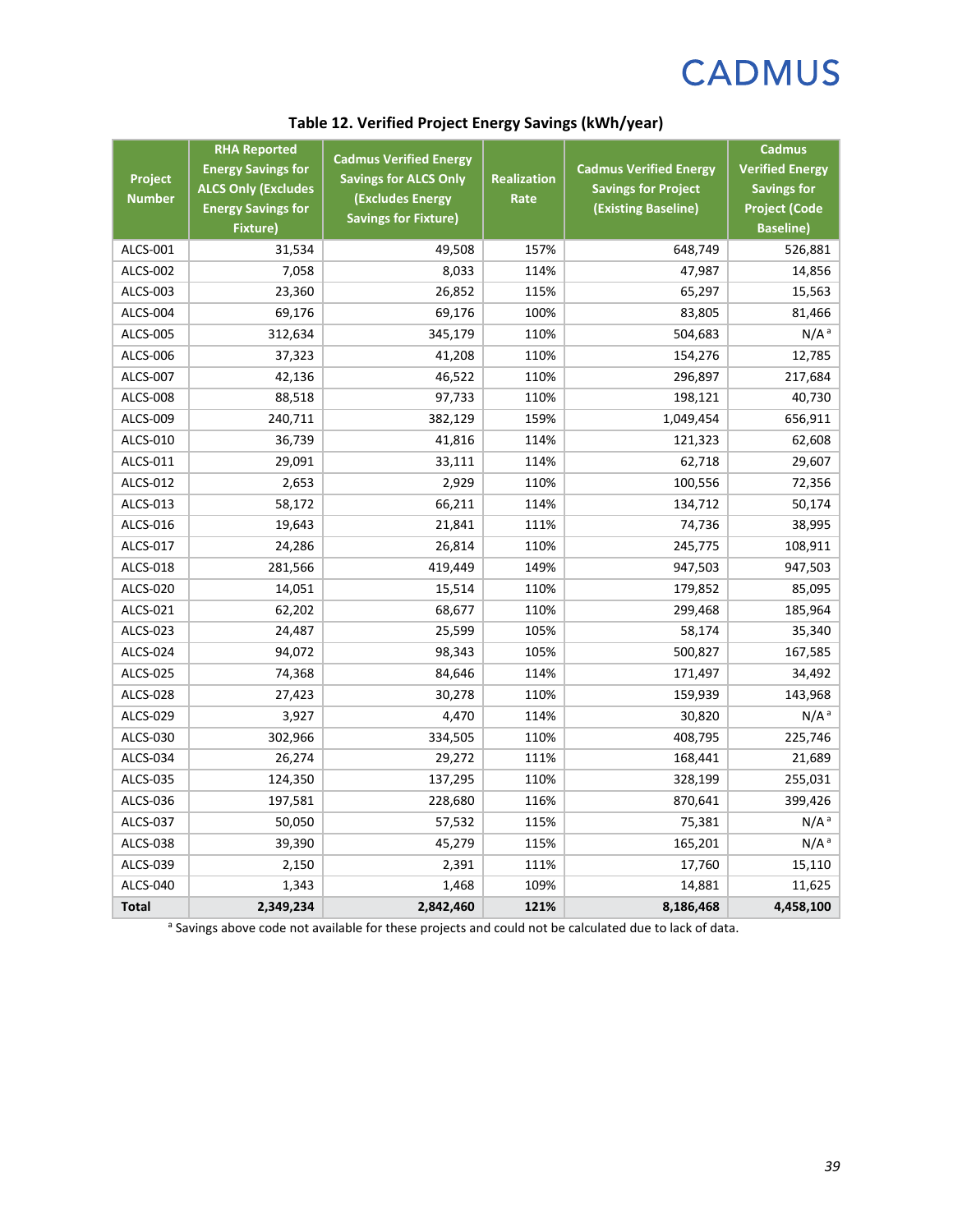<span id="page-42-0"></span>

|                 | <b>Reported Demand</b>                   | <b>Verified Demand</b>                                   |                    | <b>Verified Demand</b>                       | <b>Verified Demand</b>                   |
|-----------------|------------------------------------------|----------------------------------------------------------|--------------------|----------------------------------------------|------------------------------------------|
| Project         | <b>Reduction For</b>                     | <b>Reduction for ALCS Only</b>                           | <b>Realization</b> | <b>Reduction for</b>                         | <b>Reduction for</b>                     |
| <b>Number</b>   | <b>ALCS (Fixture</b><br><b>Baseline)</b> | <b>(Excludes Demand</b><br><b>Reduction for Fixture)</b> | Rate               | <b>Project (Existing</b><br><b>Baseline)</b> | <b>Project (Code</b><br><b>Baseline)</b> |
| ALCS-001        | 1.2                                      | 0.8                                                      | 69%                | 31.0                                         | 31.0                                     |
| ALCS-002        | 3.0                                      | 2.7                                                      | 90%                | 12.8                                         | 10.0                                     |
| ALCS-003        | 5.7                                      | 6.0                                                      | 104%               | 18.3                                         | 10.5                                     |
| ALCS-004        | 4.1                                      | 1.9                                                      | 45%                | 2.6                                          | 2.6                                      |
| ALCS-005        | 31.7                                     | 22.2                                                     | 70%                | 37.0                                         | N/A <sup>a</sup>                         |
| ALCS-006        | 5                                        | 3.5                                                      | 70%                | 14.5                                         | 12.2                                     |
| <b>ALCS-007</b> | 0                                        | 0.0                                                      | N/A                | 9.0                                          | 9.0                                      |
| ALCS-008        | 8.3                                      | 5.8                                                      | 70%                | 13.1                                         | 13.1                                     |
| ALCS-009        | 0                                        | 0.0                                                      | N/A                | 38.9                                         | 38.9                                     |
| ALCS-010        | 5.5                                      | 4.9                                                      | 90%                | 20.0                                         | 20.0                                     |
| ALCS-011        | 6.4                                      | 5.8                                                      | 90%                | 11.6                                         | 11.6                                     |
| ALCS-012        | 0                                        | 0.0                                                      | N/A                | 14.6                                         | 14.6                                     |
| ALCS-013        | 3.3                                      | 3.0                                                      | 90%                | 20.1                                         | 12.4                                     |
| ALCS-016        | 3.2                                      | 2.6                                                      | 81%                | 10.2                                         | 8.3                                      |
| ALCS-017        | 0                                        | 0.0                                                      | N/A                | 32.1                                         | 18.4                                     |
| ALCS-018        | 0                                        | 0.0                                                      | N/A                | 41.6                                         | 41.6                                     |
| ALCS-020        | 6.4                                      | 4.5                                                      | 70%                | 19.1                                         | 19.1                                     |
| ALCS-021        | 5.4                                      | 3.8                                                      | 70%                | 22.1                                         | 22.1                                     |
| ALCS-023        | 3.5                                      | 2.3                                                      | 67%                | 8.5                                          | 8.5                                      |
| ALCS-024        | 12.0                                     | 8.0                                                      | 67%                | 57.7                                         | 22.1                                     |
| ALCS-025        | 6.7                                      | 6.0                                                      | 90%                | 18.3                                         | 13.8                                     |
| <b>ALCS-028</b> | 1.1                                      | 0.8                                                      | 70%                | 10.1                                         | 10.1                                     |
| ALCS-029        | 1.1                                      | 1.0                                                      | 90%                | 7.6                                          | $N/A^a$                                  |
| ALCS-030        | 5.0                                      | 3.5                                                      | 70%                | 8.9                                          | 8.9                                      |
| ALCS-034        | $\mathbf 0$                              | 0.0                                                      | N/A                | 42.1                                         | N/A                                      |
| ALCS-035        | 5.7                                      | 4.0                                                      | 70%                | 17.8                                         | 17.8                                     |
| ALCS-036        | 62.1                                     | 60.1                                                     | 97%                | 197.9                                        | 197.9                                    |
| ALCS-037        | 7.2                                      | 7.5                                                      | 104%               | 14.0                                         | N/A <sup>a</sup>                         |
| ALCS-038        | 3.2                                      | 3.3                                                      | 104%               | 30.0                                         | $N/A^a$                                  |
| ALCS-039        | 0.8                                      | 0.6                                                      | 81%                | 3.7                                          | 3.7                                      |
| ALCS-040        | 0.09                                     | 0.1                                                      | 76%                | 1.1                                          | 1.1                                      |
| <b>Total</b>    | 198                                      | 164.6                                                    | 83%                | 786.6                                        | 579.4                                    |

#### **Table 13. Project Demand Reduction (kW)**

a Reductions above code were not available for these projects.

[Table](#page-43-0) 14 details ALCS pilot verified savings for fixture upgrades and ALCS upgrades using the existing baseline. Although the fixture upgrades accounted for two-thirds (65%) of total energy savings, verified savings for ALCS provided significant additional energy savings on top of fixture upgrades. Similarly, fixture upgrades accounted for 79% of demand reduction, with the ALCS providing an additional 21% reduction in demand over fixture upgrades alone.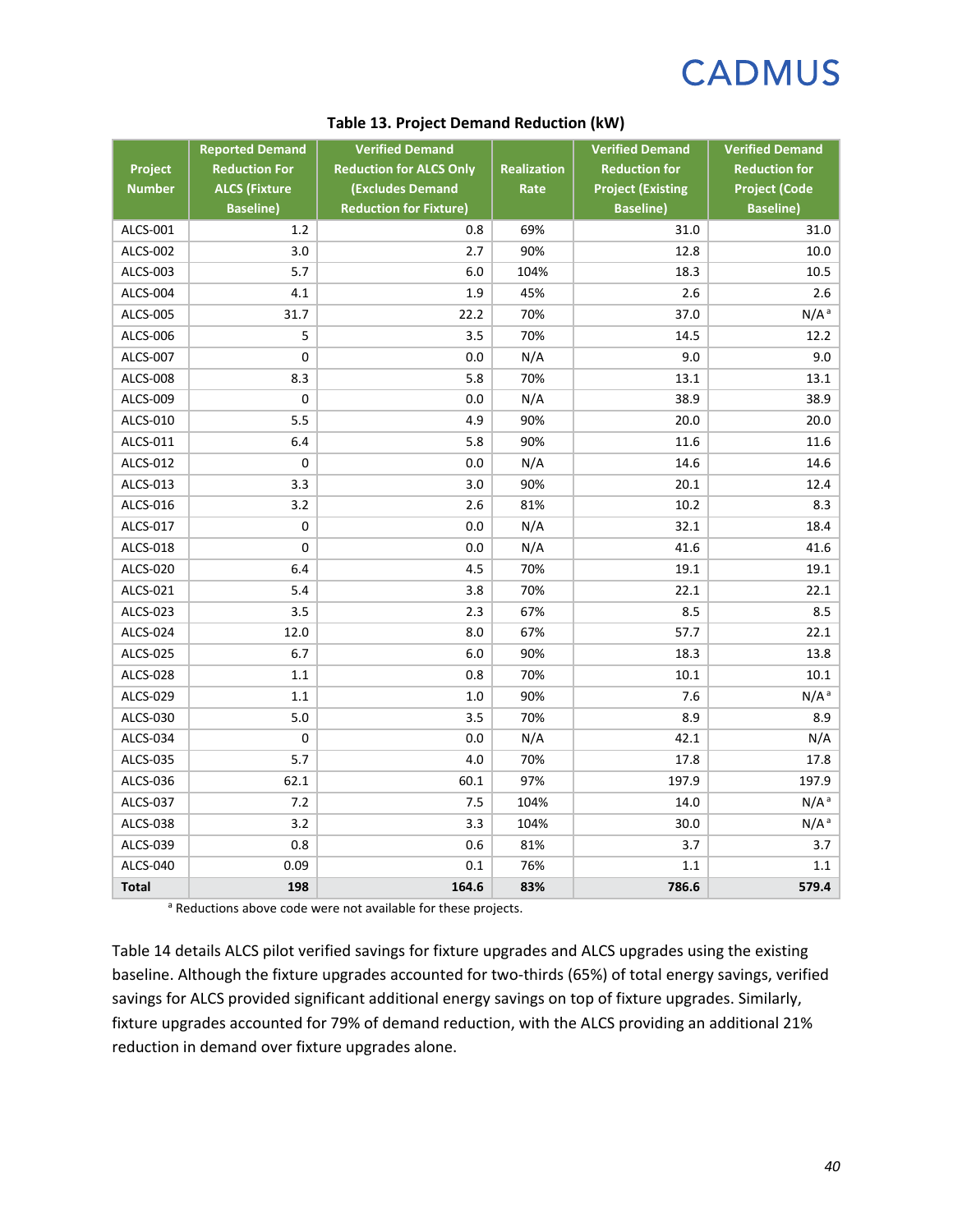| <b>Savings Source</b> | <b>Project Energy</b><br>Savings (kWh) | <b>Project Demand</b><br><b>Reduction (kW)</b> | <b>Percentage of Project</b><br><b>Energy Savings</b> | <b>Percentage of Project</b><br><b>Demand Reduction</b> |
|-----------------------|----------------------------------------|------------------------------------------------|-------------------------------------------------------|---------------------------------------------------------|
| Fixture Upgrade       | 5,344,008                              | 621.9                                          | 65%                                                   | 79%                                                     |
| Controls Upgrade      | 2,842,460                              | 164.6                                          | 35%                                                   | 21%                                                     |
| <b>Total Savings</b>  | 8,186,468                              | 786.6                                          | 100%                                                  | 100%                                                    |

#### <span id="page-43-0"></span>**Table 14. Fixture, Controls, and Total Verified Savings and Demand Reduction for Pilot Participants**

[Figure 9](#page-43-1) compares the percentage of energy-usage reduction achieved by fixtures alone, controls alone, and combined fixtures and controls on average, across the 31 pilot projects, in addition to minimum and maximum reductions achieved. The fixture upgrades alone provide the same average reduction in energy use as would controls implemented without upgrading the fixtures.



<span id="page-43-1"></span>**Figure 9. Percentage Reduction in Lighting Energy Usage for Pilot Projects**

When combining fixture upgrades and controls, pilot participants experienced an overall 68% average reduction in lighting energy usage. Fixture upgrades provided a maximum of 82% reduction in energy usage, while one ALCS provided a maximum of 95% reduction in lighting energy usage. The largest ALCS savings occurred for a mechanical tunnel where lights previously operated 8760 hours annually.

#### *Realization Rates for Contractor-Provided Savings Estimates*

This section examines the energy savings estimates that contractors provided to verify savings. Savings and realization rates are measured from existing conditions in this section.

Many factors—including building types, customer needs, and space needs—influenced ALCS performance and savings. Prior to installation, contractors also estimated energy savings for each project as their *ex ante* savings. These savings were documented in the ALCS systems' trending data. Contractors forecasted energy savings that were both higher and lower for some projects than those verified. For example, one contractor completed seven projects, with realization rates between 160% and 68%. At one extreme, one contractor forecasted energy savings more than 400% higher than those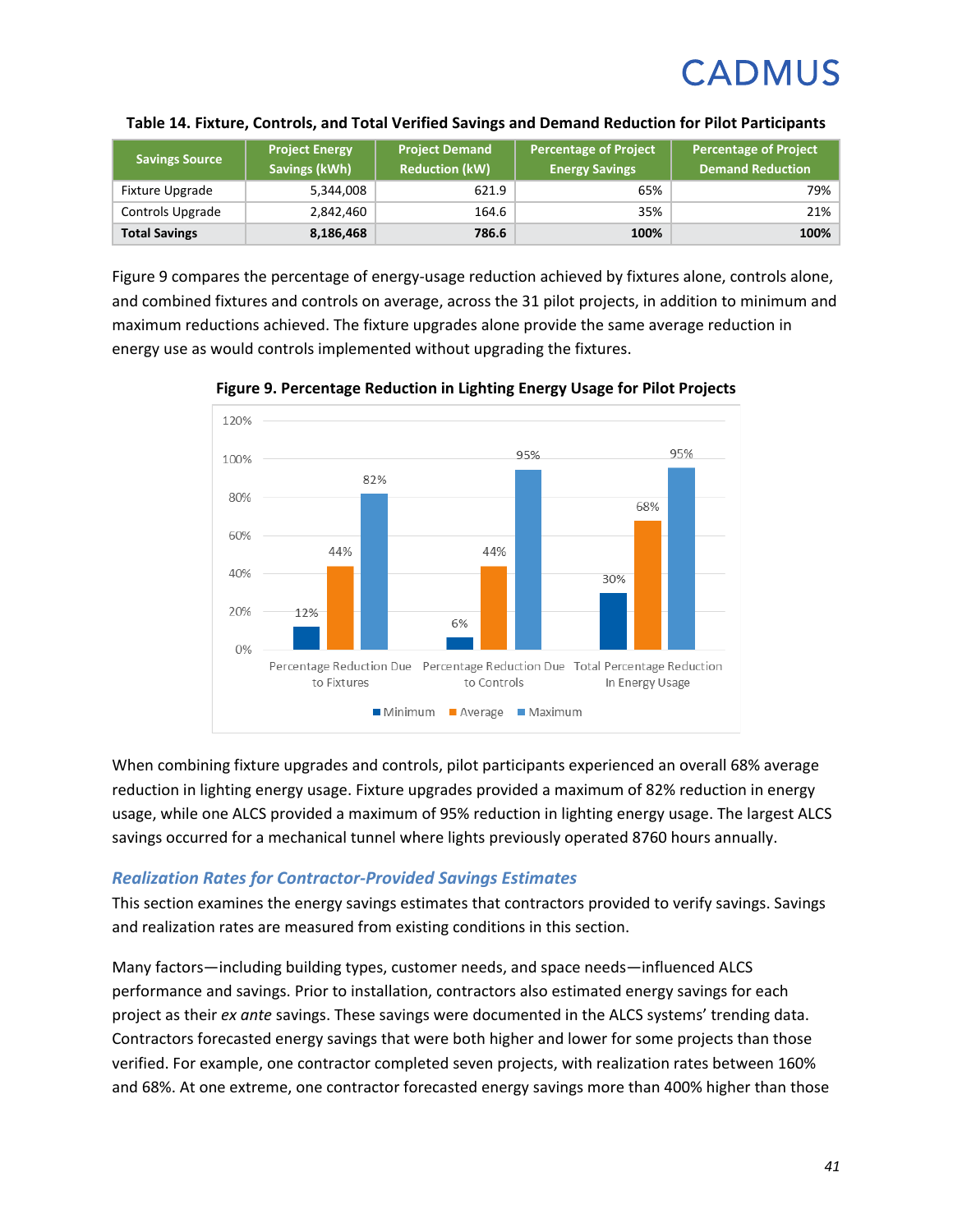verified, achieving an 18% realization rate. This difference resulted from the contractor incorrectly calculating baseline fixture wattages and significantly overestimating hours of operation.

[Figure 10](#page-44-0) shows the realization rate of projected savings (estimated by the contractor) and verified savings (estimated by RHA and verified by Cadmus) for each project, along with the associated contractor.

<span id="page-44-0"></span>

#### **Figure 10. Contractor Realization Rate Comparisona**

<sup>a</sup>As contractors completed several projects, they are displayed multiple times. Contractor 5 could not provide trending data from the ALCS, precluding calculation of a realization rate.

[Figure](#page-45-0) 11 details all projects' combined energy savings and ALCS savings by contractor and grouping.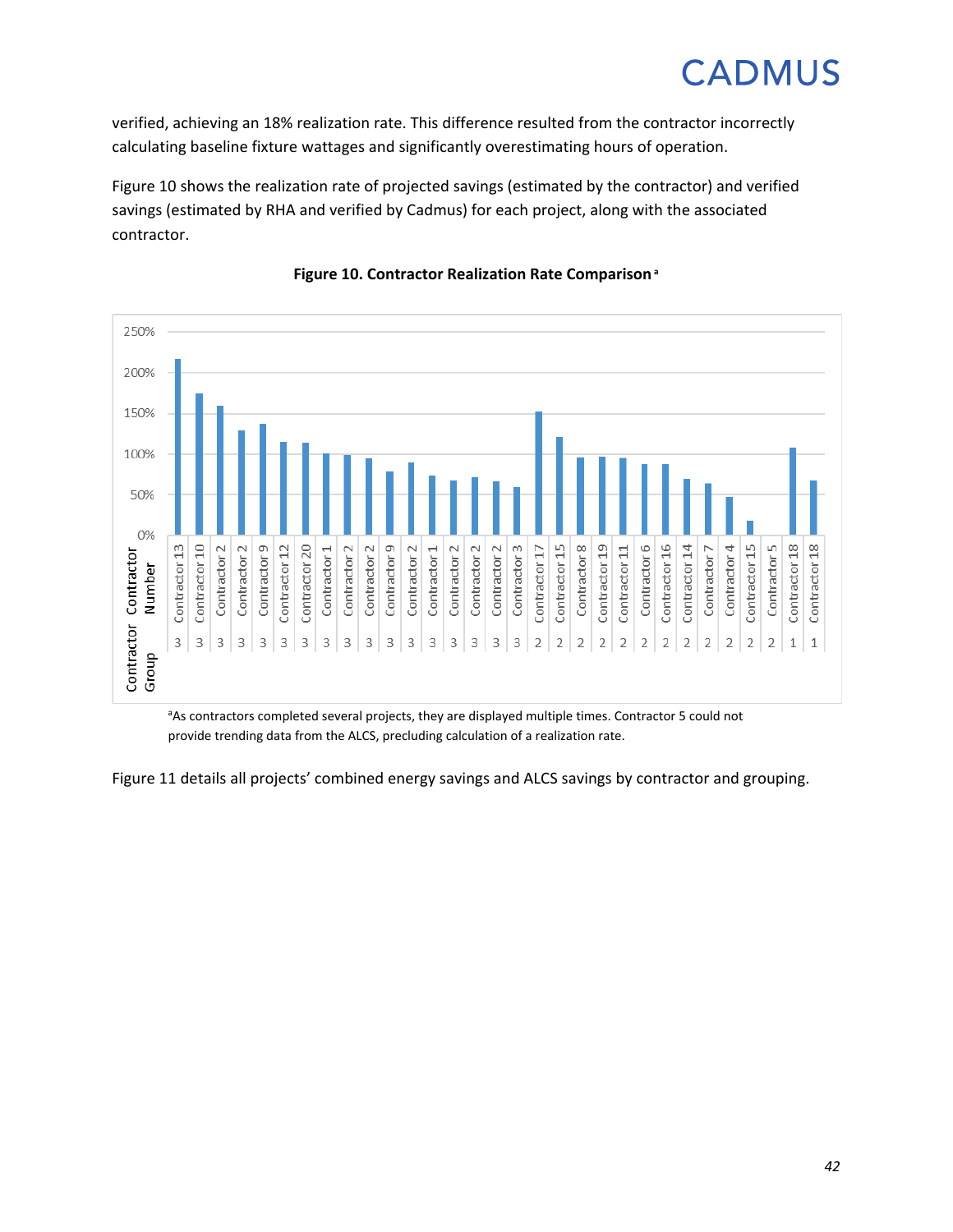<span id="page-45-0"></span>

**Figure 11. Verified Project Savings by Contractor and Group (per sq. ft) <sup>a</sup>**

<sup>a</sup> As some contractors completed several projects, they are displayed multiple times.

### Net Savings Results

<span id="page-45-1"></span>[Table](#page-45-1) 15 presents the results for the three PAI components, the resulting NTGR (calculated by averaging the three PAI scores), and the consistency check results for each surveyed pilot project.

| <b>Project ID</b> | <b>PAI-1</b> | <b>PAI-2</b> | <b>PAI-3</b> | <b>NTGR</b> | <b>Consistency Check</b><br>Below 60% | <b>Consistency Check</b><br>Above 40% |
|-------------------|--------------|--------------|--------------|-------------|---------------------------------------|---------------------------------------|
| ALCS-003          | 47%          | 80%          | 23%          | 50%         | Pass                                  | Pass                                  |
| ALCS-004          | 44%          | 20%          | 32%          | 32%         | Pass                                  | NA                                    |
| ALCS-011          | 53%          | 100%         | 100%         | 84%         | NA.                                   | Pass                                  |
| ALCS-012          | 44%          | 20%          | 100%         | 55%         | Pass                                  | Pass                                  |
| ALCS-013          | 44%          | 75%          | 16%          | 45%         | Pass                                  | Pass                                  |
| ALCS-018          | 50%          | 50%          | 50%          | 50%         | Pass                                  | Pass                                  |
| ALCS-021          | 44%          | 50%          | 0%           | 31%         | Pass                                  | ΝA                                    |
| ALCS-024          | 41%          | 40%          | 0%           | 27%         | Pass                                  | NA                                    |
| ALCS-025          | 47%          | 38%          | 17%          | 34%         | Pass                                  | ΝA                                    |
| ALCS-034          | 44%          | 20%          | 45%          | 36%         | Pass                                  | NA                                    |
| ALCS-035          | 50%          | 50%          | 32%          | 44%         | Pass                                  | Pass                                  |
| <b>ALCS-037</b>   | 50%          | 30%          | 21%          | 34%         | Pass                                  | NA                                    |

**Table 15. PAI Attribution Score Results**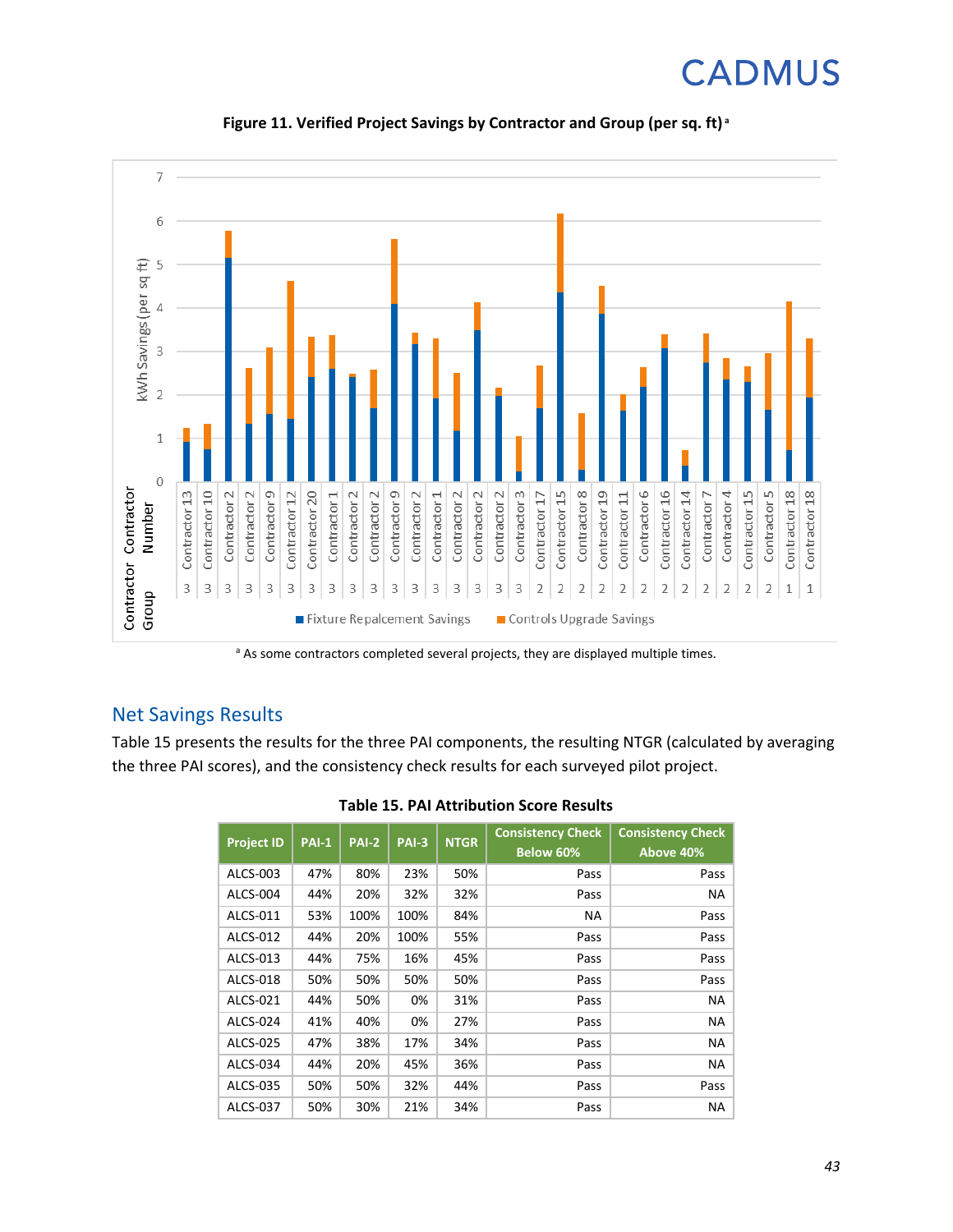|  | ALCS-038   50%   30%   21% |  |  |  | 34% | Pass | NA |  |
|--|----------------------------|--|--|--|-----|------|----|--|
|--|----------------------------|--|--|--|-----|------|----|--|

<span id="page-46-0"></span>[Table](#page-46-0) 16 shows net savings for each surveyed project. The overall NTGR was 44%.

| <b>Project ID</b> | <b>Verified Gross Savings (Code Baseline)</b> | <b>NTGR</b> | <b>Net Savings</b> |
|-------------------|-----------------------------------------------|-------------|--------------------|
| ALCS-003          | 15,563                                        | 50%         | 7,804              |
| ALCS-004          | 81,466                                        | 32%         | 26,250             |
| ALCS-011          | 29,607                                        | 84%         | 24,932             |
| ALCS-012          | 72,356                                        | 55%         | 39,662             |
| ALCS-013          | 50,174                                        | 45%         | 22,597             |
| ALCS-018          | 947,503                                       | 50%         | 473,751            |
| ALCS-021          | 185,964                                       | 31%         | 58,544             |
| ALCS-024          | 167,585                                       | 27%         | 45,347             |
| ALCS-025          | 34,492                                        | 34%         | 11,763             |
| ALCS-034          | 29,272                                        | 36%         | 10,649             |
| ALCS-035          | 255,031                                       | 44%         | 111,897            |
| ALCS-037          | 57,532                                        | 34%         | 19,373             |
| ALCS-038          | 45,279                                        | 34%         | 15,247             |
| Total             | 1,971,823                                     | 44%         | 867,816            |

**Table 16. Project Net Energy Savings (kWh/year)**

<span id="page-46-1"></span>As shown in [Table](#page-41-0) 12 and [Table 13,](#page-42-0) Cadmus verified total energy and demand savings using the code baseline as 4,436,411 kWh and 579 kW. As shown in [Table](#page-46-1) 17, applying an estimated 44% NTGR resulted in pilot net savings of 1,952,021 kWh and demand reductions of 255 kW.

|  | Table 17. Pilot Program Gross and Net Energy Savings and Demand Reduction |
|--|---------------------------------------------------------------------------|
|--|---------------------------------------------------------------------------|

| <b>Savings</b>     | <b>Energy Savings (kWh)</b> | <b>Demand Savings (kW)</b> |
|--------------------|-----------------------------|----------------------------|
| Gross Savings      | 4,436,411                   | 579                        |
| NTGR               | 44%                         | 44%                        |
| <b>Net Savings</b> | 1,952,021                   | 255                        |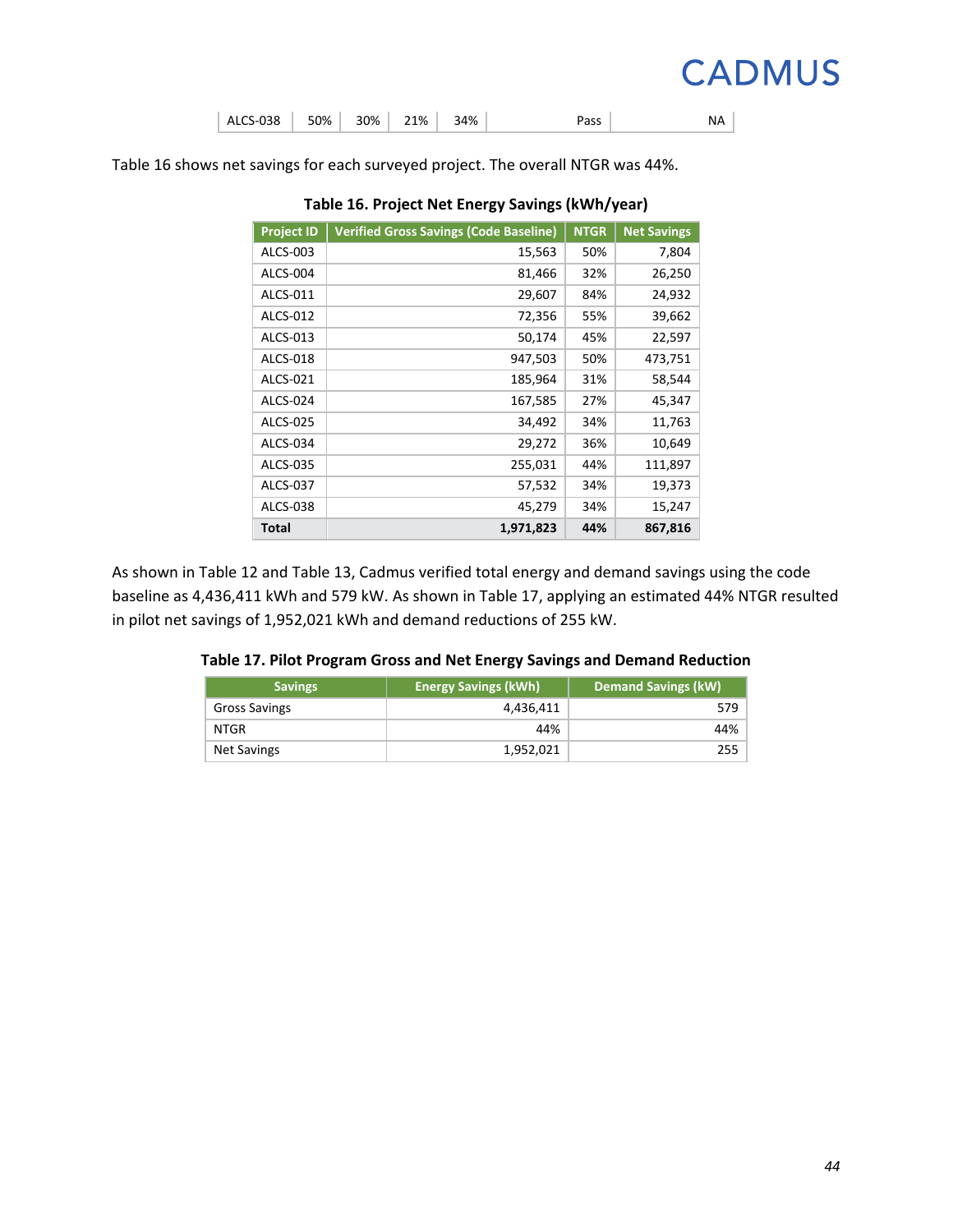## Key Findings, Conclusions, and Recommendations

Due to limited pilot program participation, the evaluation produced qualitative findings that are necessarily limited in nature for the reasons described above. Key findings should be viewed as insights into customer and contractor decision-making regarding lighting controls and the experiences of stakeholders that participated in the pilot program; the quantitative findings should not be considered definitive with regard to ALCS effects.

#### **Review of existing ALCS-related studies indicated that ALCS projects face similar challenges to building management system projects in achieving optimal performance.**

Successful implementation of ALCS systems (similar to building management systems) relies on the performance of many parties, including system designers, installers, building managers, code officials, and building owners. Communication, documentation, and diligence by all parties prove critical to proper installation and operation of ALCS.

### **Twenty-eight of 30 retrofit projects replaced their legacy lighting fixtures with LED fixtures at the time they upgraded to an ALCS. The replacement of legacy lighting with LED constituted the bulk of the lighting energy savings (approximately two thirds of total lighting savings).**

Any future ALCS program should include the consideration that lighting fixtures are likely to be upgraded at the same time in the majority of projects. Upgrading lighting to LEDs provided the majority of energy savings for participants that replaced their legacy lighting; however, the one project that kept its legacy linear fluorescent lighting also produced significant energy savings when it implemented ALCS (47% reduction in usage). Another project had already upgraded their lighting to LED and later found they needed a new control system for it to function correctly.

### **Compared to existing conditions, pilot projects achieved, on average, a 68% reduction in lighting energy consumption from combined ALCS and fixture upgrades, based on load monitoring. Across all projects, fixture upgrades and ALCS each accounted for a 44% reduction in lighting energy consumption.**

Reduction in energy usage from lighting fixture upgrades varied between 12% and 82% across projects with an average reduction of 44%. Reduction in energy usage from ALCS varied between 6% and 95% across projects with an average reduction of 44%. For example, if a typical building used 100,000 kWh per year for lighting, LED fixture upgrades reduced annual consumption by 44% (down to 56,000 kwh per year). The addition of ALCS reduced annual consumption by another 44%, decreasing annual usage to 31,360 kWh, resulting in a total reduction of 68%.<sup>[23](#page-47-0)</sup>

**Recommendation** Due to the large variance in observed savings, a larger study of ALCS would help refine savings estimates for forecasting and planning.

 $\overline{\phantom{a}}$ 

<span id="page-47-0"></span> $23$  The example calculation results in 69% savings due to rounding.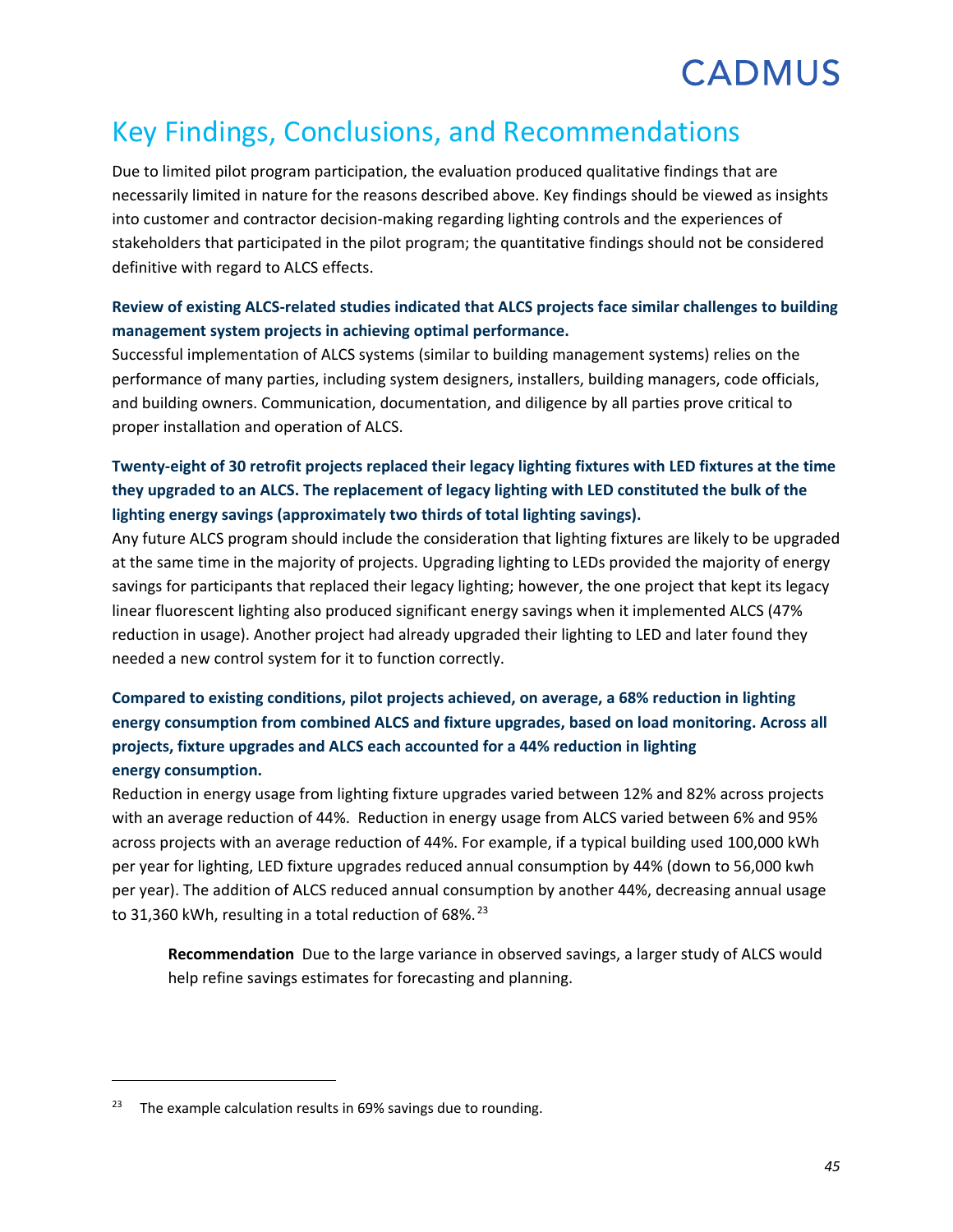**All decision-makers who responded to the survey (11 of 28) cited saving money on energy bills as their primary reason for participating in the pilot. Survey results, however, suggested decision-makers would have installed similar measures for a smaller incentive or without the pilot.** 

The pilot provided incentives at \$0.48 per kWh of savings, and limited incentives to the lesser of \$50,000 per project or 50% of the project cost. Eight of 11 surveyed decision-makers indicated they would have installed the same project for 25% of the incentive. The NTG finding also suggests that all decision-makers interviewed would have pursued at least some aspects of their project without the pilot (and financial incentives). This finding should be considered when accounting for the pilot program's design, which relied on a large incentive to encourage study participation and included an extensive project assessment and QC process.

### **The NTG analysis (based on 11 responses from 28 decision-makers) estimated that 44% of gross above-code savings achieved by ALCS installations were attributable to the pilot program. This result, however, should be viewed in context with the pilot's high incentive amount, which was designed to recruit projects for this study.**

Pilot design and marketing through distributor channels and contractors focused on recruiting customers to participate in the pilot to demonstrate savings potential with ALCS technology. Slightly more than one-third of customers (4 of 11 respondents, representing 5 of 13 surveyed projects) indicated they would not have done anything to their lighting in the pilot's absence; the remaining seven survey respondents indicated they would have at least upgraded to code. Given the specific design of the pilot program, the attributable savings ratio may not be applicable to other ALCS programs.

#### **RHA, upon conducting site inspections and assessing contractor work quality, found many ALCS projects did not achieve optimal savings due to project quality issues.**

Site inspections conducted by RHA included functional testing of the system, load monitoring, light logging, and trending data analysis to identify both unique and systematic problems with ALCS performance. Across the 31 projects, RHA found 11 projects failed to correctly program the ALCS, thus causing reporting errors; nine projects experienced communication problems with the networked devices; and five projects experienced occupancy sensor connection issues, malfunctions, or defects. Additional training or emphasis on installation quality would alleviate some of these issues. RHA did not attempt to determine which faults were due to work quality or equipment quality.

### **Some projects did not comply with daylight harvesting or occupancy sensor aspects of the energy lighting code, leading to reduced energy savings from ALCS. Among code requirements, daylight harvesting had the highest noncompliance rate.**

All projects complied with the lighting power density requirements of Title 24, Part 6, which also mandated automatic daylight harvesting features for 20 of the 31 projects. Thirteen of these 20 met the daylight harvesting requirement; the other seven did not. Although all projects required occupancy sensors, four of the 31 projects did not install occupancy sensors, or, according to customers, the sensors were disabled due to health and safety reasons.

**Recommendation** Provide additional training on Title 24 daylighting requirements to designers and installing contractors.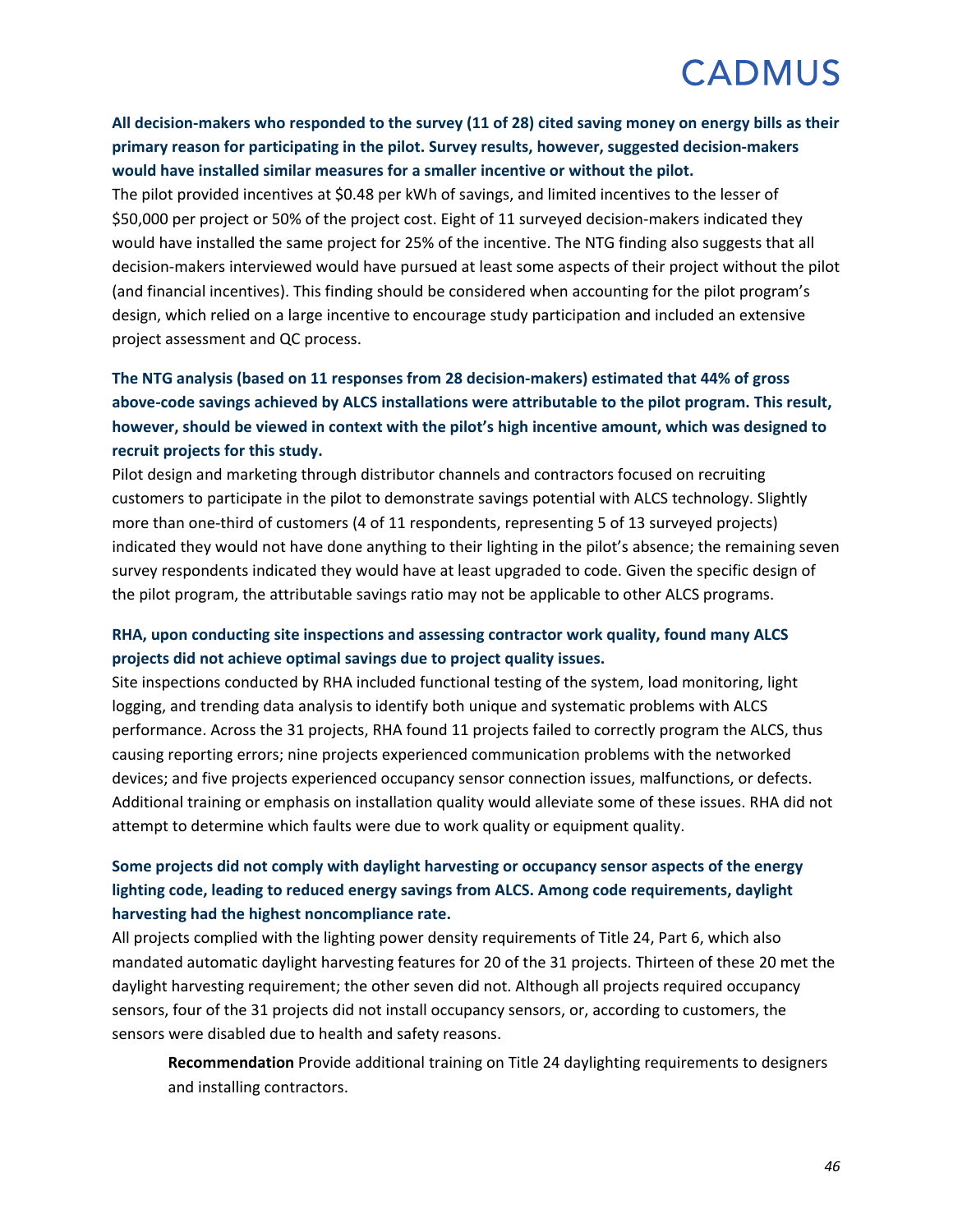### **Though the program required task tuning, scheduling, daylight harvesting when required, and occupancy controls for all pilot projects, at least one of these strategies was not implemented in 16 of 31 projects.**

Three of 31 projects did not implement task tuning, three did not implement scheduling, seven did not implement daylight harvesting, and four did not implement occupancy controls. Pilot participants cited issues such as reliability, uncertainty of system capabilities, and customer preferences as reasons for not implementing these strategies.

### **Decision-makers and contractors that responded to the survey were satisfied with their pilot experiences, but they recommended that SCE improve pre- and post-installation inspection processes and the clarity of pilot requirements.**

Ten of 11 decision-makers who responded rated themselves as *very satisfied* with the performance of their new lighting system, and all 11 rated themselves as *somewhat* or *very satisfied* with the pilot overall.

#### **All end users that responded were satisfied with the new lighting system and indicated they would recommend the system to others.**

Only seven end-users responded to the survey, representing seven projects. Five respondents were *very satisfied* with the new lighting and control system, and one was *somewhat satisfied*. One did not respond to this question. Only one end user reported experiencing an issue with the new lighting system (which was quickly resolved).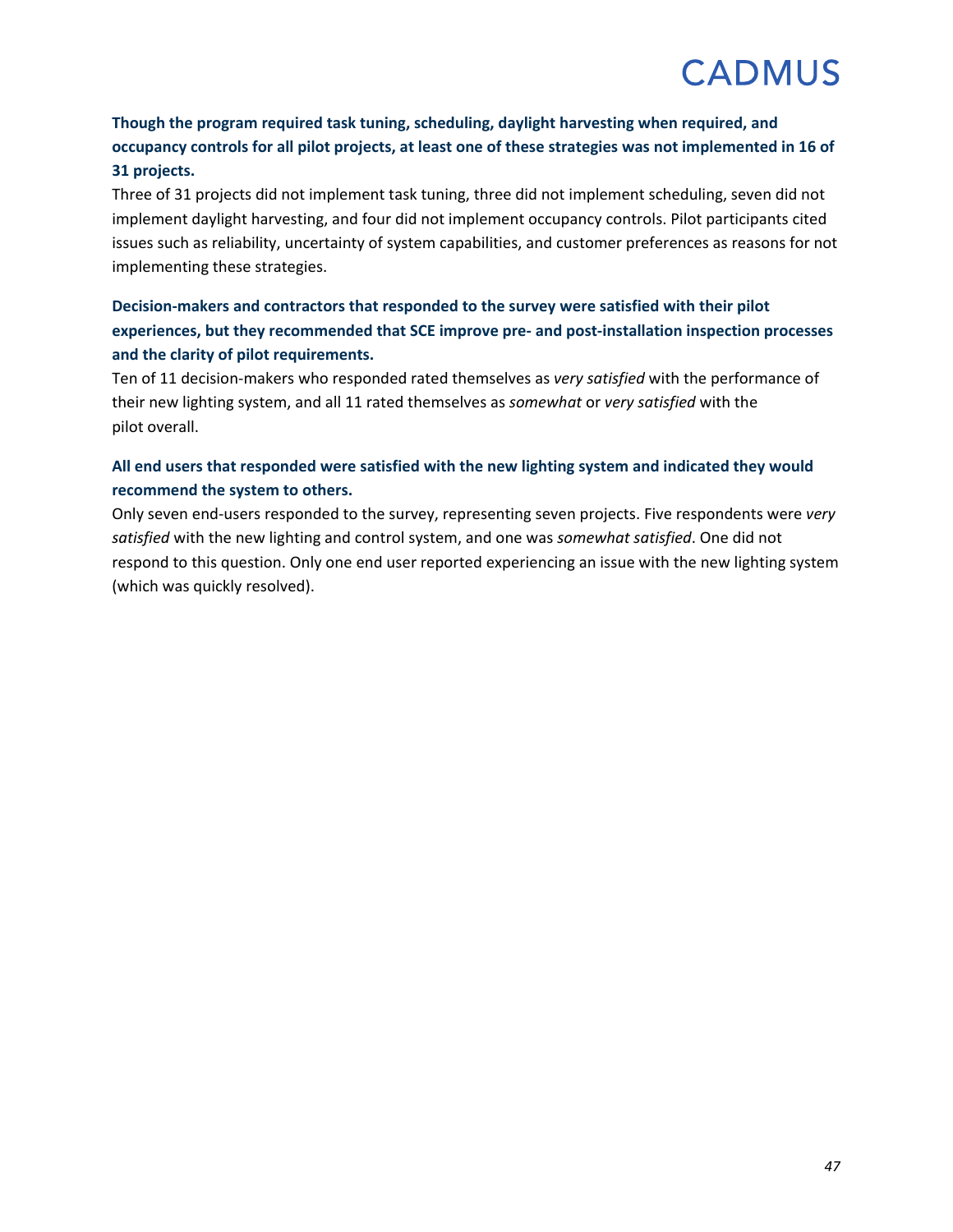## Appendix A: Net Savings Analysis Questions and Results

### PAI-1 Question

E8. Using a 0 to 10 rating scale, where 0 means *not at all important* and 10 means *very important*, please rate the importance of each of the following in your decision to complete the advanced lighting control project.

#### *Pilot Factors*

- 1. The availability of the pilot incentive or discount
- 6. Recommendations or suggestions from SCE pilot staff
- 7. Recommendations or suggestions from SCE account representative
- 8. Recommendations or suggestions from a contractor or vendor

#### *Non-Pilot Factors*

- 1. Internal policy or requirements inside your company or organization?
- 9. Concerns about environmental effects or global warming?
- 10. Your desire to install a control system improve employee morale?
- 11. Your desire to save money on your monthly energy bill?
- 12. Your interest in the lighting control technology?
- 13. Your desire to install a control system reduce operations and maintenance costs?
- 14. Your desire to install a control system that automated lighting decisions?

#### PAI-1 Scoring

The highest pilot influence rating, divided by the sum of the highest pilot influence rating plus the highest non-pilot influence rating.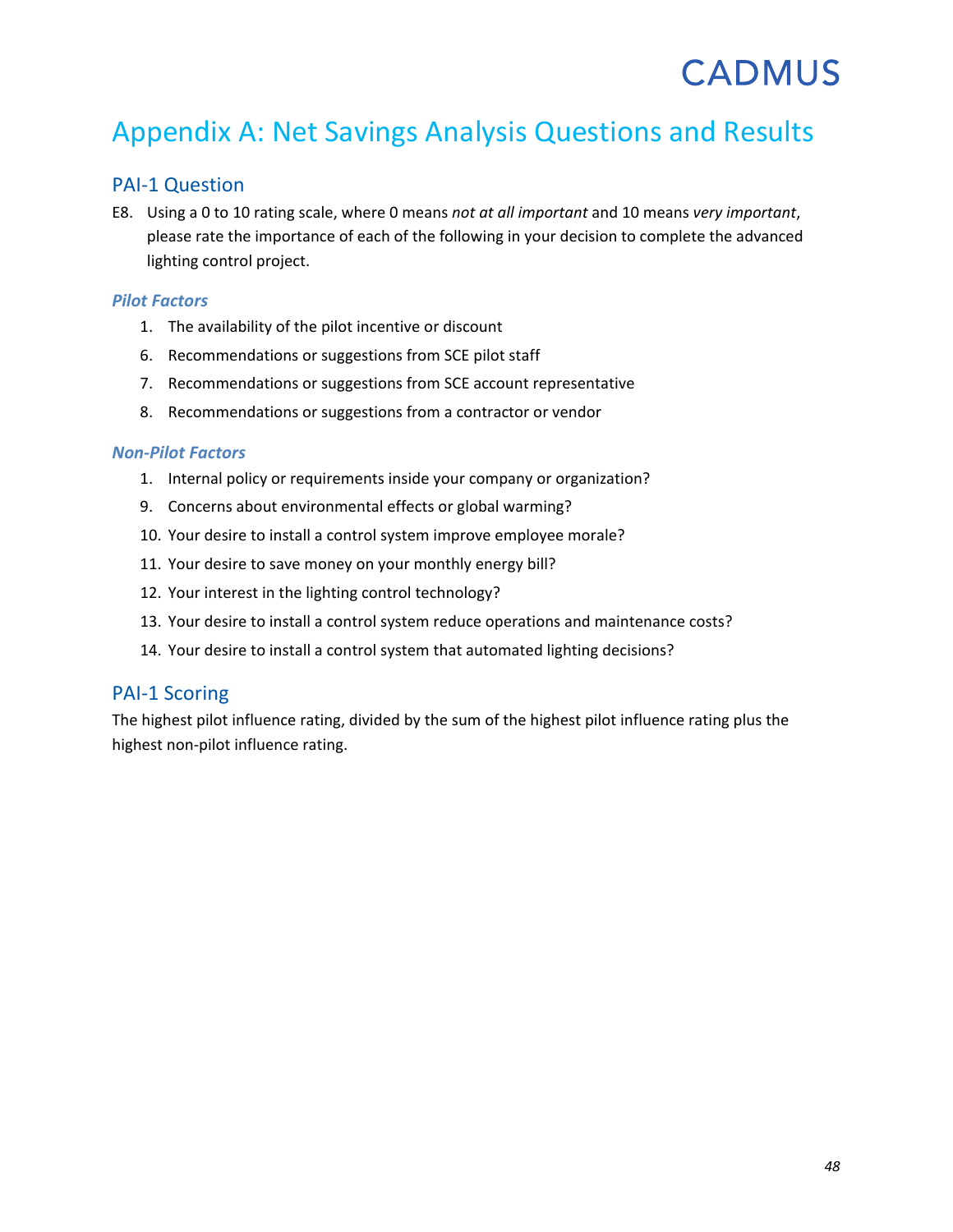

### PAI-1 Results

[Table 18](#page-51-0) shows the responses and final scoring, by project, for the first component of the program attribution index.

<span id="page-51-0"></span>

| <b>Pilot Factors</b> |                    |                                              |                                                     |                                      |                            |                                              | <b>Other Factors</b>                                                   |                                             |                                       |                                  |                                                    |                                           |                                       |                              |
|----------------------|--------------------|----------------------------------------------|-----------------------------------------------------|--------------------------------------|----------------------------|----------------------------------------------|------------------------------------------------------------------------|---------------------------------------------|---------------------------------------|----------------------------------|----------------------------------------------------|-------------------------------------------|---------------------------------------|------------------------------|
| Site ID              | Pilot<br>incentive | <b>Suggestion</b><br>from SCE<br>pilot staff | Suggestion<br>from SCE<br>account<br>representative | <b>Suggestion</b><br>from contractor | <b>Max Pilot</b><br>Rating | <b>Internal</b><br>policy or<br>requirements | <b>Concerns about</b><br>environmental<br>effects or global<br>warming | To:<br><i>improve</i><br>employee<br>morale | To save<br>money on<br>energy<br>bill | Interest in<br>the<br>technology | To reduce<br>operation and<br>maintenance<br>costs | To:<br>automated<br>lighting<br>decisions | <b>Max</b><br>Non-<br>Pilot<br>Rating | <b>PAI-1</b><br><b>Score</b> |
| ALCS-003             | 4                  | 5                                            | 8                                                   | 9                                    | 9                          | 9                                            | 8                                                                      | $\overline{7}$                              | $\overline{7}$                        | 9                                | $\overline{ }$                                     | 10                                        | 10                                    | 47%                          |
| ALCS-004             | 8                  | 0                                            | 0                                                   | $\Omega$                             | 8                          | 3                                            | 6                                                                      | 5                                           | 10                                    | 10                               |                                                    | 8                                         | 10                                    | 44%                          |
| ALCS-011             | 10                 | $\overline{ }$                               | 8                                                   | 8                                    | 10                         | 5                                            | 3                                                                      | 2                                           | 9                                     | 6                                | $\overline{ }$                                     | 6                                         | 9                                     | 53%                          |
| ALCS-012             | 8                  | 8                                            | $\overline{ }$                                      | 6                                    | 8                          | 10                                           | 10                                                                     | 10                                          | 10                                    | 10                               | 10                                                 | 8                                         | 10                                    | 44%                          |
| ALCS-013             | 8                  | 0                                            | 0                                                   | 8                                    | 8                          | 0                                            | 9                                                                      | 10                                          | 9                                     | $\overline{ }$                   | 9                                                  | 8                                         | 10                                    | 44%                          |
| ALCS-018             | 8                  | 5                                            | 0                                                   | 9                                    | 9                          | 5                                            | 5                                                                      | 5                                           | 9                                     | $\overline{\phantom{0}}$         | 9                                                  | $\overline{7}$                            | 9                                     | 50%                          |
| ALCS-021             | 8                  | $\Omega$                                     | $\Omega$                                            | 8                                    | 8                          | 9                                            | 5                                                                      | Refused                                     | 10                                    | 10                               | q                                                  | 9                                         | 10                                    | 44%                          |
| ALCS-024             | $\overline{7}$     | 4                                            | $\overline{2}$                                      | $\Omega$                             | 7                          | 10                                           | 10                                                                     | $\overline{7}$                              | 8                                     | 6                                | 8                                                  | 6                                         | 10                                    | 41%                          |
| ALCS-025             | 8                  | 0                                            | $\Omega$                                            | 9                                    | 9                          | 10                                           | 10                                                                     | 10                                          | 10                                    | 8                                | 10                                                 | 5                                         | 10                                    | 47%                          |
| ALCS-034             | 6                  | $\overline{a}$                               |                                                     | 8                                    | 8                          | $\mathbf 0$                                  | $\overline{7}$                                                         | $\Omega$                                    | 10                                    | $\overline{ }$                   | 10                                                 | 10                                        | 10                                    | 44%                          |
| ALCS-035             | 10                 | 10                                           | 10                                                  | 8                                    | 10                         | 10                                           | 5                                                                      | 3                                           | 10                                    | 10                               | 10                                                 | 10                                        | 10                                    | 50%                          |
| ALCS-037             | 9                  | 0                                            | 0                                                   | $\mathbf 0$                          | 9                          | 9                                            | 8                                                                      | 0                                           | 8                                     | $\mathbf 0$                      |                                                    | 9                                         | 9                                     | 50%                          |
| ALCS-038             | 9                  | 0                                            | $\Omega$                                            | $\Omega$                             | 9                          | 9                                            | 8                                                                      | $\Omega$                                    | 8                                     | $\Omega$                         |                                                    | 9                                         | 9                                     | 50%                          |

#### **Table 18. PAI-1 Results**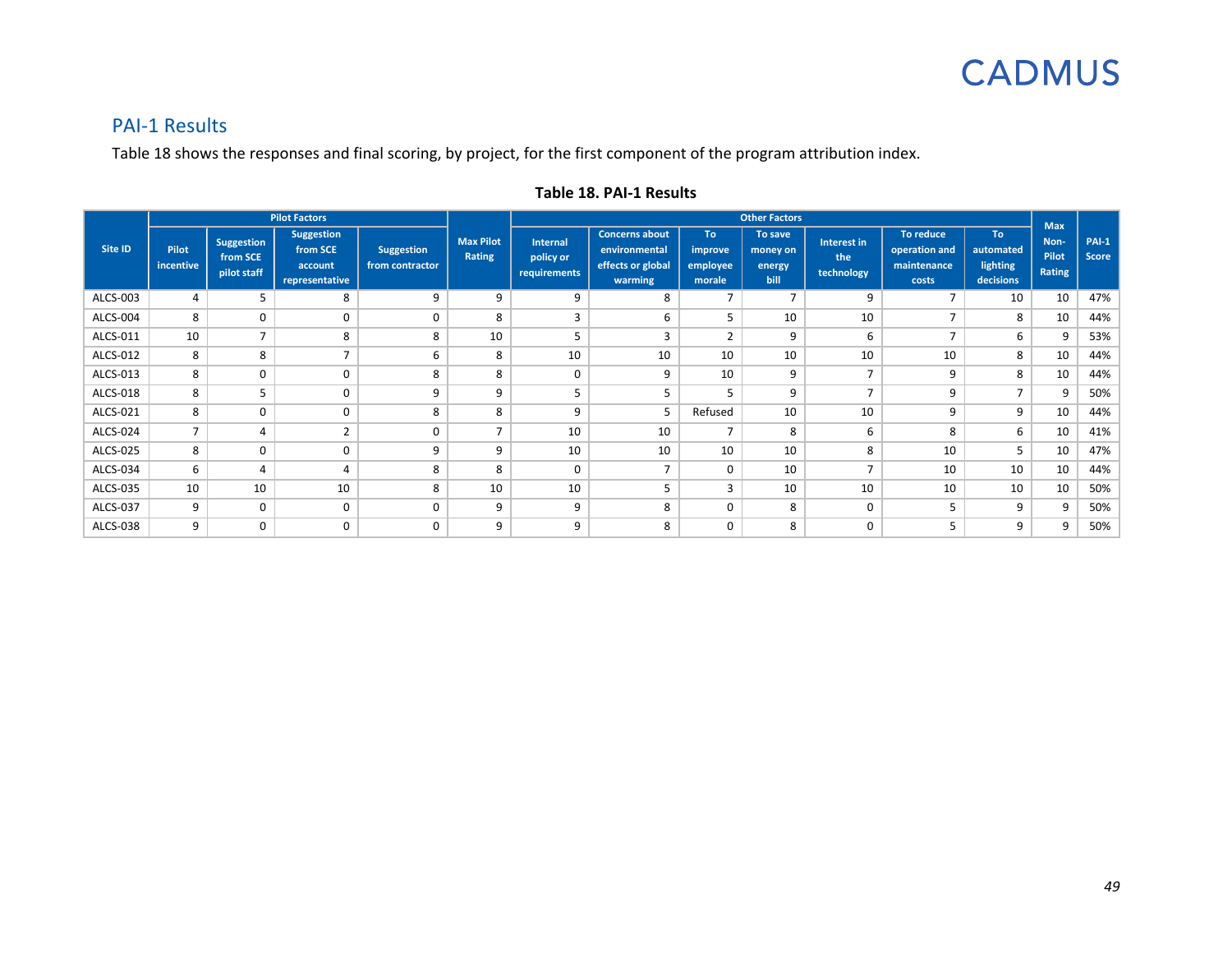### PAI-2 Questions

- E9. Did your organization learn about the SCE Advanced Lighting Control pilot program before or after you decided to implement the advanced lighting control system that was eventually installed?
	- 1. Before
	- 2. After
	- 98. Don't know
	- 99. Refused
- E10. Now I would like to ask you about the importance of the pilot in your decision to install the lighting control system, as opposed to other factors. Using a 0 to 10 rating scale, where 0 means *not at all important* and 10 means *very important*, please rate the overall importance of the pilot factors versus the most importance of the other factors you identified in an earlier question (E8) in your decision to install the advanced lighting control system. This time I would like you to have the two ratings total 10.
	- 1. Record pilot factors score
	- 2. Record non-pilot factors score
	- 98. Don't know
	- 99. Refused

#### PAI-2 Scoring

The importance of the pilot, on the 0 to 10 scale to question E10, divided by 10. This score is reduced by half if the respondent learned about the pilot after the decision had been made (E9).

#### PAI-2 Results

[Table 19](#page-53-0) (next page) shows the responses and final scoring, by project, for the second component of the program attribution index.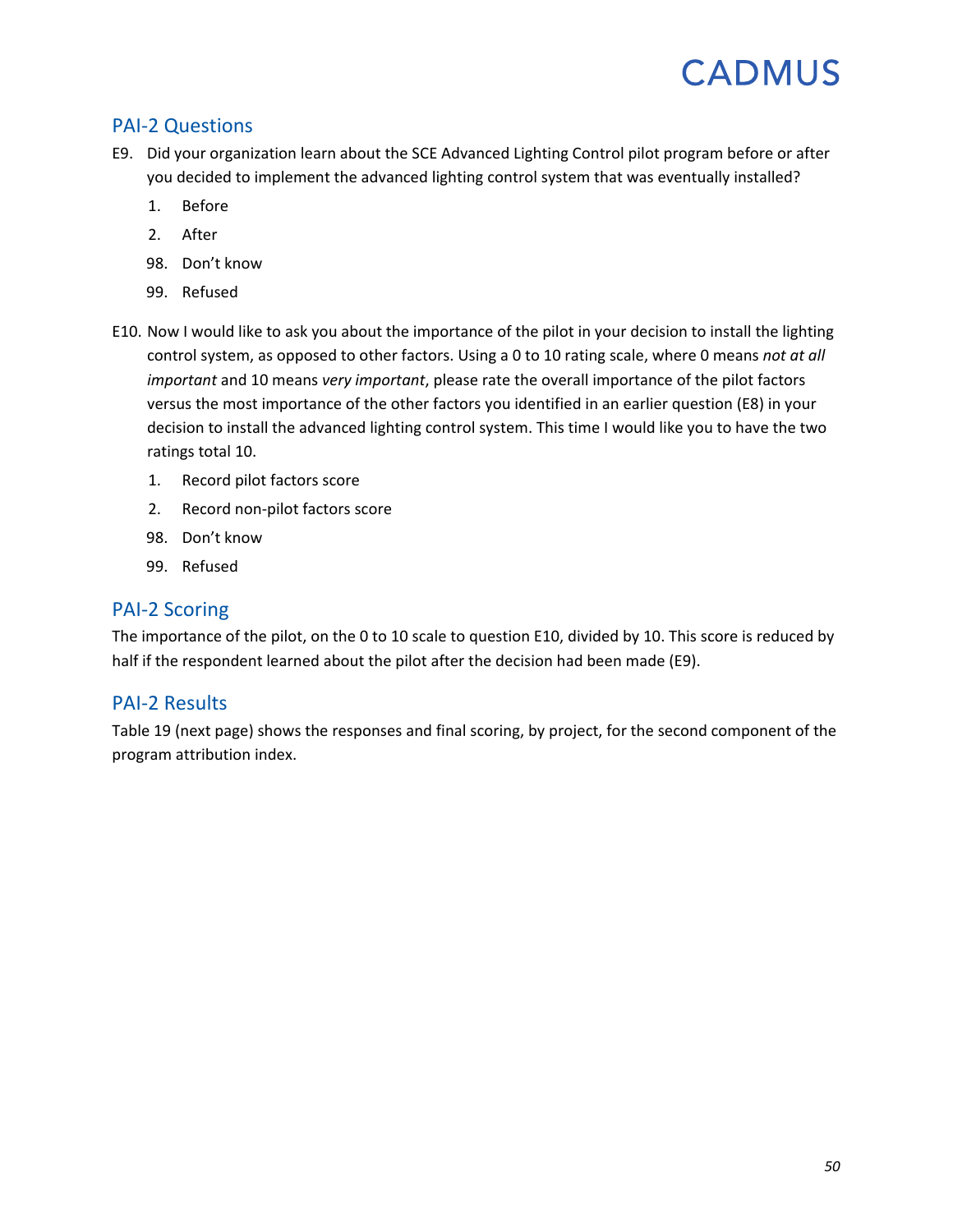<span id="page-53-0"></span>

| Site ID         | Did your organization learn about the<br><b>SCE Advanced Lighting Control Pilot</b><br>Program before or after you decided<br>to implement the advanced lighting<br>control system that was eventually<br>adopted or installed? | Using a 0 to 10 rating scale, where 0 means not at<br>all important and 10 means very important, please<br>rate the overall importance of the pilot factors<br>versus the most importance of the other factors<br>you identified in an earlier question (E8) in your<br>decision to install the advanced lighting control<br>system.<br><b>Pilot Factors Score</b> | <b>PAI-2</b><br><b>Score</b> |      |
|-----------------|---------------------------------------------------------------------------------------------------------------------------------------------------------------------------------------------------------------------------------|--------------------------------------------------------------------------------------------------------------------------------------------------------------------------------------------------------------------------------------------------------------------------------------------------------------------------------------------------------------------|------------------------------|------|
| ALCS-003        | <b>Before</b>                                                                                                                                                                                                                   | 8                                                                                                                                                                                                                                                                                                                                                                  | 2                            | 80%  |
| <b>ALCS-004</b> | After                                                                                                                                                                                                                           | 4                                                                                                                                                                                                                                                                                                                                                                  | 6                            | 20%  |
| ALCS-011        | <b>Before</b>                                                                                                                                                                                                                   | 10                                                                                                                                                                                                                                                                                                                                                                 | 0                            | 100% |
| ALCS-012        | After                                                                                                                                                                                                                           | 4                                                                                                                                                                                                                                                                                                                                                                  | 6                            | 20%  |
| ALCS-013        | Don't know                                                                                                                                                                                                                      | 10                                                                                                                                                                                                                                                                                                                                                                 | $\Omega$                     | 75%  |
| ALCS-018        | <b>Before</b>                                                                                                                                                                                                                   | 5                                                                                                                                                                                                                                                                                                                                                                  | 10                           | 50%  |
| ALCS-021        | <b>Before</b>                                                                                                                                                                                                                   | 5                                                                                                                                                                                                                                                                                                                                                                  | 5                            | 50%  |
| ALCS-024        | <b>Before</b>                                                                                                                                                                                                                   | 4                                                                                                                                                                                                                                                                                                                                                                  | 6                            | 40%  |
| ALCS-025        | Don't know                                                                                                                                                                                                                      | 5                                                                                                                                                                                                                                                                                                                                                                  | 5                            | 38%  |
| ALCS-034        | <b>Before</b>                                                                                                                                                                                                                   | $\overline{2}$                                                                                                                                                                                                                                                                                                                                                     | 8                            | 20%  |
| ALCS-035        | <b>Before</b>                                                                                                                                                                                                                   | 5                                                                                                                                                                                                                                                                                                                                                                  | 5                            | 50%  |
| <b>ALCS-037</b> | <b>Before</b>                                                                                                                                                                                                                   | 3                                                                                                                                                                                                                                                                                                                                                                  | 7                            | 30%  |
| ALCS-038        | <b>Before</b>                                                                                                                                                                                                                   | 3                                                                                                                                                                                                                                                                                                                                                                  | 7                            | 30%  |

#### **Table 19. PAI-2 Results**

### PAI-3 Questions

Now I would like you to think about the action you would have taken with regard to the installation of certain equipment and controls if the pilot and incentives had not been available.

- E11. Using a 0 to 10 rating scale, where 0 means *not at all likely* and 10 means *extremely likely*, please rate the likelihood that your company would have integrated each of the following features into your lighting control system.
	- 1. Graphical User Interface (GUI Dashboard)
	- 2. Fixtures using task tuning, where fixtures can be tuned to optimize the lighting in that space
	- 3. Installed a daylight harvesting system that dims lighting fixtures in response to natural light [Skip if daylight harvesting was not employed]
	- 4. Installed occupancy or vacancy controls that turn off lighting in rooms that are not occupied
	- 5. Installed a lighting automation system that turns lighting on and off, depending on the time of day and need for lighting
	- 6. Installed a control system allowing for automatic demand response that allows the utility to dim lighting in response to high demand for electricity
	- 7. Incorporated a control system into the entire area of the building that was part of the final project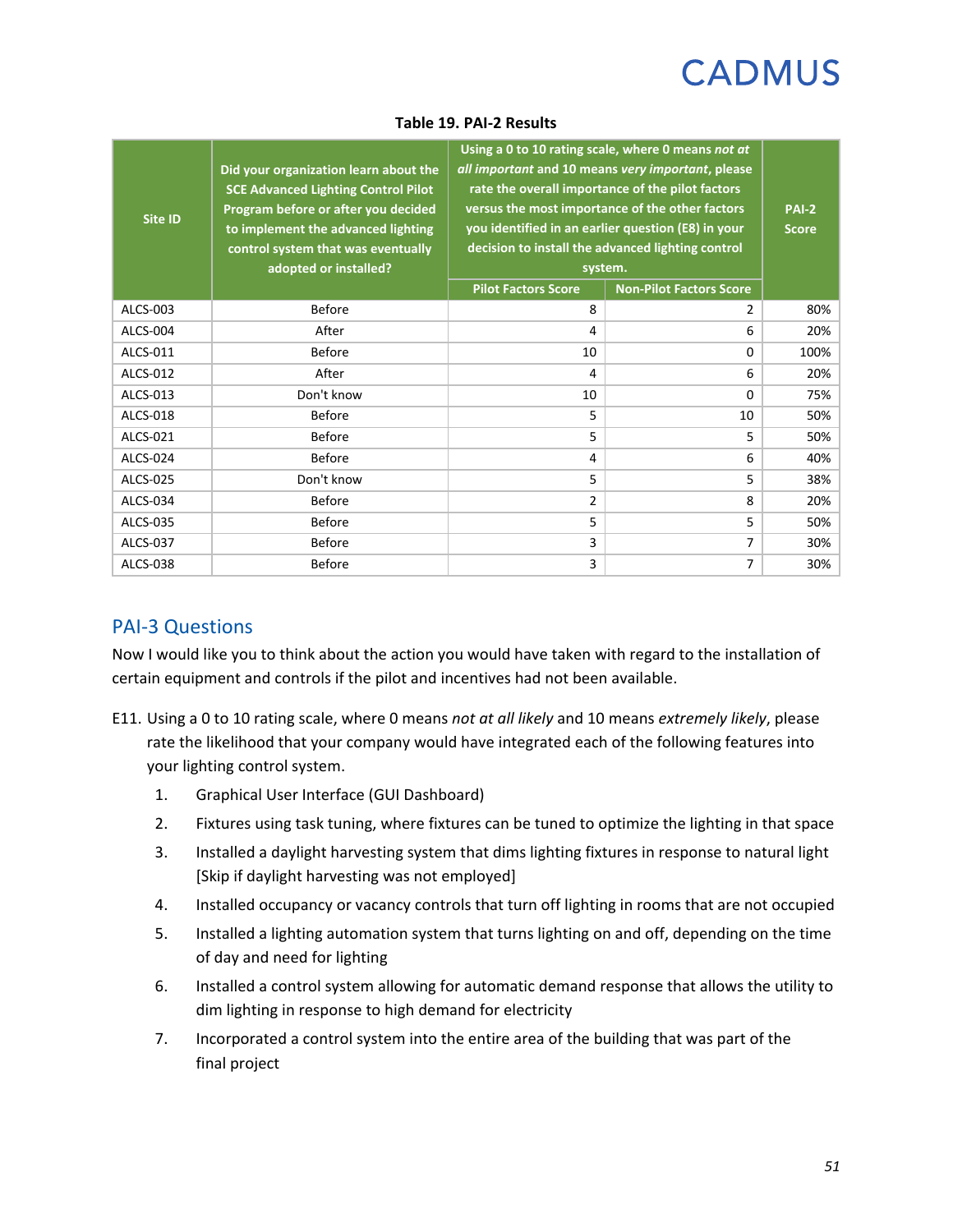### PAI-3 Scoring

The rating for each measure weighted by that measure's percentage of the total pilot savings, then subtracting that value from 10. The resulting estimate is then divided by 10 to convert it to a percentage.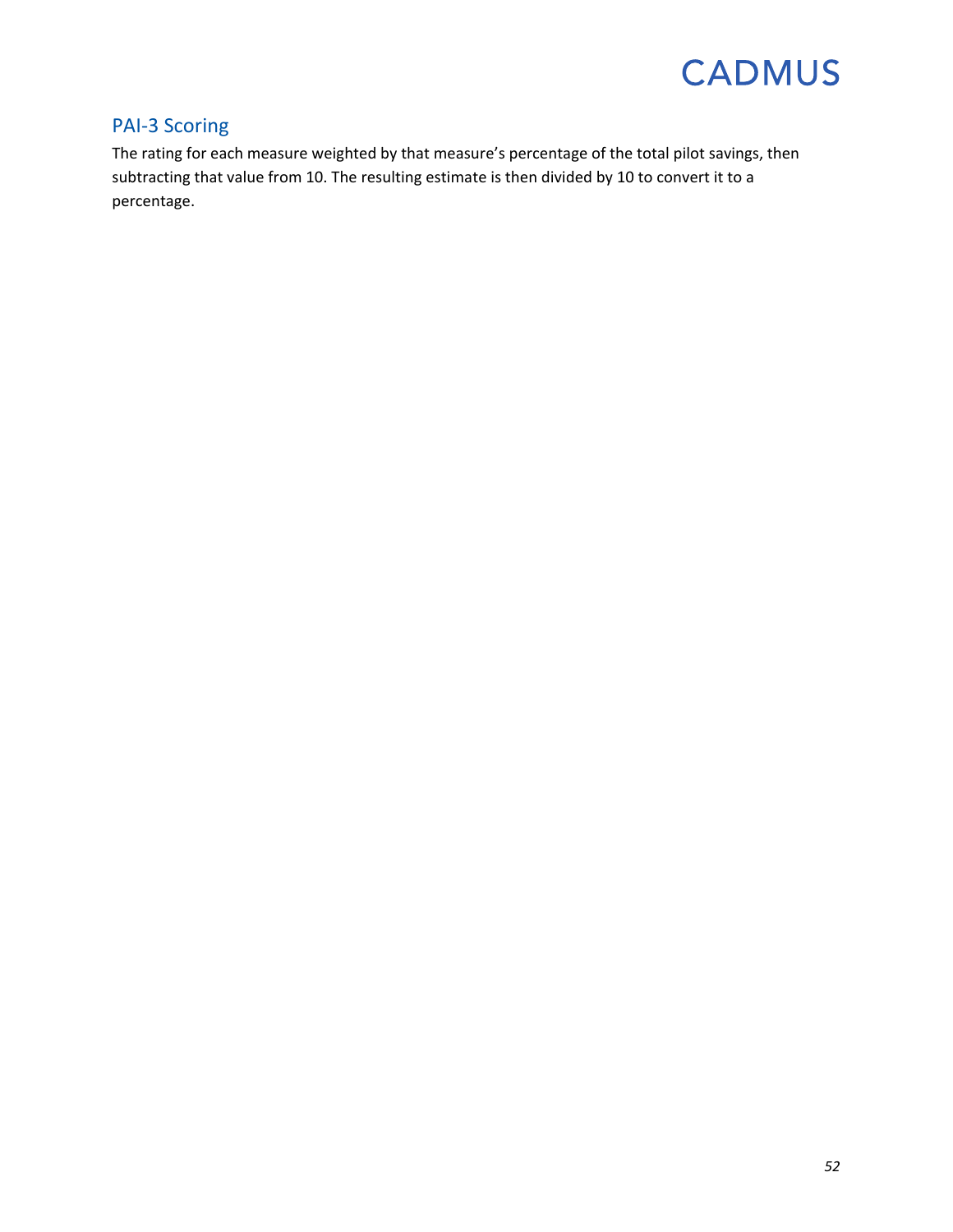

### PAI-3 Results

[Table 20](#page-55-0) shows the responses and final scoring, by project, for the third component of the program attribution index.

<span id="page-55-0"></span>

| Site ID         | <b>Graphical User</b><br><b>Interface</b>                                  | <b>Task Tuning</b> | <b>Daylight</b><br><b>Harvesting</b> | <b>Occupancy or</b><br><b>Vacancy</b><br><b>Controls</b> | <b>Lighting</b><br><b>Automation</b><br><b>System</b> | <b>Control System</b><br>for Automatic<br><b>Demand</b><br>Response | <b>Control System</b><br>Incorporated to<br><b>Entire Area</b> | <b>PAI-3 Score</b> |
|-----------------|----------------------------------------------------------------------------|--------------------|--------------------------------------|----------------------------------------------------------|-------------------------------------------------------|---------------------------------------------------------------------|----------------------------------------------------------------|--------------------|
| ALCS-003        | 8                                                                          | 9                  | 6                                    | 9                                                        | 5                                                     | 9                                                                   | 9                                                              | 23%                |
| ALCS-004        | Refused or Did not answer / PAI-3 Score is average of PAI-1 & PAI-2 Scores |                    |                                      |                                                          |                                                       |                                                                     |                                                                | 32%                |
| ALCS-011        | 0                                                                          | 0                  | 0                                    | 0                                                        | 0                                                     | 0                                                                   | 0                                                              | 100%               |
| ALCS-012        | 0                                                                          | 0                  | <b>NA</b>                            | $\Omega$                                                 | 0                                                     | $\mathbf 0$                                                         | 0                                                              | 100%               |
| ALCS-013        | 9                                                                          | 7                  | 8                                    | 9                                                        | 8                                                     | $\overline{2}$                                                      | 10                                                             | 16%                |
| ALCS-018        | Refused or Did not answer / PAI-3 Score is average of PAI-1 & PAI-2 Scores |                    |                                      |                                                          |                                                       |                                                                     |                                                                |                    |
| ALCS-021        | 10                                                                         | 10                 | 10                                   | 10                                                       | 10                                                    | 10                                                                  | 10                                                             | 0%                 |
| ALCS-024        | 10                                                                         | 10                 | <b>NA</b>                            | 10                                                       | 10                                                    | 4                                                                   | 10                                                             | 0%                 |
| <b>ALCS-025</b> | 10                                                                         | 10                 | 0                                    | 10                                                       | $\overline{2}$                                        | 10                                                                  | 10                                                             | 17%                |
| ALCS-034        | 8                                                                          | 8                  | <b>NA</b>                            | <b>NA</b>                                                | <b>NA</b>                                             | <b>NA</b>                                                           | $\Omega$                                                       | 45%                |
| ALCS-035        | $\overline{2}$                                                             | 8                  | <b>NA</b>                            | 8                                                        | 8                                                     | $\Omega$                                                            | 8                                                              | 32%                |
| ALCS-037        | 10                                                                         | 5                  | 9                                    | 10                                                       | 7                                                     | <b>NA</b>                                                           | 7                                                              | 21%                |
| ALCS-038        | 10                                                                         | 5                  | 9                                    | 10                                                       | $\overline{7}$                                        | <b>NA</b>                                                           | $\overline{7}$                                                 | 21%                |
| <b>Savings</b>  | 16%                                                                        | 20%                | 18%                                  | 15%                                                      | 15%                                                   | 0%                                                                  | 16%                                                            |                    |

#### **Table 20. PAI-3 Results**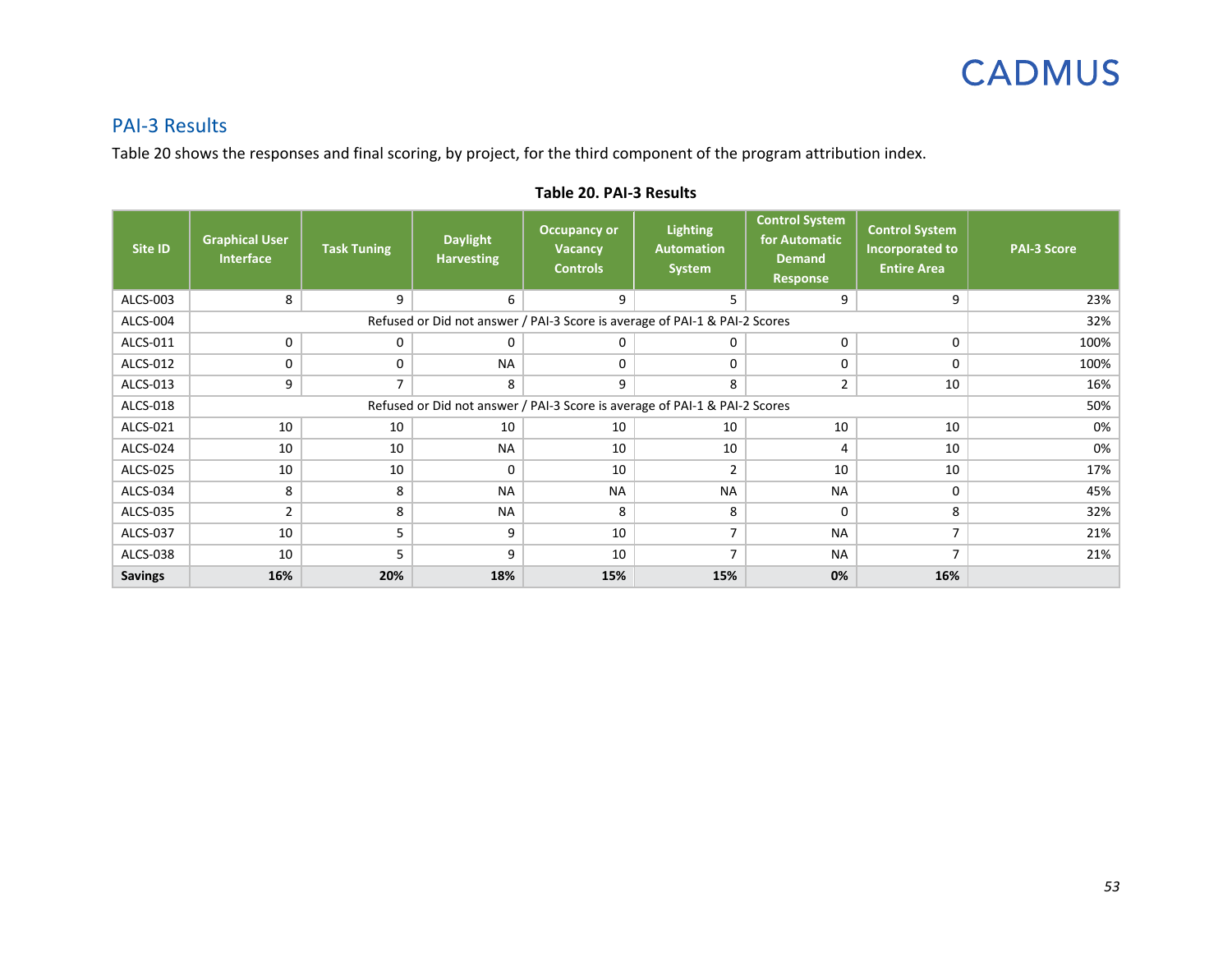### Net-to-Gross Scoring

The net-to-gross (NTG) value for each project is the simple average of the PAI-1, PAI-2, and PAI-3 scores.

#### *Consistency Check*

If the NTG value is below 60%, respondent **fails** consistency check if they responded:

"Would have done nothing" to question E1. "Which of the following best describes what your company would have done had the Advanced Lighting Controls Pilot Program not existed?"

and

"No" to question E4. "Prior to learning about Advanced Lighting Control Pilot Program, was the purchase of the advanced lighting control system included in your organization's capital budget?

and

"No" to question E6. "Did a comparison of energy bill savings and the project cost inform your decision to go forward with the lighting control system installation?"

If the NTG value is above 40%, respondent **fails** consistency check if they responded:

"Would have installed the same lighting system we did" to question E1. "Which of the following best describes what your company would have done had the Advanced Lighting Controls Pilot Program not existed?"

and

"At the same time" or "Later but within the one year" to question E3. "If the Advanced Lighting Control Pilot Program did not exist, when would you have installed the lighting control system?

### Net-to-Gross Results

[Table 21](#page-56-0) shows the PAI scoring results for each project with a completed decision-maker survey.

<span id="page-56-0"></span>

| Site ID  | <b>PAI-1</b> | <b>PAI-2</b> | $PAI-3$ | <b>PAI Score</b> | <b>Consistency Check</b><br><b>Below 60% NTG</b> | <b>Consistency Check</b><br>above 40% NTG |
|----------|--------------|--------------|---------|------------------|--------------------------------------------------|-------------------------------------------|
| ALCS-003 | 47%          | 80%          | 23%     | 50%              | Pass                                             | Pass                                      |
| ALCS-004 | 44%          | 20%          | 32%     | 32%              | Pass                                             | <b>NA</b>                                 |
| ALCS-011 | 53%          | 100%         | 100%    | 84%              | <b>NA</b>                                        | Pass                                      |
| ALCS-012 | 44%          | 20%          | 100%    | 55%              | Pass                                             | Pass                                      |
| ALCS-013 | 44%          | 75%          | 16%     | 45%              | Pass                                             | Pass                                      |
| ALCS-018 | 50%          | 50%          | 50%     | 50%              | Pass                                             | Pass                                      |
| ALCS-021 | 44%          | 50%          | 0%      | 31%              | Pass                                             | <b>NA</b>                                 |
| ALCS-024 | 41%          | 40%          | 0%      | 27%              | Pass                                             | <b>NA</b>                                 |
| ALCS-025 | 47%          | 38%          | 17%     | 34%              | Pass                                             | <b>NA</b>                                 |
| ALCS-034 | 44%          | 20%          | 45%     | 36%              | Pass                                             | <b>NA</b>                                 |
| ALCS-035 | 50%          | 50%          | 32%     | 44%              | Pass                                             | Pass                                      |
| ALCS-037 | 50%          | 30%          | 21%     | 34%              | Pass                                             | <b>NA</b>                                 |
| ALCS-038 | 50%          | 30%          | 21%     | 34%              | Pass                                             | <b>NA</b>                                 |

#### **Table 21. NTG Results**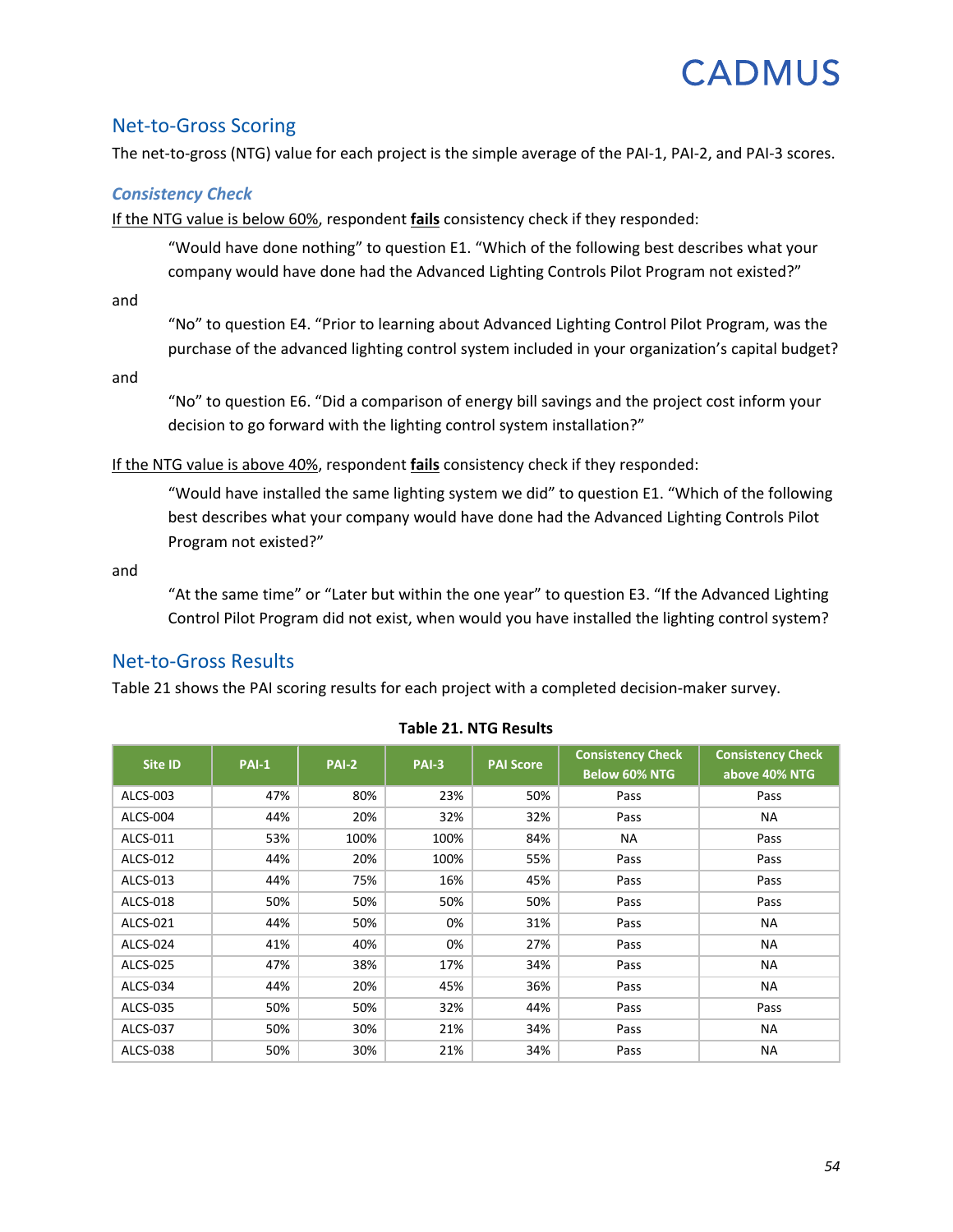## Appendix B: Key Decision-Maker Survey

Cadmus staff members will survey the key decision-maker (identified by SCE) for each completed pilot ALCS project sampled for evaluation. We will conduct surveys using contact information provided by SCE for all completed projects at the end of the pilot phase. Cadmus staff will perform the survey over the phone but will use Qualtrics as a data gathering tool. [Table 22](#page-57-0) shows the relevant Research Questions for this survey.

<span id="page-57-0"></span>

| <b>Key Research Topics</b> | <b>Areas of Investigation</b>                                         | <b>Related</b><br><b>Questions</b>               |
|----------------------------|-----------------------------------------------------------------------|--------------------------------------------------|
| Screening                  | Project initiation process                                            | <b>B4</b>                                        |
|                            | <b>Program Awareness</b>                                              | C <sub>1</sub>                                   |
| Marketing and Outreach     | How customers would like to be contacted about opportunities from SCE | G3                                               |
|                            | Key factors influencing customers' decision to participate in program | C3, C5, C7-C9                                    |
| <b>Barriers</b>            | Obstacles to installing high-efficiency equipment                     | C4. D5                                           |
| Satisfaction               | Assess satisfaction with various program components and reasons for   | C6, D3, D4, F1-                                  |
|                            | dissatisfaction among participants                                    | F4, H1                                           |
| Firmographics              | Determine building and company characteristics of participants        | B3, G1, G2                                       |
| Contractor involvement     | Level of involvement of contractor/designer in project scope          | C <sub>2</sub> , D <sub>1</sub> , D <sub>2</sub> |
| Attribution                | Determine likely baseline in absence of program                       | E1-E9                                            |

#### **Table 22. Research Questions for Key Decision-Maker Survey**

#### Green text indicates instructions for the interviewer. Red text indicates instructions for Qualtrics programming. Answers in parenthesis should not be read.

SAMPLE VARIABLES [Contact Name] [LOCATION ADDRESS] [MEASURE 1] [MEASURE 2] [MEASURE 3] [INCENTIVE] [MONTH] [CONTRACTOR NAME]

### *A. Introduction*

- A1. Hello, my name is [INTERVIEWER NAME], and I'm calling on behalf of Southern California Edison regarding the Advanced Lighting Control Systems Pilot Program. I'm with Cadmus, an independent research firm. May I speak with [Contact Name]? [IF NOT AT THIS LOCATION, ASK FOR PHONE NUMBER AND NAME AT CORRECT LOCATION AND CALL RESPONDENT]
	- 1. (Yes) [CONTINUE WITH RESPONDENT ON PHONE]
	- 99. (REFUSED) [THANK AND TERMINATE]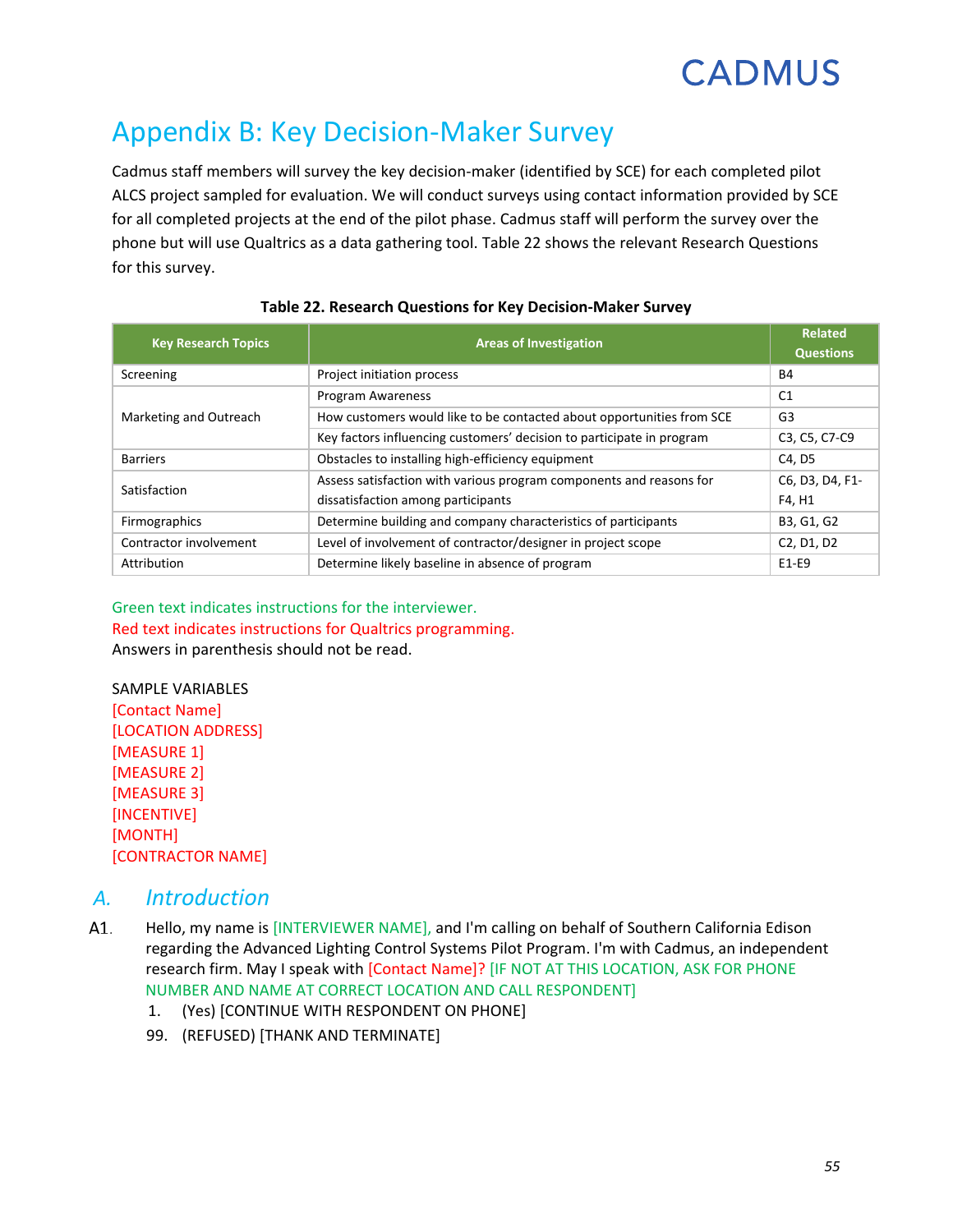#### **Back-up information, not to be programmed:**

[If "No – Not available," ask if Respondent would like to arrange a more convenient time for us to call them back or if you can leave a message for that person.]

[IF RESPONDENT ASKS HOW LONG, SAY: "APPROXIMATELY 15 MINUTES."]

[IF NEEDED:] We'd appreciate your input. By participating in the program, you have an obligation to support this survey effort as it is a condition of the program participation and rebate.

[IF NEEDED:] This survey is for research purposes only and this is not a marketing call. Your participation in this study is important so that Southern California Edison can improve the energy efficiency programs it offers to businesses and other organizations.

[**Only if asked** for a SCE contact to verify the survey authenticity, offer Dario Moreno with SCE at 626- 302-0306.]

### *B. Screeners*

- B1. Southern California Edison hired Cadmus to follow up with customers who participated in the Advanced Lighting Control Pilot Program and identify any areas in which the program could be improved. We will keep your responses confidential.
- B2. Our records show that you upgraded your lighting equipment including [MEASURE1], [MEASURE 2], and [MEASURE3] at [LOCATION ADDRESS] in [MONTH]. [To ensure our records are correct, can you confirm that you received an incentive for this/these upgrades recently?
	- 1. (Yes)
	- 2. (No, wrong address/measure/other) [Record correct information, if possible]
	- 3. (No, I did not install any measures) [THANK AND TERMINATE]
	- 4. (Don't know) Is there someone we could speak with that would know this? [Record name and contact information:
	- 99. (Refused) [THANK AND TERMINATE]
- B3. What industry is your company in? [Do not read; select one.]
	- 1. (Agriculture)
	- 2. (Auto repair shop)
	- 3. (Construction)
	- 4. (Education/schools/university)
	- 5. (Finance and Insurance)
	- 6. (Food Processing)
	- 7. (Government)
	- 8. (Grocery/food stores/convenience stores)
	- 9. (Healthcare/hospital)
	- 10. (Hotel/motel)
	- 11. (Industrial Electron & Machinery)
	- 12. (Industrial Mining, Metals, Stone, Glass, Concrete)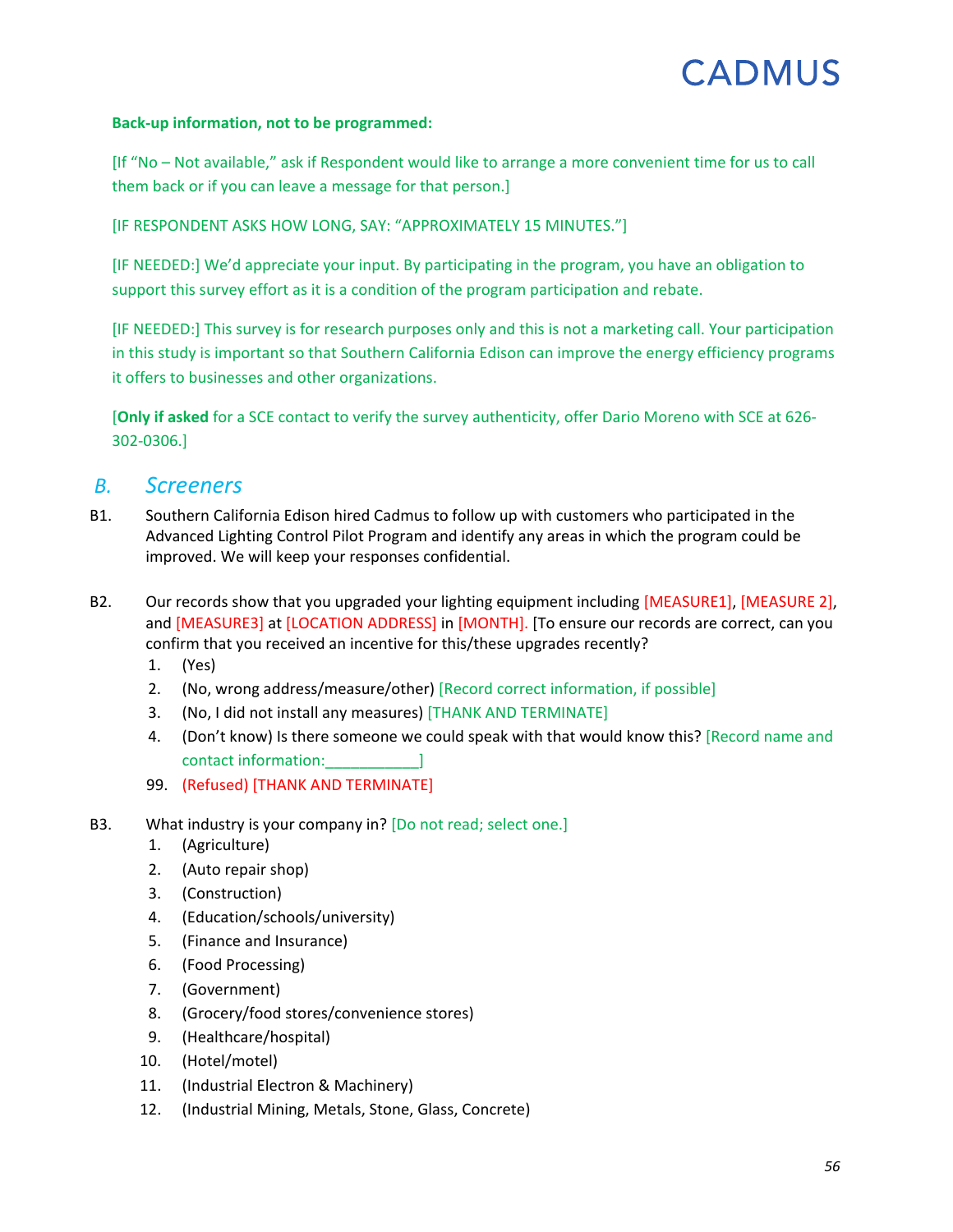- 13. (Industrial Petroleum, Plastic, Rubber and Chemicals)
- 14. (Manufacturing)
- 15. (Media TV, radio, newspaper, etc.)
- 16. (Mining)
- 17. (Non-profit)
- 18. (Office, professional services)
- 19. (Real estate and property management)
- 20. (Religious house of worship/community service)
- 21. (Restaurant/food service)
- 22. (Retail/wholesale)
- 23. (Transportation)
- 24. (Other [RECORD\_\_\_\_\_\_\_\_])
- 98. (Don't know)
- 99. (Refused)
- B4. Can you take a moment to think back to the project and all the different people involved. I'm going to read you a short list. Please tell me who, if anyone, initiated the project. By initiated, I mean who came up with the idea to do the lighting control project.? [READ LIST AND MARK 1= YES, 2=NO, 99=DON'T KNOW; 88 REFUSED FOR EACH]
	- 1. Myself or someone in my organization
	- 2. Your primary contractor or vendor
	- 3. Lighting control system manufacturer
	- 4. A designer or other vendor associated with your primary contractor
	- 5. Your SCE account manager
	- 6. SCE ALCS Pilot program manager
	- 7. (Other [SPECIFY:\_\_\_\_\_\_\_\_\_\_\_\_])
	- 98. (Don't know)
	- 99. (Refused)

### *C. Decision-Making*

- C1. How did your organization learn about SCE's ALCS Pilot? [Do not read; select all that apply]
	- 1. SCE account manager
	- 2. SCE ALCS Pilot program manager
	- 3. Other SCE staff
	- 4. Email from SCE
	- 5. Contractor
	- 6. Brochure / direct mail from SCE
	- 7. Business partners / colleagues
	- 8. Advanced Lighting Controls Systems Kick off meeting at the Irwindale Energy Center in January 2015
	- 9. Other meetings or events [SPECIFY]
	- 10. Other [SPECIFY]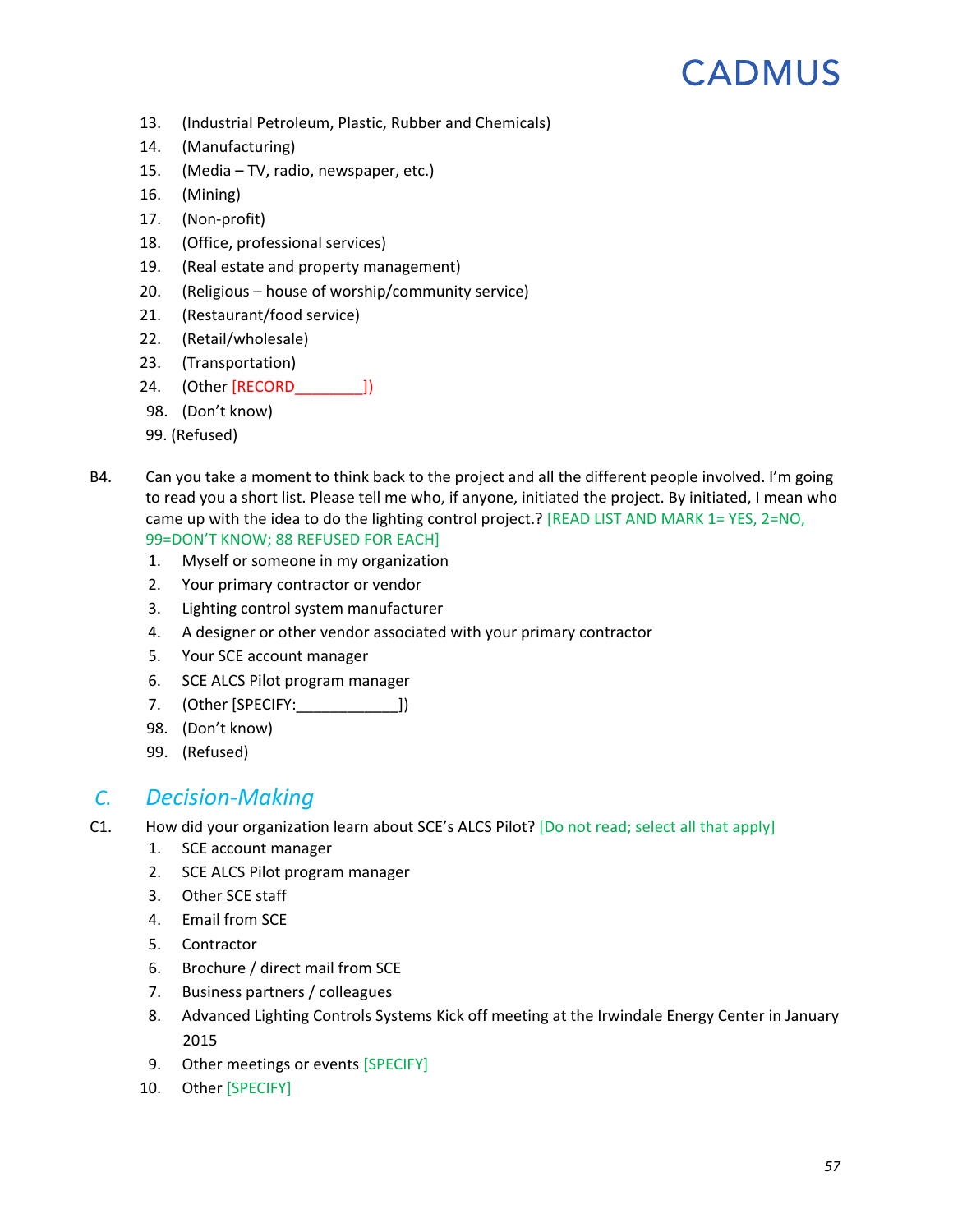- 98. (Don't know)
- 99. (Refused)
- C2. What factor(s) were important to your company's decision to make the lighting system upgrades through SCE's Advanced Lighting Control Pilot Program? [DO NOT READ LIST; RECORD UP TO 3 RESPONSES MAXIMUM]
	- 1. To save money on energy bills
	- 2. To reduce energy consumption or energy demand
	- 3. To obtain a program incentive
	- 4. To replace old (but still functioning) equipment
	- 5. To replace broken (not-functioning) equipment
	- 6. To enhance performance/programmability of our system(s)
	- 7. To improve comfort
	- 8. To improve employee morale
	- 9. To lower operations and maintenance costs
	- 10. Other [SPECIFY |
	- 98. (Don't know)
	- 99. (Refused)
- C3. Of the factors you mentioned in the previous question, which was most important in your decision to make the lighting upgrades?
	- 1. To save money on energy bills
	- 2. To reduce energy consumption or energy demand
	- 3. To obtain a program incentive
	- 4. To replace old (but still functioning) equipment
	- 5. To replace broken (not-functioning) equipment
	- 6. To enhance performance/programmability of our system(s)
	- 7. To improve comfort
	- 8. To improve employee morale
	- 9. To lower operations and maintenance costs
	- 10. Other [SPECIFY ]
	- 98. (Don't know)
	- 99. (Refused)

C4. What do you see as the biggest challenges your company has in making energy-efficient improvements? [DO NOT READ LIST; RECORD UP TO 3; PROBE FOR MULTIPLE RESPONSES]

- 1. High initial costs
- 2. Budget limitations
- 3. Long payback period
- 4. Funding competition for other investments/improvements
- 5. Replacing equipment without affecting operations
- 6. Understanding potential areas for improvement
- 7. Lack of awareness about available incentives for energy efficient equipment
- 8. Understanding equipment eligibility
- 9. Issues with program application process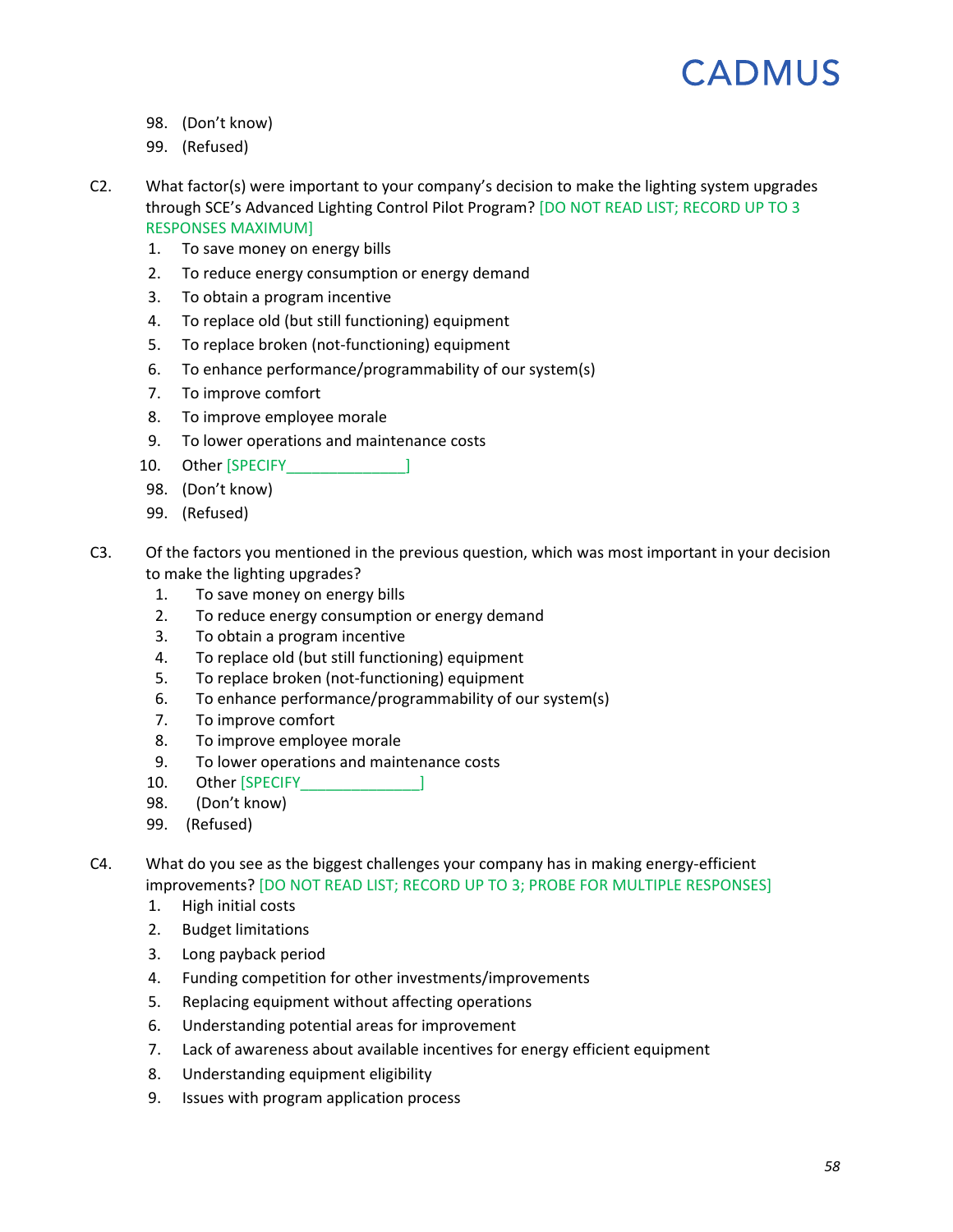- 10. Finding a contractor with which to work
- 11. Inadequate incentive/incentive was only available through 2016
- 12. Other [SPECIFY: 12.
- 98. (Don't know)
- 99. (Refused)
- C5. Did you experience any challenges when deciding whether to participate in the Advanced Lighting Controls pilot program? If so, please describe those challenges. [Do not read; select all that apply]
	- 1. High initial costs
	- 2. Budget limitations
	- 3. Long payback period
	- 4. Funding competition for other investments/improvements
	- 5. Replacing equipment without affecting operations
	- 6. Understanding potential areas for improvement
	- 7. Lack of awareness about available incentives for energy efficient equipment
	- 8. Understanding equipment eligibility
	- 9. Issues with program application process
	- 10. Finding a contractor with which to work
	- 11. Inadequate incentive/incentive was only available through 2016)
	- 12. Other [SPECIFY: 12.
	- 98. (Don't know)
	- 99. (Refused)

C6. What would you say are the main benefits your company is experiencing as a result of the advanced lighting controls you installed through the Advanced Lighting Control Pilot Program? [DO NOT READ LIST; RECORD UP TO 3; PROBE FOR MULTIPLE RESPONSES]

- 1. The incentive payment
- 2. Using less energy, reducing energy consumption or energy demand
- 3. Saving money on our utility bills; lower energy bills
- 4. Increased occupant comfort
- 5. Better aesthetics
- 6. Saving money on maintenance costs
- 7. Other [SPECIFY: 1
- 8. NO BENEFITS
- 98. (Don't know)
- 99. (Refused)

Instructions to Interviewee: I understand you may have received multiple incentives for this project and related activates however these following questions refer to the incentive you had received from the Advanced Lighting Control Systems Pilot Program to install the lighting controls with a graphical user interface. Your responses do not affect the incentive you have already received or are entitled by the program to receive.

<span id="page-61-0"></span>C7. Would you have installed the same advanced lighting control system if the pilot program incentive were half of the [INCENTIVE] that you already received? (Record full response)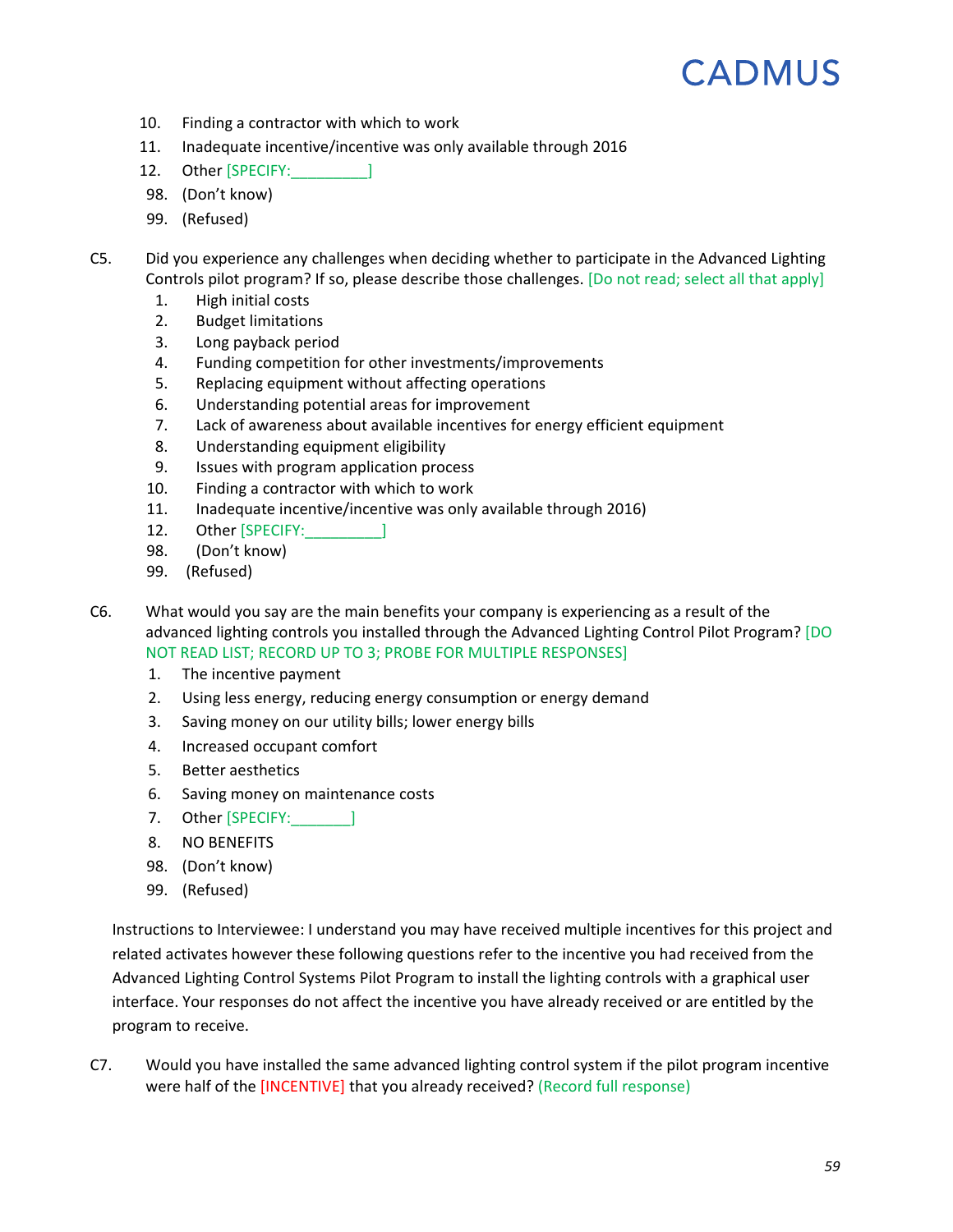- 1. Yes (Ask Question [C8\)](#page-62-0)
- 2. No (Ask Question [C9\)](#page-62-1)
- 3. Maybe (Ask Question [C8\)](#page-62-0)
- 98. (Don't know) (Ask Question [C9\)](#page-62-1)
- 99. (Refused) (Skip to Section [C9\)](#page-62-1)
- <span id="page-62-0"></span>C8. Would you have installed the same advanced lighting control system if the [INCENTIVE] you had received was one quarter or 25% of the[INCENTIVE] you received? (Record full response)
	- 1. Yes (skip to [C10\)](#page-62-2)
	- 2. No (skip to [C10\)](#page-62-2)
	- 3. Maybe (skip to [C10\)](#page-62-2)
	- 98. (Don't know)
	- 99. (Refused)
- <span id="page-62-1"></span>C9. (Skip if [C7=](#page-61-0) Yes or Don't Know) Would you have installed the same advanced lighting control system if the rebate you had received was three quarters or 75% of the [INCENTIVE] you received? (Record full response)
	- 1. Yes
	- 2. No
	- 3. Maybe
	- 98. (Don't know)
	- 99. (Refused)
- <span id="page-62-2"></span>C10. Did you receive an incentive check in the mail for the control system from SCE, or did your contractor provide an instant discount on the cost of the project? [Do not read]
	- 1. Incentive check in the mail from SCE.
	- 2. Instant discount from Contractor.
	- 3. Other [SPECIFY:\_\_\_\_\_\_\_]
	- 98. (Don't know)
	- 99. (Refused)

### *D. Involvement with Contractor*

- D1. Our records show that you worked with [CONTRACTOR NAME] Is that correct?
	- 89. Yes
	- 90. No (Record contractor name)
	- 98. Don't know (Skip to [E1\)](#page-64-0)
- D2. Why did you choose to work with [CONTRACTOR NAME] you selected for this project? [MULTIPLE RESPONSES ALLOWED]
	- 1. Worked with them on previous projects
	- 2. They sought us out
	- 3. CALCTP certified
	- 4. Other certification [SPECIFY]
	- 5. Other training or experience [SPECIFY]
	- 6. Other reason [SPECIFY]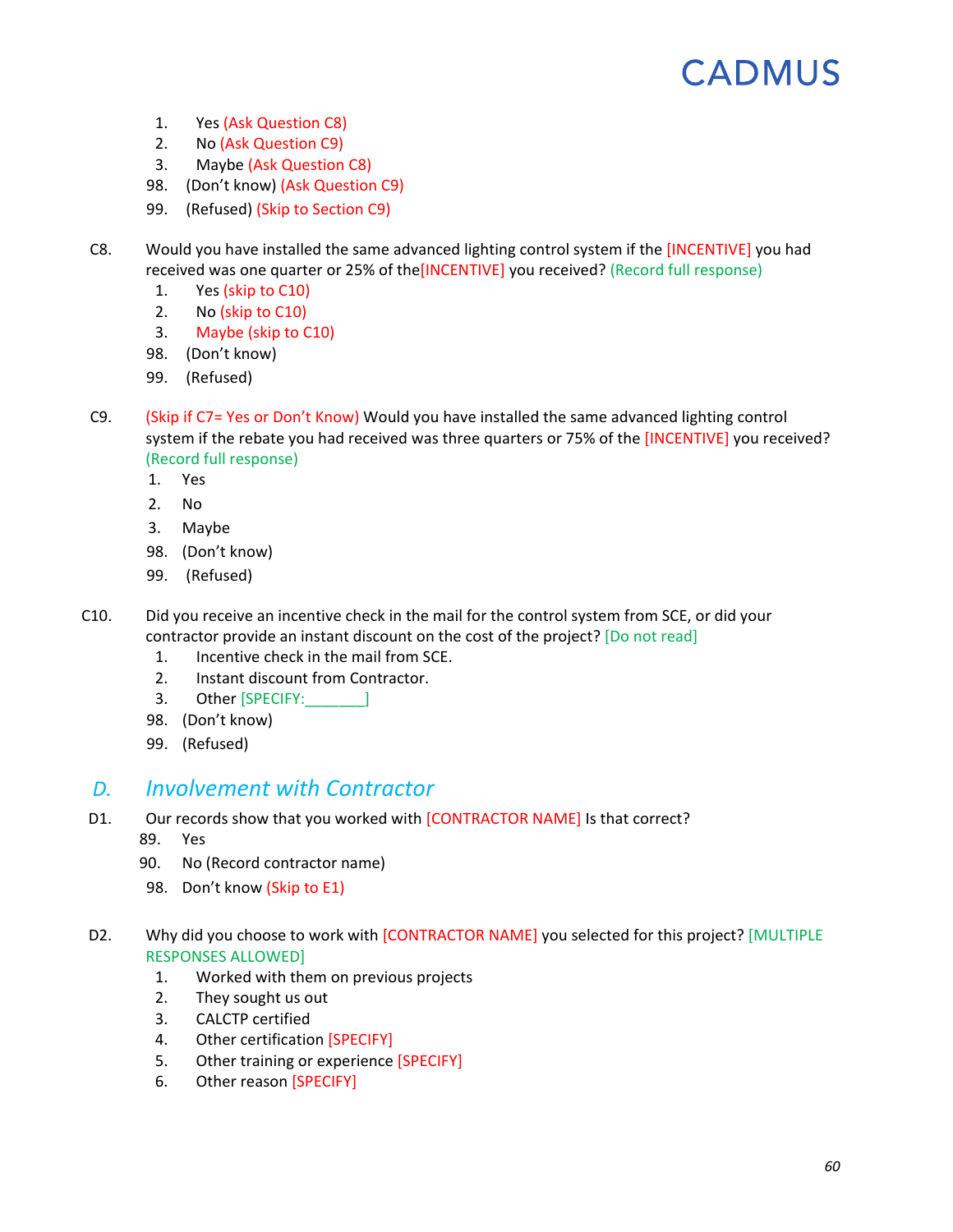- 98. (Don't know)
- 99. (Refused)
- D3. Did [CONTRACTOR NAME] involve other contractors or designers to complete the project? If so, please describe those involved and their roles.
	- 1. [RECORD ANSWER]
- D4. Can you provide contact information for that person?
	- 1. [RECORD contact information readily available but follow up for those not readily available]
- D5. Did your [CONTRACTOR NAME] have to correct issues found either during commissioning, code inspection, SCE quality assurance or by anyone else?
	- 1. Yes[As[k D6](#page-63-0) to [D8\)](#page-63-1)
	- 2. No[Skip to [D9\]](#page-63-2)
	- 98. (Don't Know)[Skip to [D9\]](#page-63-2)
	- 99. (Refused)[Skip to [D9\]](#page-63-2)
- <span id="page-63-0"></span>D6. What were those issues?
	- 1. [RECORD ANSWER]
- D7. Do you believe [CONTRACTOR NAME]'s lack of knowledge caused the issue?
	- 1. Yes
	- 2. No
	- 98. (Don't Know)
	- 99. (Refused)
- <span id="page-63-1"></span>D8. Did these issues get resolved in a way you are satisfied with?
	- 1. Yes
	- 2. No
	- 98. (Don't Know)
	- 99. (Refused)
- <span id="page-63-2"></span>D9. How satisfied are you with your experience with the contractor that designed and/or installed the lighting control equipment? [COLLECT SATISFACTION FOR BOTH CONTRACTORS]
	- 1. Very satisfied
	- 2. Somewhat satisfied
	- 3. Not very satisfied
	- 4. Not at all satisfied
	- 98. (Don't know)
	- 99. (Refused)
- D10. Can you share more about this rating?
	- 1. [RECORD ANSWER]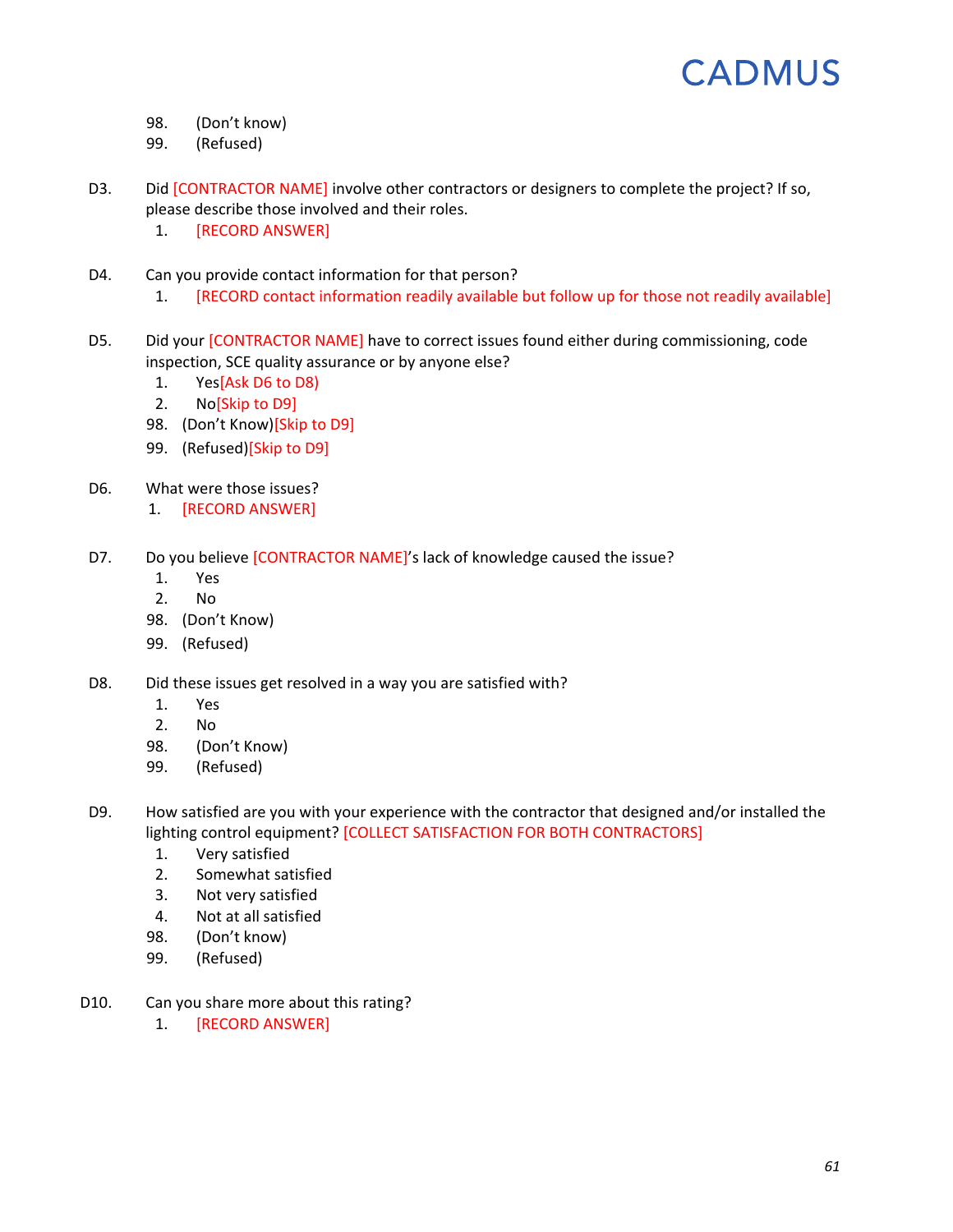- D11. Do you have any plans to install other energy-efficient equipment in the future?
	- 1. Yes [SPECIFY ]
	- 2. No
	- 98. (Don't know)
	- 98. (Refused)

### *E. Attribution*

Next I'm going to ask you a few questions now about your company's decision making.

- <span id="page-64-0"></span>E1. Which of the following best describes what your company would have done had the advanced lighting controls pilot program not existed?(Read list )
	- 1. We would have installed the same lighting control system we did[SKIP TO [E3\]](#page-64-1)
	- 2. Would have done nothing to the lighting [SKIP T[O E4\]](#page-64-2)
	- 3. Would have only done a basic lighting retrofit project following Title 24 code requirements. [SKIP TO [E3\]](#page-64-1)
	- 4. Would have done a less ambitious lighting controls project [SKIP TO [E3\]](#page-64-1)
	- 5. None of these options[As[k E2\]](#page-64-3)
	- 98. (Don't know) [SKIP TO [E4\]](#page-64-2)
	- 99. (Refused) [SKIP TO [E4\]](#page-64-2)
- <span id="page-64-3"></span>E2. How would you describe what your company would have done had the advanced lighting controls pilot program not existed? (open ended)
	- 1. [RECORD ANSWER]
	- 2. (Refused)
- <span id="page-64-1"></span>E3. If the Advanced Lighting Controls pilot program did not exist, when would you have installed the lighting control system?
	- 1. At the same time?
	- 2. Later but within one year?
	- 3. Later than one year but within two years?
	- 4. More than two years?
	- 5. No, would not have installed the system?
	- 98. (Don't know)
	- 99. (Refused)
- <span id="page-64-2"></span>E4. Prior to learning about Advanced Lighting Controls pilot program, was the purchase of the advanced lighting control system included in your organization's capital budget?
	- 1. Yes
	- 2. No
	- 98. (Don't know)
	- 99. (Refused)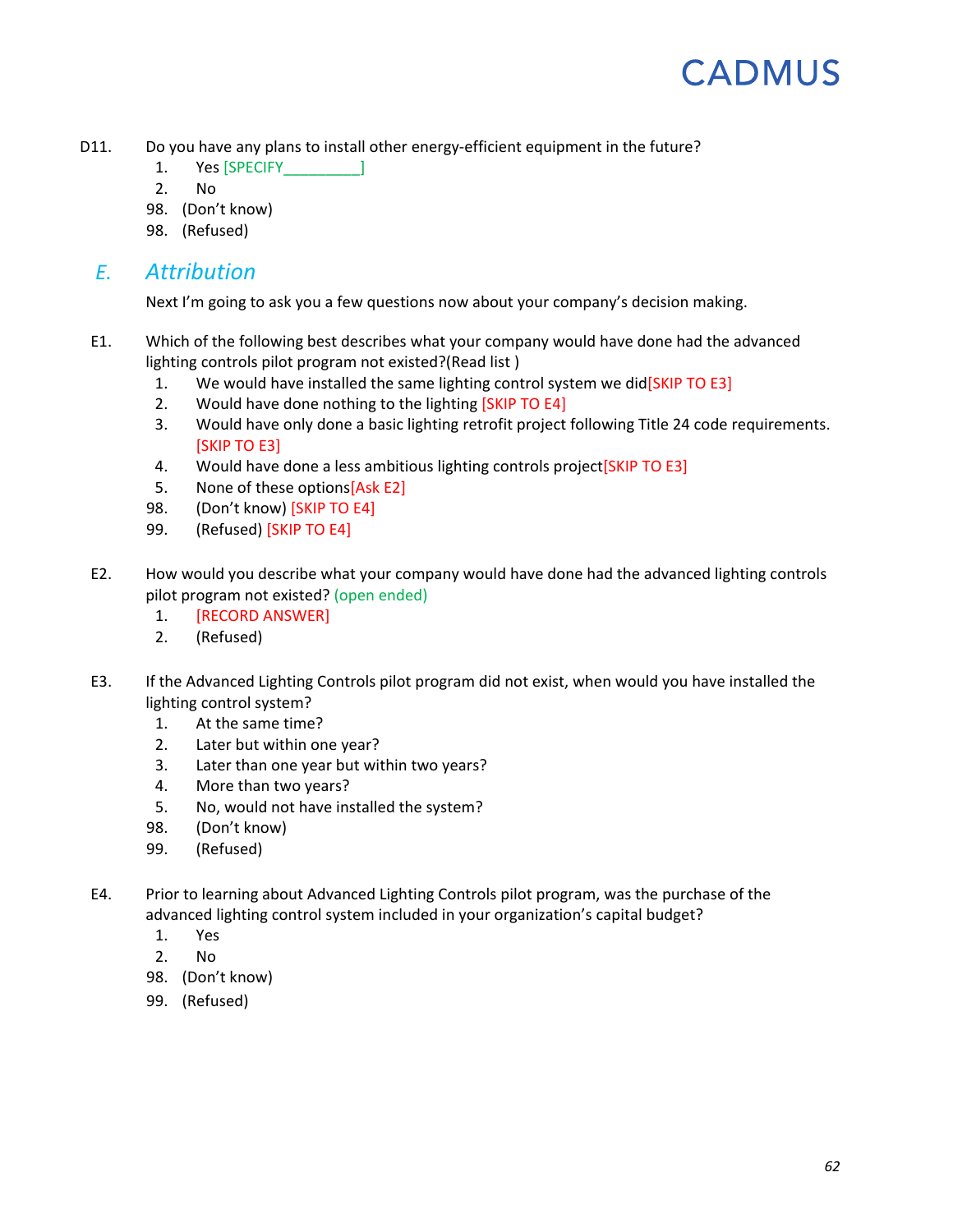- E5. What is your company's process for comparing costs and benefits of potential energy efficiency projects? [RECORD VERBATIM]
- E6. Had you considered the energy savings in relation to the project cost as a metric in your decision to go forward with installing the lighting control system that you did?
	- 1. Yes (Ask Question [E7\)](#page-65-0)
	- 2. No (Skip to Question [E8\)](#page-65-1)
	- 98. (Don't know) (Skip to Question [E8\)](#page-65-1)
	- 99. (Refused) (Skip to Questio[n E8\)](#page-65-1)
- <span id="page-65-0"></span>E7. Had you not received the rebate on the controls system would the return on investment (ROI) have been high enough to install the same controls system?
	- 1. Yes
	- 2. No
	- 98. (Don't know)
	- 99. (Refused)

#### PAI-1

The following questions refer to the entire advanced lighting control project you completed. I'm going to ask you to rate the importance of the ALCS Pilot and other factors that may have had an effect on your decision to install advanced lighting controls with a graphical user interface. Think of the degree of importance as being shown on a scale from 0 to 10 where 0 means not at all important and 10 means very important.

<span id="page-65-1"></span>E8. Using this 0 to 10 rating scale, please rate the importance of each of the following in your decision to implement the advanced lighting controls with a graphical user interface.

#### Program Factors

- 1. The availability of the program incentive or discount
- 2. Recommendations or suggestions from SCE program staff
- 3. Recommendations or suggestions from your SCE account representative
- 4. Recommendations or suggestions from a contractor or vendor.

#### Other Factors

- 5. Internal policy or requirements inside your company or organization?
- 6. Concerns about environmental effects or global warming?
- 7. Your desire to install a control system improve employee morale?
- 8. Your desire to save money on your monthly energy bill?
- 9. Your interest in the lighting control technology?
- 10. Your desire to install a control system reduce O&M costs?
- 11. Your desire to install a control system that automated lighting decisions?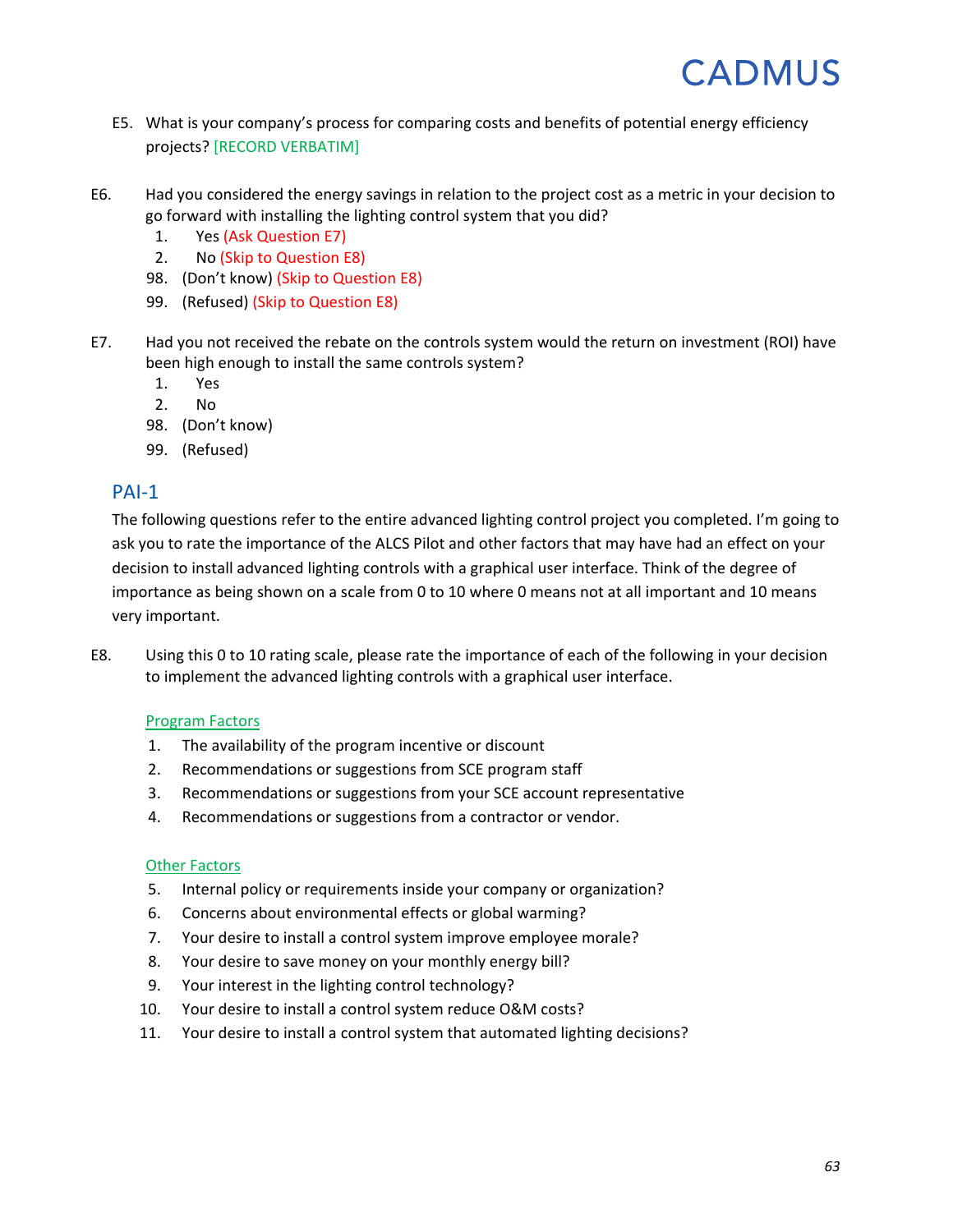### PAI-2

- <span id="page-66-0"></span>E9. Did your organization learn about the SCE Advanced Lighting Control Program BEFORE or AFTER you decided to implement the advanced lighting control system that was eventually adopted or installed?
	- 1. Before
	- 2. After
	- 98. (Don't know)
	- 99. (Refused)

Now I would like to ask you about the importance of the pilot program in your decision to install the lighting control system, as opposed to other factors. Using the 0 to 10 rating scale we used earlier, where 0 means not at all important and 10 means very important, please rate the overall importance of the program factors versus the most importance of the other factors you identified in an earlier question [\(E8\)](#page-65-1) in your decision to install the advanced lighting control system. This time I would like you to have the two ratings total 10.

- 3. Record Program Factors Score
- 4. Record Non-Program Score
- 98. (Don't know)
- 99. (Refused)

#### PAI-3

Now I would like you to think about the action you would have taken with regard to the installation of certain equipment and controls if the pilot program and incentives had not been available.

- E10. Please rate what the likelihood is that you would have integrated each of the following features into your lighting control system where 0 is not at all likely and 10 is extremely likely.
	- 1. Graphical user interface (aka Dashboard)
	- 2. Fixtures utilizing task tuning, where fixtures can be tuned to optimize the lighting in that space
	- 3. Install a daylight harvesting system that dims lighting fixtures in response to natural light [Skip if daylight harvesting was not employed]
	- 4. Installed occupancy or vacancy controls that turn off lighting in rooms that are not occupied
	- 5. Installed a lighting automation system that turns lighting on and off depending on the time of day and need for lighting
	- 6. Installed a control system allowing for automatic demand response that allows the utility to dim lighting in response to high demand for electricity
	- 7. Incorporated a control system into the entire area of the building that was part of the final project
- E11. Overall, what benefits have you experienced as a result of your participation in this program? [Probe for noneconomic, non-energy related benefits]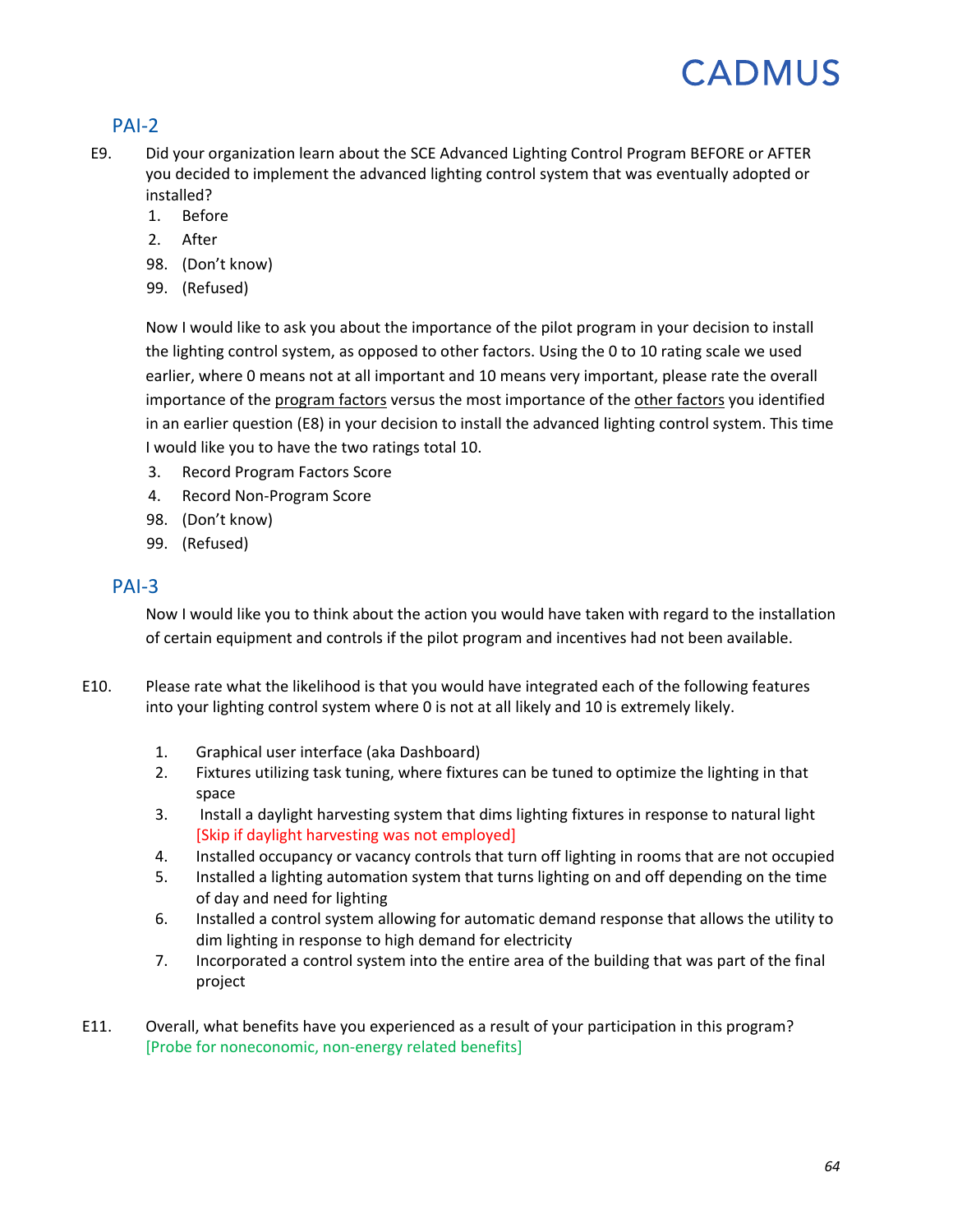### *F. Satisfaction*

Now I have a few questions about your satisfaction with different aspects of the Advanced Lighting Control Pilot Program.

- F1. Thinking about the application you submitted in [MONTH], how easy would you say this paperwork was to complete? Would you say: [READ LIST]
	- 1. Very easy
	- 2. Easy
	- 3. Somewhat challenging
	- 4. Very challenging
	- 98. (Don't know)
	- 99. (Refused)
- F2. How satisfied are you with the performance of your new lighting control system?
	- 1. Very satisfied
	- 2. Somewhat satisfied
	- 3. Not very satisfied
	- 4. Not at all satisfied
	- 98. (Don't know)
	- 99. (Refused)
- F3. How satisfied are you with the SCE Advanced Lighting Controls Pilot Program overall?
	- 1. Very satisfied
	- 2. Somewhat satisfied
	- 3. Not very satisfied
	- 4. Not at all satisfied
	- 98. (Don't know)
	- 99. (Refused)
- F4. Is there anything that SCE could have done to improve your overall experience with the Advanced Lighting Controls Pilot Program? [DO NOT READ THE LIST, RECORD ALL THAT APPLY]
	- 1. Better/more communication [SPECIFY: Who would you like more communication from? 1
	- 2. Quicker response time on questions from SCE [SPECIFY: Who would you like a quicker response time from?\_\_]
	- 3. Larger selection of eligible equipment [ASK: What energy-efficient equipment?
	- 4. Increasing the incentive amount
	- 5. Simplify the application process [ASK: In what way?
	- 6. Provide quicker approval on applications
	- 7. Send incentive check out faster
	- 8. Other [SPECIFY: 1999]
	- 9. No, nothing
	- 98. (Don't know)
	- 99. (Refused )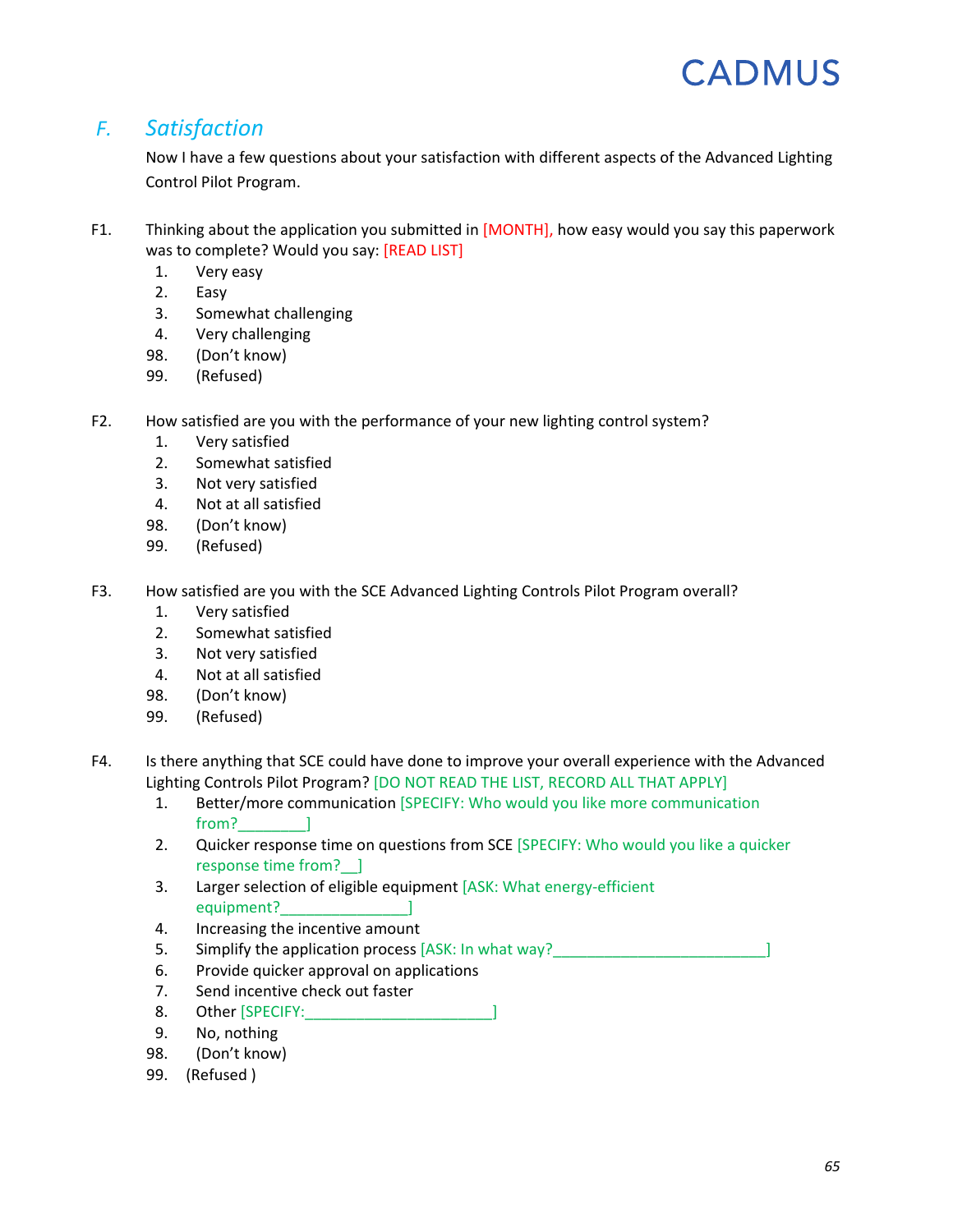### *G. Firmographics*

I have just a few more questions about your business.

- G1. Does your organization lease or own the facility? [DO NOT READ]
	- 1. Lease I am the tenant
	- 2. Lease I am the owner
	- 3. Own
	- 4. Other [SPECIFY: ]
	- 98. (Don't know)
	- 99. (Refused)
- G2. How many people are employed at this location?
	- 1. [RECORD ANSWER]
- G3. For upcoming energy efficiency opportunities sponsored by SCE, what are the best ways for them to reach people at your company such as yourself? [ALLOW MULTIPLE SELECTIONS]
	- 1. (Phone call)
	- 2. (Email)
	- 3. (Bill insert)
	- 4. (Contractor)
	- 5. (Letter/flyer)
	- 6. (Local event)
	- 7. (Post it on website)
	- 8. (Other [SPECIFY: \_\_\_\_\_\_\_\_] )
	- 98. (Don't know)

### *H. Closing*

Thank you for your participation in this survey and in SCE's Advanced Lighting Controls Pilot Program

- H1. We are conducting surveys to find out how the employees/occupants who are working in the building like the new lighting systems. We have quick 5 minute online survey we would like to send to them. Would you be willing to forward this 5-minute online survey to the tenants or staff who work in these spaces?
	- 1. [RECORD RESPONSE]
- H2. Do you have any final comments about the Advanced Lighting Control Pilot Program? [TEXT, NO FORCED RESPONSE]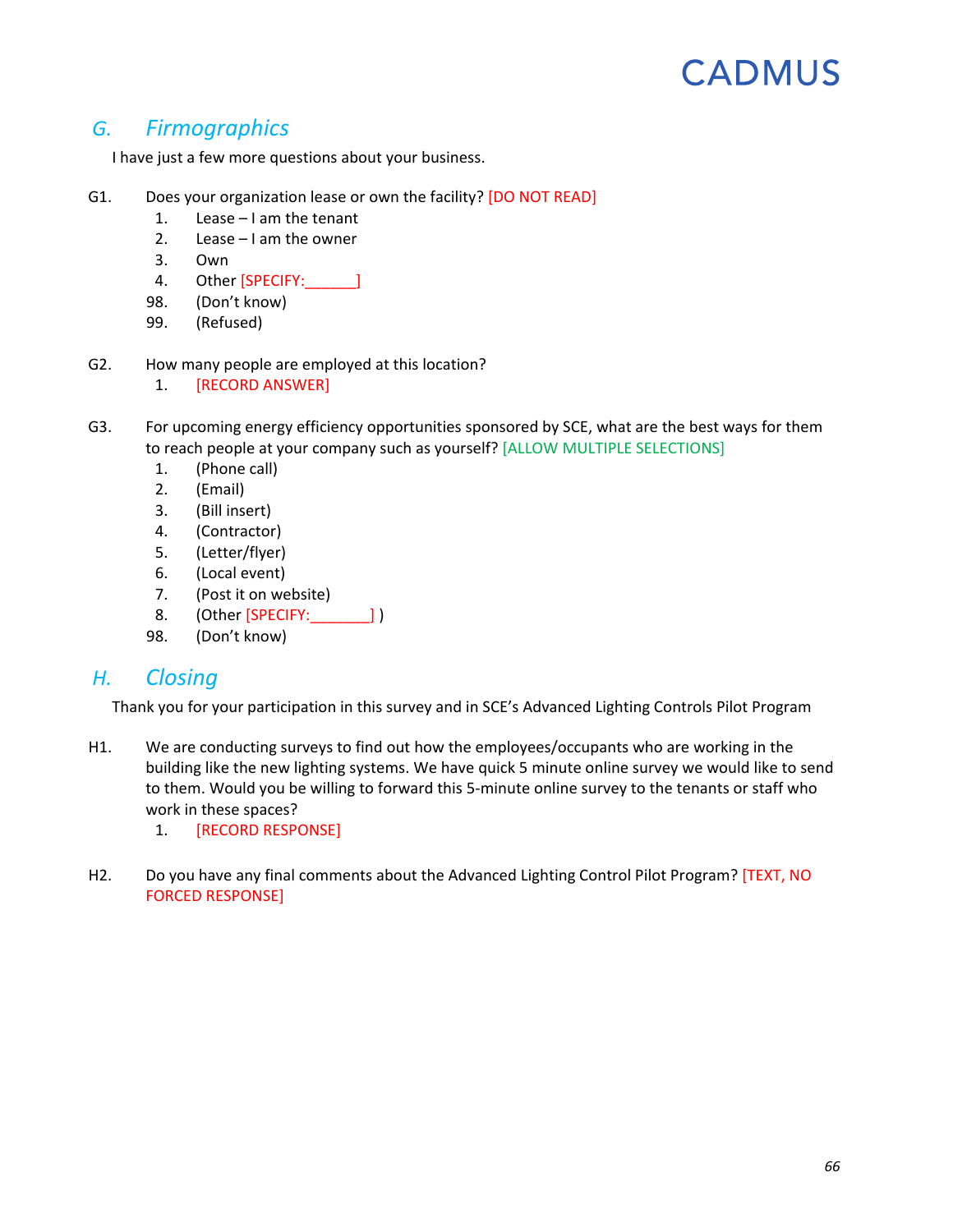# Appendix C: Contractor Survey

Cadmus staff members will survey the lead contractor (as described in the pilot tracking data provided by SCE) for each completed pilot ALCS project sampled for evaluation. We will conduct surveys using contact information provided by SCE for all completed projects at the end of the pilot phase. Cadmus staff will perform the survey over the phone, but will use Qualtrics as a data gathering tool. [Table 23](#page-69-0) shows the relevant Research Questions for this survey.

<span id="page-69-0"></span>

| <b>Key Research Topics</b> | <b>Areas of Investigation</b>                                                                  | <b>Related Questions</b>                      |  |
|----------------------------|------------------------------------------------------------------------------------------------|-----------------------------------------------|--|
| Screening                  | Ensure we are conducting survey with the appropriate<br>person                                 | A <sub>2</sub> , 1 <sub>2</sub>               |  |
| <b>Firmographics</b>       | Contractor company background                                                                  | J1, J2, J6, J7,                               |  |
| Participation              | Previous SCE program participation                                                             | J5                                            |  |
| <b>Training</b>            | Trainings the contractor has received<br>Contractor motivations for training                   | K1, K2, K3, K4                                |  |
| <b>Program Experience</b>  | Contractor feedback on program processes, barriers to<br>participation, and the QA/QC process  | J3, J4, N1, N2, N3, O4, O5, O6,<br>07, 08, 09 |  |
| <b>Satisfaction</b>        | Satisfaction with the program and its processes                                                | L1, L2, L3, O8                                |  |
| <b>Attribution</b>         | What the contractor would have advised customers to<br>have done in the absence of the program | N4, N5, N6, O1, O2, O3, O5,<br>O <sub>6</sub> |  |

#### **Table 23. Research Questions – Contractor Survey**

#### Interviewer instructions are in green. Qualtrics programming instructions are in red. Answers in parenthesis should not be read.

#### SAMPLE Variables:

[COMPANY] = Name of contractor's company [PARTICIPATING COMPANY1] = Name of participating company that contractor did work for [PARTICIPATING COMPANY2] = Name of participating company that contractor did work for [PARTICIPATING COMPANY3] = Name of participating company that contractor did work for [FIRST NAME] = Contractor's first name [LAST NAME] = Contractor's last name [MEASURE CATEGORY1] [MEASURE CATEGORY2] [MEASURE CATEGORY3]

### *I. Introduction*

- <span id="page-69-1"></span>A2. Hello, my name is [INTERVIEWER NAME] and I'm calling on behalf of Southern California Edison regarding the Advanced Lighting Control Systems Pilot Program. I'm with Cadmus, an independent research firm. May I speak with [Contactor Name]? [IF NOT AT THIS LOCATION, ASK FOR PHONE NUMBER AND NAME AT CORRECT LOCATION AND CALL RESPONDENT]
	- 1. (Yes) [CONTINUE WITH RESPONDENT ON PHONE]
	- 99. (REFUSED) [THANK AND TERMINATE]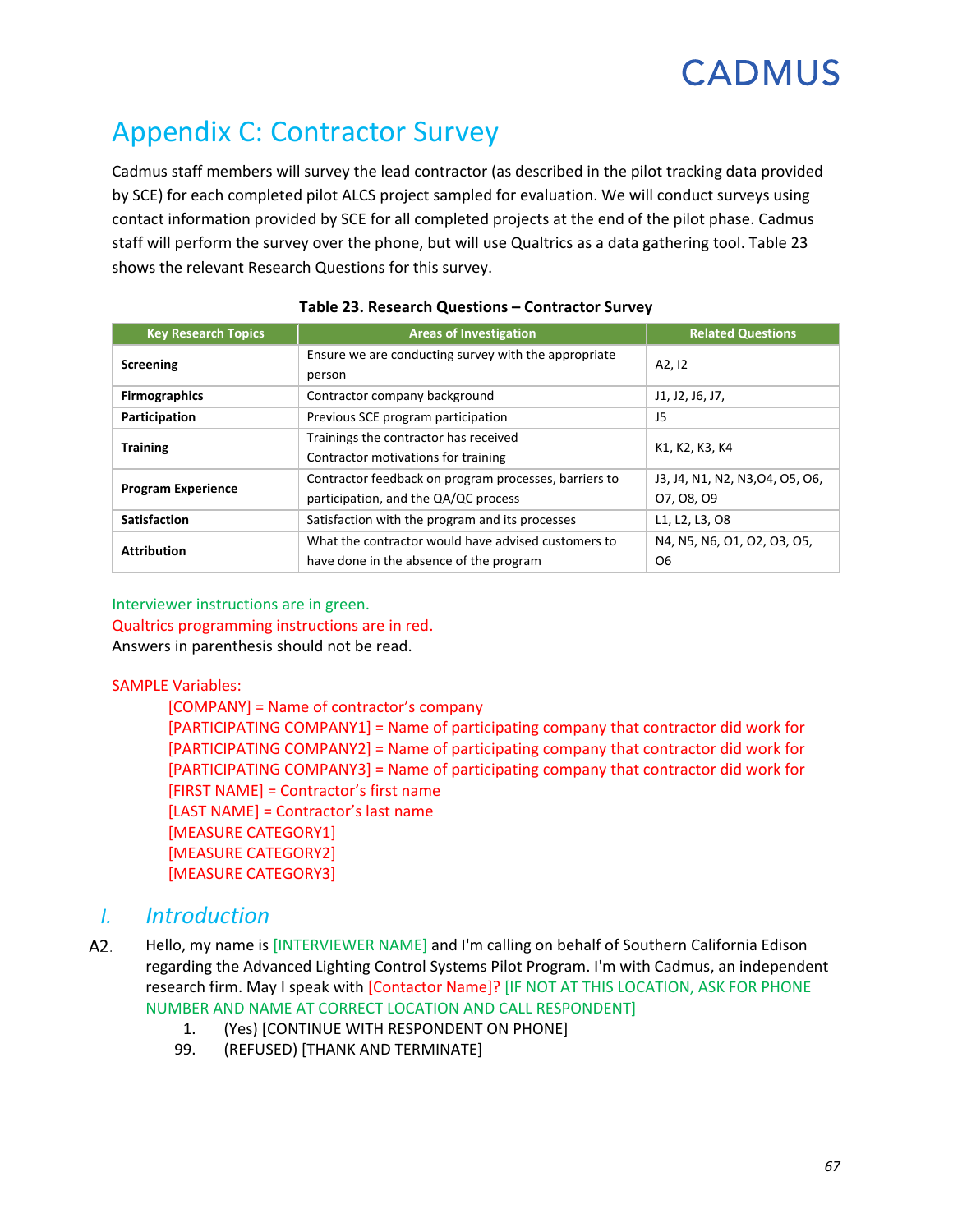#### **Back-up information, not to be programmed:**

[If "No – Not available," ask if Respondent would like to arrange a more convenient time for us to call them back or if you can leave a message for that person.]

[IF RESPONDENT ASKS HOW LONG, SAY: "APPROXIMATELY 30 MINUTES."]

[IF NEEDED:] This survey is for research purposes only and this is not a marketing call. Your participation in this study is important so that Southern California Edison can improve the energy efficiency programs it offers to businesses and other organizations. We also appreciate your time and will provide a \$100 Visa prepaid gift card in appreciation of your time.

[**Only if asked** for a SCE contact to verify the survey authenticity, offer Dario Moreno with SCE, Manager of the ALCS Pilot Program, 626.302.0306.]

### *Screeners*

Southern California Edison (SCE) is conducting a study to understand the experience of contractors who participated in the Advanced Lighting Control Systems Pilot Program in order to identify any areas in which the program could be improved. Your responses will be kept confidential. We are offering a \$100 visa prepaid card in appreciation of your time for helping us with this study.

<span id="page-70-0"></span>I2. Our records show that you installed lighting and controls at [PACTICIPATING COMPANY], [PACTICIPATING COMPANY], [PACTICIPATING COMPANY]. To ensure our records are correct, can you confirm that you installed these upgrades recently at that company? [IF YES, CONTINUE]

### *J. Firmographics and Participation*

First off, I'd like to ask a couple questions about the company that you work for to get a better idea of the work that you do.

- <span id="page-70-1"></span>J1. What does your company specialize in? (Select all that apply)
	- 1. Commissioning services
	- 2. Electrical/lighting
	- 3. Controls(Mechanical, electrical, lighting, energy management)
	- 4. Energy assessments, diagnostics, or ratings
	- 5. HVAC equipment
	- 6. Other mechanical systems
	- 7. Insulation/building envelope
	- 8. New building construction
	- 9. Refrigeration
	- 10. Renewable energy
	- 11. Renovations
	- 12. Training/consulting
	- 13. Other (Specify
	- 98. (Don't know)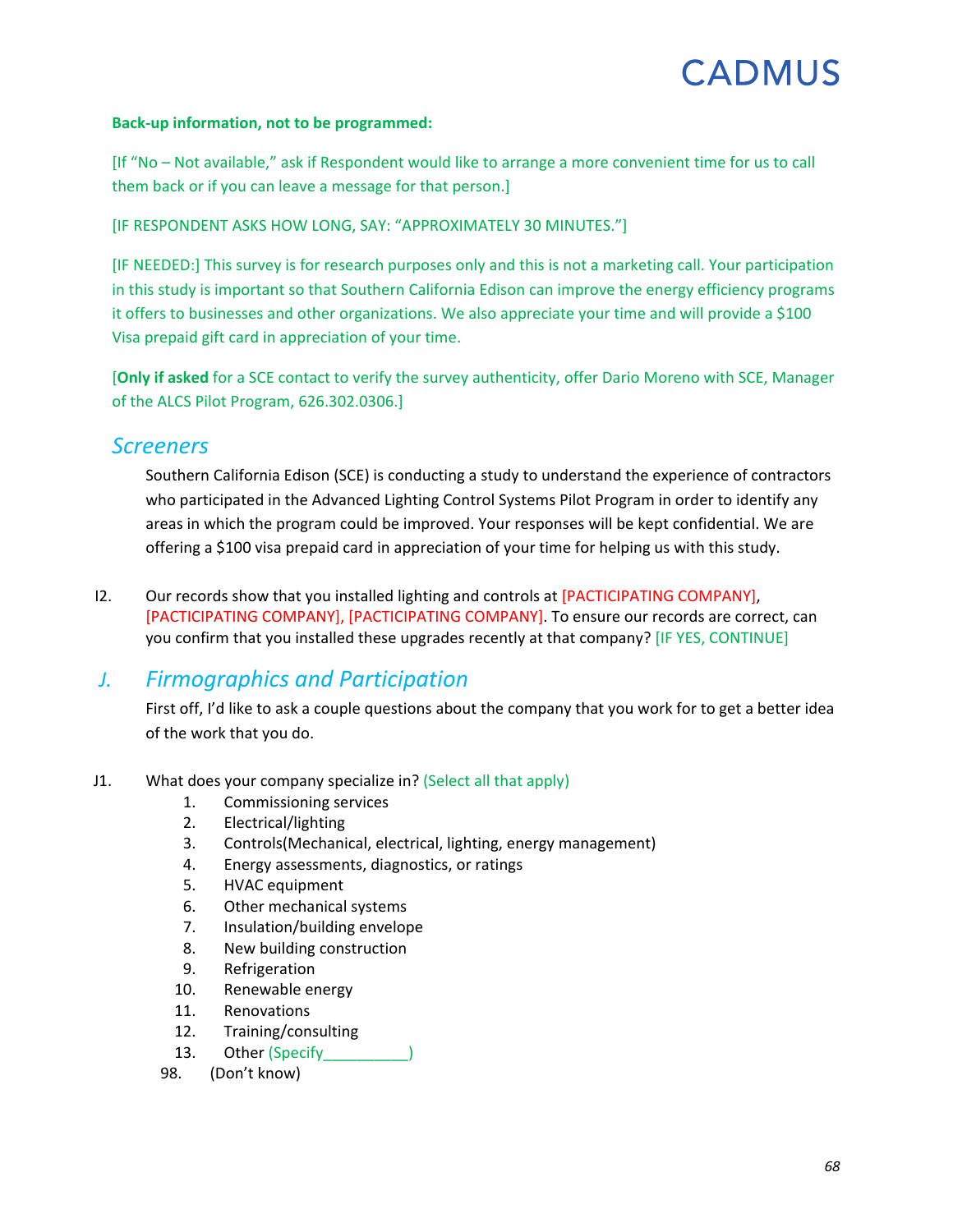- <span id="page-71-0"></span>J2. How many employees work at your company? (Record response)
- <span id="page-71-3"></span>J3. How did you learn about the opportunity to participate in the SCE ALCS Lighting program? (Select all that apply)
	- 1. (Contact with SCE representative through phone, email, or in person)
	- 2. (SCE newsletter)
	- 3. (SCE website)
	- 4. (SCE sponsored workshop or event)
	- 5. (SCE printed program materials)
	- 6. (Contact with SCE representative / SCE authorized agents)
	- 7. (Utility mailing, bill insert, or utility Website)
	- 8. (Word of mouth (family, friend, or business colleague))
	- 9. (I contacted my contractor/vendor to ask)
	- 10. (My contractor/vendor let me know about them)
	- 11. (Previously participated in an SCE program/received an incentive [SPECIFY:  $\qquad$  ])
	- 12. (Through a trade association or professional organization [SPECIFY:  $\vert$ ])
	- 13. (Through a training course I attended [SPECIFY:  $\qquad$ ])
	- 14. (Other [SPECIFY: \_\_\_\_\_\_\_\_\_\_\_\_\_\_\_\_\_\_\_\_\_\_])
		- 98. (Don't know)
	- 99. (Refused)
- <span id="page-71-4"></span>J4. Why did you choose to recommend the SCE Advanced Lighting Control Systems Pilot Program to your customers? (Select all that apply)
	- 1. Cost savings / incentive provided
	- 2. Being able to receive the incentive on my customer's behalf
	- 3. To work with SCE
	- 4. Wanting to learn more about SCE programs
	- 5. To gain a competitive advantage in the marketplace
	- 6. To be help advertise my business
	- 7. Other (Specify and Specify and Specify and Specify and Specify and Specify and Specify and Specify and Specify and Specify and Specify and Specify and Specify and Specify and Specify and Specify and Specify and Specify
		- 98. Don't know
- <span id="page-71-2"></span>J5. Has your company participated in other SCE energy efficiency programs? Mark all that apply
	- 1. Yes (Customized)
	- 2. Yes (Express)
	- 3. Other (Specify and Supply 2013)
	- 4. No
		- 98. (Don't know)
- <span id="page-71-1"></span>J6. Do you work with any lighting control system manufacturers?
	- 1. (if yes) Which manufacturer?
	- 2. No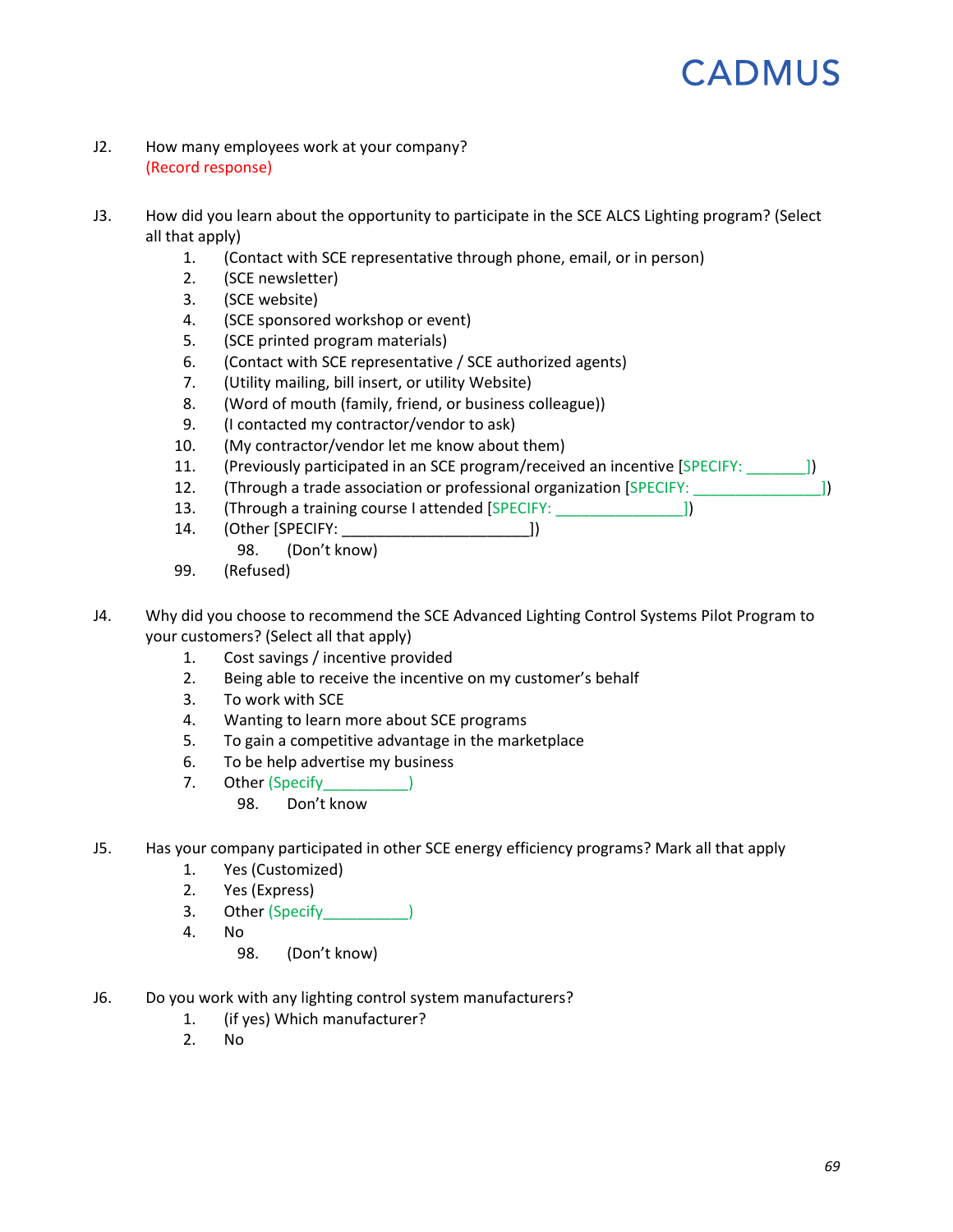- J7. Do you work with any lighting control system designers?
	- 1. (if yes) Which lighting control system designer?
	- 2. No

#### *K. Training*

This next section will ask you about your experience and training as lighting and controls contractor.

- K1. How many years of experience do you have working as a lighting and controls contractor? [Record Response]
- <span id="page-72-0"></span>K2. What are the trainings or certificates (if any) you have in lighting and controls? [SPECIFY: \_\_\_\_\_\_\_\_\_\_\_\_\_\_\_\_\_\_\_\_\_\_] [COMMON TRAININGS AND CERTIFICATIONS MAY BE THE

FOLLOWING:

- 1. CALCTP (California Advanced Lighting Control Training Program)
- 2. Lighting and controls training from manufacturer (Specify manufacturer  $\qquad \qquad$ )
- 3. Journeyman or Master electrician training
- 4. CLEP (Certified Lighting Efficiency Professional)
- 5. ATTCP (Acceptance Test Technician Certification Provider Program)
- 6. LED Certification Program through Philips Lighting
- 7. LCI (Lighting Control Institute)
- 8. CLCATTs (Certified Lighting Controls Acceptance Testing Technician)]
- 9. Other[Record]
- 10. Other[Record]
- 11. Other[Record]
- K3. [FOR EACH CERTIFICATION OR TRAINING] Why did you choose to pursue that training / certification? [SPECIFY: \_\_\_\_\_\_\_\_\_\_\_\_\_\_\_\_\_\_\_\_\_\_]
- K4. [IF CALCTP MENTIONED IN [K2\]](#page-72-0) What were some of your reasons for choosing the CALCTP Training Program? [SPECIFY: \_\_\_\_\_\_\_\_\_\_\_\_\_\_\_\_\_\_\_\_\_\_]
- K5. [IF CALCTP MENTIONED IN [K2\]](#page-72-0) How effective was the CALCTP training in preparing you for designing the project? Would you say the training was… [READ LIST]
	- 1. Very effective
	- 2. Somewhat effective
	- 3. Not too effective
	- 4. Not at all effective
		- 98. Not applicable
- K6. **[IF CALCTP MENTIONED IN [K2\]](#page-72-0) How effective was the CALCTP training in preparing you for** installation? Would you say the training was… [READ LIST]
	- 1. Very effective
	- 2. Somewhat effective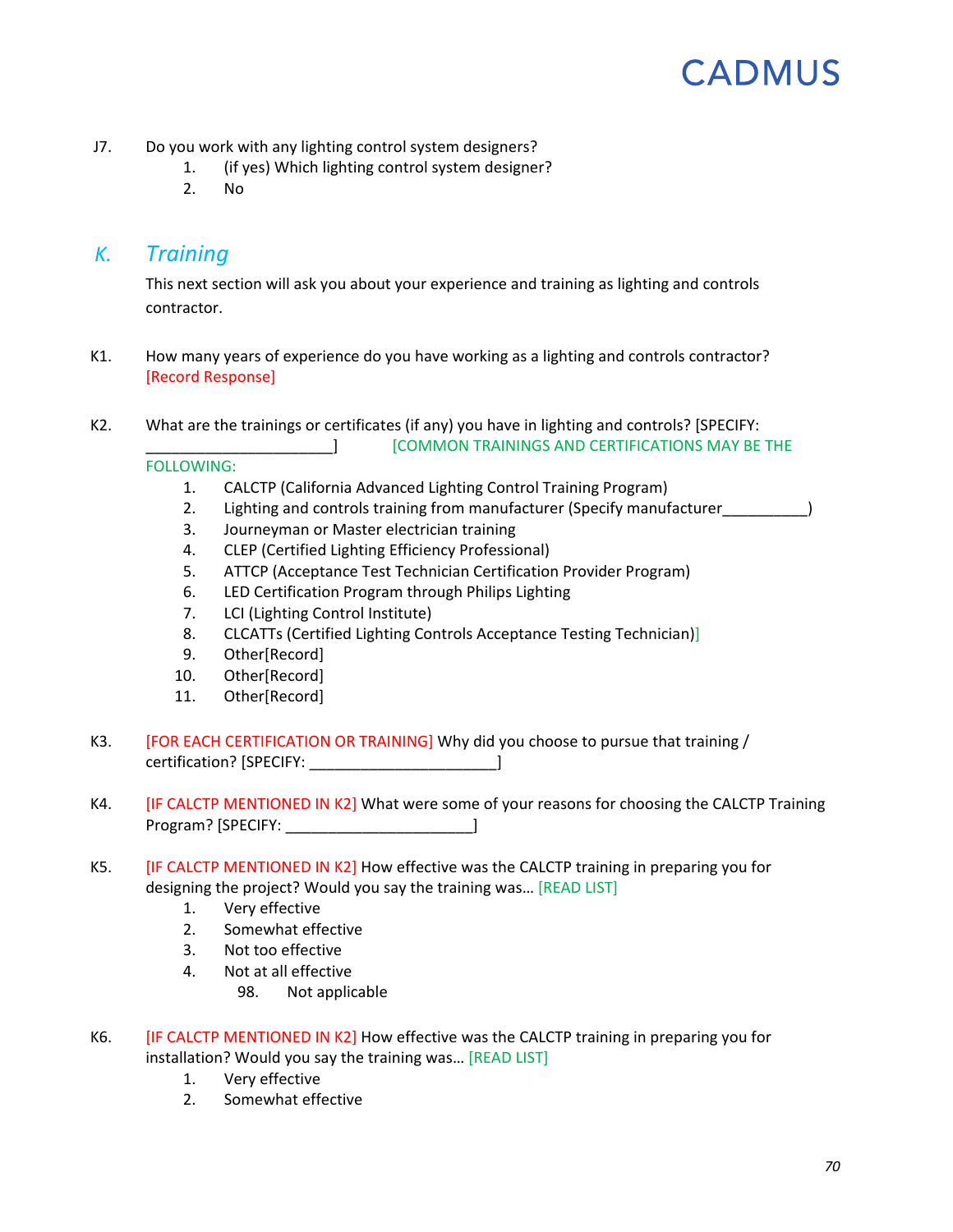- 3. Not too effective
- 4. Not at all effective
	- 98. Not applicable
- K7. **[IF CALCTP MENTIONED IN [K2\]](#page-72-0) How effective was the CALCTP training in preparing you for the post**installation QA/QC process? Would you say the training was… [READ LIST]
	- 1. Very effective
	- 2. Somewhat effective
	- 3. Not too effective
	- 4. Not at all effective
		- 98. Not applicable

### *L. Satisfaction*

- L1. The next questions ask about your experience with the SCE Advanced Lighting Control Systems Pilot Program performance. Please answer each question with the response choices very satisfied, somewhat satisfied, not very satisfied, or not at all satisfied. Record verbatim.
	- A. Reaching out to you and keeping you informed about the program and offerings
	- B. The pre-installation process
	- C. The post-installation process with Richard Heath & Associates
	- D. Making the paperwork easy
	- E. The time it took for paperwork to be processed
	- F. Response time to questions or inquiries that you had
	- G. Providing the right amount of support so you can confidently sell and install energy efficiency equipment
	- H. The financial incentives provided
	- I. Your satisfaction with SCE's Advanced Lighting Control program overall
- <span id="page-73-0"></span>L2. We're also interested in your experience with code officials. Did your project have to get acceptance testing ? [Note: All required lighting controls and devices must be certified as properly installed & operational, prior to the issuance of occupancy permits. Acceptance testing is required by code officials.]
- L3.  $[If L2 = yes] What did you think about the acceptance testing process? [SPECTY: ]$  $[If L2 = yes] What did you think about the acceptance testing process? [SPECTY: ]$  $[If L2 = yes] What did you think about the acceptance testing process? [SPECTY: ]$
- L4. When the project was completed did you receive acceptance testing documentation?
	- 1. Yes

\_\_\_\_\_\_\_\_\_\_\_\_\_\_\_\_\_\_\_\_\_\_]

- 2. No
- 3. Not yet, but will be receiving
- 4. Other [Specify]
- 5. (Don't know)

### *M. Market Barriers and Financing*

M1. Have you worked with any customers that did not pursue a project that may have been a candidate for the Advanced Lighting Controls Program?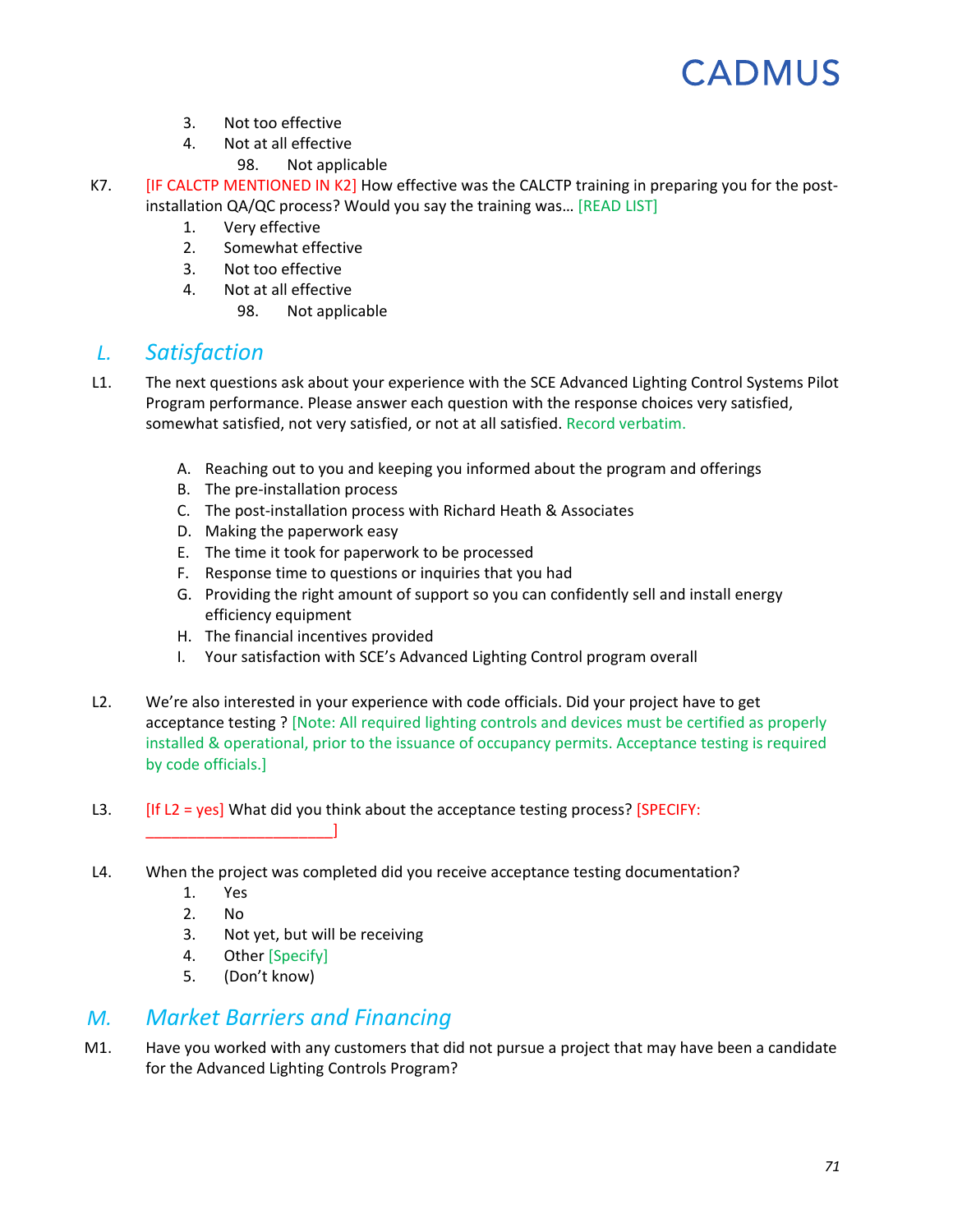- 1. (If yes) Did that company end up doing a project?
- 2. (If yes) Would that project have been applicable for the Advanced Lighting Controls program?

(If yes) Do you know any of the reasons that the company did not pursue the project under the Advanced Lighting Controls Program?

### *N. Program Experience*

Next I want to ask you about your experience with the SCE pilot.

- <span id="page-74-0"></span>N1. Did you fill out the rebate application or did the customer?
	- 1. Contractor
	- 2. Customer
	- 3. (Don't know or don't recall)
- N2. [IF [N1=](#page-74-0)1] How frequently do you / did you run into challenges with the rebate application process?
	- 1. Very frequently
	- 2. Often
	- 3. Not very often
	- 4. Almost never
	- 98. (Don't know)
- N3. Based on your experience, are there aspects of the pilot program process that could be improved? If so, what? [Select all that apply]
	- 1. Pre-application [SPECIFY]
	- 2. [I[F N1=](#page-74-0)1] Application
	- 3. Pre-and post-installation inspection [process is cumbersome to schedule--what do about.
	- 4. Too many requirements for eligible equipment
	- 5. Difficult to get a hold of program staff when I had questions
	- 6. Took too long for approval
	- 7. The financial incentive provided
	- 8. Other
		- 98. (Don't know)

Next I'm going to ask you a few questions about your role on each of the projects that you have worked on through the SCE program.

#### [REPEA[T 0](#page-74-1) , [0,](#page-75-0) [N6,](#page-75-1) [O1,](#page-75-2) and [O2](#page-75-3) FOR EACH PROJECT ON RECORD – A MAXIMUM NUMBER OF THREE PROJECTS]

<span id="page-74-1"></span>IF MULTIPLE PROJECTS: First we would like to discuss your role and decision making regarding [Project]. Please consider your responses in the context of the work you preformed with [Project].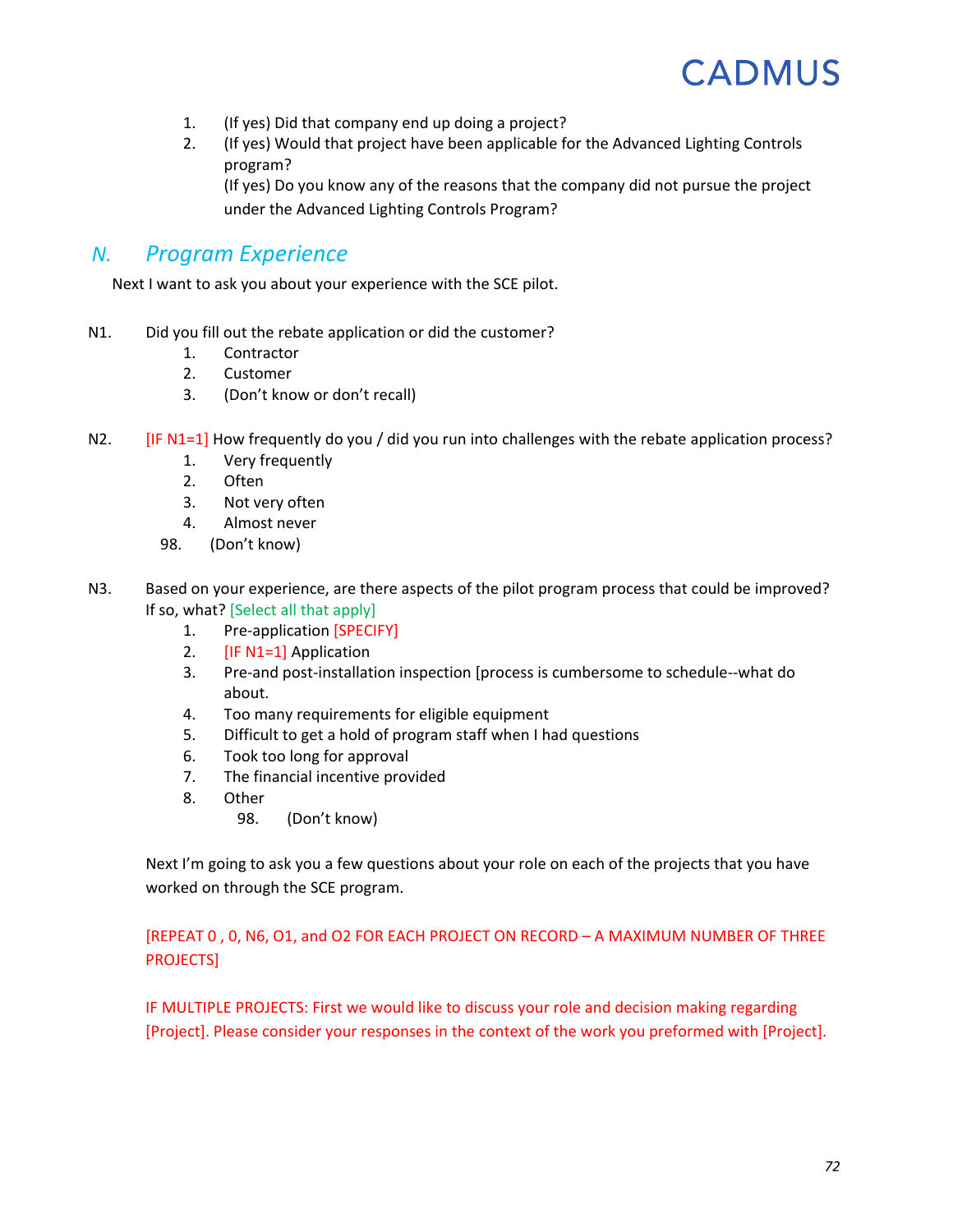- N4. Can you please describe your role in the [PROJECT]?
	- 1. How involved were you in determining the scope of work involved with this project?
	- 2. At what point did you first become involved with the project?
- <span id="page-75-0"></span>N5. Did you design the plan for the new or upgraded lighting system for this [PROJECT]?
- <span id="page-75-1"></span>N6. Were there other firms or professionals involved in the [PROJECT]? [Probe: architect, engineer or other professional involved]
	- 1. If yes, how involved were they? [If a significant role, ask for name, company, and any contact information that they may have.]

### *O. PAI 1*

Skip [O1](#page-75-2) & [O2](#page-75-3) if customer survey PAI1 contractor influence score is lower than 5.

This next section will ask you to rate the importance of the SCE's Advanced Lighting Control Systems Pilot Program in influencing your decisions to recommend installing the advanced lighting control system with a graphical user interface at [PARTICIPATING COMPANY].

- <span id="page-75-2"></span>O1. Using a scale from 0 to 10, where 0 is "Not at all important" and 10 is "Very Important," how important was the ALCS Pilot program in influencing your decision to recommend that [PARTICIPATING COMPANY] install the advanced lighting control system with a graphical user interface?
- <span id="page-75-3"></span>O2. Now I would like you to think about the actions you would have taken with regard to recommending this equipment if the program and incentives had not been available. We will use a likelihood scale from 0 to 10, where 0 is "not at all likely" and 10 is "very likely." Please rate what the likelihood is that you would have recommended installing the following features if the Advanced Lighting and Control program had not been available.
	- 1. Graphical user interface
	- 2. Fixtures utilizing task tuning, where fixtures can be tuned to optimize the lighting in that space
	- 3. Install a daylight harvesting system that dims lighting fixtures in response to natural light [Skip if daylight harvesting was not employed]
	- 4. Occupancy or vacancy controls that turn off lighting in rooms that are not occupied
	- 5. A lighting automation system that turns lighting on and off depending on the time of day and need for lighting
	- 6. A control system allowing for automatic demand response that allows your utility to dim the lights in response to high demand for electricity
	- 7. Incorporated the control system into the entire area of the building that was part of the final project
- <span id="page-75-4"></span>O3. In general, approximately what percentage of sales situations have you been recommending installing advanced lighting control systems **before you knew** about SCE's Advanced Lighting Controls Pilot program?
	- 1. Record %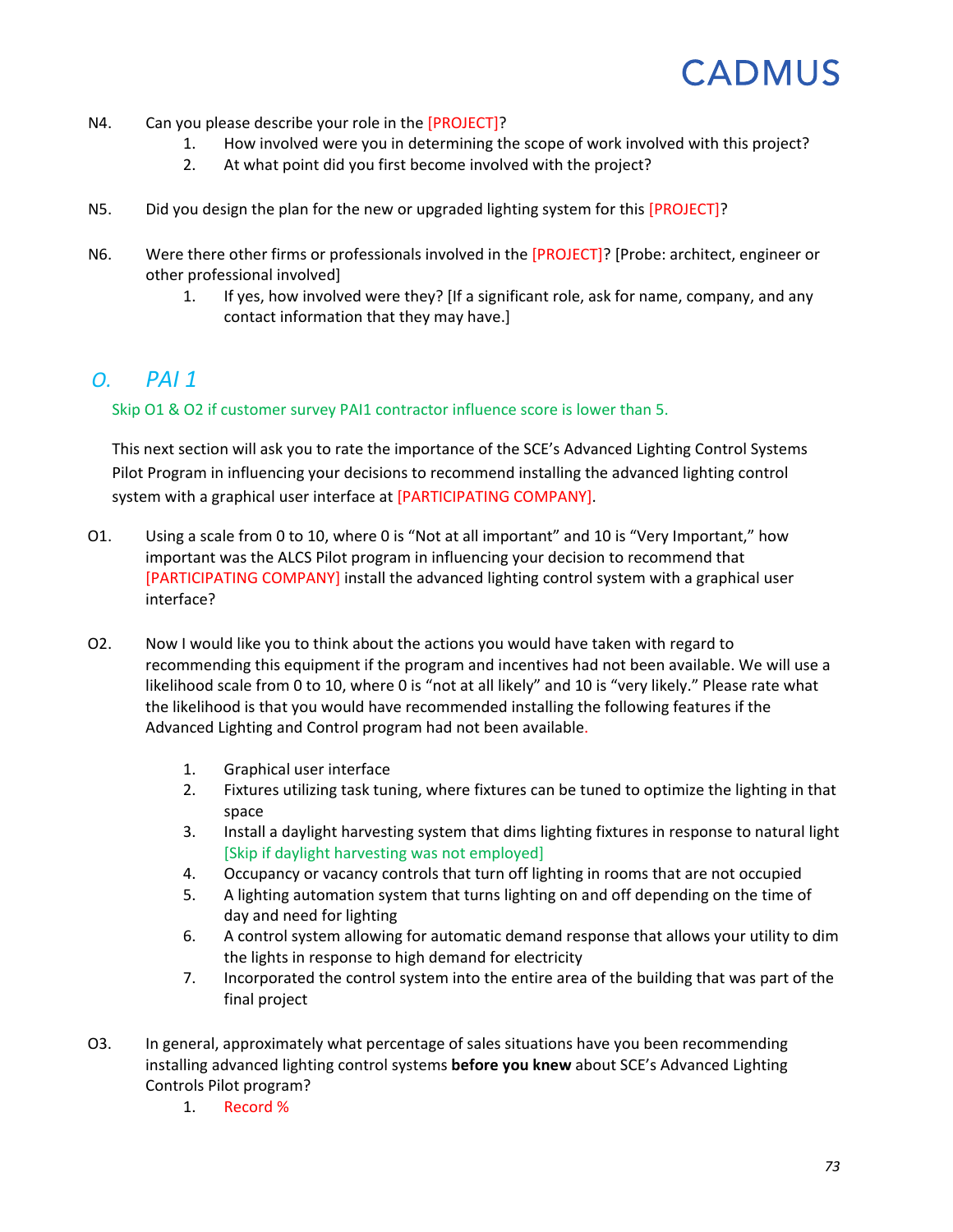- O4. To confirm, are you saying that [XX% from [O3\]](#page-75-4) of the time you recommend your customer install an advanced lighting control system that would incorporate all the features required SCE's advanced lighting controls pilot program?
	- 1. Open ended response
- O5. And after you have worked with SCE's Advanced Lighting Control Systems Pilot Program, what percentage of sales situations are you **now** recommending an advanced lighting control system.
	- 1. Record %
- O6. Using a scale from 0 to 10, where 0 is "Not at all important" and 10 is "Very Important," how important in your recommendation to potential customers was:
	- 1. Information provided by SCE's website?
	- 2. Training and seminars provided by SCE?
	- 3. You company's past participation in a rebated program sponsored by SCE?
	- 4. Training outside of the program (If yes, which ones)
- O7. What is your preferred source for staying informed about SCE's programs? [Select all that apply] [DO NOT READ ANSWER OPTIONS]
	- 1. SCE website
	- 2. E-mails
	- 3. Meetings
	- 4. Newsletters
	- 5. My SCE program or utility representative
	- 6. My colleagues / contracting peers
	- 7. Trainings
	- 8. Personal calls from the program representatives
	- 9. Other (Specify
	- 10. Nothing/I don't look for any information
		- 98. (Don't know)
- O8. What is/was the greatest benefit of promoting SCE's Advanced Lighting Control Systems Pilot Program? [ALLOW ONLY ONE RESPONSE]
	- 1. The rebates for my customer
	- 2. Increased business
	- 3. Affiliation with SCE
	- 4. Doing something good for the environment
	- 5. Other (Specify
		- 98. (Don't know)
- O9. We have just one final question. The hope with the ALCS program was to achieve deep energy savings that would not have been possible without a properly designed control system. In the projects you completed, how often was this an explicitly stated project goal of the clients?
	- 1. RECORD ANSWER.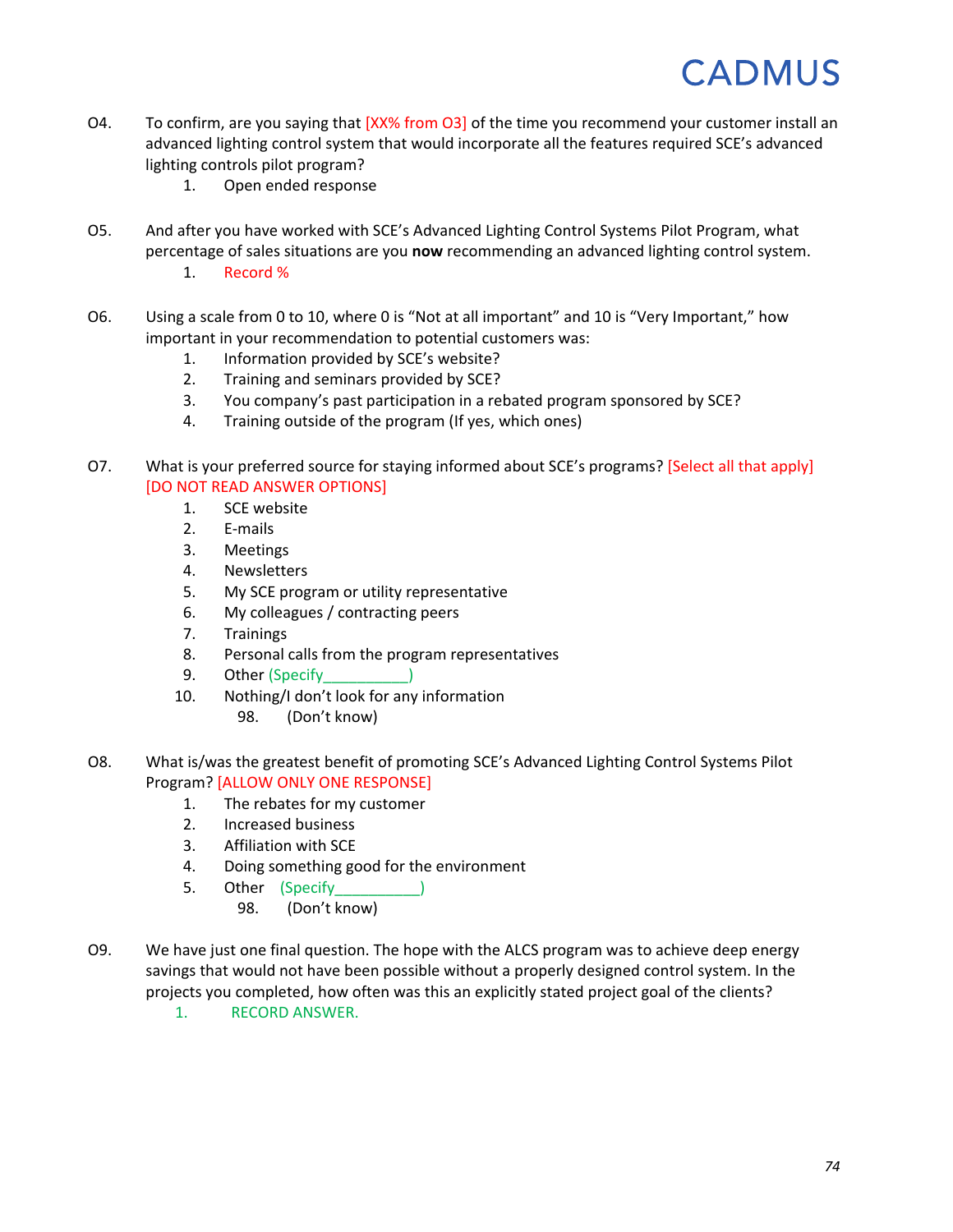Thank you for taking the time to complete our survey. Again, we are offering a \$100 Visa prepaid card in appreciation of your time today. If you would like this incentive, what is the best address to send it to?

Name: Street:

City:

State:

Zip: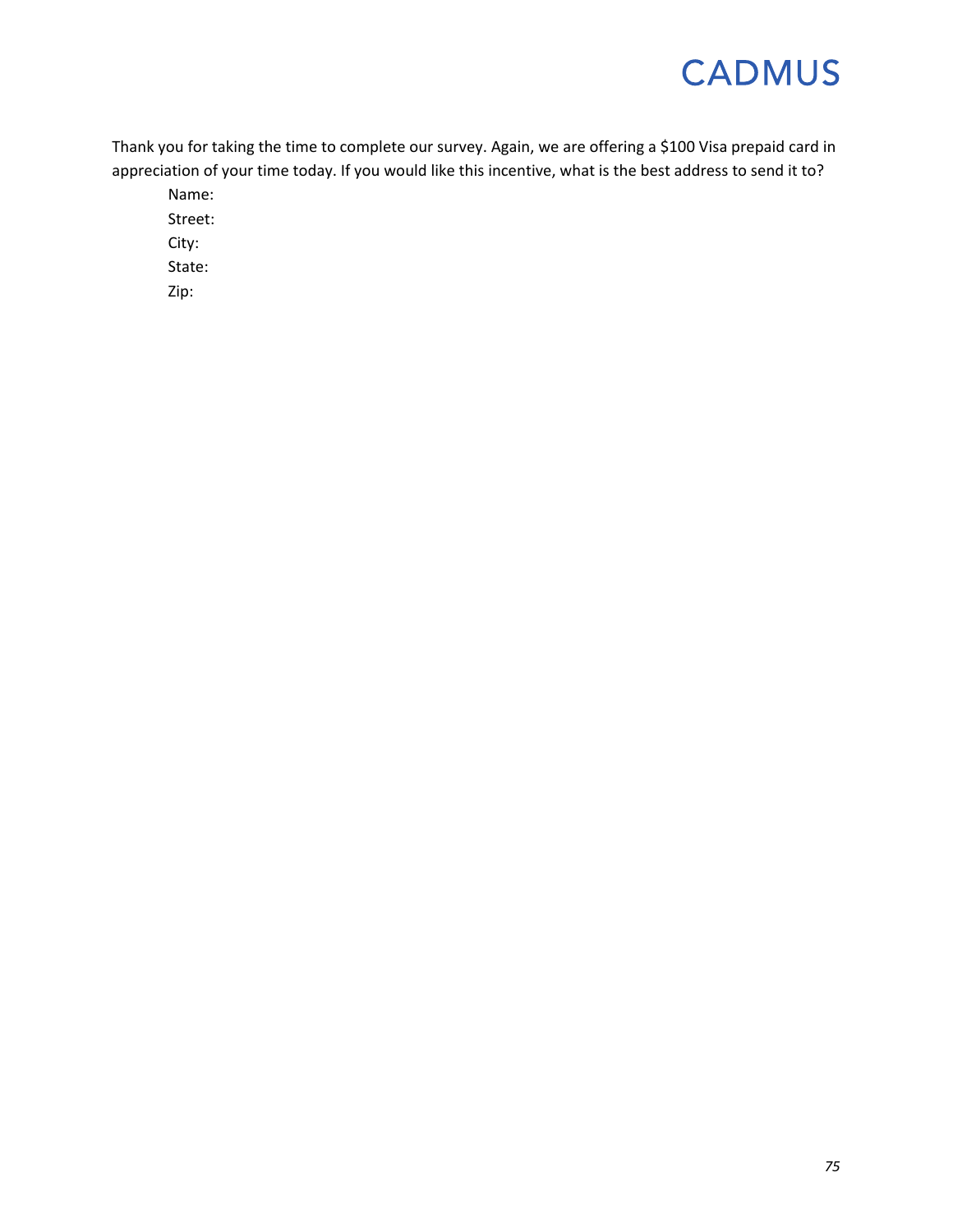### Appendix D: End User Survey

The purpose of the End User Survey is to learn about the experiences of individuals who occupy and use the offices in which program measures were installed. While building owners make the decision to participate in the pilot program, end users live or work with the lighting control systems. Cadmus staff members will issue an online survey the end users for each completed Sustainable Office Lighting Control Pilot Program project sampled for evaluation. During the Key Decision-Maker surveys, Cadmus staff will ask key decision-makers to provide contact information for staff/end-users who work in the buildings that received advanced lighting control systems. Cadmus will invite end users to participate in the survey via email with a link to an online survey. If the key decision-maker prefers not to distribute end user contact information, Cadmus will send the survey link to the key decision-maker for them to distribute to their staff. [Table 24](#page-78-0) shows the relevant Research Questions for this survey.

<span id="page-78-0"></span>

| <b>Researchable Questions</b>                                                              | <b>Item</b> |  |  |  |  |
|--------------------------------------------------------------------------------------------|-------------|--|--|--|--|
| Have end users been trained to use the controls?                                           | Section C   |  |  |  |  |
| Do end users know how to use the controls?                                                 | Section C   |  |  |  |  |
| Have end users altered the programmed scheduled or settings?                               | Section C   |  |  |  |  |
| Have end users experienced any issues or concerns with the new system?                     | Section D   |  |  |  |  |
| Have the new systems provided increased comfort, productivity, or safety to the end users? | Section D   |  |  |  |  |
| Target Quota – [200 online completes]                                                      |             |  |  |  |  |

#### **Table 24. Research Questions**

Target Quota = [200 online completes]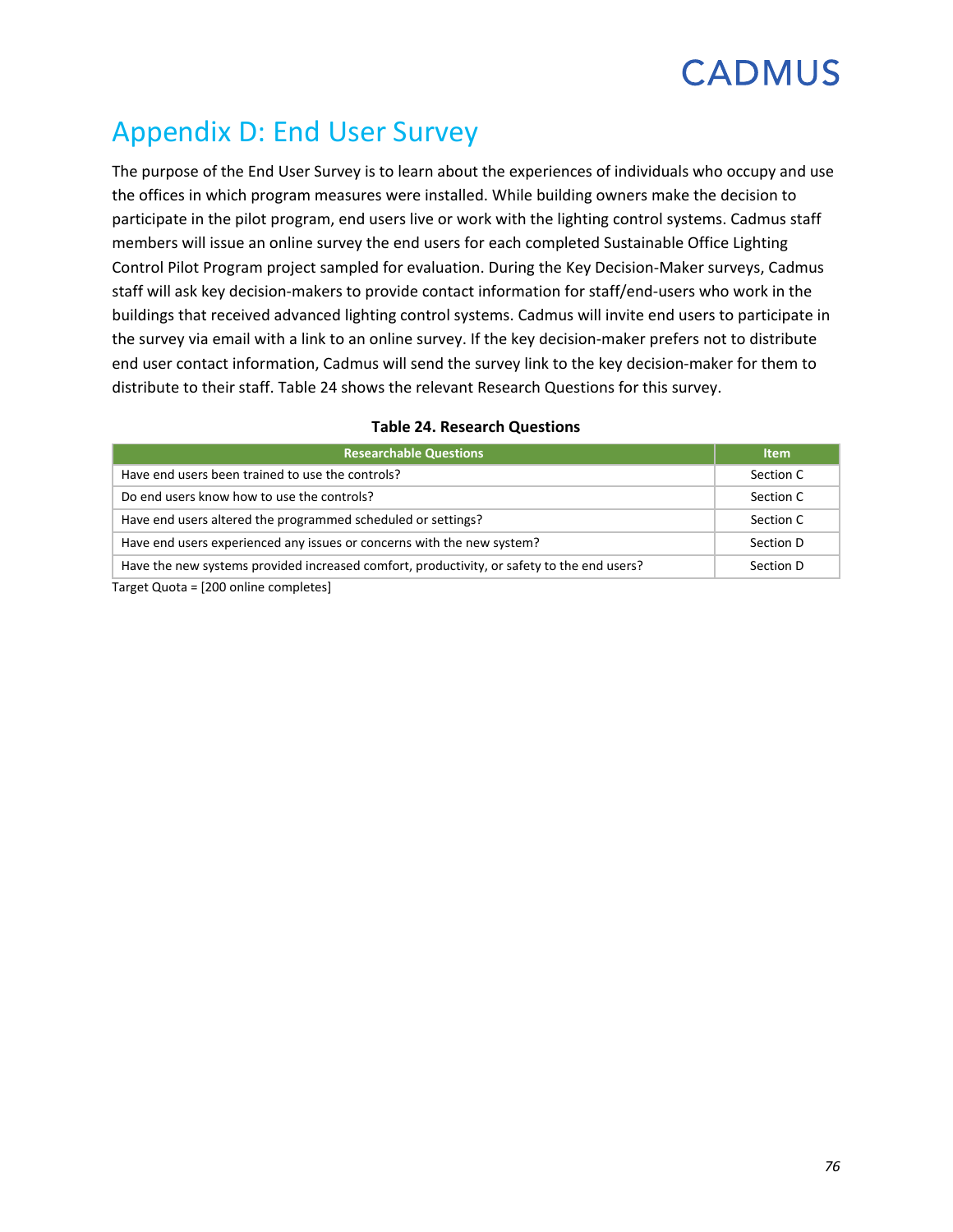### *P. Email Invitation*

[UPDATED TEXT AS OF 4/26] ------------------------------------------------------------------

Subject: Please tell us about your new lighting and win \$100

Hi,

A lighting control system was recently completed in the building in which you work. The upgrade was part of a program offered by your utility, SCE. Cadmus, a research firm, has been hired by SCE to evaluate the program and we would like to know more about how the lighting upgrade has affected you.

Please take a moment to answer a few short questions about the lighting upgrades installed at your workplace. Your feedback will help SCE offer better programs and your responses will be confidential.

Click the link below to take this brief survey. If you take the survey by May  $5<sup>th</sup>$ , enter your email address upon completion for a drawing for a \$100 VISA gift card. The survey should take less than 5 minutes.

#### **[TAKE THE SURVEY]**

Thank you in advance for your thoughts and time. If you have questions about this survey, contact me or the survey administrator Emily at [Emily.Miller@cadmusgroup.com.](mailto:Emily.Miller@cadmusgroup.com)

Sincerely,

Dario Moreno Program Manager, Lighting Market Transformation & Lighting Innovation Southern California Edison [Joseph.D.Moreno@sce.com](mailto:Joseph.D.Moreno@sce.com)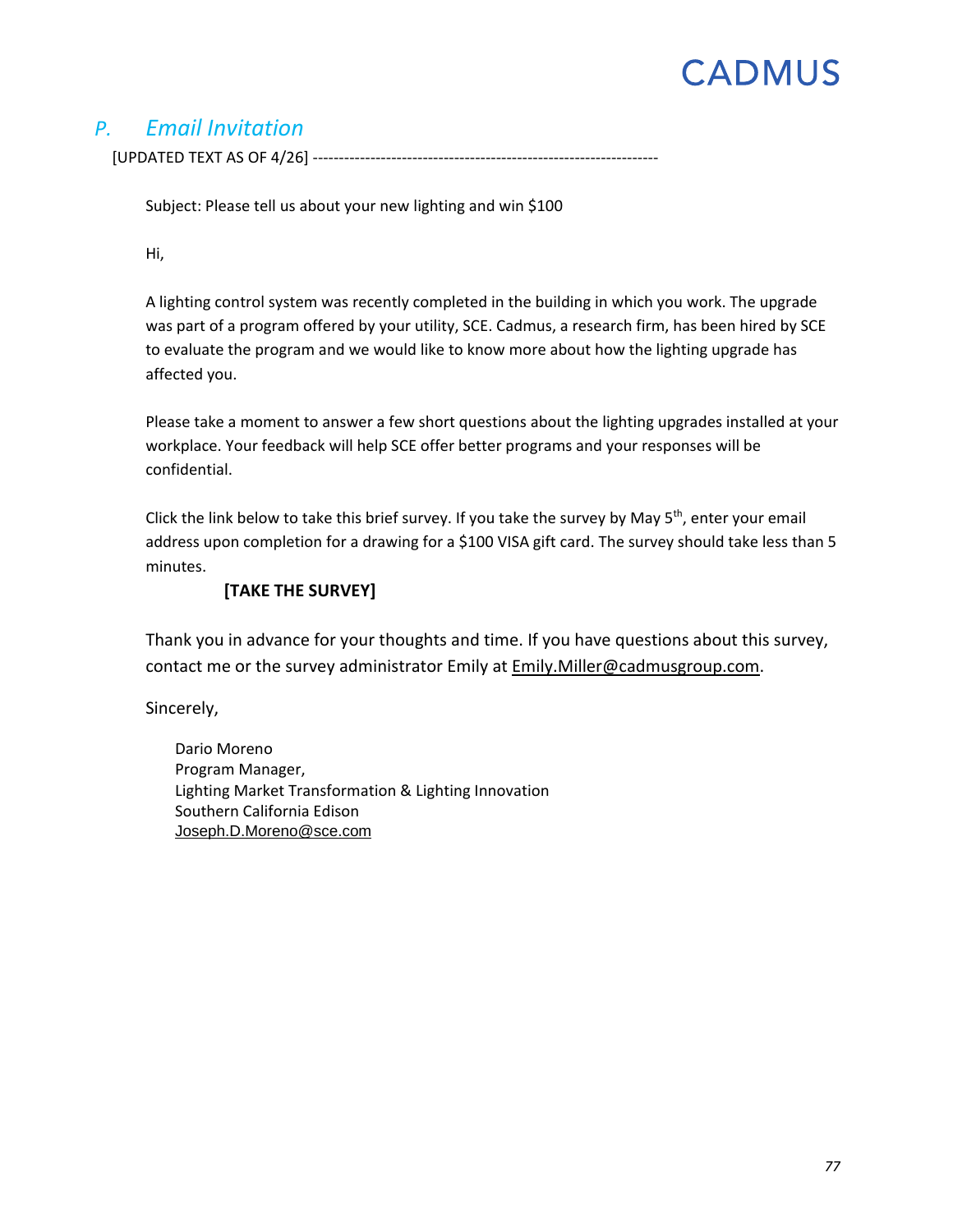[ORIGINAL TEXT] ------------------------------------------------------------------

Subject: Please tell us about your new lighting

Hi,

A lighting control system was recently completed in the building in which you work. The upgrade was part of a program offered by your utility, SCE. Cadmus, a research firm, has been hired by SCE to evaluate the program and we would like to know more about how the lighting upgrade has affected you.

Please take a moment to answer a few short questions about the lighting upgrades installed at your workplace. Your feedback will help SCE offer better programs and your responses will be confidential.

Click the link below to take this brief survey. The survey should take less than 5 minutes.

#### **[TAKE THE SURVEY]**

Thank you in advance for your thoughts and time. If you have questions about this survey, contact me or the survey administrator Emily at [Emily.Miller@cadmusgroup.com.](mailto:Emily.Miller@cadmusgroup.com)

Sincerely,

Dario Moreno Program Manager, Lighting Market Transformation & Lighting Innovation Southern California Edison [Joseph.D.Moreno@sce.com](mailto:Joseph.D.Moreno@sce.com)

### *Q. Introduction and Screener*

Thank you for taking a moment to fill out this survey. Your feedback will help SCE offer more programs like the Sustainable Office Lighting Control Pilot Program in the future.

Q1. Just to confirm, what is the address of the building in which you primarily work?

1. **SPECIFY: \_\_\_\_\_\_\_\_\_**

- Q2. Our records show that your building received a significant upgrade to your lighting system recently. The upgrade probably involved new types of switches and sensors. Are you aware of these lighting upgrades?
	- 1. Yes, I am aware of the lighting upgrades.
	- 2. No, I am not aware of the lighting upgrades. **[TERMINATE]**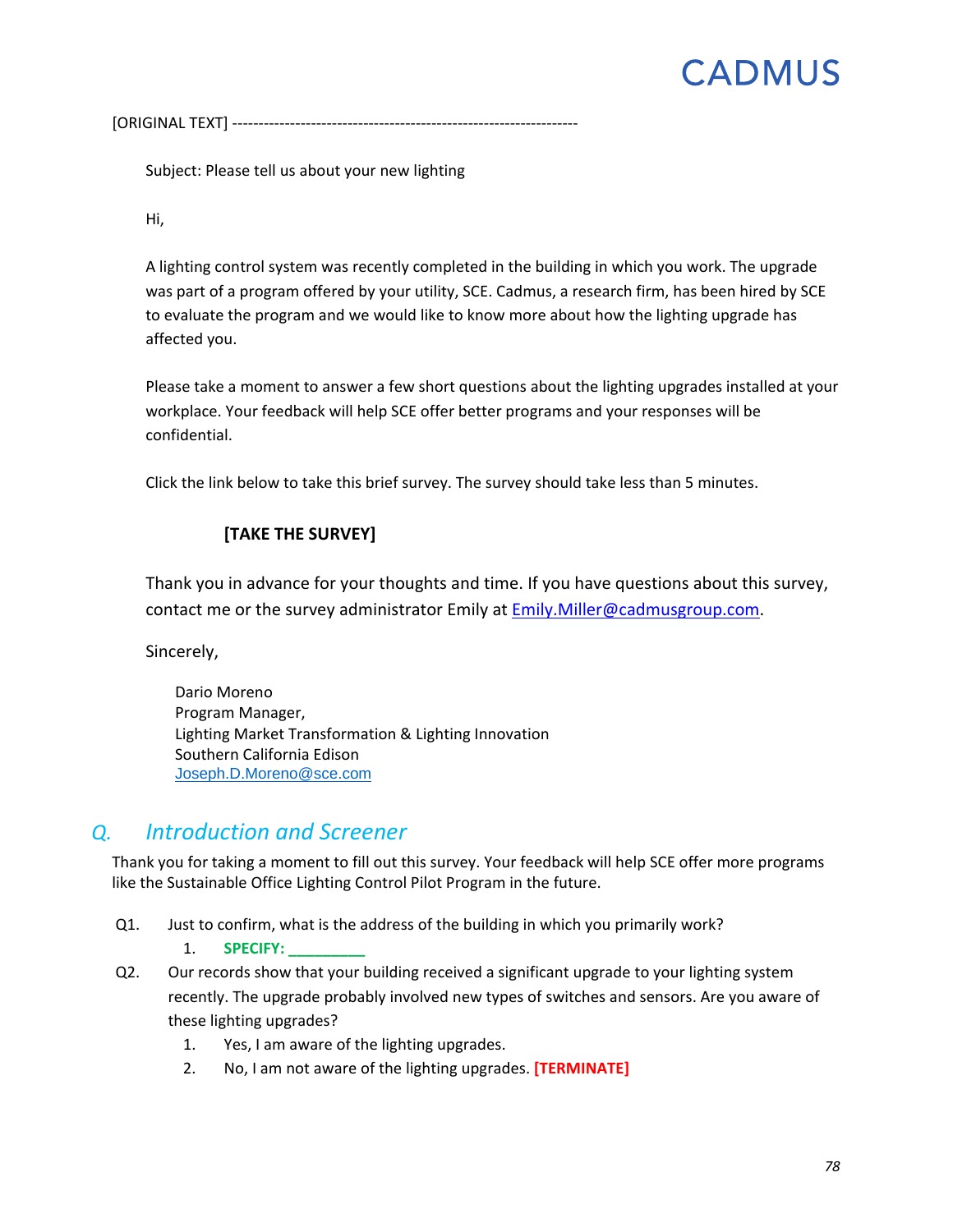- Q3. Do you work in the area where the new lighting upgrades were installed?
	- 1. Yes, I work in the area with the new lighting upgrades.
	- 2. I sometimes work in the area with the new lighting upgrades.
	- 3. No, I do not work in the area with the new lighting upgrades. **[TERMINATE]**
- Q4. When you are at work, where do you spend most of your time? **[Select one]**
	- 1. At my desk
	- 2. All around the building
	- 3. In a conference room
	- 4. Out of the office (in the field)
	- 5. I work from home
	- 6. Other **SPECIFY: \_\_\_\_\_\_\_\_\_**
- Q5. What is your job title? **SPECIFY: \_\_\_\_\_\_\_\_\_**

### *R. User Experience*

- R1. Did you receive any training on how to use the new lighting system?
	- 1. Yes
	- 2. No **[SKIP TO [R12\]](#page-82-0)**
	- 3. I taught myself with no training **[MAKE MUTUALLY EXCLUSIVE - SKIP TO [R5\]](#page-82-1)**
- R2. Who taught you how to use the lighting controls systems? **[RANDOMIZE – MARK ALL THAT APPLY]**
	- 1. **[MAKE MUTUALLY EXCLUSIVE - SKIP T[O R5\]](#page-82-1)**Installation contractor
	- 2. Building manager
	- 3. Building owner
	- 4. A consultant
	- 5. SCE staff [SPECIFY]
	- 6. SCE account manager
	- 7. SCE ALCS Pilot program manager
	- 8. Other **[SPECIFY]**
- <span id="page-81-0"></span>R3. How effective was the lighting control system training that you received? (Carry forward choices in a matrix)
	- 1. Very effective
	- 2. Somewhat effective
	- 3. Not too effective
	- 4. Not at all effective
	- 98. (Don't know)
	- 99. (Refused)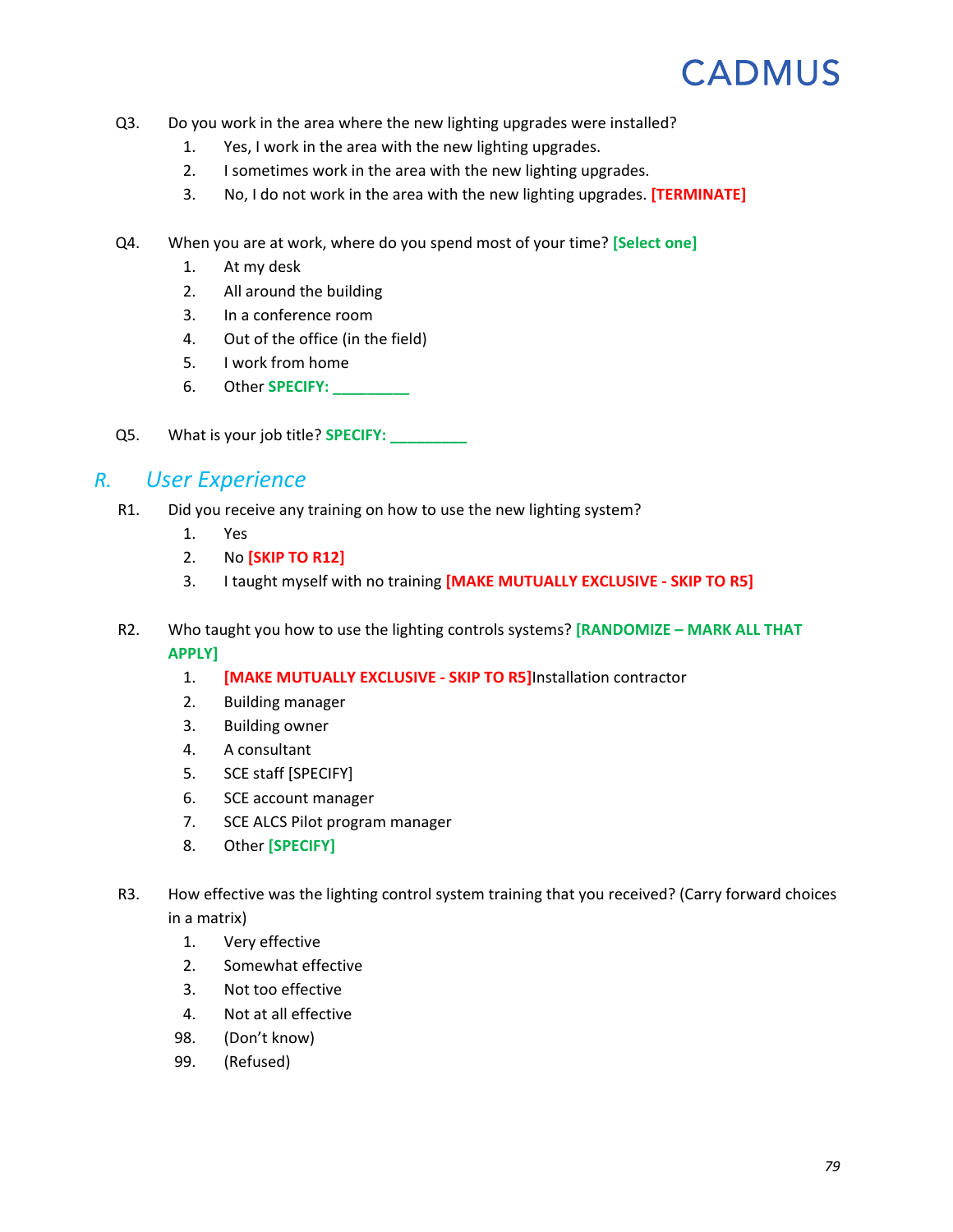- R4. [I[F R3](#page-81-0) = 3 OR 4] How could the training be improved?
	- 1. **SPECIFY: \_\_\_\_\_\_\_\_\_**
- <span id="page-82-1"></span>R5. How effectively are you able to operate the lighting control system?
	- 1. Very effectively
	- 2. Somewhat effectively
	- 3. Not too effectively
	- 4. Not at all effectively
- R6. **[IF [R5](#page-82-1) = 3 or 4]** You said you were not able to effectively operate the lighting system controls. Why?
	- 1. **SPECIFY: \_\_\_\_\_\_\_\_\_**
- R7. Do you have administrator access to the lighting control system? This means you have the ability to modify lighting operation in the entire area where the lighting controls were installed.
	- 1. Yes, I have administrator access
	- 2. No, I do not have administrator access
	- 3. (Don't know)
- <span id="page-82-2"></span>R8. Have you updated any of the control programming (schedule or settings) since the new controls were installed?
	- 1. Yes
	- 2. No
- R9. **[IF [R8](#page-82-2) = 1]** How often are you updating the control programming (scheduling or settings)?
	- 1. Only once
	- 2. Once a month or less
	- 3. Weekly
	- 4. Daily
	- 5. Don't know

R10.  $[IF R8 = 1] What setting are you changing? SPECIFY:$  $[IF R8 = 1] What setting are you changing? SPECIFY:$  $[IF R8 = 1] What setting are you changing? SPECIFY:$ 

R11. [I[F R8](#page-82-2) = 1] Why are you changing the settings? SPECIFY: \_\_\_\_\_\_\_\_\_

- <span id="page-82-0"></span>R12. Have you experienced any issues or do you have any concerns with the new lighting control system?
	- 1. Yes **SPECIFY: \_\_\_\_\_\_\_\_\_**
	- 2. No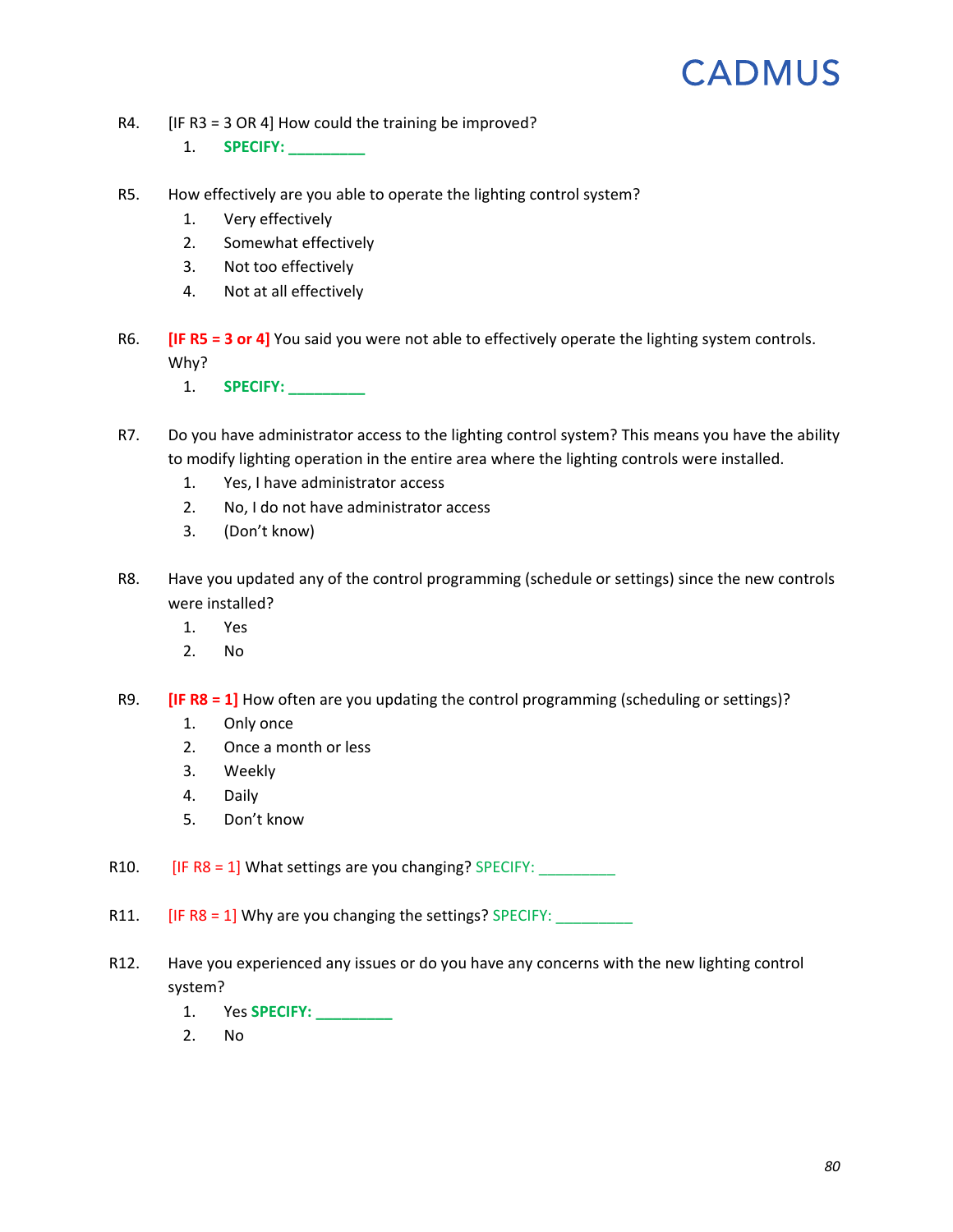- R13. Would you recommend this lighting control system to others?
	- 1. Yes
	- 2. No **SPECIFY: \_\_\_\_\_\_\_\_\_**

#### *S. Satisfaction*

- S1. Please indicate your agreement with the following statements. The new lighting control system has… **[MATRIX WITH STRONGLY AGREE, SOMEWHAT AGREE, SOMEWHAT DISAGREE, AND STRONGLY DISAGREE, DON'T KNOW, NOT APPLICABLE]**
	- 1. Made my workplace more comfortable
	- 2. Made my workplace safer
	- 3. Improved the aesthetics of my workplace
	- 4. Improved the quality of my work/ my productivity
	- 5. Saved the company money/reduced utility bills
- <span id="page-83-0"></span>S2. How satisfied are you overall with the new lighting control system?
	- 1. Very satisfied
	- 2. Somewhat satisfied
	- 3. Not very satisfied
	- 4. Not at all satisfied

#### **[I[F S2](#page-83-0) = 3,4]**

- S3. Why are you less than satisfied? **[OPEN RESPONSE] \_\_\_\_\_\_\_\_\_\_\_\_\_\_\_\_\_\_\_\_**
- S4. Do you have any final comments about your new lighting control system? [TEXT, NO FORCED RESPONSE]

This completes the survey. Your responses are very important to SCE. We appreciate your participation and thank you for your time.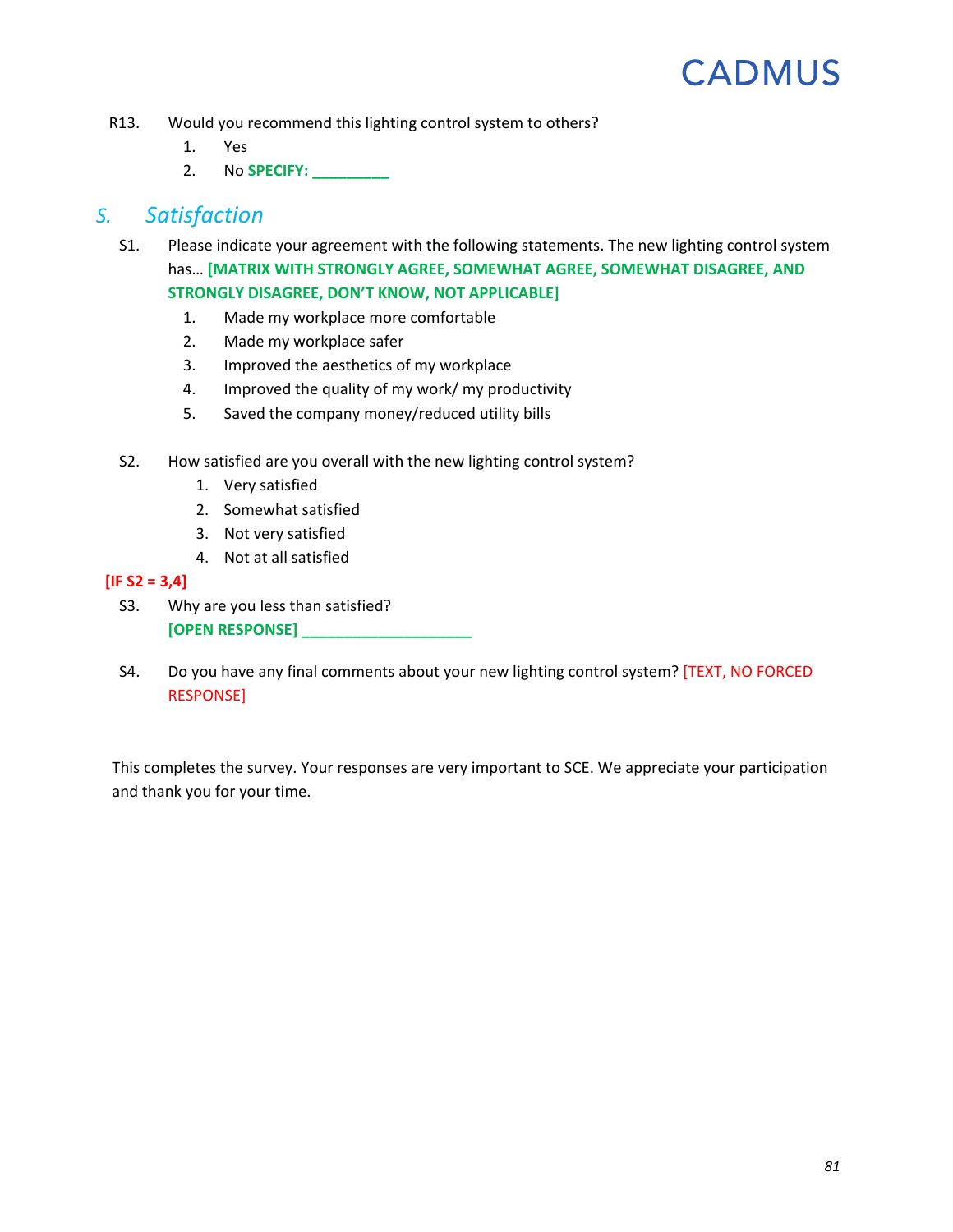### Appendix E: Response to Public Comments

| sitem<br>#     | <b>Commenter</b>                                                                                                    | Page-# or<br><b>Report-section</b><br>in Report the<br><b>Comment</b><br><b>Pertains To</b> | <b>Comments</b>                                                                                                                                                                                                                                                                                                                                                                                                                                                                                                                                                                                                                                                                                                                                                                                                                                                                                                                                                                                                                                                                                                                                                                                                                                                                                                                                                                                                                                | <b>Comment</b><br><b>Disposition</b>                        |
|----------------|---------------------------------------------------------------------------------------------------------------------|---------------------------------------------------------------------------------------------|------------------------------------------------------------------------------------------------------------------------------------------------------------------------------------------------------------------------------------------------------------------------------------------------------------------------------------------------------------------------------------------------------------------------------------------------------------------------------------------------------------------------------------------------------------------------------------------------------------------------------------------------------------------------------------------------------------------------------------------------------------------------------------------------------------------------------------------------------------------------------------------------------------------------------------------------------------------------------------------------------------------------------------------------------------------------------------------------------------------------------------------------------------------------------------------------------------------------------------------------------------------------------------------------------------------------------------------------------------------------------------------------------------------------------------------------|-------------------------------------------------------------|
| 1              | Michael<br>Siminovitch,<br>University of<br>California, Davis<br>Cori Jackson<br>University of<br>California, Davis | On pages 1 and<br>9                                                                         | In the description of Group 3 ("CALCTP-certified contractors with any other<br>specialized training") should be modified with a footnote stating:<br>"CALCTP requires CALCTP-Certified Projects to be conducted by CALCTP-certified<br>contractors using a CACLTP-certified project manager and CALCTP-certified<br>installers. This study did not determine whether projects performed by CALCTP -<br>certified<br>contractors met these requirements or if the persons actually installing the ALCS<br>had CALCTP training or certifications."<br>In addition, the sentence:<br>"However, given subsequent program budget cuts in 2015, the pilot completed only<br>31 projects, with more than one-half of the projects completed by CALCTP-trained<br>contractors (Group 3) and only two projects completed by general electrical<br>contractors (Group 1)."<br>should be changed to:<br>"However, given subsequent budget cuts to the program in 2015, the pilot<br>completed only 31 projects with over 25% of these project completed by the same<br>contractor, with more than one-half of the projects completed by CALCTP-trained<br>contractors (Group 3)<br>and only two projects completed by general electrical contractors without any<br>defined training."<br>and a description should be added of how many contractors participated in the<br>study with a breakdown of how many projects were performed by each contractor. | We accept this<br>change and have<br>revised the<br>report. |
| $\overline{2}$ | Michael<br>Siminovitch,<br>University of<br>California, Davis<br>Cori Jackson<br>University of<br>California, Davis | On page 10,<br>Table 2                                                                      | should be modified to provide the number of contractors within each group.<br>In addition, the sentence:<br>"General electrical contractors completed two projects, and manufacturer-trained<br>contractors completed 12 projects. CALCTP contractors completed 17 projects, as<br>shown in Table 2."<br>should be changed to identify the number of contractors involved, e.g.,:<br>"Two (?) General electrical contractors completed two projects, and twelve (?)<br>manufacturer-trained contractors completed 12 projects. Eight (?) CALCTP                                                                                                                                                                                                                                                                                                                                                                                                                                                                                                                                                                                                                                                                                                                                                                                                                                                                                                | We accept this<br>change and have<br>revised the<br>report. |